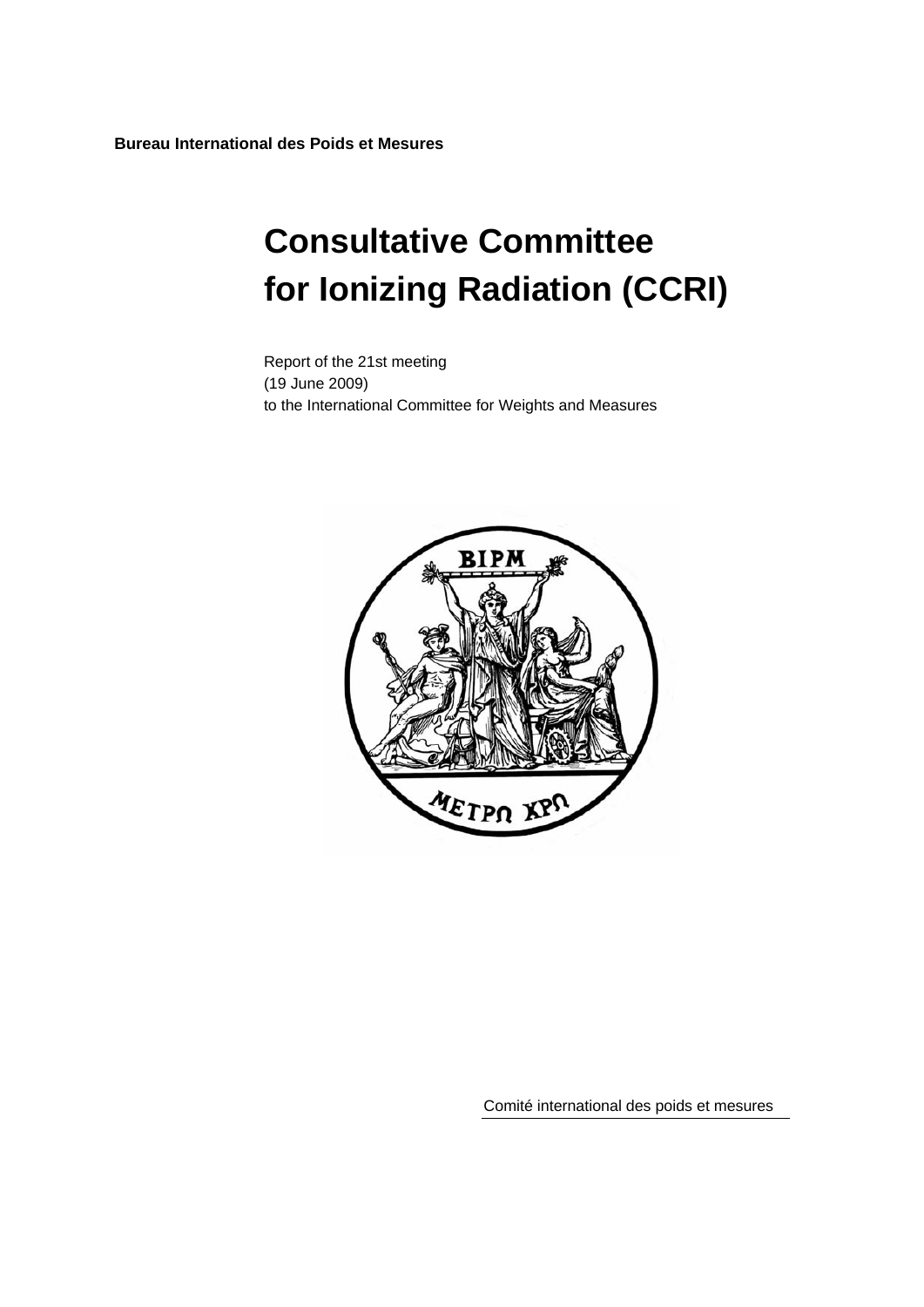Note:

Following a decision of the International Committee for Weights and Measures at its 92nd meeting (October 2003), reports of meetings of the Consultative Committees are now published only on the BIPM website and in the form presented here.

Full bilingual versions in French and English are no longer published.

> A.J. Wallard Director BIPM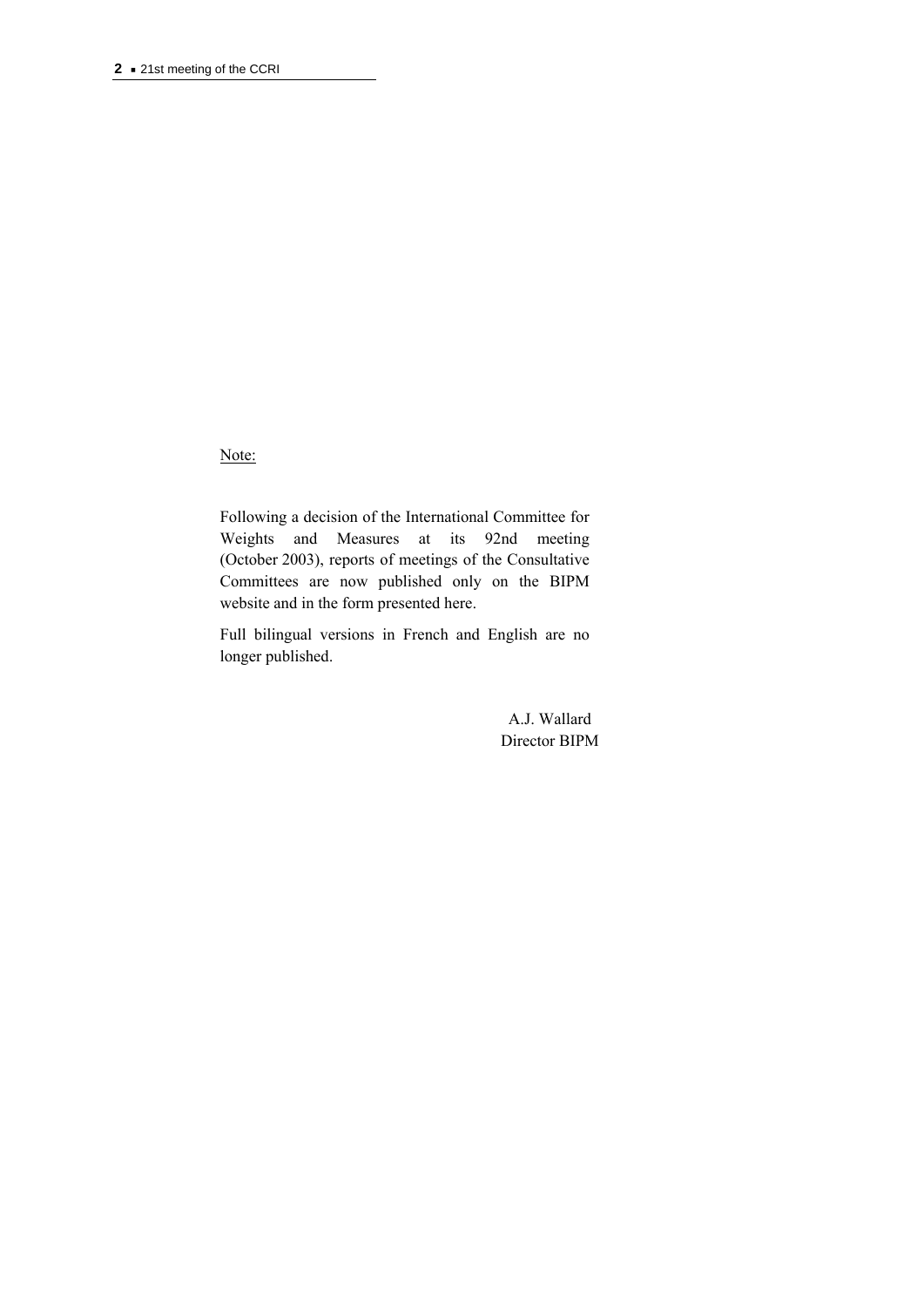# **LIST OF MEMBERS OF THE CONSULTATIVE COMMITTEE FOR IONIZING RADIATION**

as of 19 June 2009

### **President**

K. Carneiro, member of the International Committee for Weights and Measures.

### **Executive Secretary**

P.J. Allisy-Roberts, International Bureau of Weights and Measures [BIPM], Sèvres.

### **Members**

The Chairman of Section I. The Chairman of Section II. The Chairman of Section III. The Director of the International Bureau of Weights and Measures [BIPM], Sèvres.

### **Section I: x- and γ-rays, electrons**

### **Chairman**

P. Sharpe, National Physical Laboratory, Teddington.

### **Members**

Australian Radiation Protection and Nuclear Safety Agency [ARPANSA], Yallambie.

Bundesamt für Eich- und Vermessungswesen [BEV], Vienna.

Central Office of Measures/Glówny Urzad Miar [GUM], Warsaw.

Commissariat à l'Énergie Atomique/Laboratoire National Henri Becquerel [LNE-LNHB], Gifsur-Yvette.

- D.I. Mendeleyev Institute for Metrology, Rostekhregulirovaniye of Russia [VNIIM], St Petersburg.
- Ente per le Nuove Technologie, l'Energia e l'Ambiente, Istituto Nazionale di Metrologia delle Radiazioni Ionizzanti [ENEA-INMRI], Rome.

Federal Office of Metrology/Office Fédéral de Métrologie [METAS], Bern-Wabern.

Hungarian Trade Licensing Office [MKEH], Budapest.

International Commission on Radiation Units and Measurements [ICRU].

National Institute of Metrology [NIM], Beijing.

National Institute of Standards and Technology [NIST], Gaithersburg.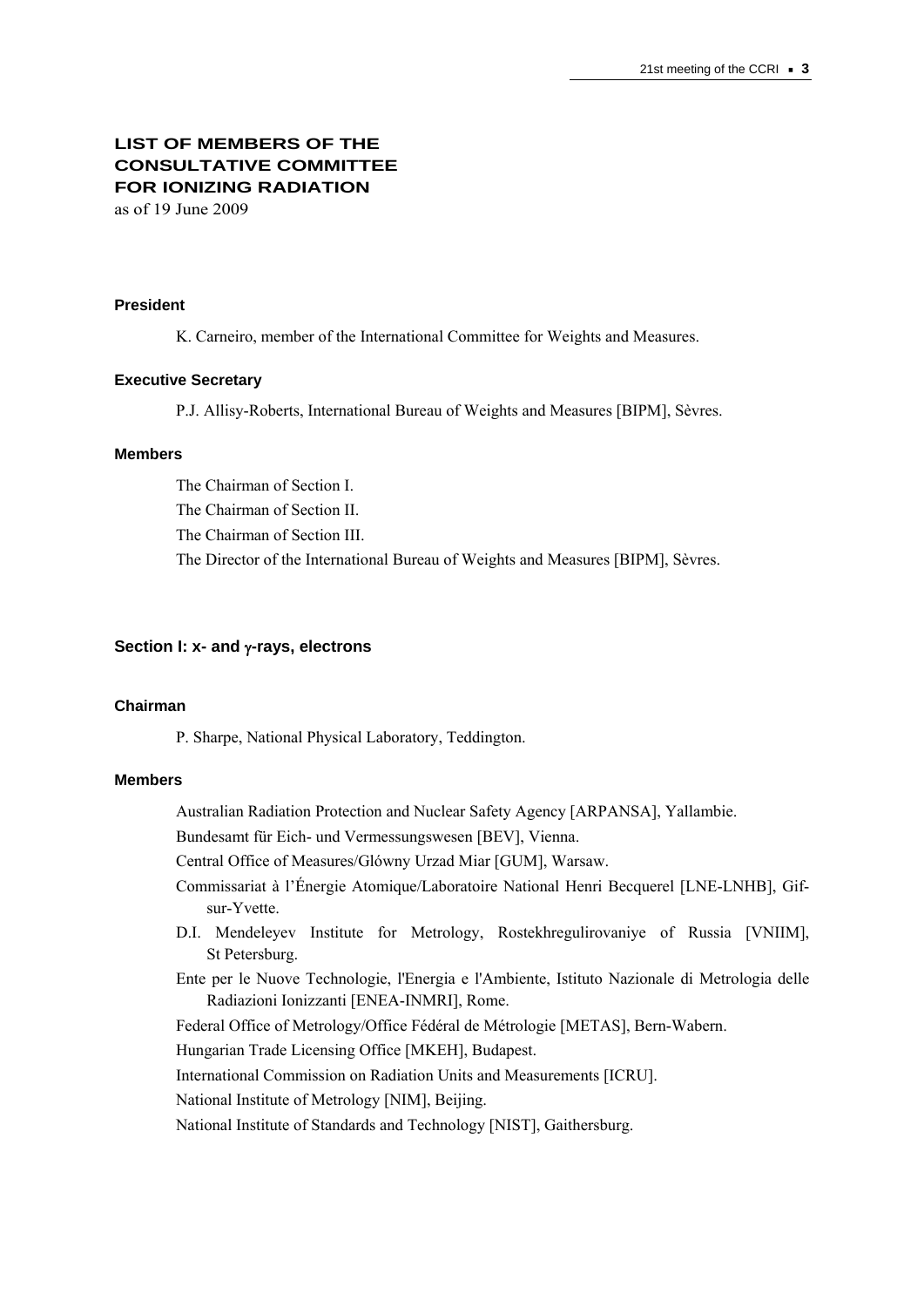National Metrology Institute of Japan, National Institute of Advanced Industrial Science and Technology [NMIJ/AIST], Tsukuba.

National Physical Laboratory [NPL], Teddington.

National Research Council of Canada [NRC], Ottawa.

VSL [VSL], Delft.

Physikalisch-Technische Bundesanstalt [PTB], Braunschweig.

The Director of the International Bureau of Weights and Measures [BIPM], Sèvres.

### **Observers**

Comisión Nacional de Energía Atómica [CNEA], Buenos Aires.

Czech Metrology Institute/Český Metrologický Institut [CMI], Brno.

International Atomic Energy Agency [IAEA], Vienna.

International Organization for Medical Physics [IOMP].

International Radioprotection Association [IRPA].

National Laboratory for Metrology of Ionizing Radiation, Institute of Radiation Protection and Dosimetry CNEN/Laboratório Nacional de Metrologia das Radiações Ionizantes, Instituto de Radioproteçao e Dosimetria [LNMRI-IRD], Rio de Janeiro.

National Metrology Institute of South Africa [NMISA], Pretoria.

Swedish Radiation Protection Authority [SSI], Stockholm.

### **Section II: measurement of radionuclides**

# **Chairman**

B.R.S. Simpson, National Metrology Institute of South Africa, Cape Town.

### **Members**

Australian Nuclear Science and Technology Organisation [ANSTO], Menai.

- Centro de Investigaciones Energéticas, Medioambientales y Tecnológicas [CIEMAT], Madrid.
- Commissariat à l'Énergie Atomique/Laboratoire National Henri Becquerel [LNE-LNHB], Gifsur-Yvette.

Czech Metrology Institute/Český Metrologický Institut [CMI], Brno.

- D.I. Mendeleyev Institute for Metrology, Rostekhregulirovaniye of Russia [VNIIM], St Petersburg.
- Ente per le Nuove Technologie, l'Energia e l'Ambiente, Istituto Nazionale di Metrologia delle Radiazioni Ionizzanti [ENEA-INMRI], Rome.
- "Horia Hulubei" National Institute of Physics and Nuclear Engineering [IFIN-HH], Bucharest-Magurele.
- Hungarian Trade Licensing Office [MKEH], Budapest.

Institut de Radiophysique Appliquée [IRA], Lausanne.

Institute for Reference Materials and Measurements [IRMM], Geel.

Korea Research Institute of Standards and Science [KRISS], Daejeon.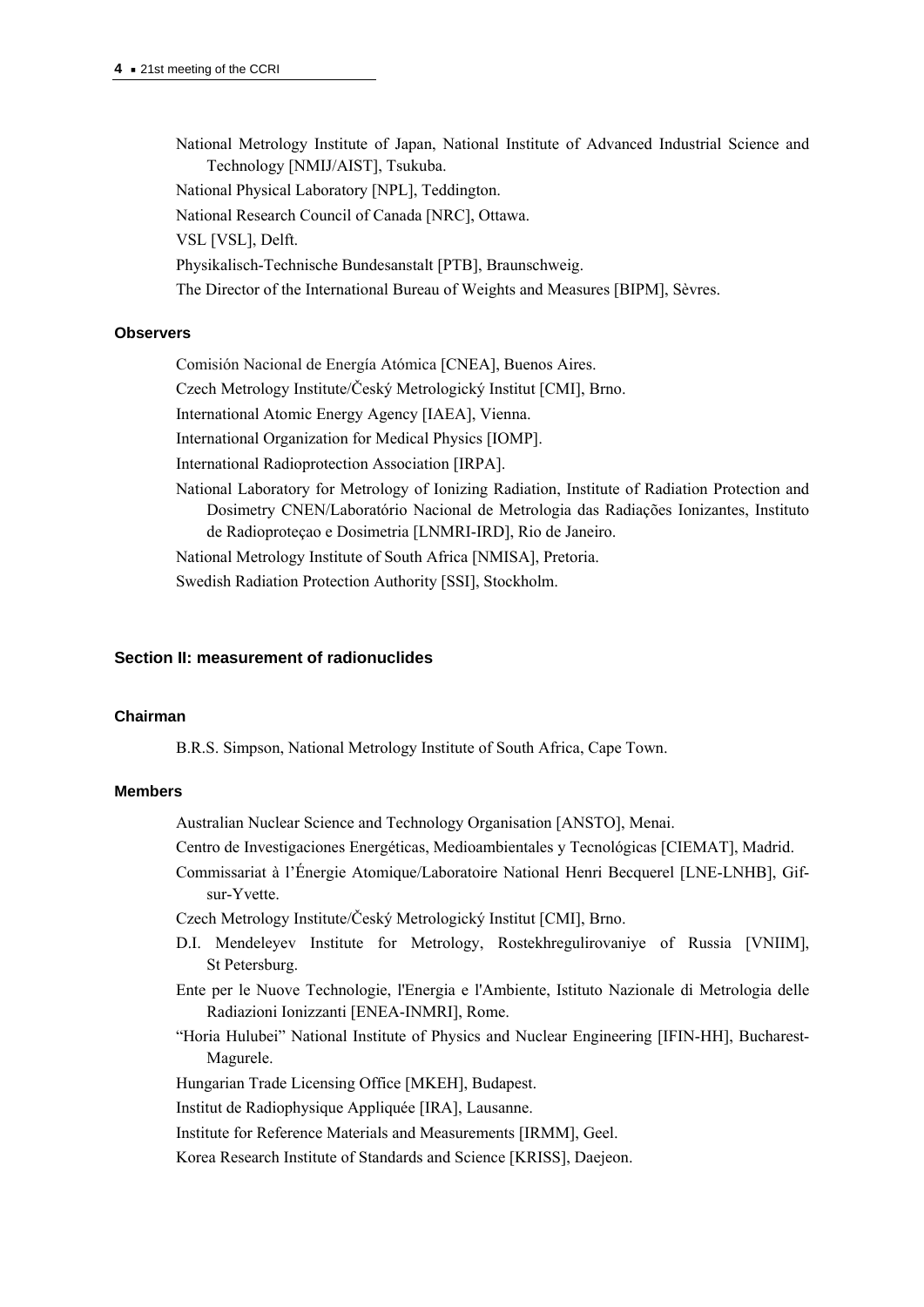National Institute of Metrology [NIM], Beijing.

National Institute of Standards and Technology [NIST], Gaithersburg.

- National Laboratory for Metrology of Ionizing Radiation, Institute of Radiation Protection and Dosimetry CNEN/Laboratório Nacional de Metrologia das Radiações Ionizantes, Instituto de Radioproteçao e Dosimetria [LNMRI-IRD], Rio de Janeiro.
- National Metrology Institute of Japan, National Institute of Advanced Industrial Science and Technology [NMIJ/AIST], Tsukuba.

National Metrology Institute of South Africa [NMISA], Cape Town.

National Physical Laboratory [NPL], Teddington.

Physikalisch-Technische Bundesanstalt [PTB], Braunschweig.

Radioisotope Centre Polatom [RC], Swierk.

The Director of the International Bureau of Weights and Measures [BIPM], Sèvres.

### **Observers**

Bhabba Atomic Research Center [BARC], Mumbai. Bundesamt für Eich- und Vermessungswesen [BEV], Vienna. Comisión Nacional de Energía Atómica [CNEA], Buenos Aires. International Atomic Energy Agency [IAEA]. International Commission on Radiation Units and Measurements [ICRU]. International Organization for Medical Physics [IOMP]. International Radioprotection Association [IRPA]. National Research Council of Canada [NRC], Ottawa. VSL [VSL], Delft.

### **Section III: neutron measurements**

#### **Chairman**

D. Thomas, National Physical Laboratory, Teddington.

### **Members**

Commissariat à l'Énergie Atomique/Laboratoire National Henri Becquerel [LNE-LNHB], Gifsur-Yvette.

Czech Metrology Institute/Český Metrologický Institut [CMI], Brno.

D.I. Mendeleyev Institute for Metrology, Rostekhregulirovaniye of Russia [VNIIM], St Petersburg.

Institute for Reference Materials and Measurements [IRMM], Geel.

Korean Research Institute of Standards and Science [KRISS], Daejon.

National Institute of Metrology [NIM], Beijing.

National Institute of Standards and Technology [NIST], Gaithersburg.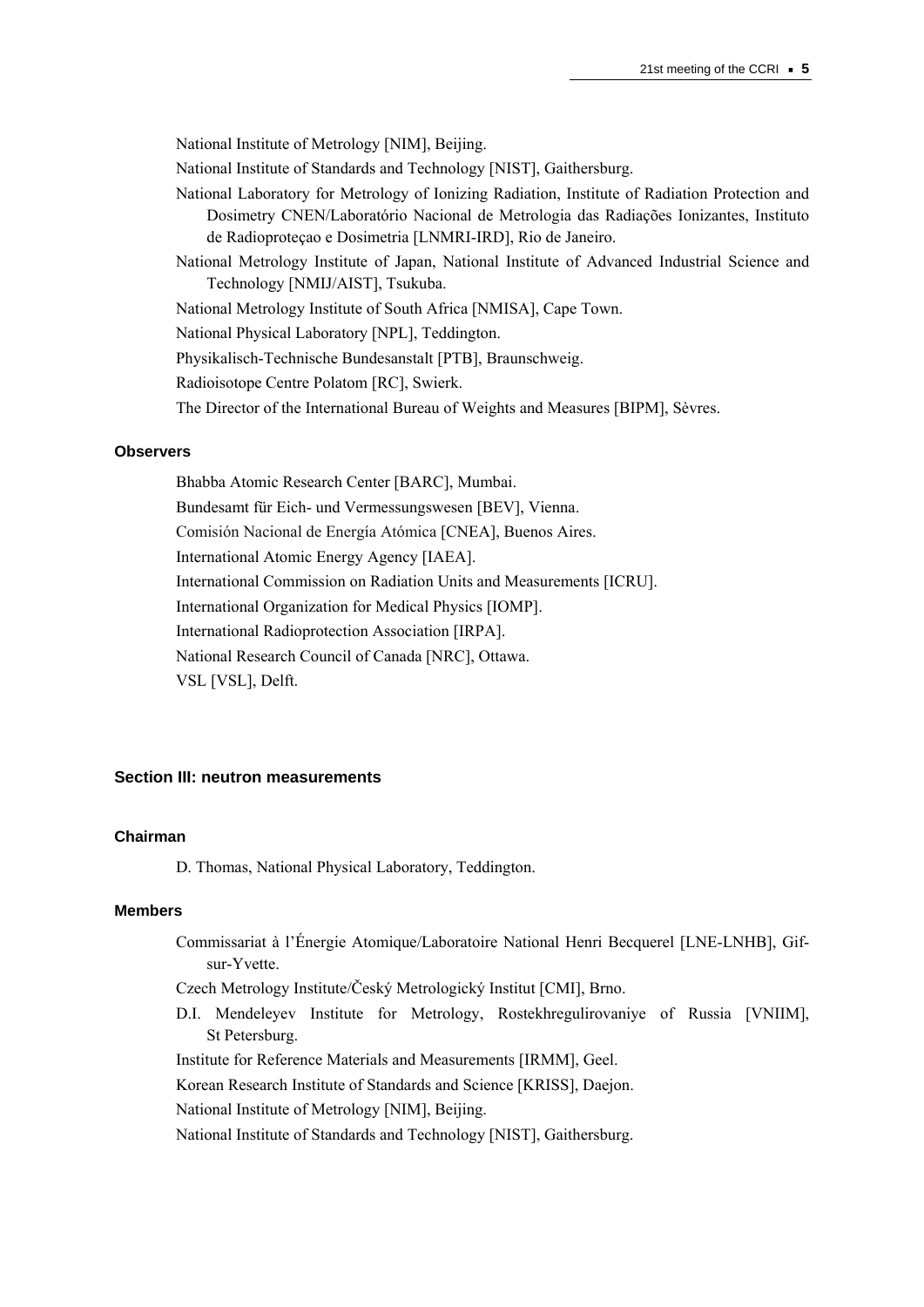- National Laboratory for Metrology of Ionizing Radiation, Institute of Radiation Protection and Dosimetry CNEN/Laboratório Nacional de Metrologia das Radiações Ionizantes, Instituto de Radioproteçao e Dosimetria [LNMRI-IRD], Rio de Janeiro.
- National Metrology Institute of Japan, National Institute of Advanced Industrial Science and Technology [NMIJ/AIST], Tsukuba.

National Physical Laboratory [NPL], Teddington.

Physikalisch-Technische Bundesanstalt [PTB], Braunschweig.

The Director of the International Bureau of Weights and Measures [BIPM], Sèvres.

#### **Observers**

Centro de Investigaciones Energéticas, Medioambientales y Tecnológicas [CIEMAT], Madrid.

Chinese Institute of Atomic Energy [CIAE], Beijing.

International Atomic Energy Agency [IAEA].

International Commission on Radiation Units and Measurements [ICRU].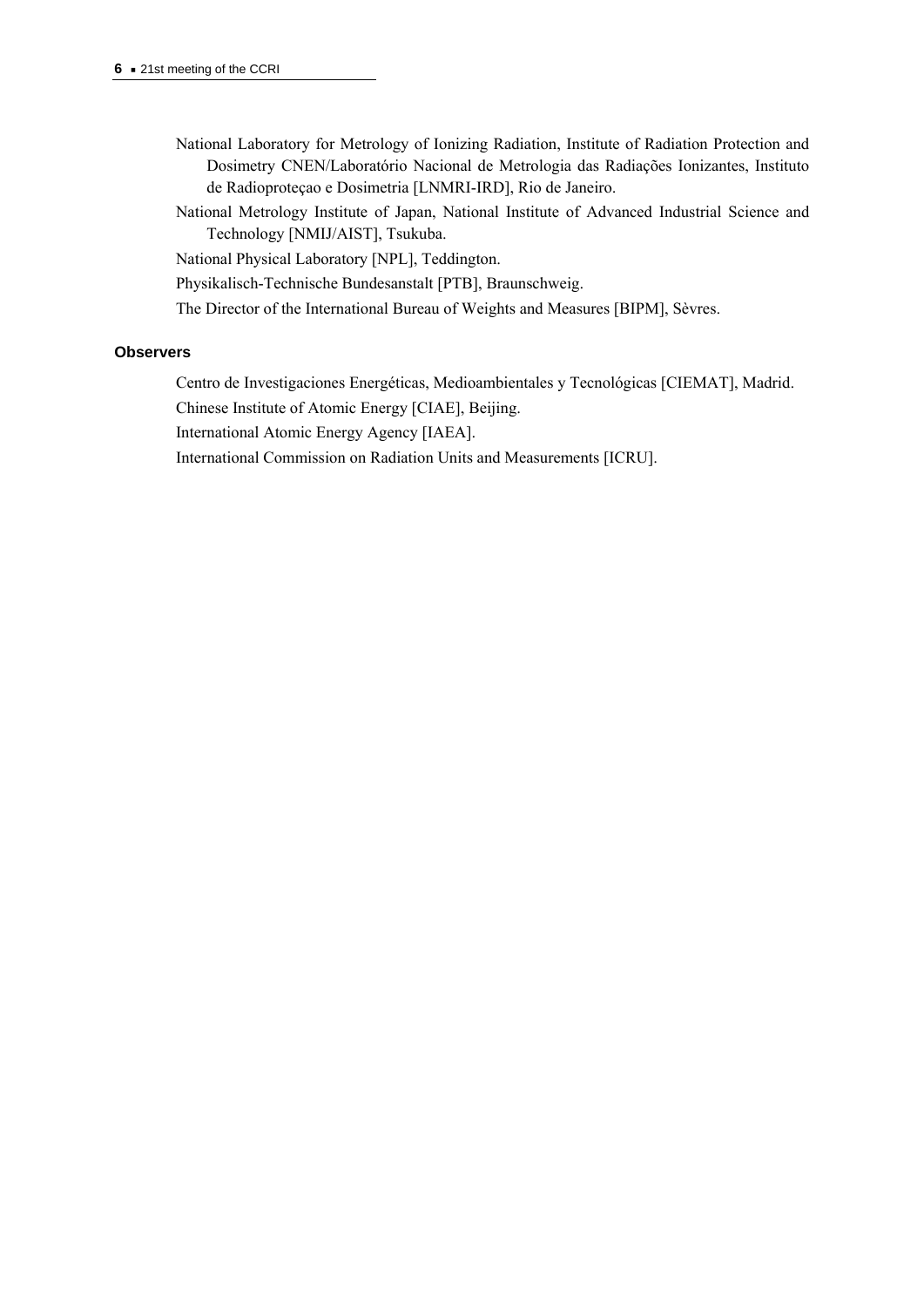# **CONSULTATIVE COMMITTEE FOR IONIZING RADIATION**

Report of the 21st meeting (19 June 2009)

to the International Committee for Weights and Measures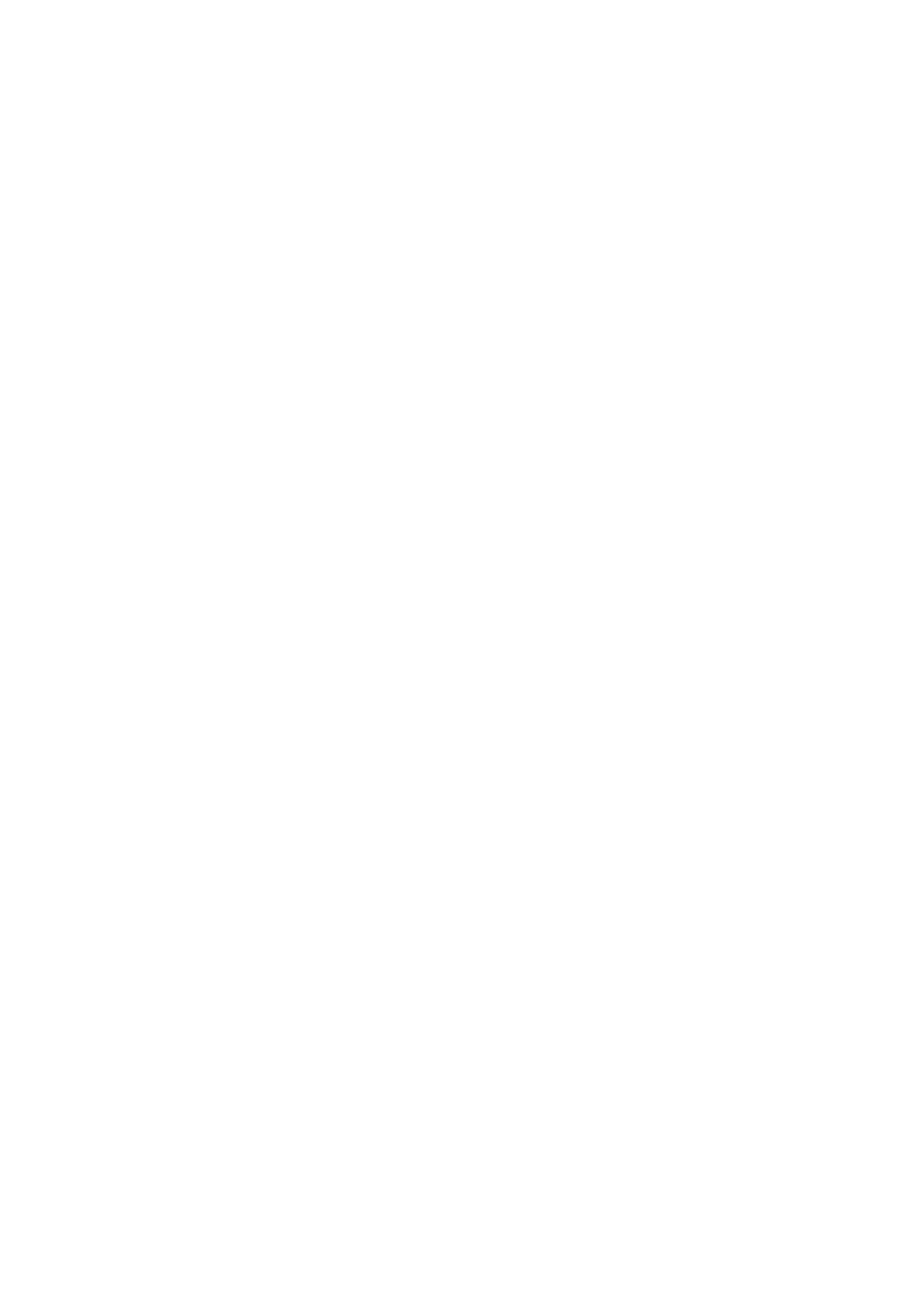# **1 - 3 OPENING OF THE MEETING; WELCOME / AGENDA / APPOINTMENT OF A RAPPORTEUR**

The 21st meeting of the Consultative Committee for Ionizing Radiation (CCRI) was held at the BIPM headquarters in Sèvres on 19 June 2009.

The following members were present: K. Carneiro (President), P. Sharpe (Chairman of CCRI(I)), B.R.S. Simpson (Chairman of CCRI(II)), D. Thomas (Chairman of CCRI(III)), A.J. Wallard (Director of the BIPM).

Guests attending were: A. Allisy, C. Borrás (IOMP), L. Erard (CIPM), L. Karam (NIST), G. Moscati, D. Müller, T.J. Quinn.

Participants from the BIPM were: P.J. Allisy-Roberts (Executive Secretary), D.T. Burns, C. Kessler, M. Kühne (Deputy Director of the BIPM), C. Michotte, L. Mussio, S. Picard, G. Ratel, C. Thomas.

The numbering below follows that of the agenda.

The President formally opened the meeting and welcomed all present. Dr Burns was appointed rapporteur and was thanked for producing the report of the previous meeting.

Dr Carneiro, President of the CCRI, invited Prof. Wallard, Director of the BIPM, to welcome the participants. Prof. Wallard thanked Dr Allisy-Roberts for implementing the celebration of the 50th anniversary of the CCRI, welcomed the invited guests and noted the delightful letters from those who were not able to attend, suggesting that these should be collected together. He thanked the guests for their individual and special contributions and hoped that their visit brought back pleasant memories as well as allowing them to see how things had progressed. Dr Carneiro noted the many guests who had been presented with certificates at the relevant Section meetings and presented a final certificate to Denise Müller for her extraordinary contribution over forty years to the work of the CCRI.

# **4 CCRI ACHIEVEMENTS**

Dr Allisy-Roberts briefly presented some historical information on the establishment of the CCEMRI (the previous name of the CCRI), noting the presence of the first CCRI rapporteur (and subsequently first Head of Ionizing Radiation at the BIPM), Prof. Allisy, and his secretary, Mrs Müller. The reports of the three Section chairmen would show how things had progressed since that time.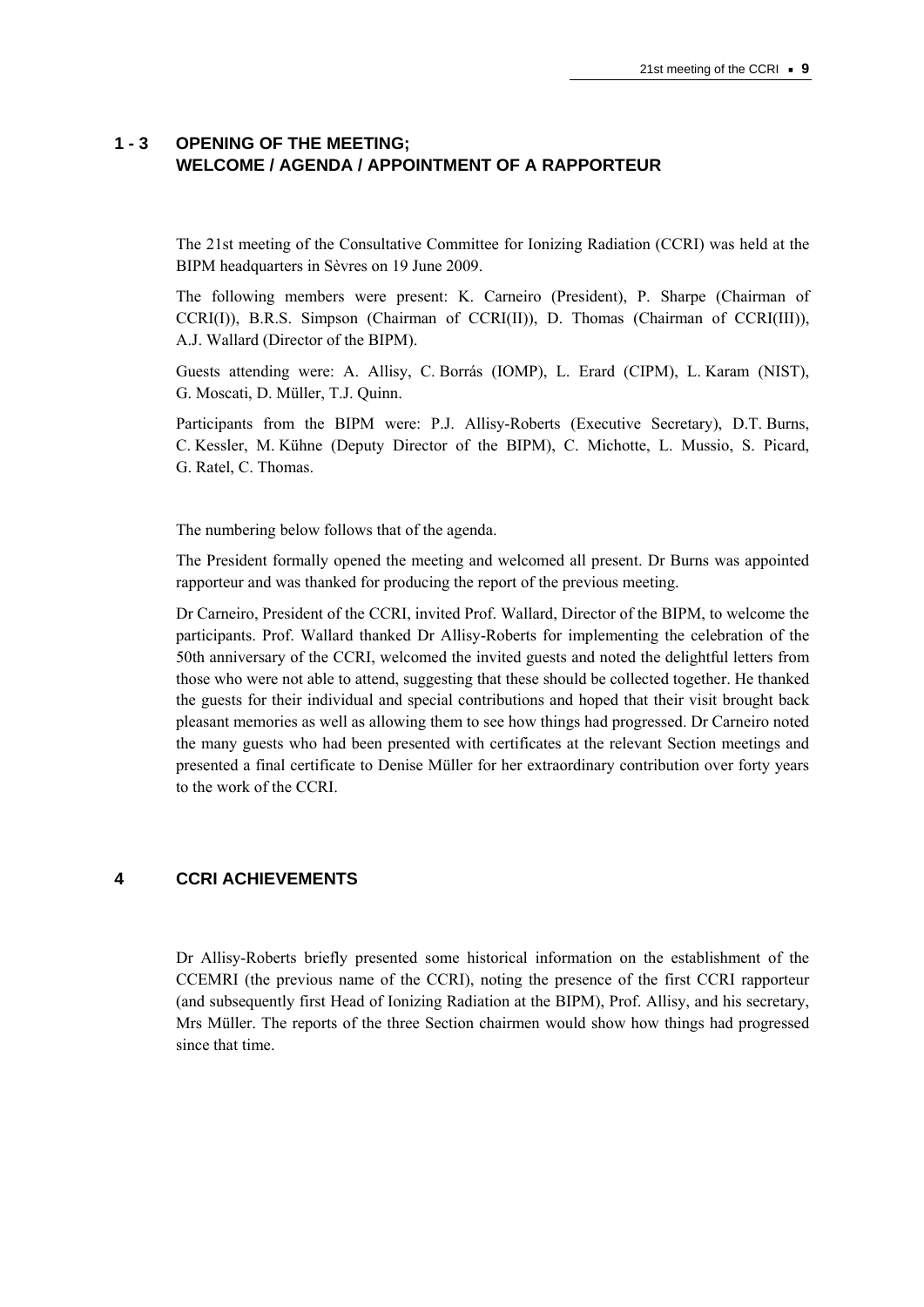# **5 [REPORT OF THE 21ST CCRI MEETING OF THE 2007](http://www.bipm.org/utils/common/pdf/CCRI20.pdf)**

The President noted the report of the 20th meeting of the CCRI (2007) under the Presidency of Prof. Moscati, and had no comments to add.

# **6 SUMMARIES OF THE MEETINGS OF THE THREE CCRI SECTIONS**

The President invited each Chairman in turn to report on the Section meetings held in April, May and June 2009.

### **6.1 CCRI Section I (Chairman P. Sharpe)**

 $\overline{a}$ 

The Section I meeting was preceded by meetings of the Key Comparison Working Group (KCWG(I)) and the Accelerator Dosimetry Working Group (ADWG(I)) and by a Brachytherapy Workshop. The workshop highlighted both current practice and advances in the field, particularly the development of absorbed-dose standards for high dose rate (HDR) brachytherapy, involving both graphite and water calorimetry and a novel design of free-air chamber. The proposed HDR and LDR BIPM brachytherapy comparisons were discussed and a number of suggestions made for providing the necessary resources for these. Significant progress was made during a secondment to the BIPM (J. Alvarez, ININ, Mexico) and an appeal made for further help. Since the workshop, offers of secondments had been made by the DFM (for August) and the NMISA (for September). The first round of the HDR comparison can hopefully go ahead later in 2009.

Dr Burns had presented a draft paper on the *I*-value for graphite that will now be submitted for publication as well as to the ICRU Key Data Committee currently studying this issue. A possible consequence is a decrease of around 0.8 % for all air-kerma standards. A small task group was set up to look at a second possible correction (of up to 0.5 % at the lowest x-ray energies) that arises from an inconsistency in the fact that the realization of air kerma for photon beams makes use of *W*, which is defined for electrons.

Section I agreed to the changes in the BIPM air-kerma standards for low- and medium-energy x-rays and for  $137$ Cs radiation. These changes arise from a re-evaluation of correction factors and, in the case of the medium-energy free air chamber, from the identification of a longstanding problem with scattered radiation entering the chamber.

Of note among the reports of recent work at the BIPM is the graphite calorimeter absorbed-dose standard, which will be used for a series of bilateral comparisons in the high-energy x-ray beams of the NMIs. After testing at the LNE-LNHB earlier this year, comparison measurements have just been completed at the NRC. A second noteworthy item was the resolution of problems with

Documents for the meeting which are openly available can be downloaded from the BIPM website.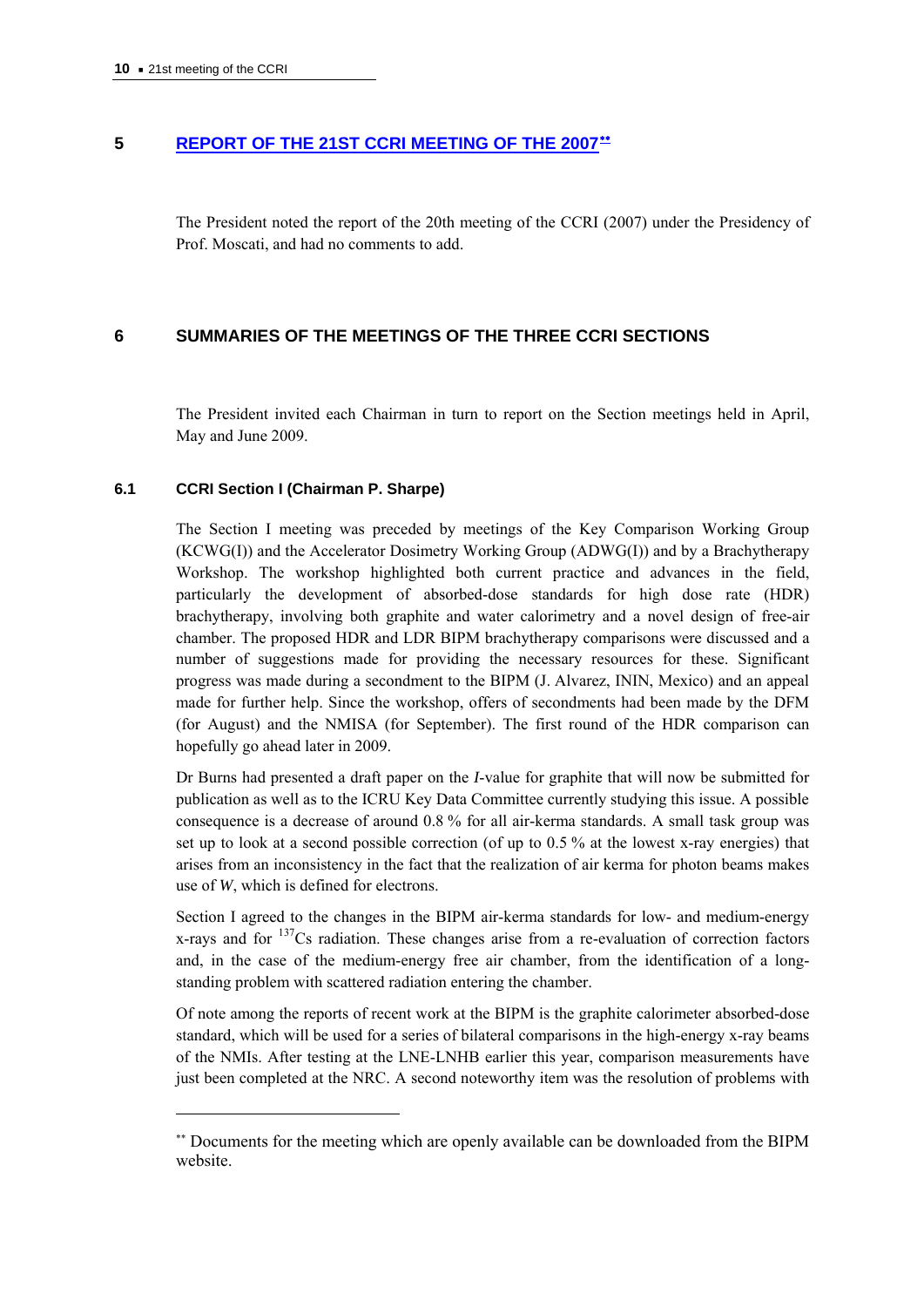the new standard for mammography and the first comparison planned for the end of 2009. Section I was very pleased with the progress made over the past two years and endorsed the work plan presented for the period 2009 to 2012. A project proposal for the subsequent period 2013 to 2016 was agreed in outline, although it was recognized that the details would depend on the outcome of the proposal to install an accelerator at the BIPM.

The CCRI(I) was encouraged by the CIPM support for the proposal for a BIPM accelerator, which is recognized within Section I as the best option to meet the needs of the BIPM Member States for accelerator comparisons and calibrations. In response to a request from the CIPM, Section I discussed the various options in detail and produced drafts of recommendations to the CIPM. Other material had also been prepared, including a letter to NMI Directors and an information leaflet. These were refined during the CCRI(I) meeting and are now submitted for discussion and approval by the CCRI.

Both the KCWG(I) and Section I had discussed options for incorporating the IAEA/WHO SSDL Network more formally into the CIPM MRA. The SSDL Network functions in a similar way to an RMO and Section I encouraged the BIPM and the JCRB to investigate ways in which the network could be given an equivalent status.

The special issue of *Metrologia* devoted to dosimetry was published earlier this year and thanks were expressed to everyone who contributed to its success.

An excellent seminar on "nano-dosimetry" was given by Hans Rabus of the PTB. This work represents a possible route to the definition of new quantities based on the biological effect of ionizing radiation and provoked a lively discussion.

Two applications for observer status, from the CIEMAT (Spain) and the ITN (Portugal), were discussed at Section I, with the recommendation that these be considered favourably by the CCRI. Presentations were also made by representatives of the NRPA (Norway), KRISS (Republic of Korea) and the NIS (Egypt), who might each apply for observer status in the future.

# **6.2 CCRI Section II (Chairman B.R.S. Simpson)**

The Section II meeting was preceded by a number of working group meetings. The CCRI RMO Working Group on IR CMCs (RMOWG) clarified the rules to include the requirement for adding "approx. 95 %" for the level of confidence. The KCWG(II) discussed the generic measurement groupings table, particularly for the CIEMAT/NIST method, made changes to the degrees of difficulty, uncertainties and colour coding, and included additional radionuclides. The Uncertainties Working Group (UCWG(II)) proposed the use of *relative* sensitivity coefficients in the reporting form for comparisons. The working group on the realization of the bequerel (BqWG(II)) discussed difficulties with the initial prototype well-chamber requiring a new design; the instrument is now expected to be completed by 2012, in time for incorporation in the 2013–2016 BIPM programme. The working group on the extension of the SIR to pure β-emitters using liquid scintillation (ESWG(II)) highlighted stability problems; the solution is to send the sources to the BIPM, which will prepare the cocktail and measure using the CIEMAT/NIST and TDCR methods. The Working Group on High-efficiency photon detection systems (HEWG(II)) will produce a *Monographie*, the imminent retirement of Prof. Winkler allowing him to devote more time to this (perhaps on secondment to the BIPM).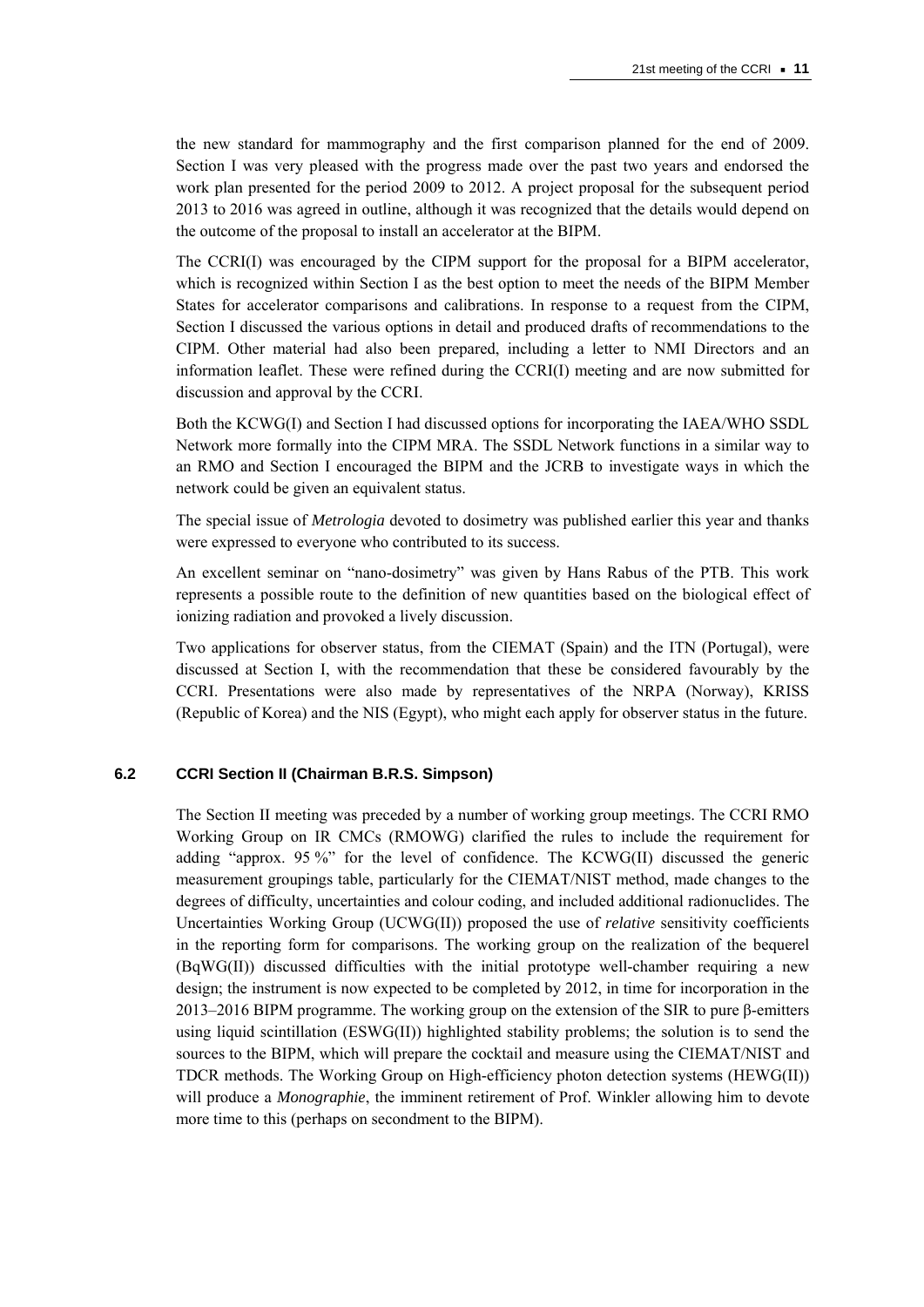The Section II meeting itself discussed changes to KCRVs arising from the inclusion of new submissions (for eight radionuclides) and the publication of  $^{109}$ Cd and  $^{123}$ I values including nonprimary data. A notable problem was the  ${}^{65}Zn$  submission of the BARC, which had a significant impact on the KCRV. This arises because the KCRV is currently an unweighted mean while the criterion for identifying an outlier includes the uncertainty. It was decided to undertake a feasibility exercise using weighted means for KCRV calculations.

A discussion of key comparisons noted the outcomes of the KCWG(II) given above. Of special note was the extension of the reporting deadlines for two current comparisons:  ${}^{3}H$  (now 30) September 2009) and  $177$ Lu (now 31 July 2009). This was taken as an indication that NMIs might be experiencing some difficulty coping with their present workloads and supports the BIPM ten-year plan that includes just one K2 comparison each year.

The preliminary study using the travelling instrument (TI) with a  $^{99}Te^{m}$  solution from the LNE-LNHB showed great potential and excellent results were obtained at the NPL and NIST. A few difficulties were discussed, notably droplets remaining above the solution on the inner wall of the ampoule, and modifications to the protocol are under consideration with a different method of ampoule cleaning. Although currently limited to  $^{99}Te^{m}$ , the TI use might be expanded to other radionuclides which would require a change of liner. The next TI comparison visit is planned for 2010, with potential participants including the ANSTO, KRISS, LNMRI, NMIJ, NMISA, RC and the VNIIM.

Regarding supplementary comparisons of measurements in more complex matrices, three have been published since 2007 (seaweed, soil, IAEA natural materials mixture) and several more are close to publication. Additional matrices were proposed (microspheres, dried bilberries, rice) and an action was placed to determine accessibility for a variety of matrix materials. The need to register new comparisons in the KCDB was noted.

On the strategy for comparisons, results over thirty years old are to be removed from the KCDB, and the results pre-1984 are being phased out. The goal is to enforce a maximum of fifteen years for the validity of comparisons supporting CMCs. The current ten-year plan (from 2005) should be revisited in view of changing priorities and the changes made to the generic groupings. Notably, a number of comparisons outside this plan  $(^{177}$ Lu,  $^{241}$ Pu and matrices) will have an impact on the work schedule.

Programme planning for the BIPM was discussed, including updates to the SIR (new ampoules, backup electronics, replacement of the Ge(Li) detector by the HPGe) and the extension to electron capture and pure beta emitters (being addressed by the ESWG(II)). The need for a strategic plan for Section II and perhaps a training working group was discussed. High priorities for the new developments within the 2013–2016 programme include extension of the travelling instrument to <sup>18</sup>F and other short-lived radionuclides, establishment of a new independent measurement method at the BIPM, construction of a becquerel chamber in collaboration with the IRMM, and the expansion of the SIR to alpha emitters and low levels of activity.

For the 50th anniversary of the CCRI, a seminar on fluctuations in long-term stability measurements of ionization chambers was given by Dr Heinrich Schrader.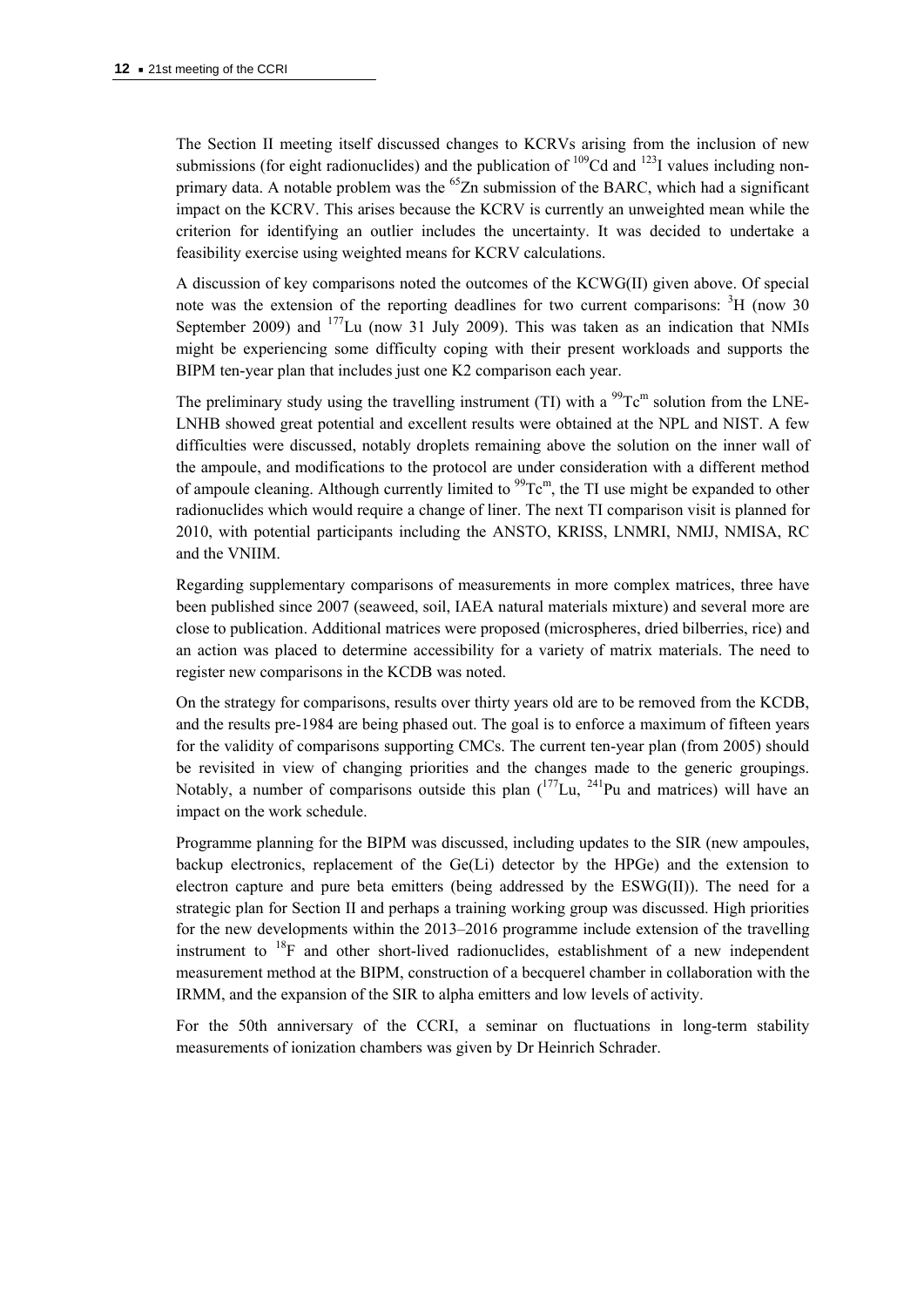### **6.3 CCRI Section III (Chairman D. Thomas)**

The Section III meeting was held in April, with representatives from ten NMIs (including the IRMM), and an observer from the IAEA. The KRISS (Republic of Korea) participated as a full member for the first time, while unfortunately the NIM (China) was unable to attend.

In honour of the 50th anniversary of the CCRI, a special seminar on computational dosimetry was given by Gianfranco Gualdrini of the ENEA.

Four key comparisons were discussed. The comparison of monoenergetic neutron fluences (K10) is now published. The principal weakness in this comparison was the use of a single neutron field, that of the PTB. While this avoided the use of transfer instruments, it did not test the ability of participants to produce their own fields. The comparison of neutron source emission rate (K9) highlighted the difficulties in circulating a radioactive source. Two participants identified as outliers have discovered why this was the case and the Draft B report is now finalized. The comparison of thermal neutron standards (K8) is ongoing and is the first in this area. The longstanding and problematic comparison of monoenergetic (24 keV) neutron fields, undertaken between 1993 and 1998, has finally resulted in a Draft B report. This energy is considered a priority and a new key comparison is planned for October 2011 using the monoenergetic neutron facility AMANDE of the LNE-IRSN (Cadarache), for 24 keV and ISO recommended energies.

Regarding RMO and supplementary comparisons, the EURAMET comparison of survey instruments was interrupted by instrument failure. The data accumulated to date will nevertheless be used and the comparison will continue with a new instrument, with at least one participant repeating as a cross reference. The EURAMET comparison of neutron fluence in the range 15 MeV to 19 MeV (three participants) is essentially complete, with the Draft B report to be approved by the EURAMET. A EURAMET comparison of long counters measuring fluence is under way and a further project is planned to re-evaluate the radionuclide spectra of the sources recommended by the ISO as standards. A supplementary comparison of personal dosemeters was proposed, which the LNMRI/IRD (Brazil) was asked to pilot with the help of the BIPM, although this has not yet been confirmed.

The NMIs having CMCs but not attending Section III meetings were discussed, notably the NMIs of Australia, Canada, Italy and Slovakia. It was suggested that they, as well as the BARC (India), be invited as guests to the next meeting. The ENEA-INMRI (Italy) was cited as an example of an NMI with CMCs that does not participate in the relevant CCRI comparisons, notably those for manganese bath measurements and thermal neutron calibrations. The pilot of the current comparison of thermal field measurements was asked to inform the ENEA-INMRI of this exercise. The suggestion was made (by Dr M. Kralik) that RMO working groups might not have the technical expertise required to assess certain neutron CMCs and it was proposed to hold a one-day meeting on neutron CMCs just before the next Section III meeting.

The *Metrologia* special issue on neutron metrology was discussed; ten papers, each of around sixteen pages, are proposed and the corresponding lead and assisting authors have been identified. First drafts have been requested by the end of 2009, for final publication in 2010. There was a call for more non-US and non-European authors. The view was expressed that neutron expertise is disappearing and might be bolstered by a neutron workshop in the 2009 to 2012 period, perhaps linked with the special issue in collaboration with the IAEA or IRMM to widen the invitation list.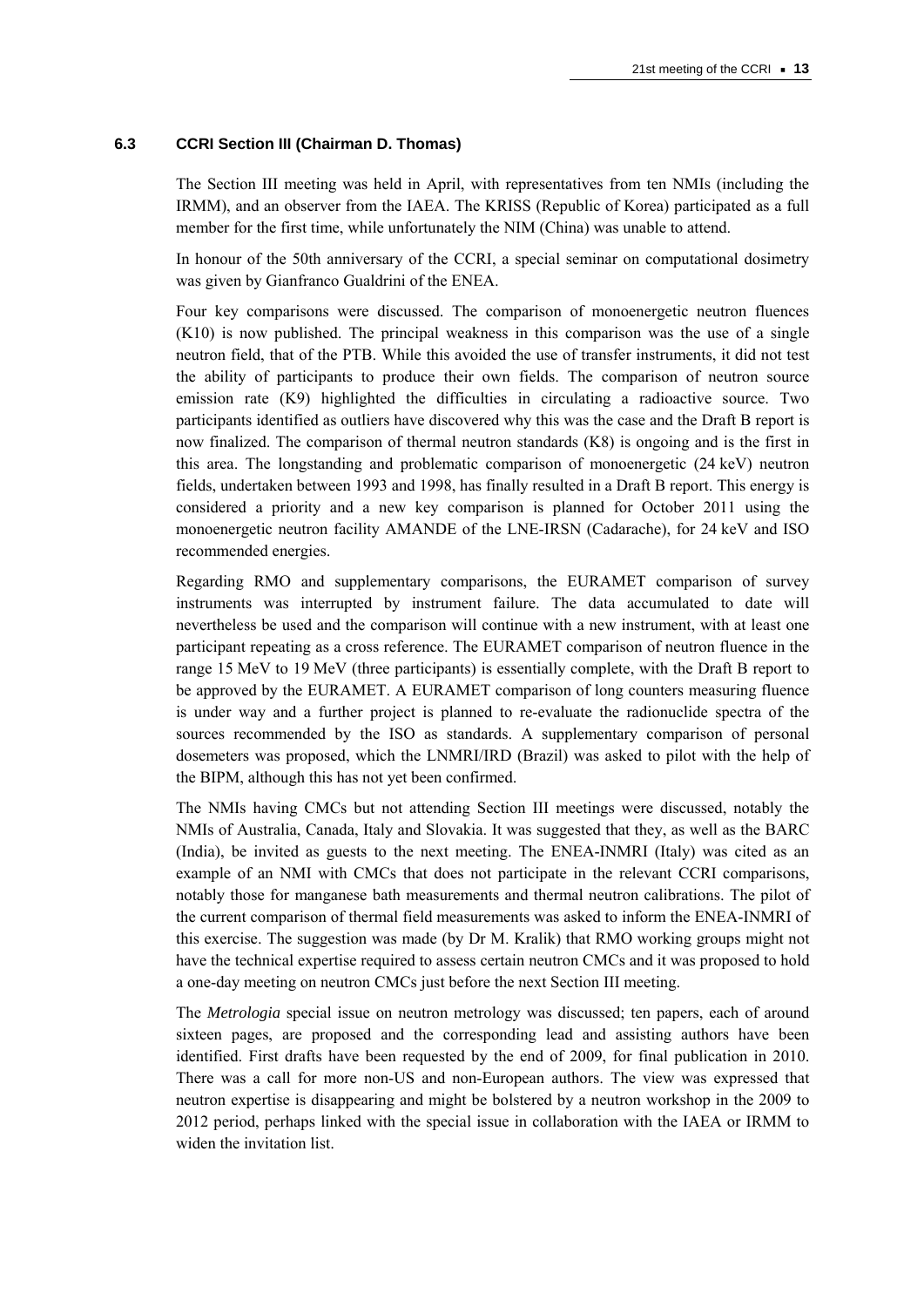The CCRI President encouraged discussion of the strategy for neutron metrology, anticipating user needs of the future. Over the past twenty years most of the work has been related to radiation protection, with a brief diversion into neutron radiotherapy although this form of cancer treatment has not flourished. Much work in the protection area remains, as no device has yet been developed that measures the desired quantity to the required accuracy. New areas include stray neutron fields around therapy linacs, PET machines, light ion therapy accelerators and synchrotron light sources. The most obvious future need is standards for fusion, but other areas include high-energy fields for radiation hardness testing, measurements around pulsed, laser-based accelerators and the European Spallation Source to be built in Norway. Dr Borrás mentioned the increasing use of neutrons in security screening. This poses a special comparison challenge to the CCRI, since many such systems use pulsed beams of fast neutrons.

# **7 DISCUSSION ON STRATEGY FOR IONIZING RADIATION METROLOGY**

#### **7.1 Strategy for an accelerator at the BIPM**

Dr Allisy-Roberts presented document CCRI/09-01, an update on progress towards an accelerator at the BIPM following the second meeting of the ADWG(I) in May 2009. After trial measurements at the LNE-LNHB and the formulation of a comparison protocol, the first full bilateral comparison had just been completed at the NRC and the preliminary results were satisfying. Dr Allisy-Roberts noted that, in addition to the original eight participating NMIs, a further two, VNIIFTRI and NMIJ, might also wish to participate. A draft letter soliciting the support of the Directors of the NMIs and other Designated Institutes had been discussed and modified and would be finalized in the form of a short paper for the meeting of NMI Directors in October 2009. Two draft recommendations to the CIPM were prepared by the ADWG(I) and Section I as precursors to two resolutions of the CGPM on the installation of an accelerator at the BIPM and on the funding for this project as an "exceptional dotation". French translations had been made in preparation for the CIPM. After discussion of the various options, these recommendations consider comparisons and calibrations only using a reference facility at the BIPM. A building plan had been drawn up and the accelerator specification was in progress. A draft mini-brochure, proposed by the ADWG(I) in 2008, had been prepared by the BIPM and modified by the CIPM in 2008 and by the ADWG(I) and Section I in 2009 to emphasize the benefits to those BIPM Member States not having primary accelerator standards. French and Spanish translations had been prepared. The generous offer made by Mr Erard of five weeks per year on the new LNE-LNHB metrological accelerator was considered by the ADWG(I) of Section I not to be a solution that would meet the needs of Member States.

Dr Carneiro invited comments from the participants. Dr Borrás wished to record formally that the IOMP was in full support of the proposal for an international reference accelerator at the BIPM (as had been stated by H. Svensson in 2007). She also suggested that the leaflet should emphasize that traceability is obligatory and that the relevant international (written) standard be explicitly referenced.

Dr Sharpe restated the Section I view that a BIPM accelerator was the best option for Member States, building on BIPM expertise and track record. He noted that in order to keep pace with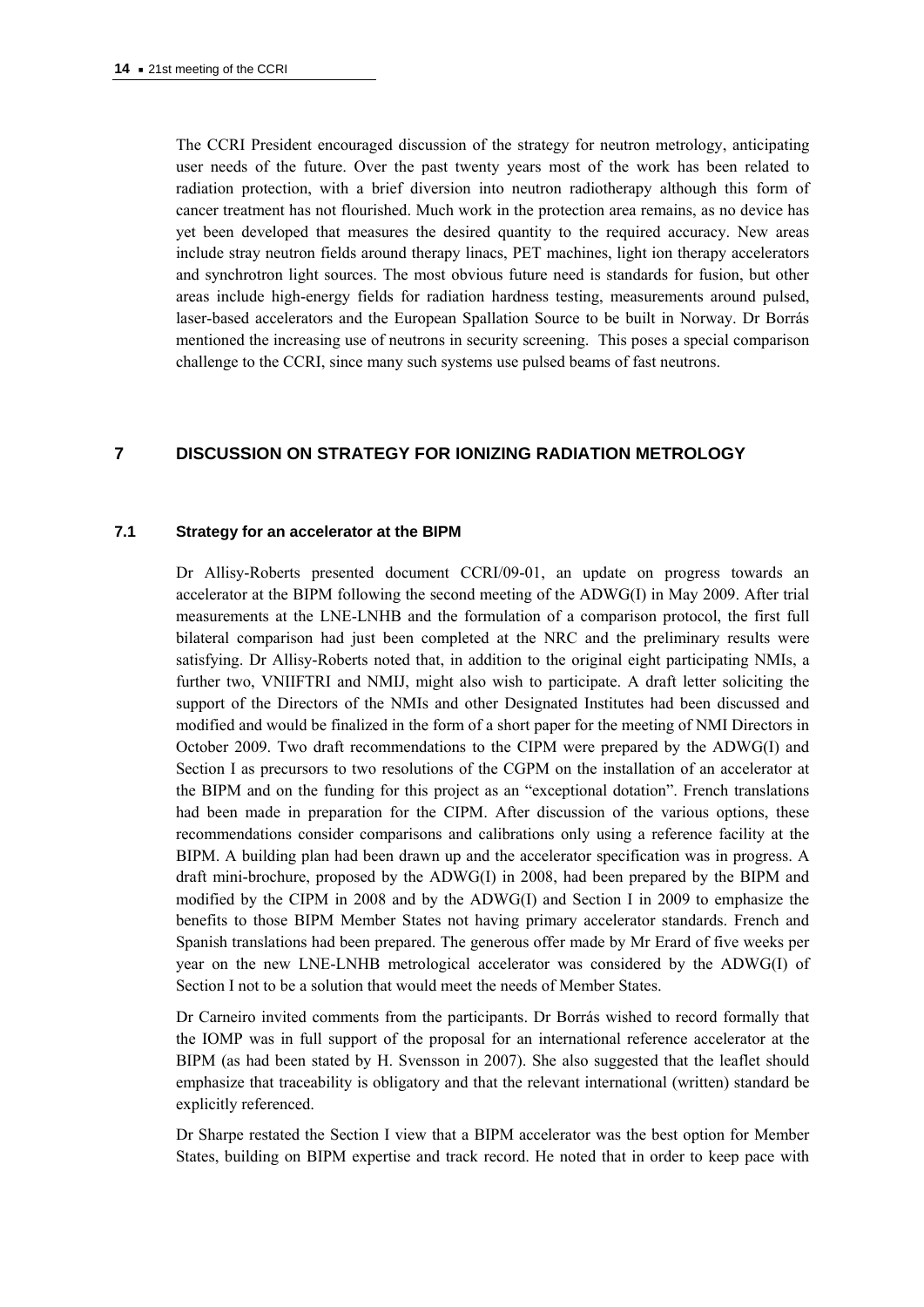changes in radiotherapy an accelerator at the BIPM was a natural progression towards the goal of achieving worldwide traceability, and while recognizing the generous offer of Mr Erard, he emphasized that it was not a practical solution. Dr Borrás advised the purchase of an accelerator that would allow research into new dosimetry techniques, for example small-field dosimetry. This view was seconded by Dr Sharpe, who added that the accelerator must be clinically representative.

Prof. Wallard stressed that this was a matter of top priority and that it was essential to rally the support of government delegations at the earliest opportunity; in this he encouraged the participants at the meeting to impress on their respective government officials that the scientific and logical case is without question. The project must not fail through a failure to lobby government representatives sufficiently; failure in 2011 would have detrimental consequences. Prof. Kühne voiced his full support and would do his best as the new BIPM Director when presenting the proposal to the CGPM.

Mr Erard found himself in a difficult situation. On the one hand, as a member of the CIPM, he could approve the proposal if the argument was better made; by this, he felt that non-scientists were not particularly responsive to arguments on traceability and needed to be told more directly the magnitude and the consequences of dosimetric errors. On the other hand, as a French Government representative, he stated that the proposal was not acceptable as a "special contribution", but that it might succeed if included in the BIPM dotation. Prof. Kühne identified the problem in two distinct stages; first, to convince the Member States of the need and, second, to find the best way to finance it. One possibility, for example, was to include the accelerator itself in the BIPM budget, but to fund the building from the BIPM reserves.

Dr Carneiro offered a counter-argument, stating that if 60 % of the world's accelerators were in the eight countries with primary accelerator standards, the problem was already solved for the majority. Dr Allisy-Roberts countered that it was a question of patient safety – errors due to indirect calibrations are unacceptable and everyone should have an equal opportunity with respect to the safety of radiotherapy treatment. Prof. Moscati noted that even for these eight NMIs it was only through comparisons that one could be confident that significant discrepancies did not exist. This was seconded by Dr Sharpe, who pointed out that NMIs do not work in isolation, citing the case of  ${}^{60}$ Co comparisons as an example. Prof. Kühne argued that this was exactly the type of task for which the BIPM was created, facilitating the verification of national standards at every level.

Dr Quinn saw two types of argument, the first that the BIPM is the best place for this activity and the second regarding patient health. He cautioned against the use of figures relating to errors and deaths on the basis that such statistics are always open to contention. He summarized that clearly the issue is money, and Dr Allisy-Roberts confirmed that the CIPM had openly stated this.

The President suggested that the BIPM Director now had sufficient material and moved to a formal approval. **The proposal for an electron accelerator at the BIPM was unanimously endorsed**.

### **7.2 General Strategy**

Dr Carneiro made a short presentation of the paper CCRI/09-02, which is a draft proposal for a CCRI Strategy document. The proposal comprises five sections: (i) Mission and Tasks, which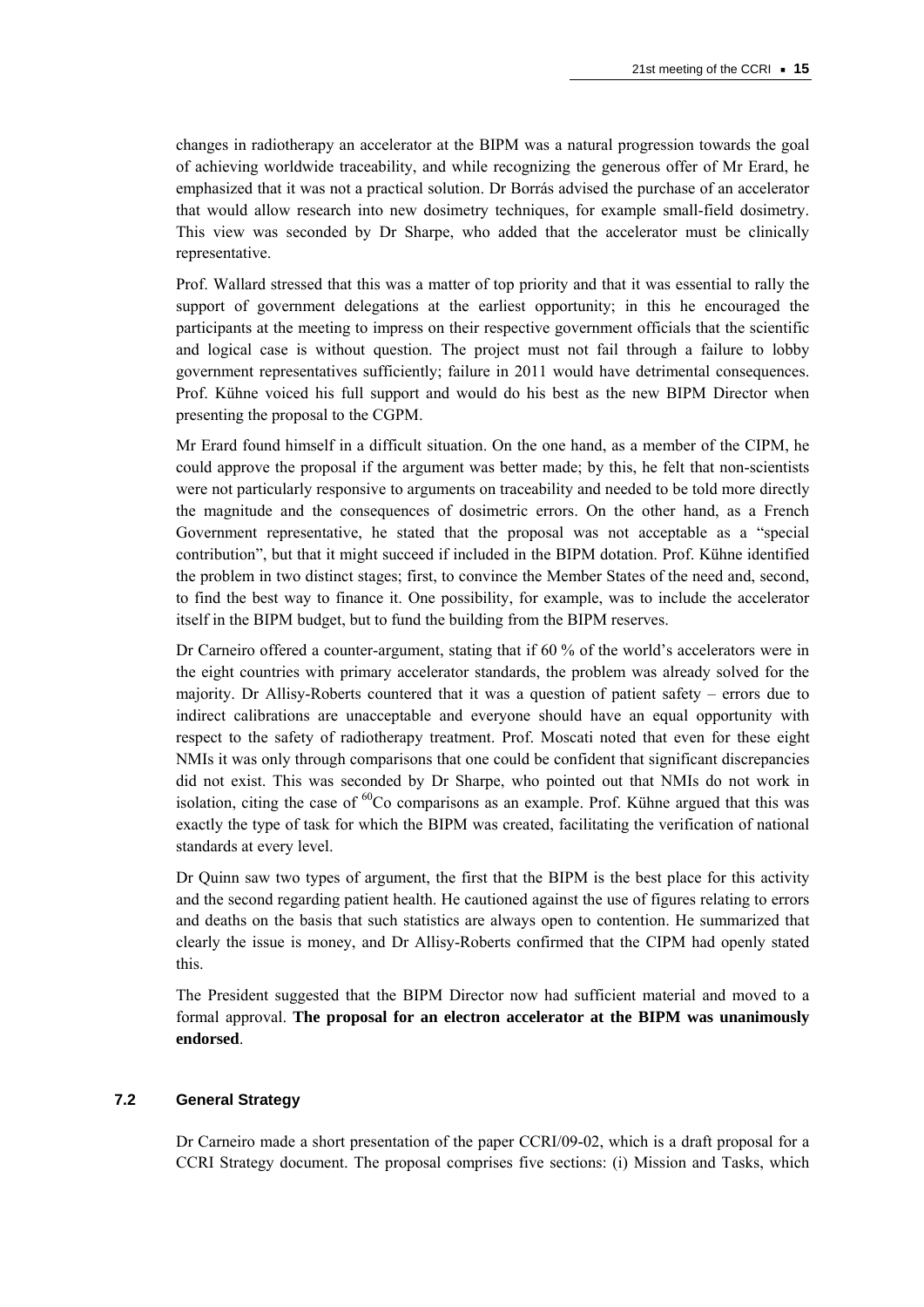sets out the role of the CCRI and makes use of information available on the BIPM website; (ii) Stakeholders, which lists institutions with an interest in the work of the CCRI (IAEA, ICRU, IOMP, NMIs, etc.) and end-users (calibration laboratories, health authorities, etc.); (iii) Vision/Strategy, which sets out the response to the needs of BIPM Member States; (iv) Actions, which is divided into short-term (one to two years and ongoing activities), medium-term (three to eight years, i.e. the next CGPM budget) and long-term (nine to fifteen years); (v) SWOT analysis (Strengths, Weaknesses, Opportunities and Threats).

A number of specific suggestions were made regarding the inclusion of particular bodies, sectors and research areas. Prof. Wallard suggested that the approach that Dr Carneiro had developed would help the CCRI to formulate its future programme and Prof. Kühne added that it should also help convince the CIPM. Dr Carneiro noted the timescale to present the document to the CIPM in October 2009. Dr Quinn suggested the document should be kept short, to which Dr Carneiro suggested that more expansive information would be put into annexes.

# **8 ISSUES OF COMMON INTEREST**

In view of the limited time available, the nine issues listed in the agenda were dealt with rapidly.

#### **8.1 CIPM MRA and related matters**

No further issues raised.

### **8.2 Document on validity of comparisons**

Would be amended following the comments of the CCRI RMOWG and circulated through each of the Sections.

### **8.3 Working Group remits and membership**

Most had been received and were available in the Section working documents. The President would have these for presentation to the CIPM.

### **8.4** *Metrologia* **special issues**

Dosimetry and Radionuclide Activity issues published, Neutron issue in progress, as discussed.

### **8.5 Future BIPM programme**

The proposed future BIPM programme for 2013 to 2016 was endorsed.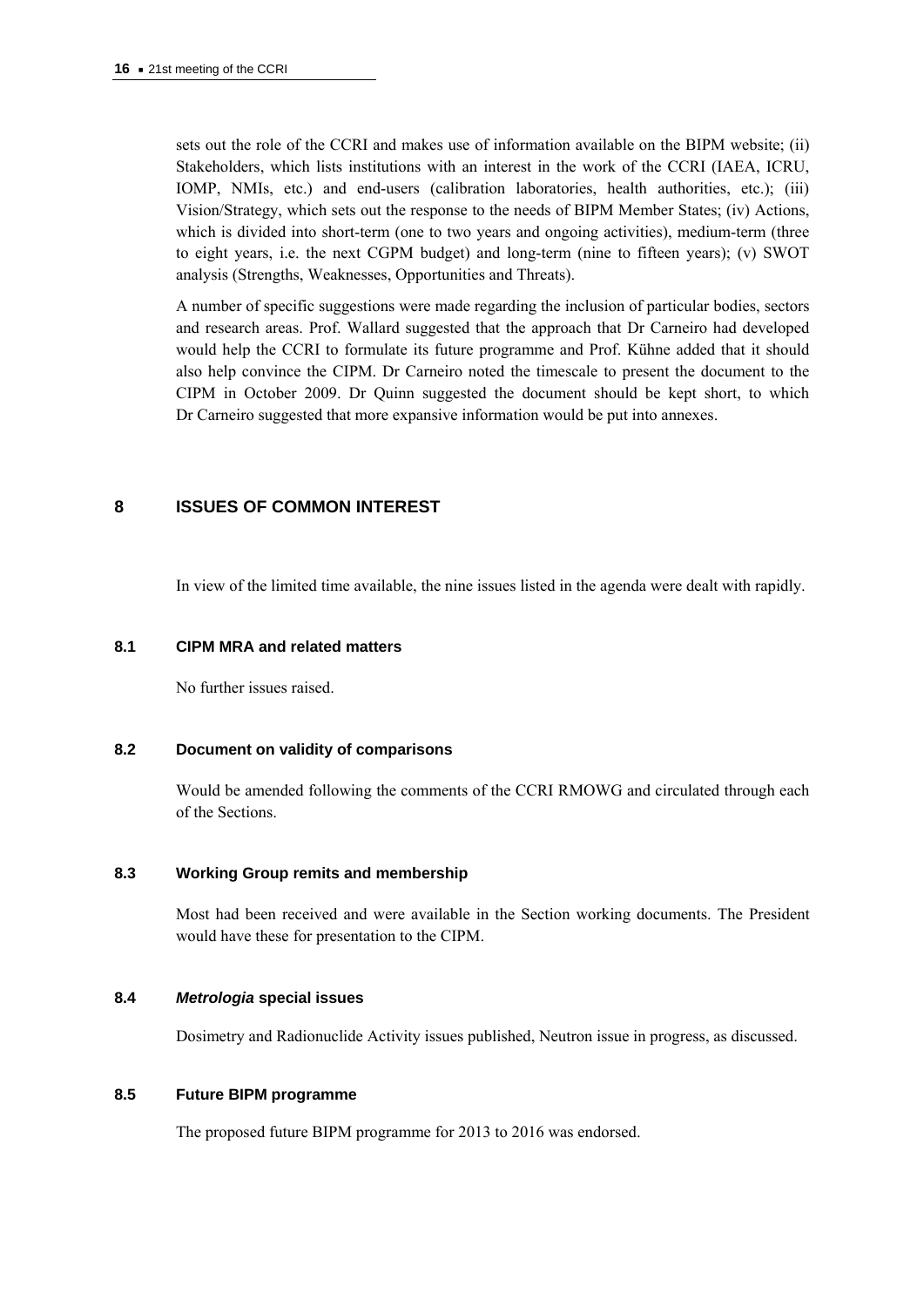#### **8.6 Future CCRI programme**

The strategy paper would be reviewed by the President and the three Section Chairmen.

#### **8.7 CCRI Membership**

Dr Allisy-Roberts welcomed the presence of an IOMP representative and while both ICRU and IAEA representatives had also been invited, the notice had been too short for them to attend. **There was unanimous support for inviting observers from international organizations to future CCRI meetings**.

#### **8.8 Chairmen and Section membership**

Section I supported the requests by the CIEMAT (Spain) and the ITN (Portugal) to be observers. **The CCRI endorsed these requests and proposed that the President submit them to the CIPM for approval.** 

#### **8.9 Recommendations to the CIPM**

The recommendation for an electron accelerator at the BIPM had already been endorsed. Dr Sharpe recalled the discussion on the possible inclusion of the IAEA/WHO SSDL Network in the CIPM MRA and said he would work with Dr Allisy-Roberts to find an appropriate wording for the BIPM KCDB. Regarding the forthcoming <sup>241</sup>Pu comparison, the BIPM Director would invite the IAEA Director to sign a joint letter to assist with customs and security arrangements. The request for BIPM assistance in the Section III supplementary comparison on personal dosimeters was noted. **All the above points were formally endorsed by the CCRI**.

# **9 DATES FOR NEXT CCRI MEETINGS**

In view of the need to finalize the accelerator proposal, as well as the Strategy document, before the CIPM meeting in October 2010, Dr Carneiro suggested that meetings of the CCRI and the ADWG(I) would be required in early 2010. No dates were fixed for these meetings; progress would be assessed at the time of the CIPM meeting in October 2009. Dr Allisy-Roberts remarked that May 2010 might tie in well with the next RMO Working Group.

# **10 CONCLUDING REMARKS**

No other business was raised and the President thanked the participants and closed the meeting.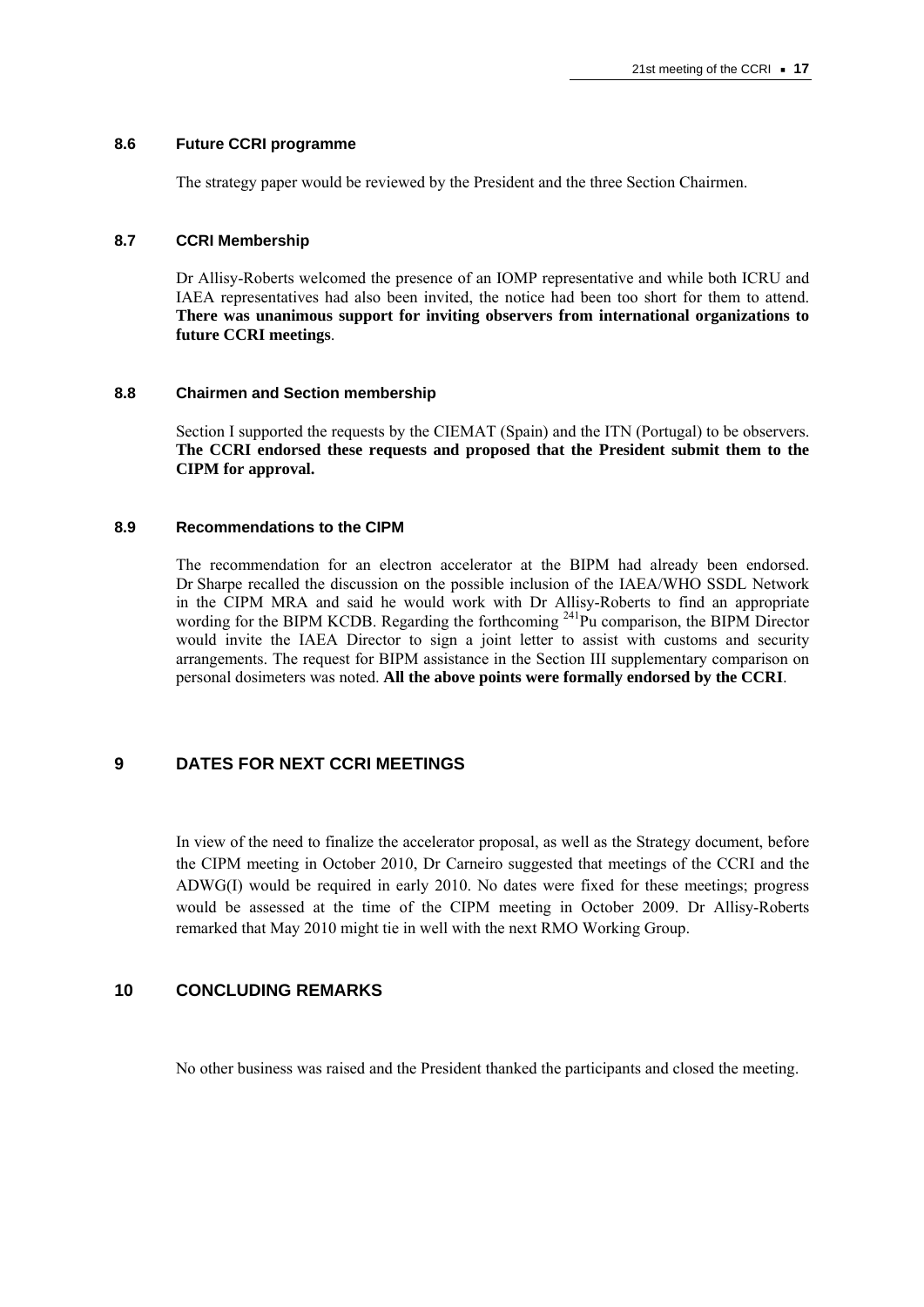# **APPENDIX R1. Working documents submitted to the CCRI for its 21st meeting**

Documents restricted to Committee members can be accessed on the [restricted website](http://www.bipm.org/cc/CCRI/Restricted/WorkingDocuments.jsp).

Document CCRI/

| $09-00$ | Draft agenda, 1 p.                                               |
|---------|------------------------------------------------------------------|
| $09-01$ | BIPM. — Accelerator dosimetry update, P.J. Allisy-Roberts, 1 p.  |
| $09-02$ | DFM (Denmark). — Strategy paper for the CCRI, K. Carneiro, 4 pp. |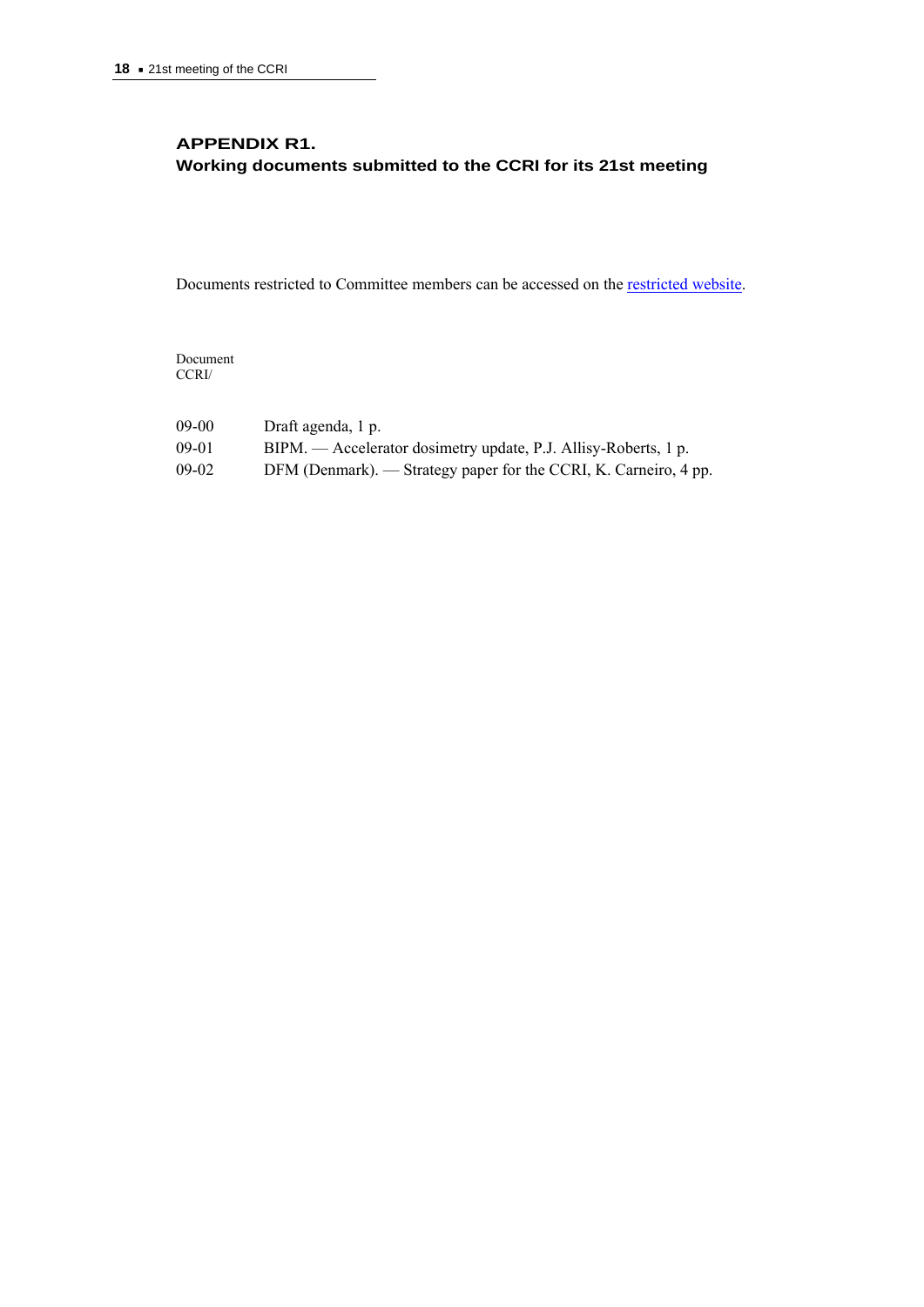# **CONSULTATIVE COMMITTEE FOR IONIZING RADIATION**

Section I: x- and  $\gamma$ -rays, charged particles Report of the 19th meeting (13-15 May 2009)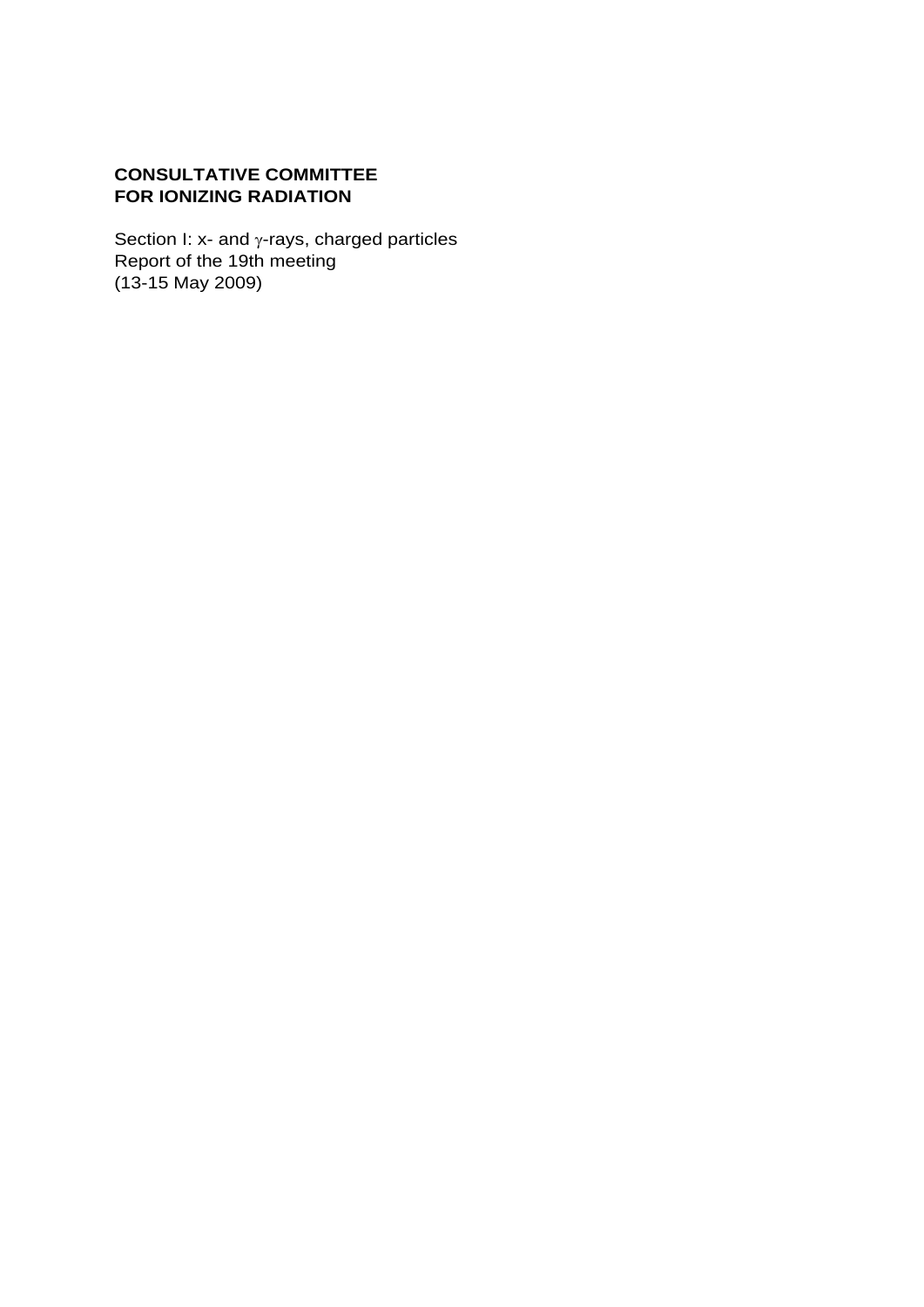### **Abstract**

Section I (x- and  $\gamma$ -rays, charged particles) of the Consultative Committee for Ionizing Radiation (CCRI) held its 19th meeting at the BIPM headquarters, Sèvres, from 13-15 May 2009. As 2009 marked the 50th anniversary of the founding of the CCRI, a number of guests were invited to attend the first day of the meeting. The President of the CCRI presented each with a certificate acknowledging their important contributions to the work of the Section. The CCRI(I) meeting was preceded by meetings of the key comparison working group and the accelerator dosimetry working group on 11 May 2009 and by a workshop on brachytherapy dosimetry on 12 May 2009. Recommendations and feedback from the working group meetings and the workshop provided important input to the CCRI(I) meeting. Dr Hans Rabus of the PTB gave an invited lecture on nanodosimetry and described how concepts now being tested may affect future radiation quantities. The meeting endorsed the BIPM recommendations to adjust its standards for low-energy and medium-energy x-rays to account for new understanding of aperture effects and its air-kerma standard for  $137Cs$   $\gamma$ -rays to account for improved estimations of correction factors. An examination by BIPM staff of the consistency of the recommended values for *W/e* and the graphite stopping power suggested that air kerma standards based on cavity chambers may need to be revised. The proposal to establish an accelerator laboratory at the BIPM continues to receive support from the international community and the CCRI(I) endorsed a recommendation by the CCRI to the CIPM that would request the necessary dotation to fund the project. Applications for membership were reviewed from two national metrology institutes.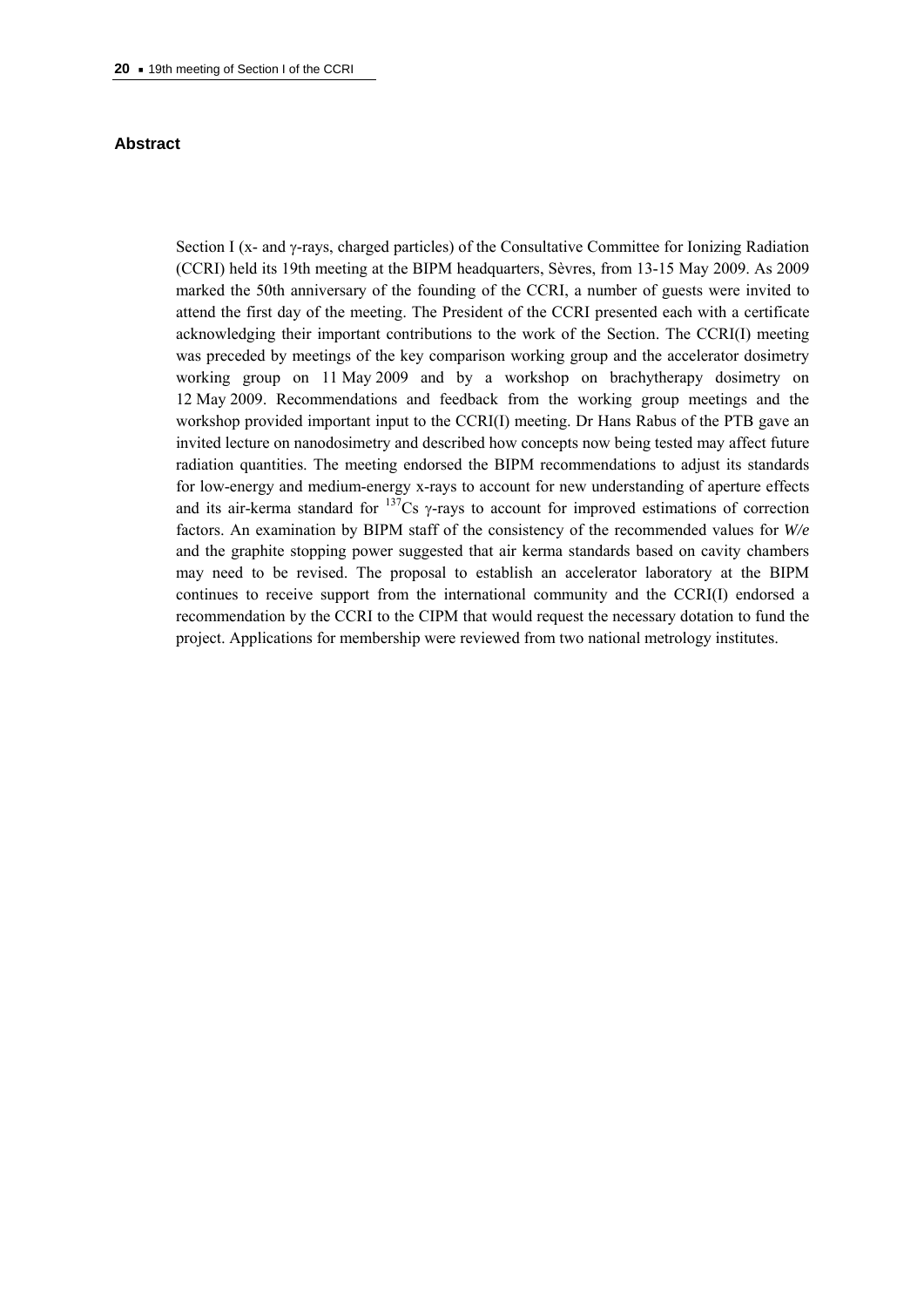# **1 OPENING OF THE MEETING; APPOINTMENT OF A RAPPORTEUR**

Section I (x- and  $\gamma$ -rays, charged particles) of the Consultative Committee for Ionizing Radiation (CCRI) held its 19th meeting at the BIPM headquarters, Sèvres, from 13-15 May 2009.

The following Members and representatives were present:

J.M. Bordy (LNE-LNHB), K. Carneiro (President of the CCRI), I. Csete (MKEH), F. Delaunay (LNE-LNHB), S. Duane (NPL), H.-M. Kramer (PTB), F.J. Maringer (BEV), M. Mitch (NIST), C. Oliver (ARPANSA), M. Pimpinella (ENEA-INMRI), C. Ross (NRC-INMS), S.M. Seltzer (NIST), P. Sharpe (NPL, Chairman of CCRI Section I), A. Steurer (BEV), M.P. Toni (ENEA-INMRI), D. Twerenbold (METAS), E. van Dijk (VSL), Anna Y. Villevalde (VNIIM), D. Webb (ARPANSA), Zhang Yanli (NIM).

Observers:

A. Meghzifene (IAEA), Z. Msimang (NMISA), J.G. Peixoto (LNMRI/IRD), V. Sochor (CMI).

Guests:

T. Aalbers (c/o VSL), H. Bjerke (NRPA), A. Brosed (c/o CIEMAT), G.M Hassan (NIS), R. F. Laitano (ENEA-INMRI), C. Oliveira (ITN), H. Rabus (PTB), C.Y. Yi (KRISS), A. Allisy (c/o BIPM), J.T. Álvarez Romero (ININ), J. M. Los Arcos (CIEMAT).

BIPM members also present for all or part of the meeting: A.J. Wallard (Director), P.J. Allisy-Roberts (Executive Secretary of the CCRI), D.T. Burns, L. Erard (CIPM & LNE), C. Kessler, M. Kühne (Deputy Director), L. Mussio (JCRB Executive Secretary), S. Picard, G. Ratel, P. Roger, C. Thomas (KCDB coordinator).

Apologies were received from:

D. Butler (ARPANSA), J. Kokocinski (GUM), N. Saito (NMIJ/AIST).

The meeting was called to order at 10 am on 13 May 2009 by the Chairman, Dr Sharpe.

Dr Wallard, Director of the BIPM, welcomed the delegates to the BIPM and to the 19th meeting of the CCRI(I). He pointed out that this would be the last CCRI(I) meeting that he would attend as Director because he retires at the end of 2010. He then introduced Dr Michael Kühne who will assume the position of Director upon Dr Wallard's retirement.

Dr Kühne reviewed his background, first at the BESSY storage ring and then at the PTB. His scientific background is in UV radiometry and thermometry. He served in various roles with EUROMET and became the first chairperson of EURAMET. He assumed the role of Deputy Director of the BIPM on 1 April 2009.

Dr Carneiro, the President of the CCRI, joined the meeting about mid-morning as his flight had been delayed. Because it was his first CCRI(I) meeting, he spent some time describing his background. His scientific expertise is in materials science, and he was responsible for founding the Danish metrology institute. He is a member of the CIPM member.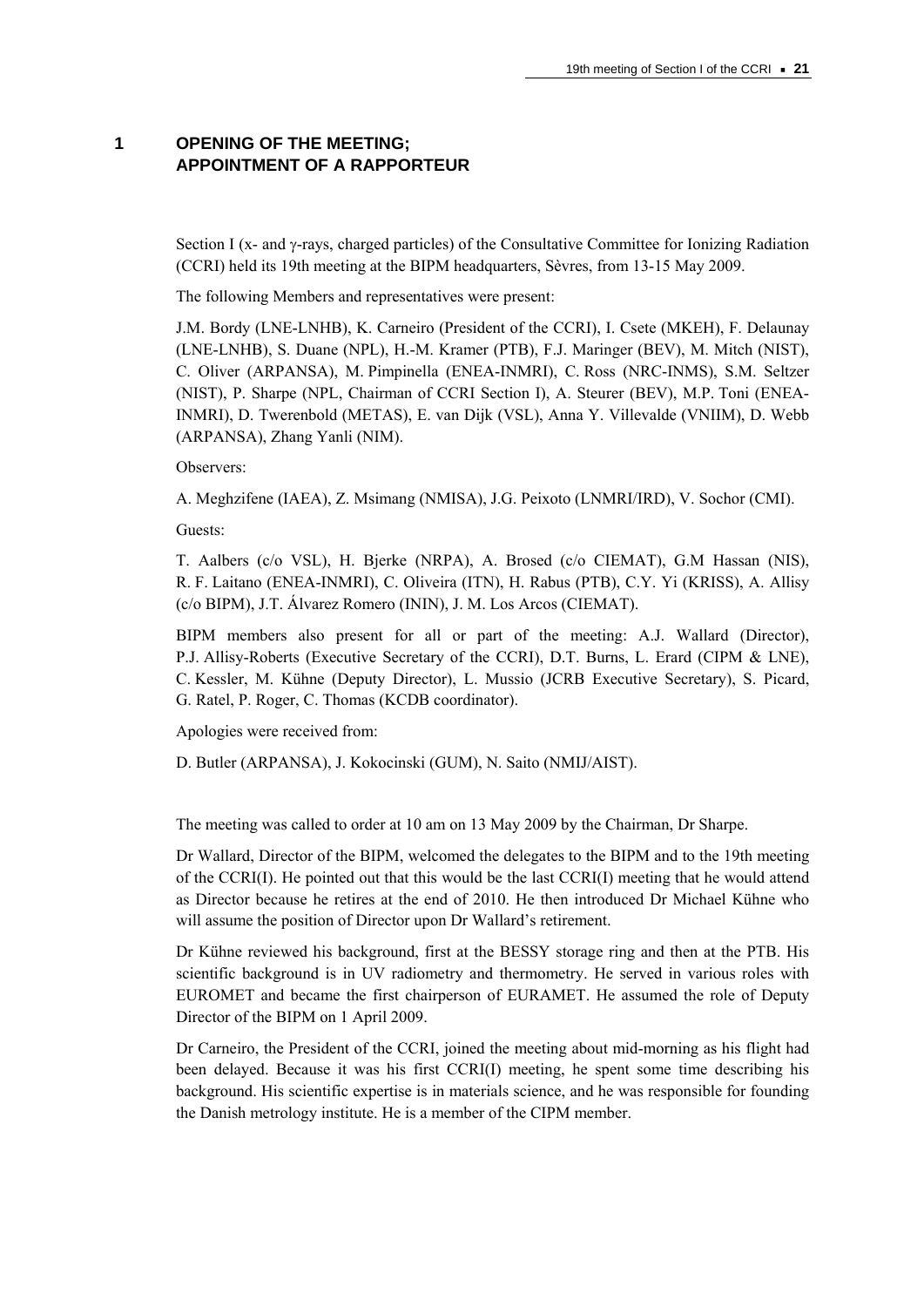His duty as CCRI President is to represent the interests of the CCRI at meetings of the CIPM. His role is complicated because of the diverse interests of the three sections of the CCRI.

Dr Carneiro noted that the BIPM maintains a large effort in the CCRI field, and he recognized the important role that Dr Allisy-Roberts plays in coordinating the work of the three sections.

The delegates introduced themselves.

Dr Ross was appointed as rapporteur.

Before beginning the formal agenda, Dr Allisy-Roberts briefly reviewed the history of the CCRI and presented some photographs from early meetings. Originally referred to as the CCEMRI, the first meeting was held from the 13 to 15 April in 1959. The chairperson for the meeting was Dr Astin from the NBS (now the NIST) with Professor André Allisy (later at the BIPM) as rapporteur. It was agreed that there should be three subcommittees reflecting the different areas of expertise. Several years later, a fourth committee dealing with alpha particles was added. A key recommendation was that the BIPM should establish scientific programs in radioactivity and ionizing radiation dosimetry. The first meeting of CCEMRI Section I for x-ray and gamma-ray dosimetry was held in 1970 under the Chairmanship of Dr W.A. Jennings of the NPL. The CCEMRI was renamed as the CCRI in 1997.

# **2 CHANGES OR ADDITIONS TO THE AGENDA**

The Chairman noted that several papers had been submitted after the deadline. He emphasized the importance of having papers submitted in time for review before the meeting.

The Chairman proposed that agenda items 6 (CCRI Strategic planning) and aspects of 8.1 concerned with the installation of an accelerator at the BIPM could best be discussed in conjunction with item 10 (BIPM Programme).

Otherwise, the agenda [\(CCRI\(I\)/09-00\)](http://www.bipm.org/cc/CCRI(I)/Allowed/19/CCRI(I)09-00.pdf) was adopted without further change.

# **3 REPORT OF THE PRESIDENT AND THE CCRI, MAY 2007**

The name change for the CCRI(I), from x and  $\gamma$  rays, electrons to x and  $\gamma$  rays, charged particles, was approved by the CCRI in May 2007 and accepted by the CIPM in October 2007.

The CCRI had endorsed the BIPM proposal to establish an international accelerator facility at the BIPM.

The Chairman thanked the rapporteur (Dr Ross) for the minutes of the 18th meeting of the CCRI(I).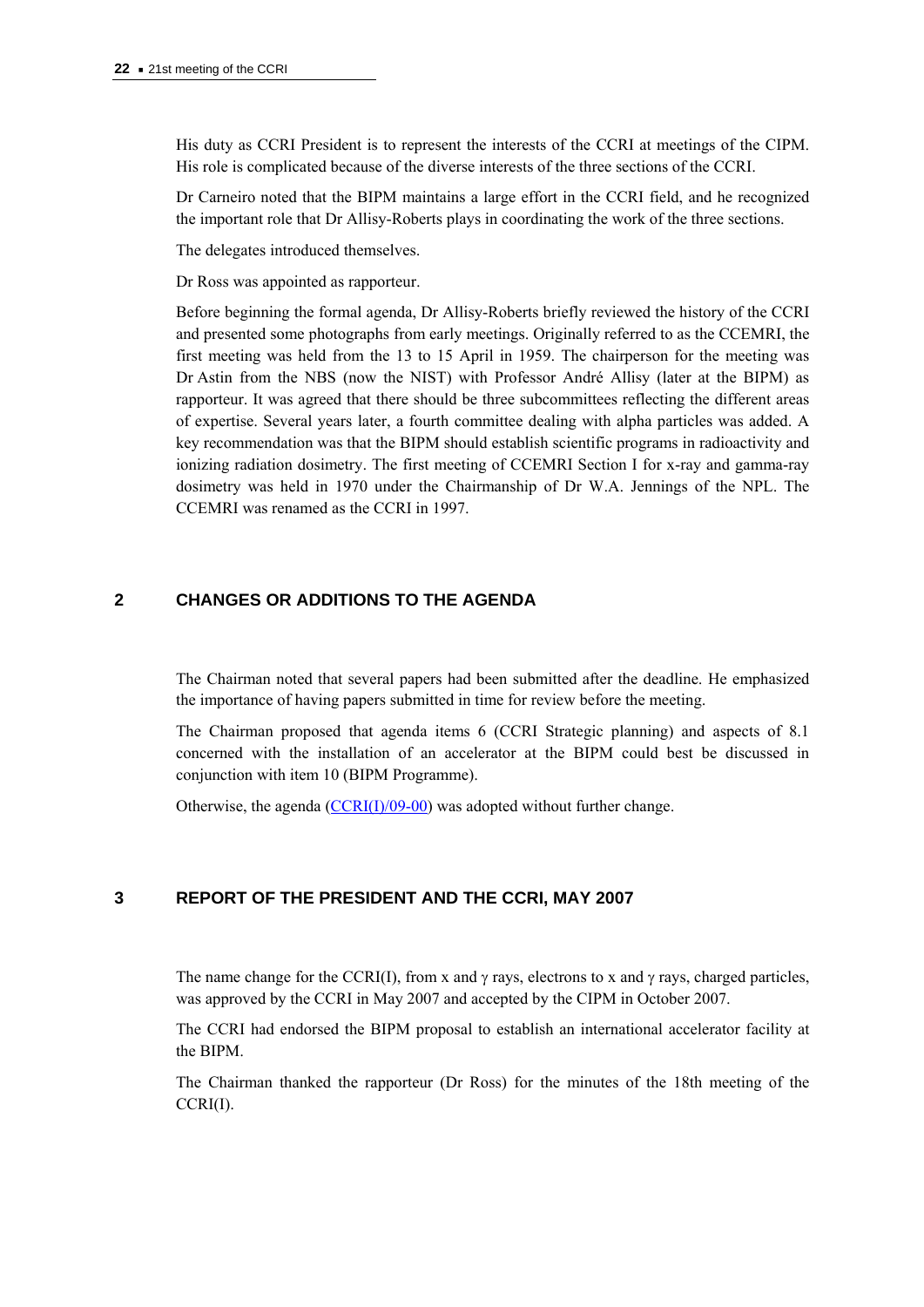# **4 CCRI STRATEGIC PLANNING**

It was agreed that this agenda item would be discussed under item 10.

# **5 CURRENT ISSUES IN DOSIMETRY**

#### **5.1 Physical constants – W/e and stopping powers**

Mr Seltzer discussed the work of the ICRU report committee on key data. He indicated that it was progressing slowly but the committee was to meet in Barcelona in the fall of 2009. Mr Seltzer stressed the importance of recent work by Dr Burns (CCRI(I)/09-32) studying the consistency of the recommended values of *W/e* and the graphite stopping power. A copy of this paper has been sent to the chairperson of the report committee.

Dr Sharpe encouraged the ICRU to continue its work and asked Dr Burns to present the key results from his paper, CCRI(I)/09-32.

Dr Burns reviewed recent measurements and calculations. His analysis suggests that an *I*-value for graphite of about 82 eV best fits all available data and leaves the value of *W* unchanged at 33.97 eV per ion pair. Mr Seltzer commented that this value is consistent with what he gets by appropriately averaging measured *I*-values. Dr Burns pointed out that one consequence of this analysis is that the value of air kerma deduced from cavity chamber measurements would change by about 0.8 %.

# **5.2 Changes to the BIPM standards**

Dr Burns summarized changes to the BIPM free-air standards as a result of the evaluation of aperture effects. A paper has been published (*Phys. Med. Biol.* **54** (2009) 2737-2745) describing the changes. The rather large effect (up to  $0.7\%$ ) of the holder supporting the aperture in medium-energy x rays explains discrepancies noted in earlier comparisons. The BIPM suggested that the changes to their standards be introduced on 1 September 2009.

The Chairman proposed a formal recommendation that the BIPM change its medium energy xray standard and low-energy x-ray standard on 1 September 2009, and the recommendation was endorsed by the CCRI(I) membership.

With regard to low-energy x-ray comparisons, Mr Seltzer asked why a beam quality at 10 kV is supported, given the difficulty of making accurate measurements at this energy. Dr Carneiro suggested, in general, that one should not support standards for which there is no longer a need. However, some members felt that the 10 kV point plays a useful role, particularly for radiation protection purposes.

Ms Kessler then presented the rationale for changes to the BIPM standard for <sup>137</sup>Cs air kerma. Details are given in  $CCRI(I)/09-36$ , but the changes arise from re-evaluations of the wall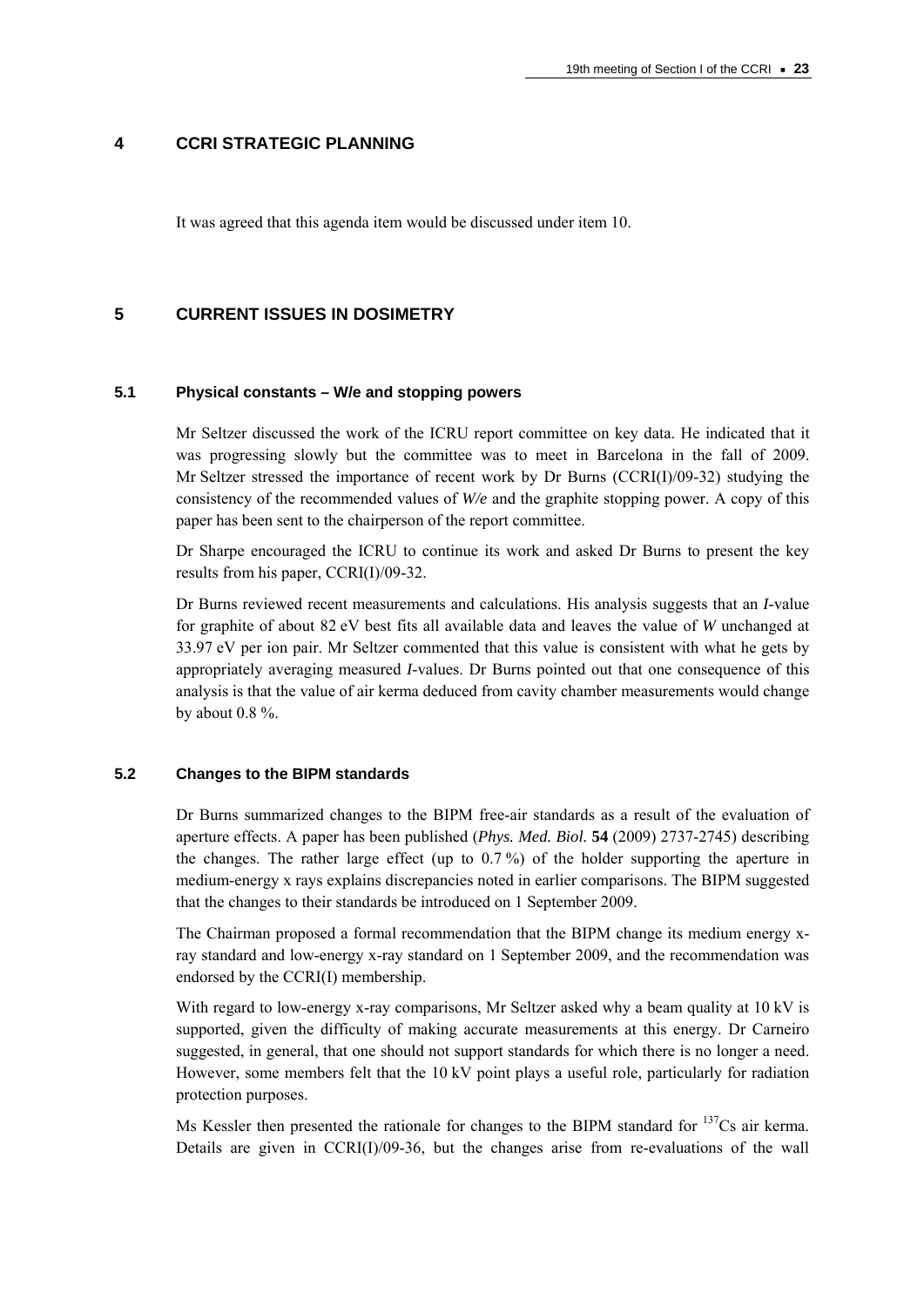correction, the axial non-uniformity correction, the chamber volume and the saturation correction. The overall change is an increase in the measured air kerma of 0.3 %.

The Chairman proposed a formal recommendation that the BIPM change its standard for  $137\text{Cs}$ air kerma on 1 September 2009, and the recommendation was endorsed by the CCRI(I) membership.

# **5.3 Cavity volumes**

Dr Delaunay summarized report CCRI(I)/09-19 which describes new cavity air-kerma standards at the LNE-LNHB. Instead of relying on one chamber they now have six, all differing in either size or shape. The chamber volumes were determined by filling the cavities with water and weighing. The wall correction factors were determined using both the EGSnrc and PENELOPE Monte Carlo codes, and were checked using measurements with added caps. The maximum difference observed when measuring  ${}^{60}$ Co air kerma with the six chambers was 0.25 %. This is considerably larger than would be expected based on the uncertainty estimates and may suggest that the volume uncertainty has been underestimated.

# **6 FEEDBACK FROM WORKING GROUPS**

# **6.1 Accelerator Dosimetry Working Group**

Dr Sharpe summarized the purpose of this working group. Ideally, the BIPM would have a clinical accelerator that would permit it to participate in the dosimetry of high-energy x-ray and electron beams. However, the mandate of the working group is to consider more broadly the role of the BIPM in high-energy clinical dosimetry, either with or without an accelerator. Dr Sharpe felt the discussion could be divided broadly into two parts, the first having to do with the BIPM calorimeter and the second with the proposal related to establishing an accelerator laboratory at the BIPM. He proposed to discuss the first part under this agenda item, but to defer the second part to agenda item 10.

Dr Allisy-Roberts reviewed the ADWG report from April 2008. Three options had been considered, and the option for the BIPM to transport its calorimeter to several NMIs had been accepted. Dr Picard summarized the protocol, which is described in more detail under BIPM.RI(I)-K6. The proposed schedule of laboratory visits was reviewed. The first formal comparison will be with the NRC in June 2009.

Dr Allisy-Roberts thanked the LNE-LNHB for their help in testing the calorimeter in their laboratory.

# **6.2 Brachytherapy Working Group – Workshop report**

The brachytherapy workshop was held on 12 May 2009. With 11 presentations on a wide range of subjects and an attendance of 27, it was considered very successful. Several laboratories,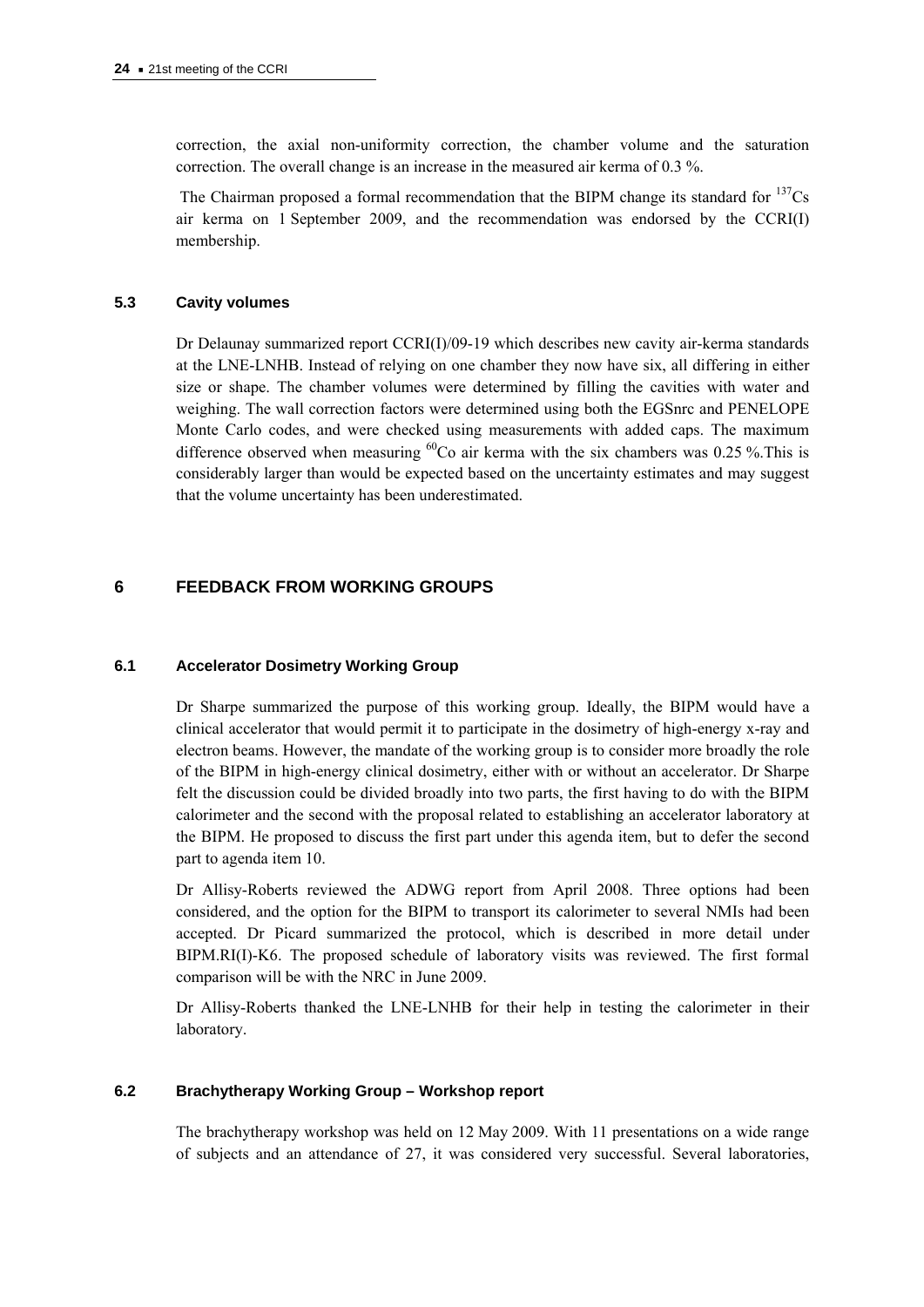particularly the ENEA, PTB and the NPL are active in establishing  $D_w$  for <sup>192</sup>Ir HDR sources while the ENEA reported also for LDR sources. The LNE-LNHB and the NIST discussed their preliminary results in characterizing  $^{125}$ I sources in terms of reference air kerma.

Dr Allisy-Roberts reviewed the status of the two comparisons that the BIPM is committed to carrying out. Dr Álvarez-Romero worked on secondment with the BIPM for four months in 2008 and established the protocol for the HDR  $^{192}$ Ir comparison and a draft protocol for the LDR  $125$ I comparison. However, delivery of the  $137$ Cs test source was delayed, so it was not possible to carry out the comparison during the time Dr Álvarez-Romero was at the BIPM.

For the HDR comparison, an NE2571 chamber will be calibrated by each NMI, as well as a well-type chamber. The BIPM will supply both instruments, and it was agreed that they should be hand-carried to each laboratory.

In the case of the LDR comparison, seeds will be sent to each of the participants. They will measure the seed air-kerma strength and report the result to the BIPM.

There was some discussion regarding a suitable source to use for checking stability of the BIPM well chamber, and there was a general consensus that  $^{241}$ Am was probably the best choice.

Both METAS and MKEH expressed an interest in participating in the comparisons.

Dr Allisy-Roberts emphasized the need for extra help in carrying out the HDR and LDR comparisons and called on NMIs to identify possible candidates.

#### **6.3 Key Comparisons Working Group**

There have been two meetings of the Key Comparisons Working Group (KCWG) since the last CCRI(I) meeting. Dr Allisy-Roberts reviewed the action items arising from the meeting in April 2008 as summarized in CCRI(I)/09-1. Item 5 recommended that the CCRI remove comparison BIPM.RI(I)-S11 from the KCDB. This comparison is for absorbed dose to graphite, and it was assumed that it was no longer relevant because absorbed dose to water is the quantity of interest.

Dr Carneiro asked if any CMCs depended on this comparison for their traceability, and a check by Dr Thomas indicated that there are eight CMCs that depend on  $D_{\varphi}$ . This discovery led to considerable debate as NMI delegates assessed their relevant CMCs. After review, all NMIs present agreed that they did not have any CMCs that needed to be based on the absorbed dose to graphite comparison. The NMI of Russia, the VNIIFTRI, needs to be contacted to determine the status of their CMCs that are tied to *D*g.

The delegates recommended that BIPM.RI(I)-S11 be removed from the list of current comparisons in Appendix B and a letter be sent to all relevant NMIs informing them of the decision.

Dr Allisy-Roberts reviewed the appropriate terminology for describing degrees of equivalence with respect to key comparison reference values. The wording will be made available in the RMO terminology document and is published in the article by Allisy-Roberts *et al.* in the recent issue of *Metrologia* (**46**, 2009, S1-S8) dealing with radiation dosimetry.

Item 9 of CCRI(I)/09-1 proposed a working group to consider establishing a generic set of x-ray beam qualities to be used for comparisons. It was agreed that Dr Csete would consider the issue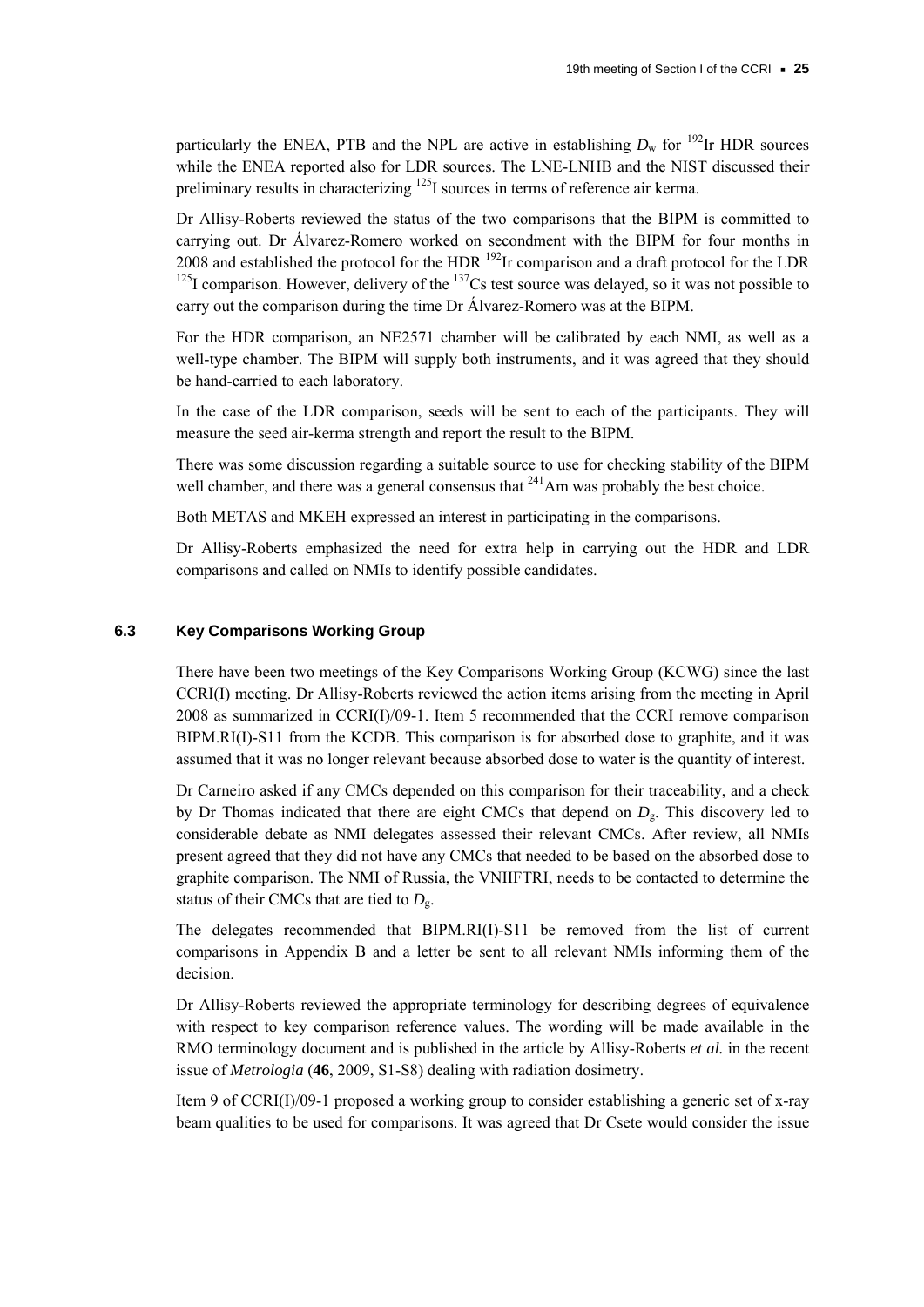and it would be reviewed at the next meeting of the KCWG, which might be held in conjunction with the IAEA conference in November 2010.

The most recent meeting of the KCWG was held on 11 May 2009, and Dr Kramer's notes from that meeting were handed out for consideration. The meeting had established six recommendations and the discussions surrounding each are summarized below.

1) It was agreed that that NMIs should assist the BIPM in preparing the first draft of comparison reports so as to ease the work load on the BIPM staff.

2) This recommendation dealt with the possibility of recognizing the SSDL network of the IAEA as a new RMO so that comparisons involving the SSDLs could be registered in the KCDB. Dr Mussio raised concerns as to whether or not all laboratories who are members of the SSDL would meet the requirements for membership in an RMO. Dr Carneiro saw it as a way of enhancing the links between the IAEA and the CIPM. The meeting agreed to change the wording of the recommendation to remove mention of an RMO and instead to encourage the IAEA and the BIPM to explore ways to have IAEA/SSDL comparisons registered in the KCDB.

3), 4), 5) It was agreed that these recommendations concerning changes to the BIPM x-ray standards, the EUROMET K1 and K4 comparisons and the BIPM Cs-137 standards, would be discussed elsewhere in the meeting.

6) This recommendation dealt with the fact that the CMCs for ionizing radiation give the confidence level as "unspecified" whereas the CMCs for all other areas of activity give it as 95 %. It was agreed that the CCRI(I) recommend that the RMO working group consider the issue with a view to modifying the CMCs of the CCRI accordingly.

# **7 COMPARISONS OF DOSIMETRY STANDARDS (x- AND**  $\gamma$ **-RAYS, CHARGED PARTICLES)**

# **7.1 BIPM and CCRI key comparison status**

# 7.1.1 BIPM.RI(I)-K1, BIPM.RI(I)-K2, BIPM.RI(I)-K3, BIPM.RI(I)-K4, BIPM.RI(I)-K5, BIPM.RI(I)-K6, BIPM.RI(I)-K7 (proposed)

Dr Allisy-Roberts summarized the status of the key comparisons identified as BIPM.RI(I)-K1 through K6. In response to a question regarding the uncertainty shown for the ININ in the linked comparison SIM.RI(I)-K4, Dr Álvarez-Romero stated that the laboratory had mistakenly used an expanded uncertainty for the calibration coefficient of their reference standard in their uncertainty budget shown in Table 4 of the final report of the comparison. Correcting for this error would reduce the overall standard uncertainty reported as 1.18 % to 0.63 %.

As the BIPM standard for  $^{137}Cs$  air kerma is proposed to be changed, the results of previous <sup>137</sup>Cs comparisons to be published in the KCDB under BIPM.RI(I)-K5 will also change.

BIPM.RI(I)-K7 is a proposed comparison for mammography x-ray qualities. Ms Kessler presented her results obtained using a new free-air chamber (CCRI(I)/09-37). Discrepancies of up to 0.8 % have been observed between the new chamber and the existing standard for low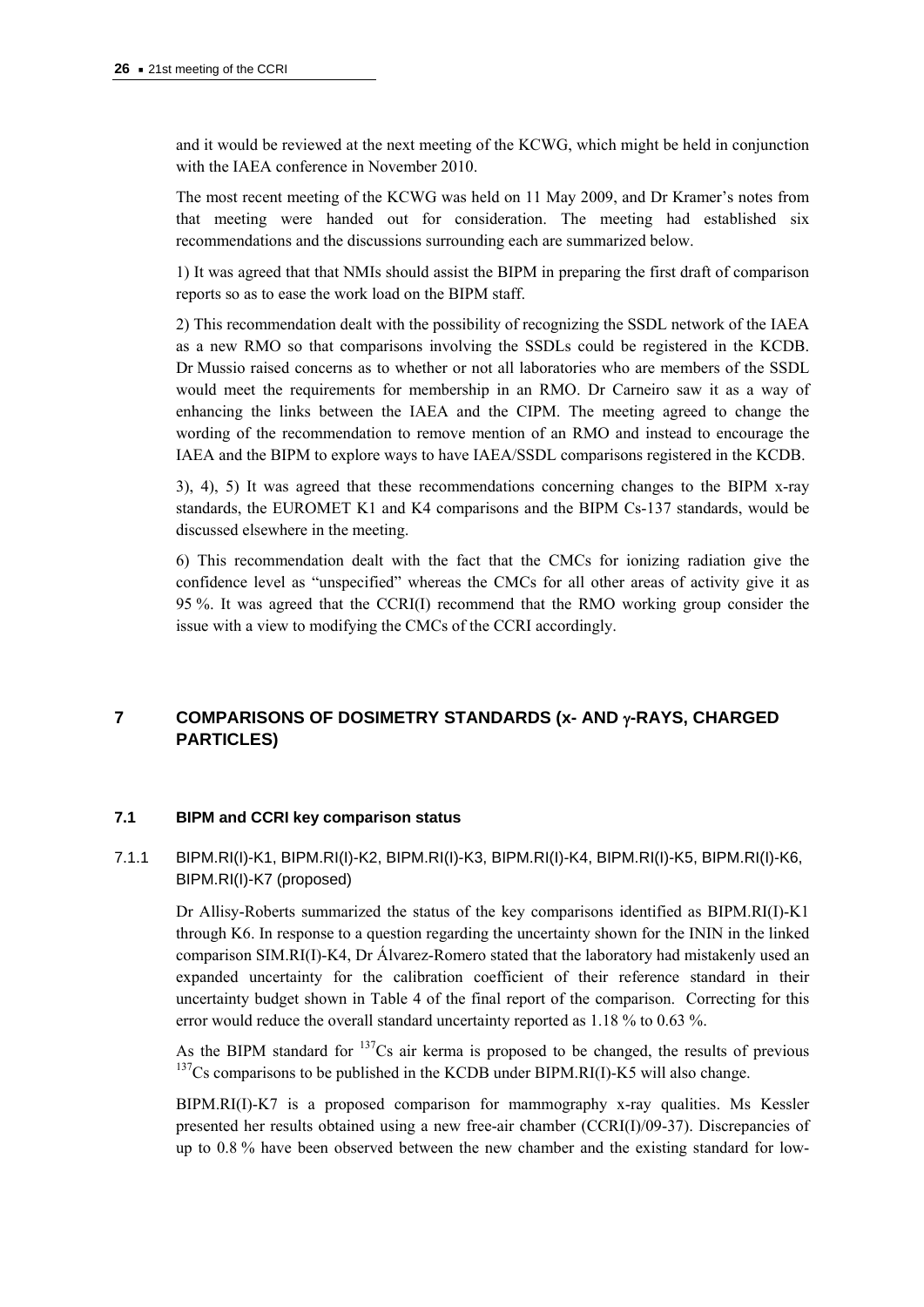energy x-rays. Improved alignment between the guard and collector has reduced the discrepancy, and further investigations are in hand.

A new x-ray tube with a Mo target has been installed and commissioned. Dr Kramer asked about the choice of 60 µm for the Mo filter and suggested that 35 µm may be more appropriate. Ms Kessler pointed out that the  $60 \mu m$  filter was what she had been using with the W tube. Dr Meghzifene suggested that 28 kV should be considered for comparisons, and delegates thought that 20, 28 and 35 kV would be a suitable choice. A calibration distance of 50 cm was proposed, although NMIJ had suggested 80 cm in previous discussions (the delegate from NMIJ was unable to attend the meeting). The distances of 60 cm at the BEV and 100 cm at the PTB were noted. The final conditions would be decided by the near-future participants.

# 7.1.2 CCRI(I)-K4, K6

CCRI(I)-K6 was to be a comparison of high-energy x-ray beams using transfer chambers. It was decided to abandon this comparison, partly because no progress had been made, but also because the new program of comparisons with the BIPM calorimeter will directly compare primary standards for MV x-rays.

One of the chambers involved in CCRI(I)-K4 has been broken and another on loan has been returned; in any case, the EUROMET comparison EUROMET.RI(I)-K4 supersedes this comparison. It was recommended that the participants be notified that the comparison has been abandoned.

# 7.1.3 CCRI(I)-S2

CCRI(I)-S2 is a high-dose comparison using alanine. The results have all been submitted. Dr Carneiro pointed out that the Risø high dose laboratory had now been formally designated as the Danish national laboratory for high-dose measurements and, it participated in the comparison.

# **7.2 Comparison reports for approval**

A draft report of a comparison of absorbed dose to water for  ${}^{60}Co$  between the VSL and the BIPM is circulating for approval. The delegates of CCRI(I) serve as referees of these reports and the process is working well.

An article by Allisy-Roberts *et al* in the recent issue of *Metrologia* (**46**, 2009, S1-S8) can be consulted for appropriate terminology to use when describing the KCRV in comparison reports.

# **7.3 Regional key and supplementary comparisons**

# 7.3.1 EURAMET.RI(I)-K1

This comparison was of air-kerma standards for  ${}^{60}Co$  and involved 26 participants. Four chambers and two electrometers were supplied by MKEH, which acted as the pilot laboratory. Dr Csete pointed out that 7 of the 9 results supplied by PSDLs were used to link the results to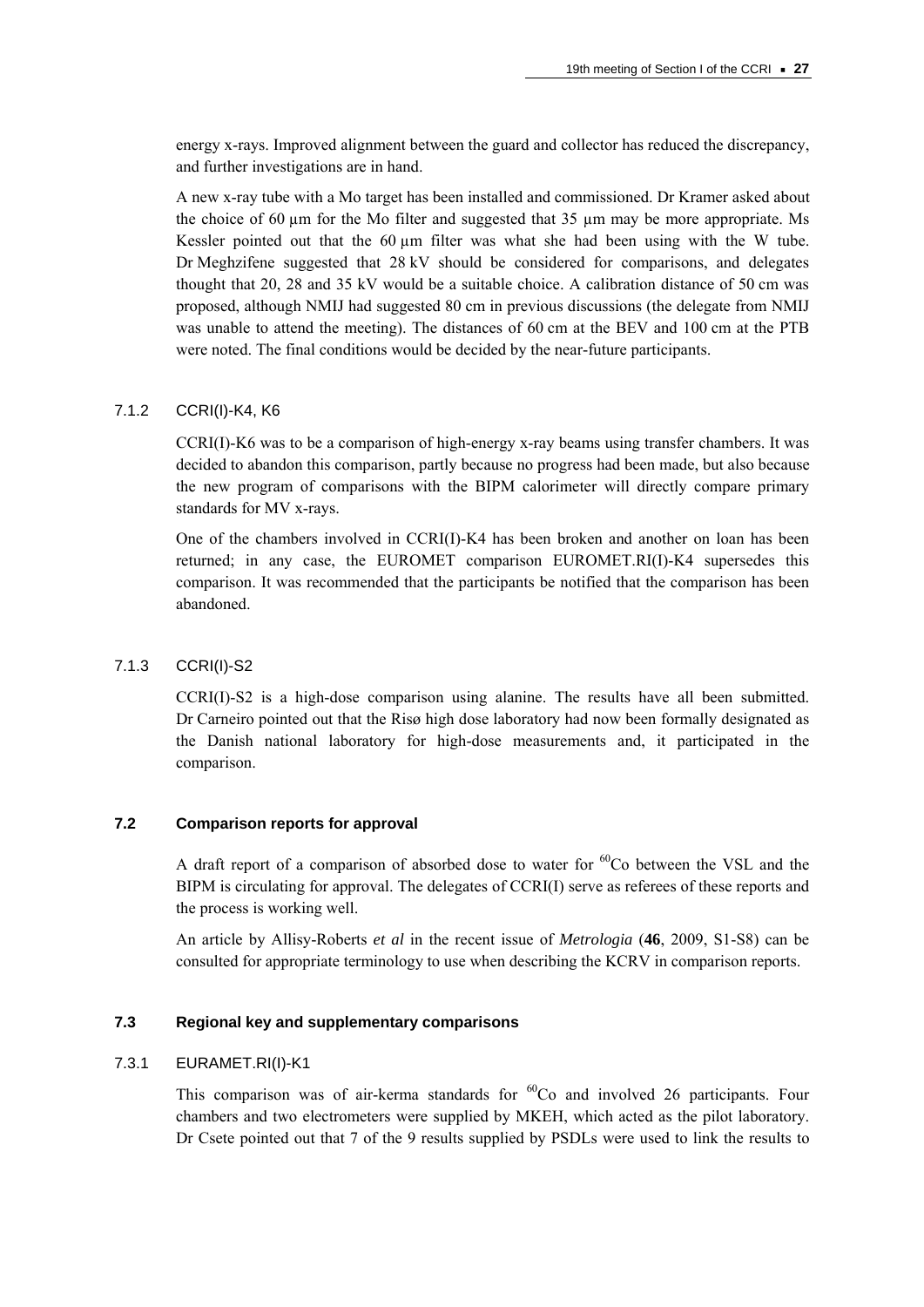the BIPM. Dr Sharpe formally thanked Dr Csete for the massive effort required to successfully complete such a large comparison.

Dr Hassan asked if his laboratory, which is an SSDL, could have participated. He was assured that he could have participated but because it is too late now to become involved he may want to consider carrying out a bilateral comparison.

Dr Allisy-Roberts pointed out that it is important that uncertainty budgets be attached to the final report. Dr Csete indicated that there seemed to be some anomalies in the uncertainty reports, but it is too late to change them now.

### 7.3.2 EURAMET.RI(I)-K4

This comparison was of standards for absorbed dose to water and was carried out at the same time as EURAMET.RI(I)-K1. A single report is being prepared on both comparisons so both were discussed under 9.3.1.

### **7.4 Calibration of transfer standards**

### 7.4.1 Field-size effects in low-energy x-ray beams

Dr Burns pointed out that the effect on the calibration coefficient of changing the field size can be quite different, depending on the type of chamber. For a common PTW chamber, the fieldsize effect for the CCRI 50 kV(a) quality is about 1 %, while for the Radcal model the effect is much smaller. He also pointed out that, independently of this effect, the calibration coefficient may differ by up to 0.5 % depending on whether the chamber is calibrated at a distance of 0.5 m or 1 m from the source.

# **8 CURRENT AND FUTURE PROGRAMS AT THE BIPM**

This agenda item, which incorporated item 6 (CCRI strategic planning) began with a presentation by Dr Carneiro on strategic planning. In general, he felt the BIPM needed to be more ambitious in its plans for the future. He emphasized the importance of having a long-term view, perhaps in the range of 10 to 15 years, and from this perspective one should be able to choose future options for the BIPM. One needs to construct a prioritized wish list with good cost estimates and ideas on how to obtain funding. He pointed out that a standard SWOT analysis (Strengths, Weaknesses, Opportunities, Threats) can be a useful technique for an organization to use for planning purposes.

In terms of the CCRI, it must report to the CIPM meeting in October 2009, so a draft of the strategic plan should be available in June.

Dr Wallard summarized the outcome from the last meeting of the CGPM in November 2007. There were no recommendations for specific cuts, but there was not enough money available to cover all initiatives, so savings of 4 M€ had to found.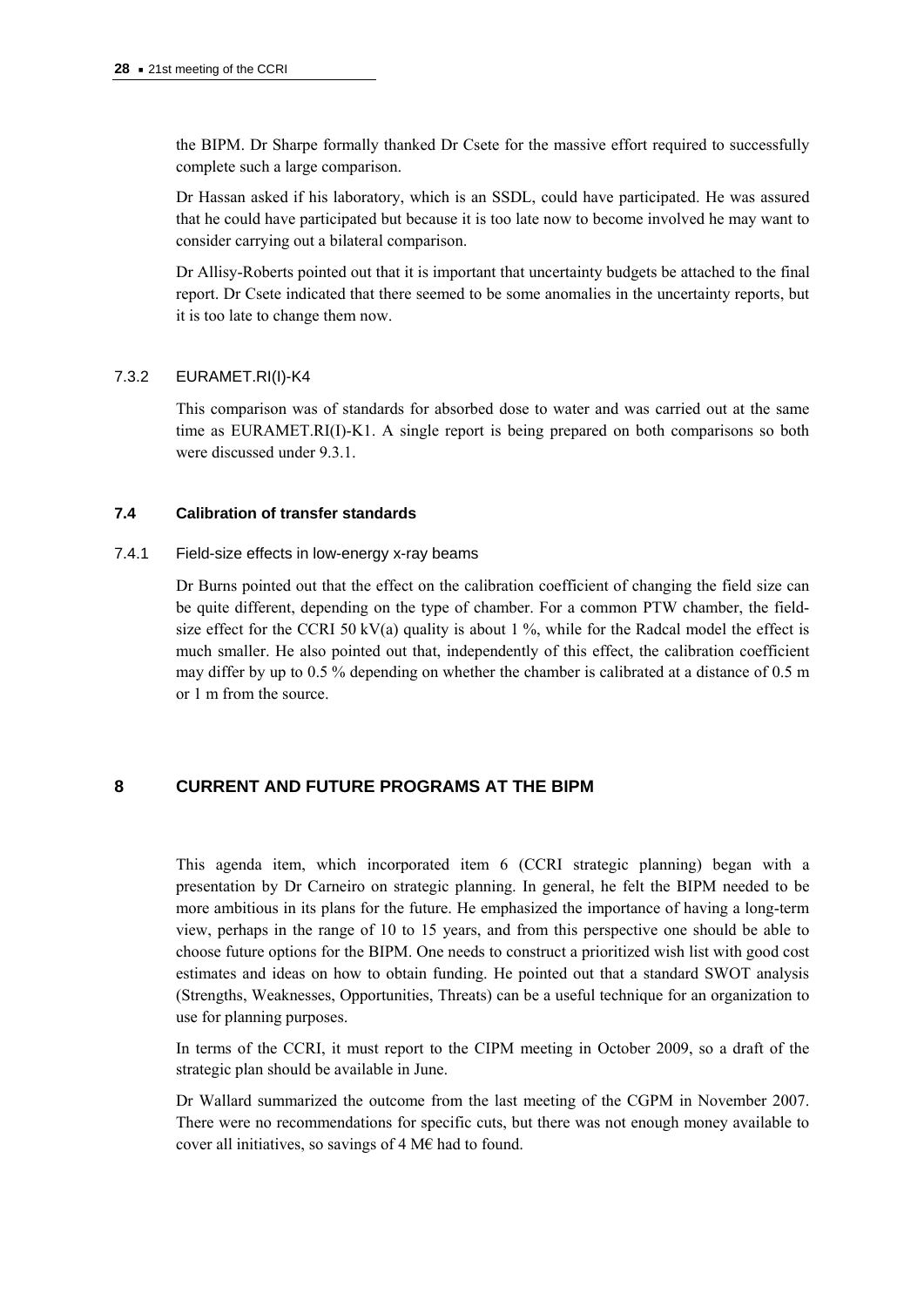The CGPM meets on a four-year cycle with the next meeting scheduled for 2011. The CIPM meets annually and will produce a proposed budget in October 2010 for consideration by the CGPM. Workshops on nanometrology and bioscience will be held in early 2010 to help establish strategic directions.

The CCRI has an opportunity to make recommendations to the CIPM for its meeting in October 2009, and this should include the case for a clinical linac at the BIPM. Dr Allisy-Roberts circulated a draft of a recommendation to be submitted to the CIPM regarding a linac.

Dr Allisy-Roberts summarized progress by the Ionizing Radiation Section at the BIPM since the last CCRI(I) meeting. Work included: a change to the  ${}^{60}Co$  air-kerma standard; introduction of the new Co source for comparisons and the calibration service; the construction of new cavity chambers; a study of the aperture effect for free-air chambers; significant progress with the calorimetry project; and significant work on x-ray standards for mammography.

Dr Sharpe acknowledged the success of the BIPM in achieving the objectives endorsed by the CCRI(I).

Dr Picard gave a presentation on the graphite calorimetry project. She described the key features of the graphite calorimeter and outlined the steps needed to establish the absorbed dose to water. She discussed the protocol (BIPM.RI(I)-K6) that will be followed in taking the calorimeter to various NMIs. Preliminary tests of the calorimeter in the linac beam at the LNE-LNHB had been successful.

Dr Allisy-Roberts discussed the expected work load for the period 2009-2012. The number of calibrations and comparisons for each standard can be predicted with reasonable certainty. A source replacement for the  ${}^{60}Co$  unit is planned for 2011. Seven MV x-ray comparisons are planned with the graphite calorimeter over the next four years, and a tentative schedule was presented.

Dr Allisy-Roberts indicated that an offer of suitable manpower to help with the brachytherapy comparison may be forthcoming. If so, she would aim to complete the HDR comparison in 2009 and the LDR comparison in 2010.

Dr Allisy-Roberts indicated that the BIPM used to have a program in thermometry but it has been terminated. The Ionizing Radiation Section has agreed to take on the duty of continuing the temperature calibration service to support their work in calorimetry.

Dr Allisy-Roberts described the BIPM planning process for the work term 2013-16. The CCRI(I) makes recommendations to the CCRI which reports to the CIPM in October 2009. The CIPM then prepares resolutions for the 24th meeting of the CGPM in 2011. She pointed out that the core activities of the Ionizing Radiation Section would remain the same. Three new developments are proposed: a BIPM clinical accelerator; the establishment of some capability for electron dosimetry; and a new source for the radiation protection quantities.

There was some discussion as to the need for electron beam dosimetry, with some laboratories reporting decreased client demand while others felt demand was steady or even increasing.

There was agreement that the clinical accelerator should remain top priority. In terms of other possible work items, Dr Kramer indicated that there is a lot of interest in non-reference dosimetry while Mr Seltzer considered small-field dosimetry to be a priority and was supported by Dr Aalbers.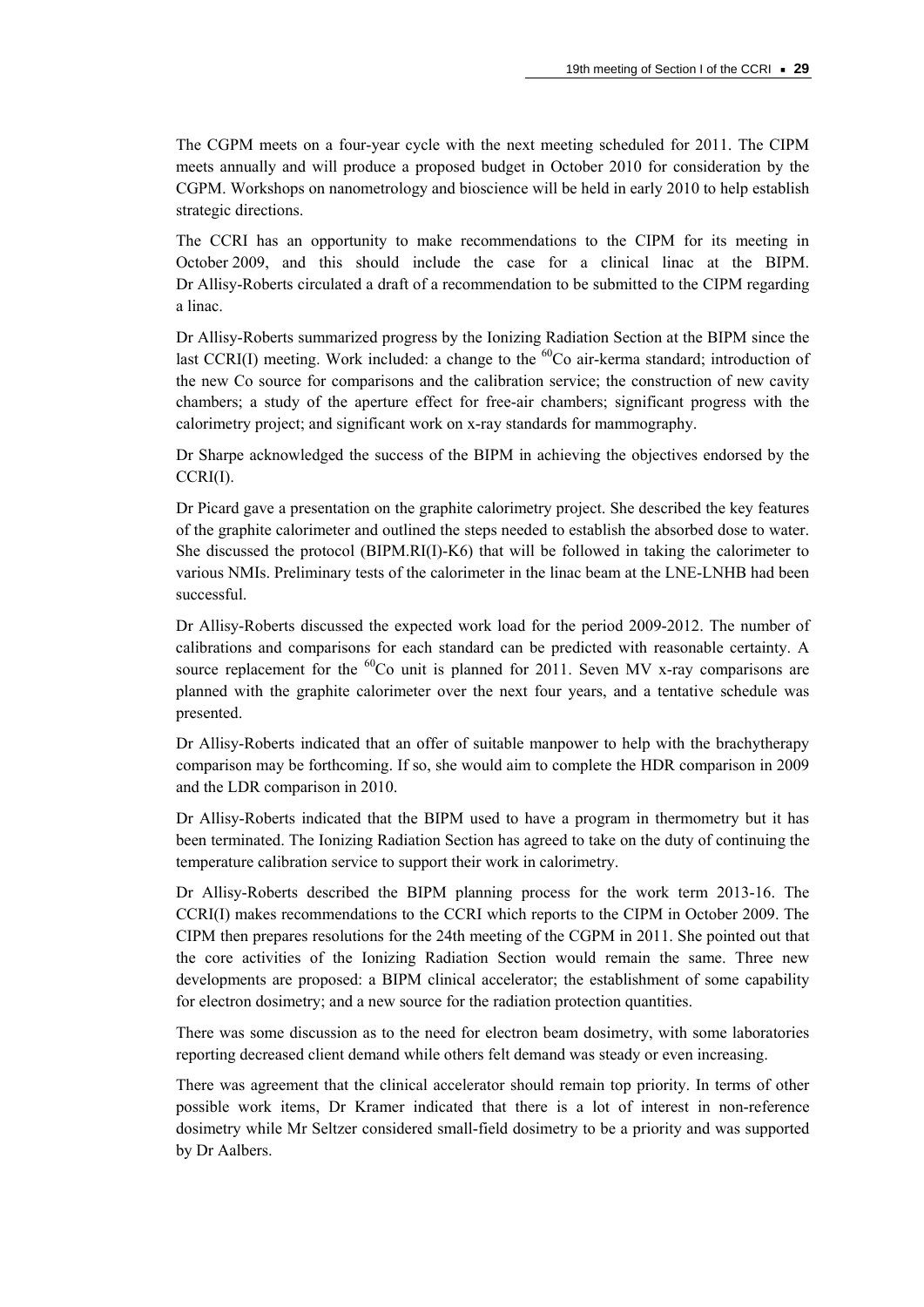Discussion returned to the material regarding the BIPM accelerator proposal, including the recommendations to the CIPM and the leaflet outlining the rationale for establishing a clinical linac at the BIPM. Members discussed, and agreed to, various wording changes for the recommendations, but were generally supportive of the document. Dr Allisy-Roberts asked that members return their comments on the leaflet within one month.

A letter is being prepared to be sent to all NMIs with no accelerator to describe the background of the BIPM accelerator proposal and to propose two options. One option, resulting from an offer made previously by Dr Erard, could be for the BIPM to have access to about 10 % of the time on an accelerator located at the LNE-LNHB. Drs Erard and Delaunay described the background of the offer by French government officials. The plan is to establish a second linac at the LNE-LNHB and under these circumstances Dr Delaunay saw no problem with providing 10 % of the time to the BIPM. However, he drew attention to the fact that support for the present machine will terminate in 2011, and with only one linac it will be considerably more difficult to provide access. There was also a concern expressed by members that 10 % of the time per year would not permit the BIPM to establish a meaningful dosimetry program.

Members agreed that the letter should be sent to the NMIs, but only after the BIPM has a final decision from the LNE Director. The letter would first be sent to the head of each NMI, but if there is no response in a reasonable time, a copy of the letter will be sent to a member of the laboratory staff.

# **9 DEVELOPMENT OF NATIONAL STANDARDS FOR PHOTON DOSIMETRY**

Several members gave brief presentations on work in their laboratories related to photon dosimetry.

Dr Kramer summarized the status of the new PTB accelerators. The research linac is now operating and can provide beams from 300 keV to 50 MeV. He showed measured  $k<sub>Q</sub>$  data for several chambers of the same type. These data indicate that there is little chamber-to-chamber variation. The PTB has been able to use water calorimetry to establish  $D_w$  for medium energy xray beams with an uncertainty of about 1 %.

Dr Ross summarized work at the NRC on calculating the effective point of measurement for cylindrical ionization chambers. This work shows that the shift of -0.6*r* with respect to the centre of the chamber recommended by several dosimetry protocols is not always adequate. He drew attention to new measurements of  $k<sub>Q</sub>$  factors for several chamber types for which there is no data in the TG-51 dosimetry protocol. This protocol is currently under revision, and the new data will be used to extend the range of chambers for which it may be used. Finally, he described work at the NRC on the calculations of correction factors for the NRC medium-energy free-air chamber.

### **9.1 Air kerma**

Mr Seltzer reviewed some activities at the NIST that are described in more detail in reports CCRI(I)/09-07, CCRI(I)/09-15 and CCRI(I)/09-17. A program is underway to establish a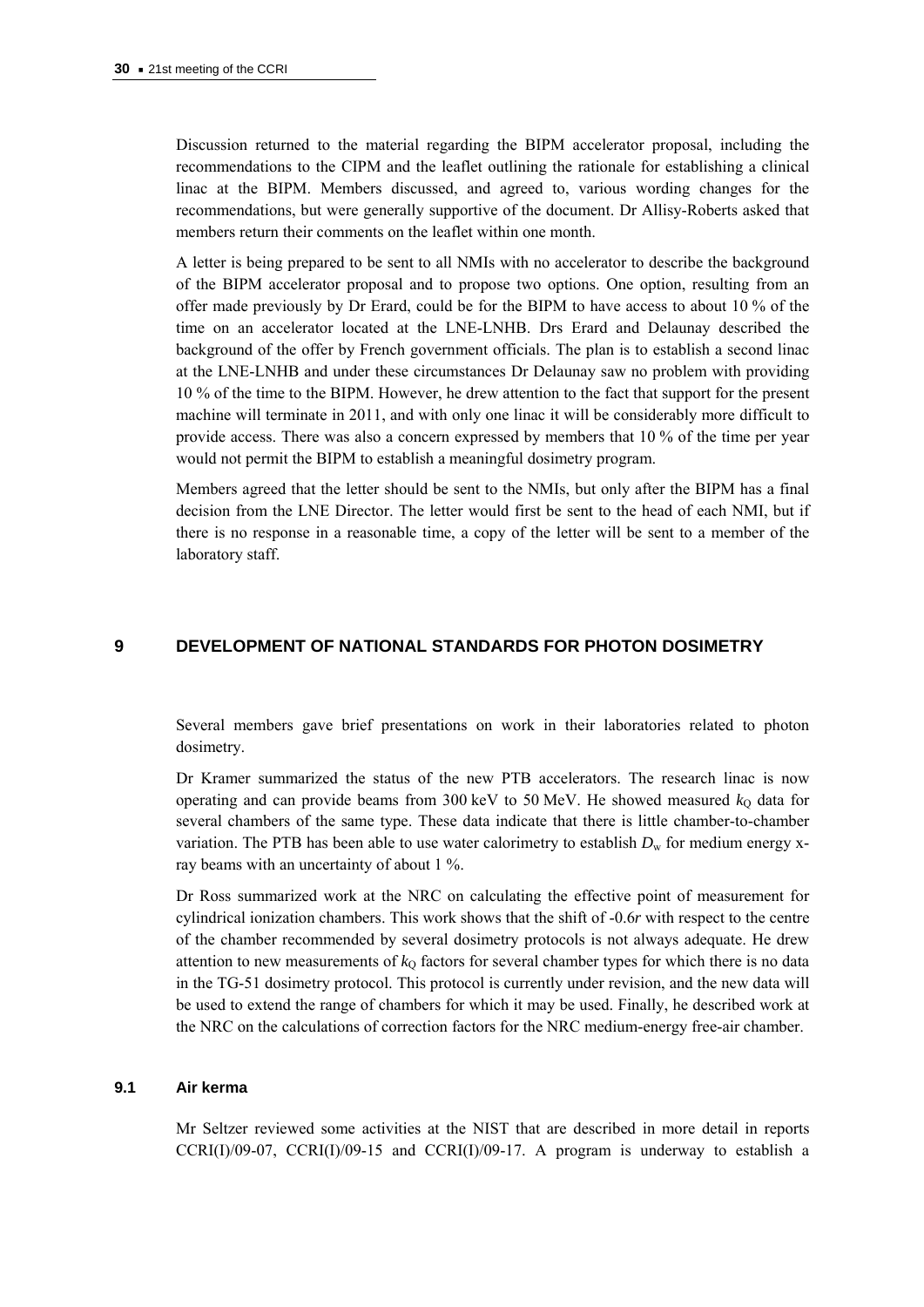method for calibrating the output of "Xoft" x-ray tubes. These are miniature x-ray tubes operating at about 50 kV that can be used instead of brachytherapy sources. A new mediumenergy free-air chamber is being constructed to replace the existing standard that has been in use for more than 50 years.

Ms Villevalde summarized work at the VNIIM on cavity chambers for air-kerma standards, as described in report CCRI(I)/09-26. The Monte Carlo code EGSnrc has been used to calculate the wall correction factor and the axial non-uniformity correction factor for two reference chambers used to establish the air kerma for  ${}^{60}Co$   $\gamma$ -rays. The new correction factors, along with a reevaluation of the volume of one chamber, has led to an increase in the VNIIM value of air kerma of about 1 %. A new K1 comparison with the BIPM is planned for 2009.

Dr Delaunay reviewed recent developments at the LNE-LNHB, as summarized in CCRI(I)/09- 30. Preliminary results with a new water calorimeter show agreement with the reference value for  $D_w$  to better than 0.1 %. Correction factors for the LNHB low- and medium-energy free-air chambers have been calculated using the PENELOPE Monte Carlo code.

Dr Duane stated that the NPL values for air-kerma for  $^{137}Cs$  and  $^{60}Co$  y-rays would increase by 1 % as of 1 May 2009. This change arises from a re-evaluation of correction factors.

Dr Webb described recent work at the ARPANSA as summarized in [CCRI\(I\)/09-31](http://www.bipm.org/cc/CCRI(I)/Allowed/19/CCRI(I)09-31.pdf). Monte Carlo techniques have been used to evaluate the aperture effect for medium-energy x-rays. The effect is significant for 250 kV x rays.

### **9.2 Absorbed dose to water**

Mr Seltzer reviewed activity at the NIST, as summarized in CCRI(I)/09-13. The focus has been on water calorimetry based on repetitive runs with analysis using Fourier-transform techniques. Although most work has been at room temperature, studies at 4 °C are also underway. Present results give values for the absorbed dose that are within 0.25 % of what is expected, based on results obtained using the Domen calorimeter.

Dr Duane stated that significant progress had been made in carrying out calorimetry measurements on the new NPL Elekta accelerator.

# **9.3 Brachytherapy dosimetry**

The CCRI(I) meeting had been preceded by a one-day workshop on brachytherapy, and Mr Seltzer indicated that all of the key points of CCRI(I)/09-16 had been covered during the workshop.

### **9.4 Radiation processing**

Mr Seltzer reviewed recent developments at the NIST, as summarized in [CCRI\(I\)/09-23.](http://www.bipm.org/cc/CCRI(I)/Allowed/19/CCRI(I)09-23.pdf) Work is progressing on the development of smaller alanine pellets that can be used for small-field dosimetry. There has been a long-term difference of about 1.5 % between comparisons of the NPL and the NIST alanine dosimeters. There is now some evidence that this may be a dose or dose-rate effect.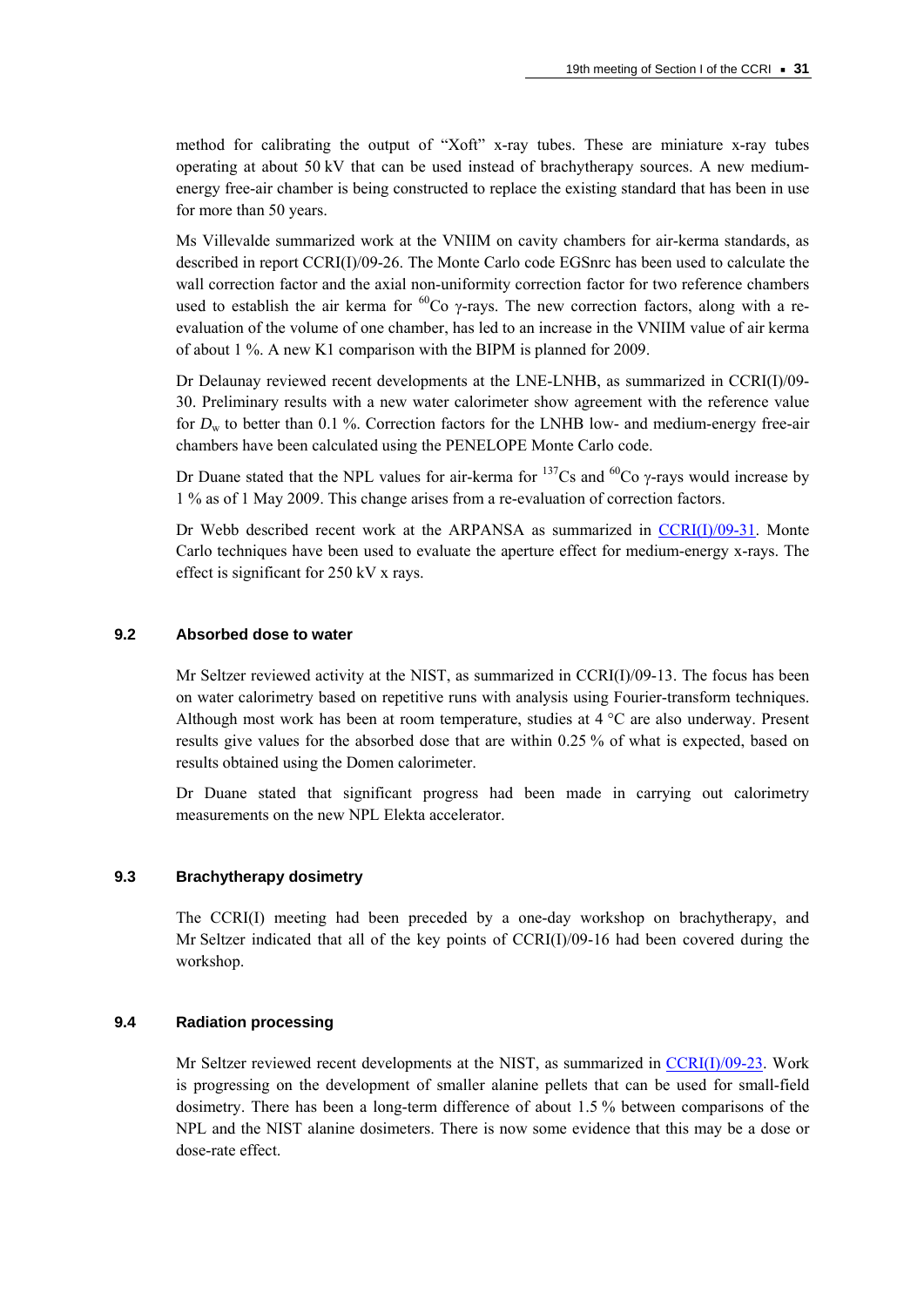Dr Pimpinella reviewed recent developments at the ENEA, as summarized in [CCRI\(I\)/09-25](http://www.bipm.org/cc/CCRI(I)/Allowed/19/CCRI(I)09-25.pdf). A new <sup>60</sup>Co high-dose-rate facility has been installed that can provide dose rates of up to 4.4 kGy/hr. She described the Fricke and dichromate systems that are used to establish the dosimetry.

Dr Delaunay explained that at the LNE-LNHB a new Gammacell has been commissioned and calibrated using alanine, and participation in the high-dose comparison (CCRI(I)-S2) is planned for 2009.

Dr Sharpe reported on work at the NPL to characterize the temperature dependence of alanine at low temperatures. Additional details are given in  $CCRI(I)/09-22$ , but it was found that the response of the alanine dosimeter is independent of temperature below about 160 K. Knowledge of the temperature response is important for the radiation processing of pharmaceutical and biological materials, which is often carried out at low temperature.

# **9.5 Radiometry and dosimetry in the energy range from 1 keV to 60 keV**

Dr Ross asked about the correction to the determination of air kerma using free-air chambers that has been identified in recent papers. The effect is larger for low-energy x-rays and is due to the contribution of the first ion pair created by the photon interaction to the measured charge. The average energy to create an ion pair, *W*, is used to convert the measured charge to air kerma but *W* only applies to the ion pairs created by the slowing electrons.

Dr Burns showed a graph illustrating the effect from his recent paper in *Metrologia*, and Mr Seltzer showed results he had calculated for realistic x-ray beams, which are in general agreement. For low-energy beams the effect is much larger than the stated uncertainty on the airkerma determination.

There was some discussion as to whether or not the ICRU key data committee should consider the issue, but Mr Seltzer felt it was not the appropriate venue. Further discussion of the matter was postponed to agenda item 17.1.

# **9.6 Radiation protection**

There were no submissions on standards for radiation protection.

# **10 DEVELOPMENT OF NATIONAL STANDARDS FOR CHARGED PARTICLE DOSIMETRY**

# **10.1 Electron/beta dosimetry**

Mr Seltzer reviewed some of the activities at the NIST related to beta dosimetry as summarized in CCRI(I)/09-14. Two comparisons have been undertaken with the PTB.

Dr Bordy drew attention to possible uses of gel dosimetry for brachytherapy sources.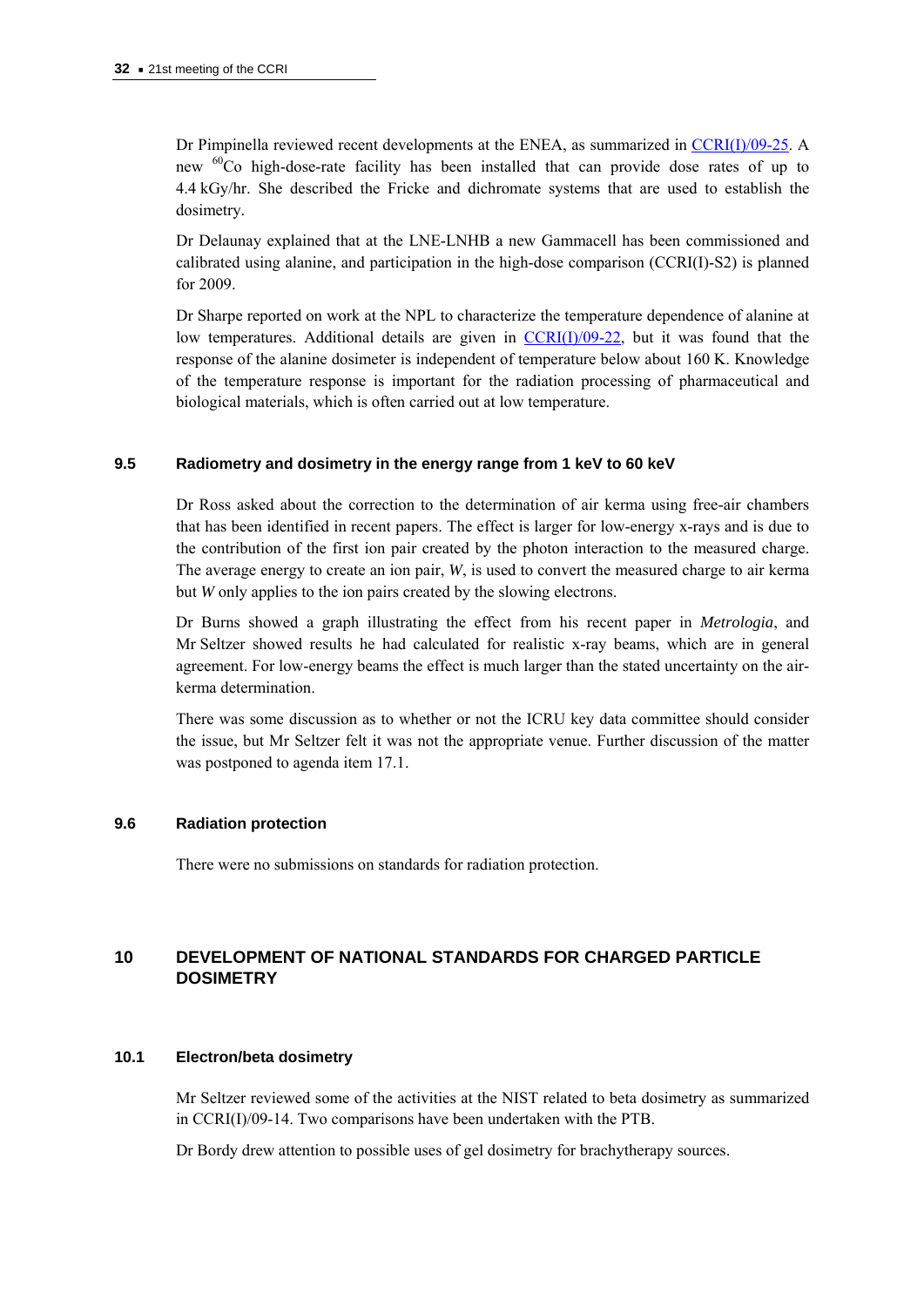Dr Duane pointed out that the NPL electron calorimeter cannot be used on the new Elekta linac because the dose rate is too low. In the meantime, they are using the x-ray calorimeter in electron beams until a new electron calorimeter can be designed.

### **10.2 Protons**

Dr Twerenbold reported on measurements by the METAS using water calorimetry at the PSI scanned proton beam. The work showed the potential of water calorimetry in establishing the absorbed dose due to protons, but it is hard to get enough beam time to do precision metrology. METAS hopes to be able to measure  $k<sub>Q</sub>$  for various ionization chambers to test protocol predictions for proton beams.

Mr van Dijk reported on measurements using the VSL water calorimeter in a proton beam. He also emphasized the difficulty of getting beam time and pointed out that the copper in their calorimeter had become activated during the irradiations.

Dr Carneiro indicated that the CCRI(I) may need to begin planning for possible future needs for proton dosimetry.

### **10.3 Other charged particles**

The NPL has been involved in a collaboration to measure the properties of an anti-proton beam using alanine dosimetry. The results have been published recently.

# **11 FUTURE TRENDS IN DOSIMETRY**

Dr Kühne announced the BIPM Workshop on physiological quantities and SI units to be held 16-17 November 2009. A notice will be sent to all NMIs asking for the nomination of experts to attend the workshop.

### **11.1 Biological quantities for radiation dose**

Guest Lecture: Nanodosimetry – a view on future radiation quantities

Dr Rabus began his presentation by pointing out that radiation effects begin at the level of cellular components, and so it is reasonable to inquire as to how charged particles deposit their energy on the nanometre scale. The effects of the interaction of radiation with living matter are complicated because they involve both a physical and biological component. It is not only for radiation where a physiologically weighted unit has been created (sievert) but a similar approach is used in the response of the eye to light (candela).

At the PTB, Dr Rabus and his group have constructed an apparatus that permits them to measure the number of ions produced in a volume of gas per incident particle. This way, they can measure the ion cluster size and determine the probability of producing a cluster with a given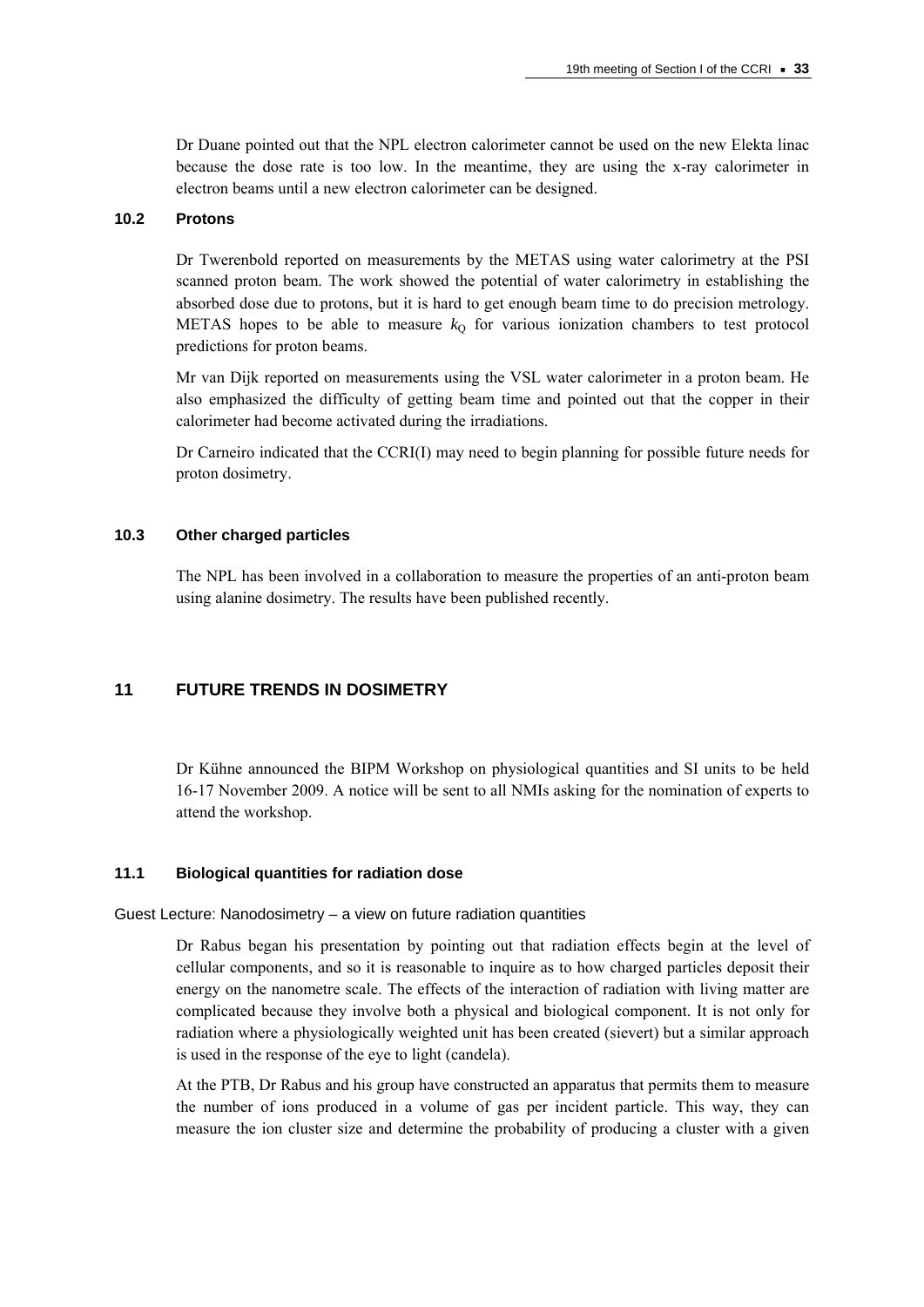number of ions. Their work indicates that the cluster size can be used a signature of the radiation quality.

Dr Rabus concluded his presentation by suggesting that nanodosimetry may be a route to future radiation units. In particular, it may be possible to define a biologically weighted fluence, where the weighting factor is derived from measurements of nanodosimetric quantities, such as the ion cluster size.

Dr Rabus drew attention to a workshop on nanodosimetry to be held at the PTB in June 2009. Report [CCRI\(I\)/09-11](http://www.bipm.org/cc/CCRI(I)/Allowed/19/CCRI(I)09-11.pdf) summarizes recent activities at the PTB on nanoscale dosimetry. Dr Rabus expressed interest in establishing collaborations to advance the science of nanodosimetry.

# **11.2 Coordinated projects**

There are a number of coordinated research projects related to dosimetry that are underway in Europe. Efforts in brachytherapy were discussed at the one-day workshop, but there is also work related to charged-particle therapy, IMRT and small-field dosimetry.

Drs Carneiro, Kramer, Kühne and Csete drew attention to new European initiatives that may present opportunities relevant to the CCRI(I).

It was noted that Europe seems to be leading the global community in terms of establishing research projects that cross national boundaries.

# **12 OTHER REPORTS FROM MEMBER LABORATORIES**

Dr Maringer reviewed recent work at the BEV as described in CCRI(I)/09-42. The BEV graphite calorimeter has been refurbished and correction factors evaluated using PENELOPE. The calorimeter, which is designed to be portable, was taken for measurements to the PTB and the METAS. Results for <sup>60</sup>Co are in satisfactory agreement with expectations. Measurements in accelerator beams present additional challenges because of limited knowledge of the effective source position and the effects of backscatter into the monitor chamber.

Although there was no written report, Dr Peixoto summarized recent activities at the LNMRI/IRD in Brazil. They have undertaken a review of correction factors for their free-air chamber. He pointed out that the work of the laboratory is enhanced by the presence of several graduate students.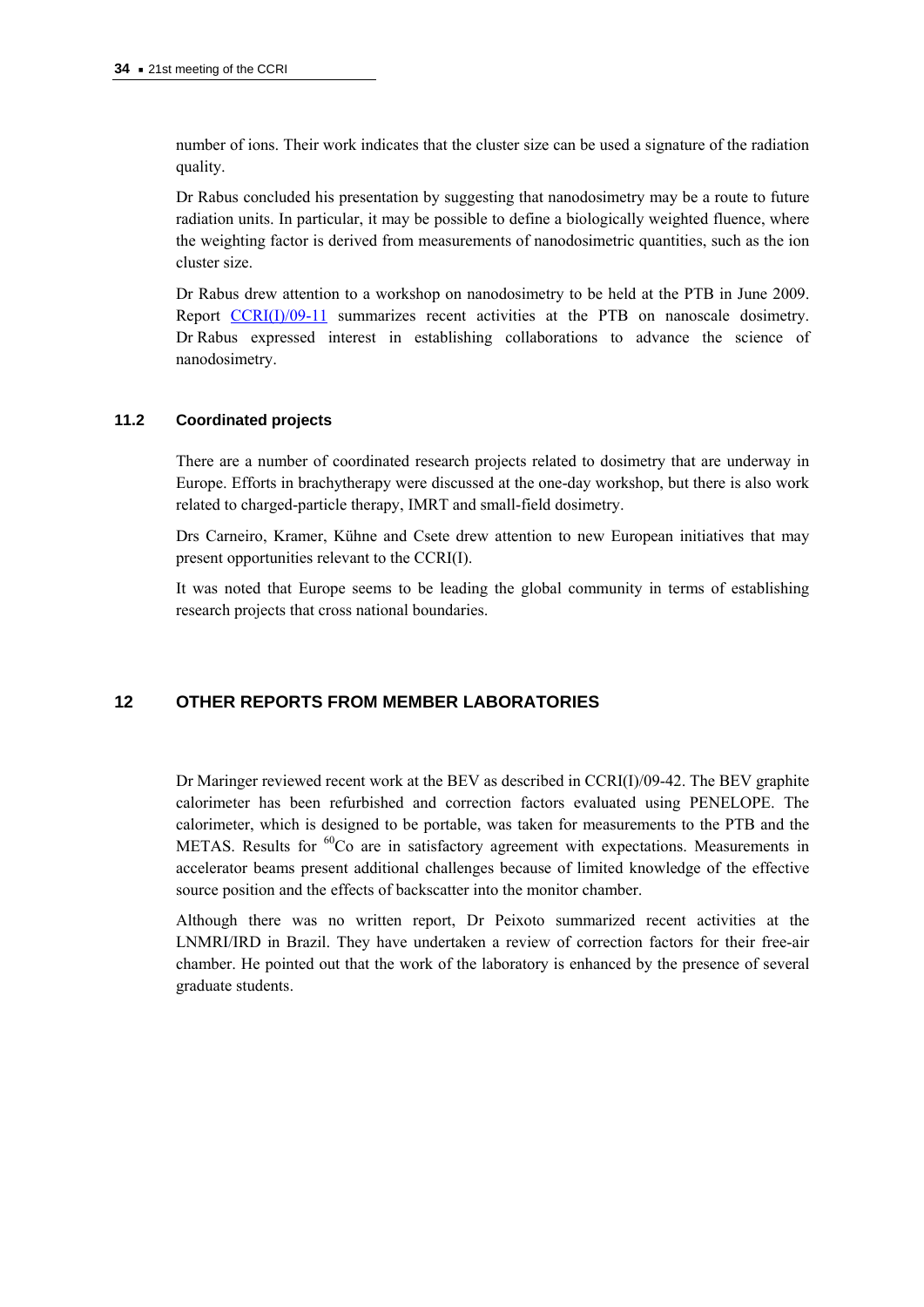# **13 REPORTS FROM THE RMOS**

#### **13.1 AFRIMETS**

Ms Msimang reported on the structure and recent activities of AFRIMETS, as summarized in [CCRI\(I\)/09-06.](http://www.bipm.org/cc/CCRI(I)/Allowed/19/CCRI(I)09-06.pdf) AFRIMETS was formed in 2007 and has 36 principal members. The PTB and the LNE are associate members. It was recognized as an RMO by the CIPM in October 2008.

Ms Msimang stated that the RMO has run some proficiency tests among the member laboratories and is trying to coordinate funding to help support initiatives. The RMO faces a number of challenges such as the difficulty of transporting artefacts across borders and the lack of experts to review CMCs. Dr Allisy-Roberts suggested that the IAEA might be able to provide assistance in reviewing CMCs.

### **13.2 APMP**

Dr Webb reviewed some of the activities of the APMP Technical Committee on Ionizing Radiation (TCRI) as summarized in [CCRI\(I\)/09-04](http://www.bipm.org/cc/CCRI(I)/Allowed/19/CCRI(I)09-04.pdf). The TCRI has four working groups, one for each of the three CCRI subject areas, and one to review CMCs. Five comparisons related to photon and electron dosimetry have been active since the last CCRI(I) meeting. One has been completed, and the final reports are being prepared for two others.

#### **13.3 COOMET**

Ms Villevalde reviewed recent COOMET activities as summarized in [CCRI\(I\)/09-40](http://www.bipm.org/cc/CCRI(I)/Allowed/19/CCRI(I)09-40.pdf). The new graphite cavity chambers for  ${}^{60}Co$  and  ${}^{137}Cs$  air kerma measurements, purchased from the MKEH laboratory (Hungary) will be used by the VNIIM acting as the linking laboratory for new COOMET comparisons. It was noted that the chamber volume as determined by the MKEH is used to establish the standard at the VNIIM.

### **13.4 EURAMET**

Dr Csete reviewed recent EURAMET activities as summarized in [CCRI\(I\)/09-12.](http://www.bipm.org/cc/CCRI(I)/Allowed/19/CCRI(I)09-12.pdf) He drew attention to a EURAMET guide that is intended to help laboratories with the review of CMCs. Dr Csete indicated that he is stepping down as chair of the EURAMET technical committee and that he will be succeeded by Mr Bjerke of Norway.

#### **13.5 SIM**

Mr Seltzer reviewed recent SIM activities as summarized in [CCRI\(I\)/09-05.](http://www.bipm.org/cc/CCRI(I)/Allowed/19/CCRI(I)09-05.pdf) Several members of SIM participated in EURAMET comparisons EUROMET.RI(I)-K1 and EUROMET.RI(I)-K4, and all SIM laboratories participated in a comparison of orthovoltage x-rays (SIM.RI(I)-K3).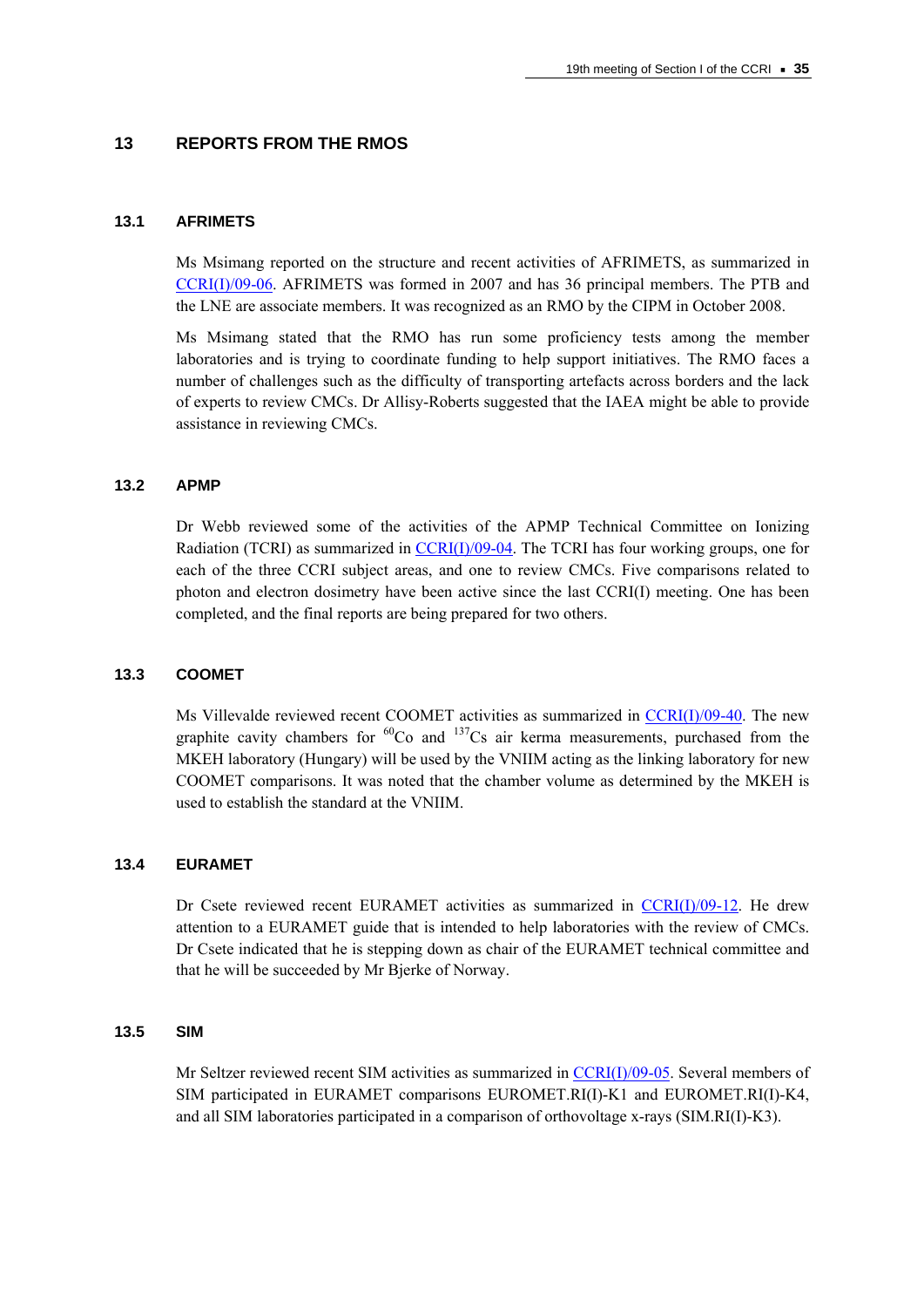# **14 CIPM MRA CALIBRATION AND MEASUREMENT CAPABILITIES**

### **14.1 Report from the CCRI RMO WG**

The next meeting of the RMO working group will be in June. One issue to be discussed is the specification of the 95 % confidence interval in the ionizing radiation CMCs listed in Appendix C of the CIPM MRA. Dr Thomas commented that the RI CMCs are consistently well prepared.

### **14.2 Report from the JCRB**

Mr Mussio reviewed the membership of the JCRB and reported on developments at recent meetings. The March 2009 meeting considered the traceability requirements for CMCs. Mr Mussio emphasized that it is the responsibility of the RMOs to review the CMCs for accuracy and consistency.

A new RMO, called AFRIMETS, has been formed as an expansion of existing RMOs to represent the African continent.

# **15 REPORTS FROM INTERNATIONAL MEMBERS AND OBSERVERS**

### **15.1 ICRU**

Mr Seltzer gave a summary of recent ICRU activity, with reference to [CCRI\(I\)/09-39](http://www.bipm.org/cc/CCRI(I)/Allowed/19/CCRI(I)09-39.pdf). Report 80 on dosimetry for radiation processing has been published. Reports on mammography and on quantities and units will be published in 2009. The report on key data should be finished within one year. The commitment by the ICRU to its publisher is to publish two reports per year. Mr Bjerke indicated that the report on IMRT will be reviewed at the next ICRU meeting in Dresden in the fall of 2009.

Dr Sharpe wondered if the ICRU should consider recommendations on how to address the new understanding of how the measured charge in a free-air chamber is related to the air kerma. Mr Seltzer felt this matter was more appropriately dealt with by the CCRI(I), and it was agreed to set up a small task group to look at the science and recommend a way forward. Members of the air-kerma working group are Dr Burns (BIPM), Mr Seltzer (NIST), Dr Büermann (PTB) and Dr Ross (NRC). The group is tasked with preparing a paper in time for the next meeting.

### **15.2 IAEA**

Dr Meghzifene gave a summary of recent IAEA activity, with reference to CCRI(I)/09-29. He described the new bunkers that have been completed at the Siebersdorf calibration laboratories.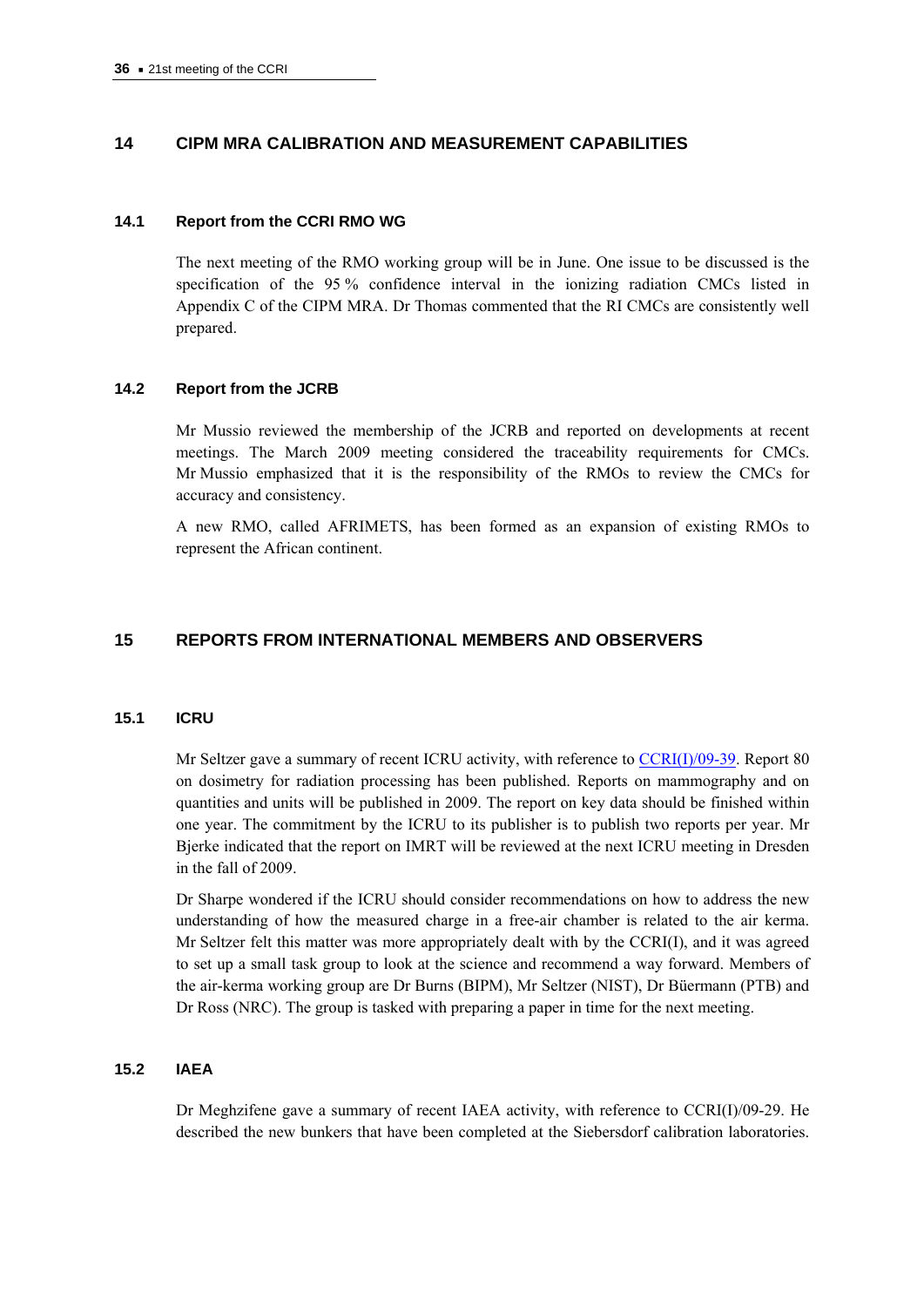He reviewed recent comparisons and new publications, and drew attention to the dosimetry symposium scheduled for the IAEA in November, 2010.

In response to a question from Dr Bordy regarding IAEA quality audits, Dr Meghzifene pointed out that the Agency recommends that treatments be discontinued if discrepancies are greater than 10 %. Dr Hassan praised the willingness of the IAEA to help laboratories resolve problems.

#### **15.3 IOMP**

No report was presented.

#### **15.4 IRPA**

No report was presented.

## **16 PUBLICATIONS**

#### **16.1** *Metrologia* **Vol 2 2009 Special issue on ionizing radiation dosimetry**

The special issue of *Metrologia* on the subject of ionizing radiation dosimetry has now been published. Dr Janet Miles, the editor of *Metrologia* and BIPM webmaster, indicated that IOP will publish advertisements for these special issues. A special issue on neutrons is in preparation. She pointed out that *Metrologia* has a respectable impact factor of 1.6.

#### **16.2 NMI bibliographies**

Dr Allisy-Roberts thanked everyone for keeping their bibliographies up to date. Dr Sharpe pointed out that the BIPM web site is a very useful resource. It is sometimes easier to find information about an NMI on the BIPM site than from the NMI web site.

## **17 CCRI(I) MEMBERSHIP CHANGES**

Dr Allisy-Roberts outlined the criteria for membership on a consultative committee, as described on the BIPM web site [\(http://www.bipm.org/en/committees/cc/cc\\_criteria.html](http://www.bipm.org/en/committees/cc/cc_criteria.html)). Laboratories may be represented by "members" or by "observers".

She pointed out that the GUM (Poland) has not been active in the CCRI(I) for some time and the SSM (Sweden) has not attended for many years and may no longer wish to continue as an observer.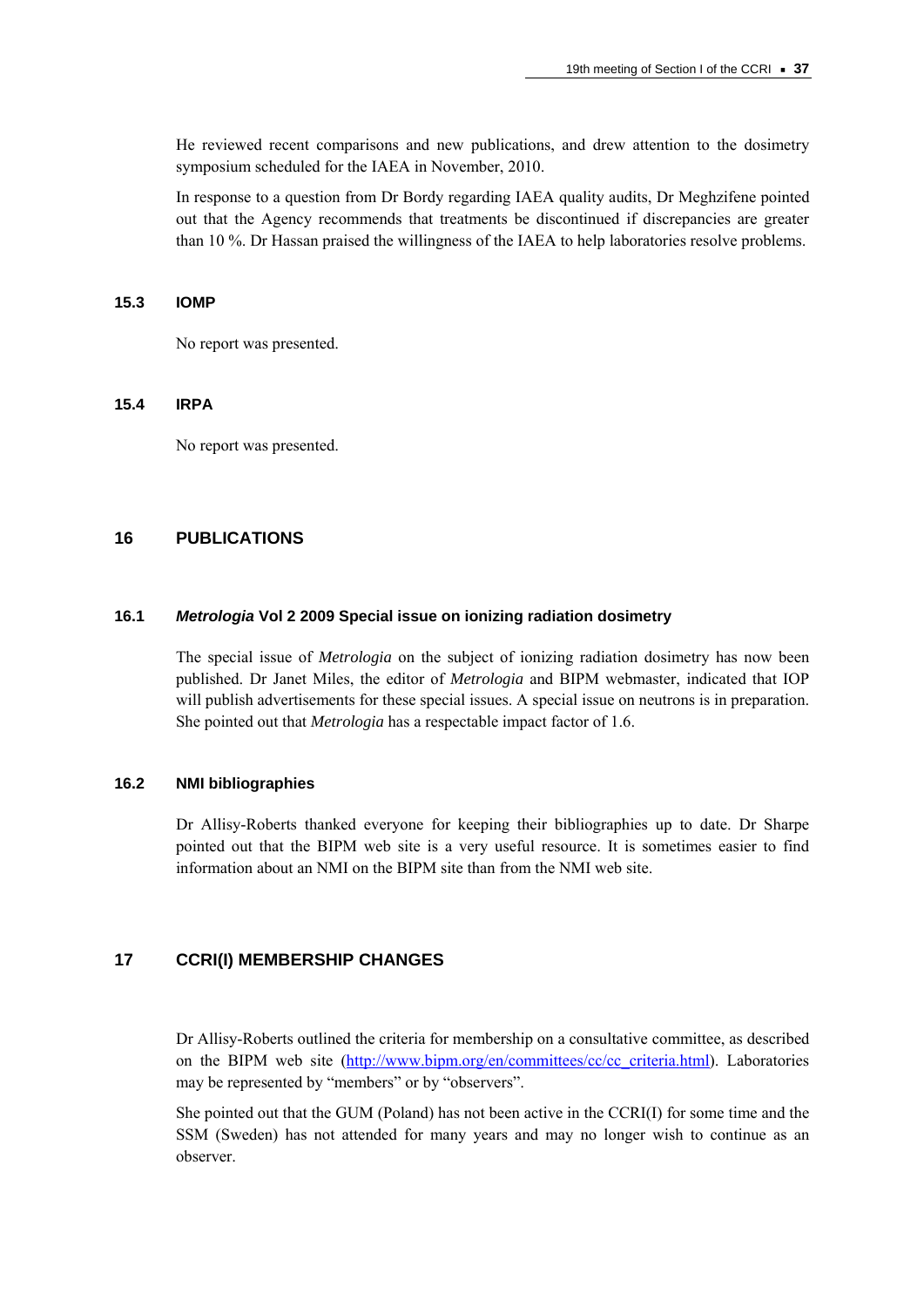### **17.1 Applications from the CIEMAT, ITN and NIS**

Three laboratories made presentations with a view to becoming observers or members of the CCRI(I).

Dr Los Arcos reviewed the main features of the CIEMAT laboratory, in support of their application for observer status as requested in a letter to Dr Wallard (CCRI(I)/09-03). He noted that the laboratory was divided into two main sections with one focussing on radionuclide metrology and one on dosimetry. A quality system based on ISO 17025 was implemented in 2002, the laboratory has several CMCs, and has participated in three dosimetry comparisons.

Dr Oliveira gave a brief overview of the ITN (Portugal) in support of their application for observer status as summarized in CCRI(I)/09-08. He described the laboratory building and the key equipment and pointed out that they have participated in a  $^{60}$ Co comparison with the BIPM.

Dr Hassan gave an overview of the NIS laboratory (Egypt). He outlined some of their laboratory work and pointed out that their standards are traceable to the BIPM. They are a member of the IAEA SSDL network and have participated in a comparison with the IAEA. They are actively trying to establish primary standards for medium-energy x rays.

The President will support the formal applications for observer status from the CIEMAT and the ITN at the next CIPM meeting.

## **18 DATE OF NEXT MEETING**

This year, the meetings of three sections of the CCRI were spread over the months of April, May, and June to ease the workload on the BIPM. It is proposed to continue this arrangement next time, and the CCRI(I) meeting is tentatively scheduled for May or June 2011.

Dr Carneiro discussed the resolution from the 23rd meeting of the CGPM which asked that the CIPM present to the 24th CGPM options related to dosimetry comparisons and calibrations using a linear accelerator. He felt it may be necessary to schedule an extraordinary meeting of the CCRI(I) in order to formulate an appropriate response.

## **19 CONCLUDING REMARKS**

Dr Sharpe concluded that it had been a very successful meeting and he thanked everyone for their participation. He noted especially the efforts of the BIPM staff and of Dr Allisy-Roberts in hosting the meeting.

The recognition of the 50th anniversary of the CCRI through a review of its history and the invitation of honoured guests, helped to provide an historical context.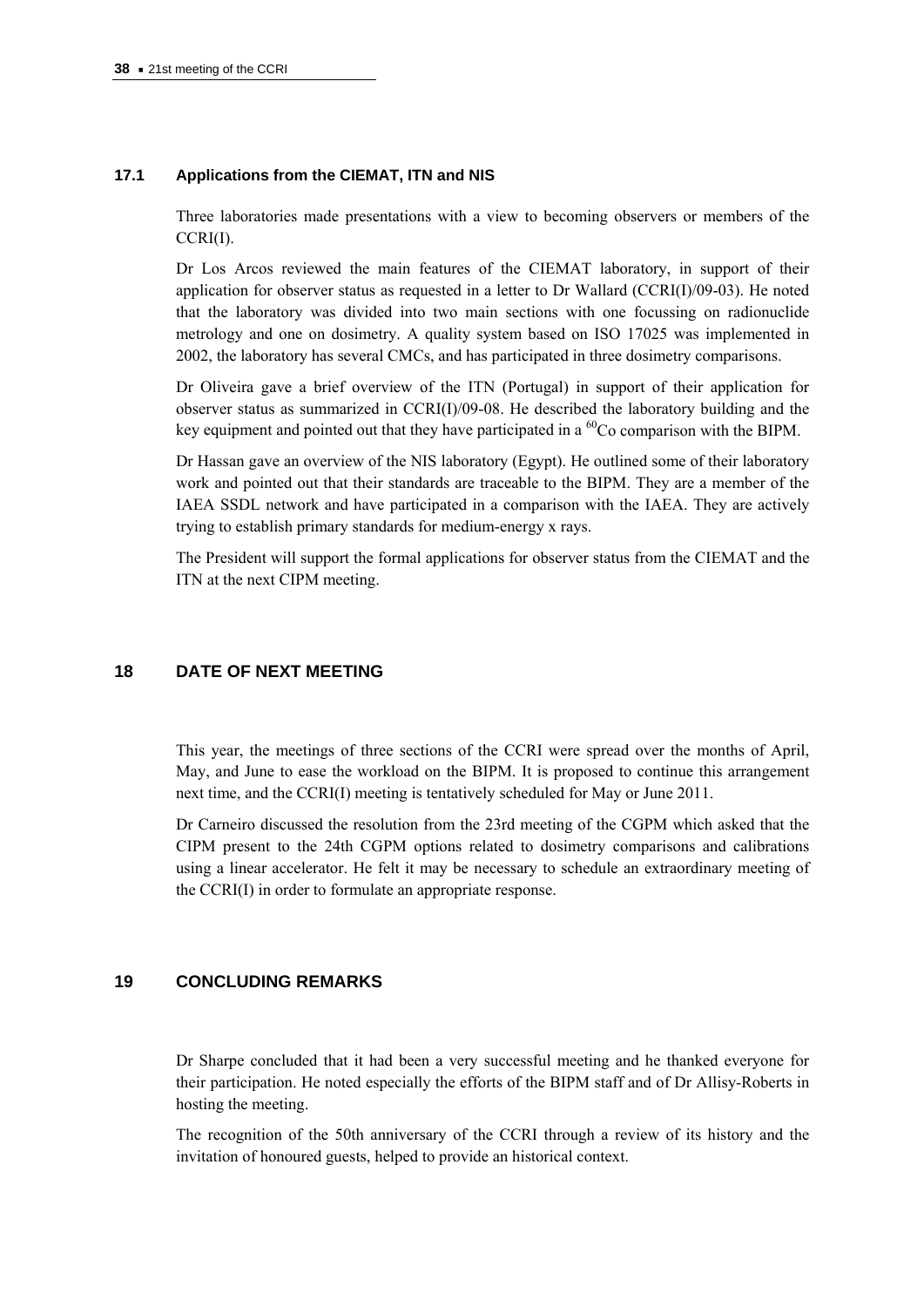Twice during the meeting Dr Allisy-Roberts was presented with flowers in recognition of her extensive contributions to the work of the CCRI. The first presentation was by honoured guest Dr Aalbers and the second by Mr Bjerke.

Dr Carneiro noted that Dr Kramer will be retiring before the next CCRI(I) meeting. He thanked Dr Kramer for his extensive service to the CCRI(I) and presented him with a certificate of appreciation from the BIPM.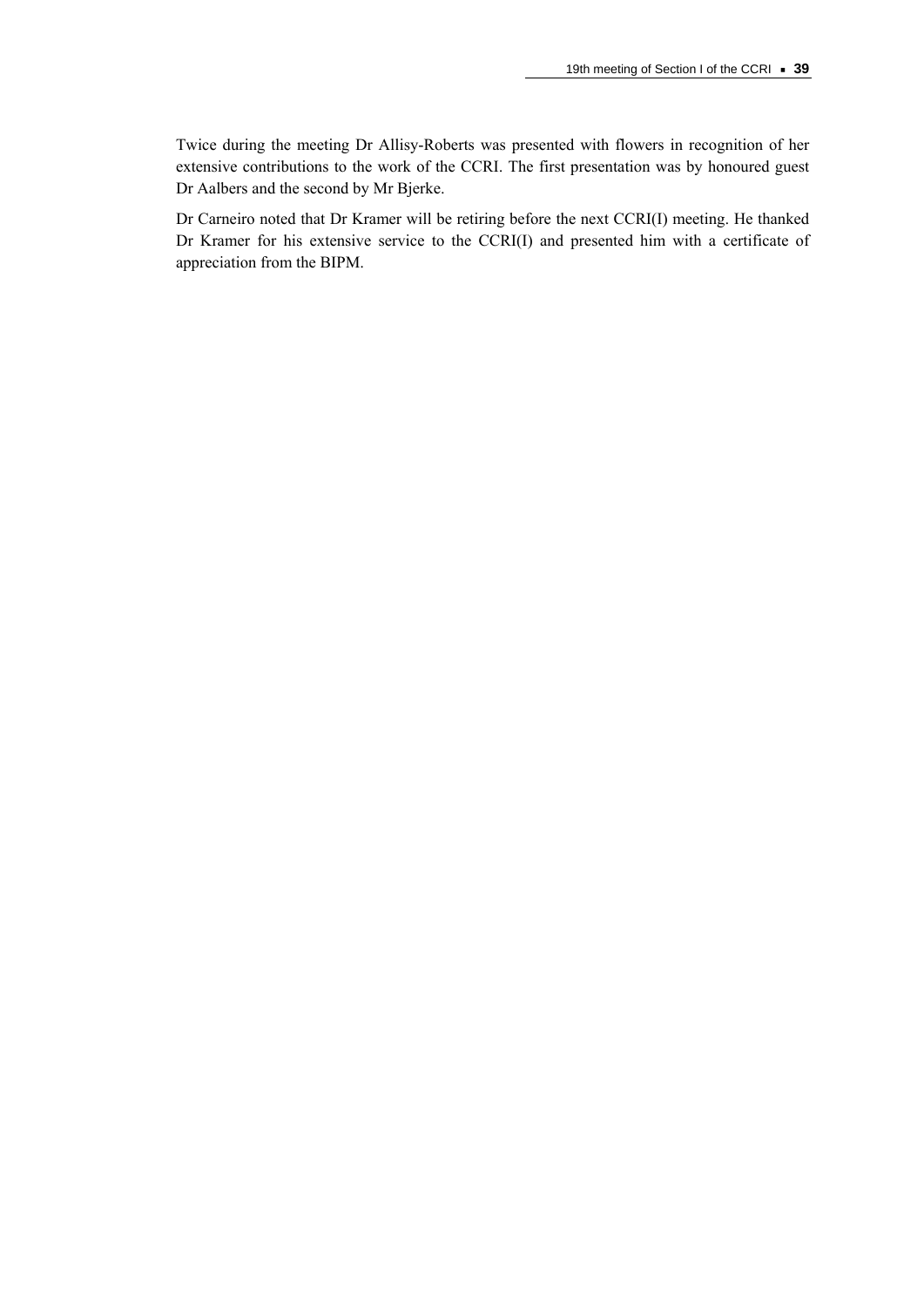# **APPENDIX R(I) 1. Working documents submitted to the CCRI(I) for its 19th meeting**

Open working documents of the CCRI(I) can be obtained from the BIPM in their original version, or can be accessed on the BIPM website:

[http://www.bipm.org/cc/AllowedDocuments.jsp?cc=CCRI\(I\)](http://www.bipm.org/cc/AllowedDocuments.jsp?cc=CCRI(I))

Documents restricted to Committee members can be accessed on the [restricted website](http://www.bipm.org/cc/CCRI(I)/Restricted/WorkingDocuments.jsp).

Document  $CCRI(I)$ 

| $09 - 00$    | Draft agenda, 3 pp.                                                            |
|--------------|--------------------------------------------------------------------------------|
| $09 - 01$    | BIPM. — Meeting report from the KCWG, D.T. Burns et al., 4 pp.                 |
| $09 - 02$    | CIPM. — CCRI Report 2007 to the CIPM, G. Moscati, 6 pp.                        |
| $09-03$      | CIEMAT (Spain). — Application for Observer status from the CIEMAT,             |
|              | J.A. Rubio, 2 pp.                                                              |
| 09-04        | APMP. — APMP/TCRI Activity Summary, Y. Hino and M.-C. Yuan, 4 pp.              |
| $09 - 05$    | SIM. — Report of the SIM laboratories to the CCRI(I), S.M. Seltzer, 7 pp.      |
| $09 - 06$    | AFRIMETS. — AFRIMETS Report to the CCRI, Z. Msimang, 2 pp.                     |
| $09 - 07$    | NIST (United States). — Recent dosimetry activities at the NIST, S.M. Seltzer, |
|              | 33 pp.                                                                         |
| 09-08        | Instituto Portugês da Qualidade (Portugal). — Membership application from      |
|              | the ITN, A. Cruz, 1 p.                                                         |
| 09-09        | PTB (Germany). — Progress report of the PTB department of Radiation Therapy    |
|              | and Diagnostic Radiology, M. Anton et al., 11 pp.                              |
| $09 - 10$    | PTB (Germany). — Progress report from the PTB department of Radiation          |
|              | Protection Dosimetry, P. Ambrosi et al., 2 pp.                                 |
| $09 - 11$    | PTB (Germany). — PTB report on fundamentals of dosimetry, W. -Y. Baek et al.,  |
|              | 2 pp.                                                                          |
| <u>09-12</u> | EURAMET. — EURAMET RI TC Report, I. Csete, 9 pp.                               |
| $09-13$      | NIST (United States). - Update on the NIST second-generation room-temperature  |
|              | water calorimeter, H. Chen-Mayer and R.Tosh, 5 pp.                             |
| 09-14        | NIST (United States). — Update on NIST beta-particle dosimetry standards and   |
|              | calibrations, C.G. Soares, 2 pp.                                               |
| $09-15$      | NIST (United States). — An update on the NIST program for Cs-137 and           |
|              | Co-60 gamma-ray beams, R. Minniti, 2 pp.                                       |
| <u>09-16</u> | NIST (United States). - NIST low-energy photon brachytherapy standards and     |
|              | calibrations, M.G. Mitch et al., 2 pp.                                         |
| $09-17$      | NIST (United States). - Update on NIST air-kerma standards and calibrations,   |
|              | M. O'Brien and S.M. Stelzer, 2 pp.                                             |
| $09 - 18$    | NRC (Canada). - IRS-NRC Dosimetry activities report, C.K. Ross, 14 pp.         |
| $09-19$      | LNE-LNHB (France). — New primary standard ionization chambers for air kerma,   |
|              | F. Delaunay et al., 14 pp.                                                     |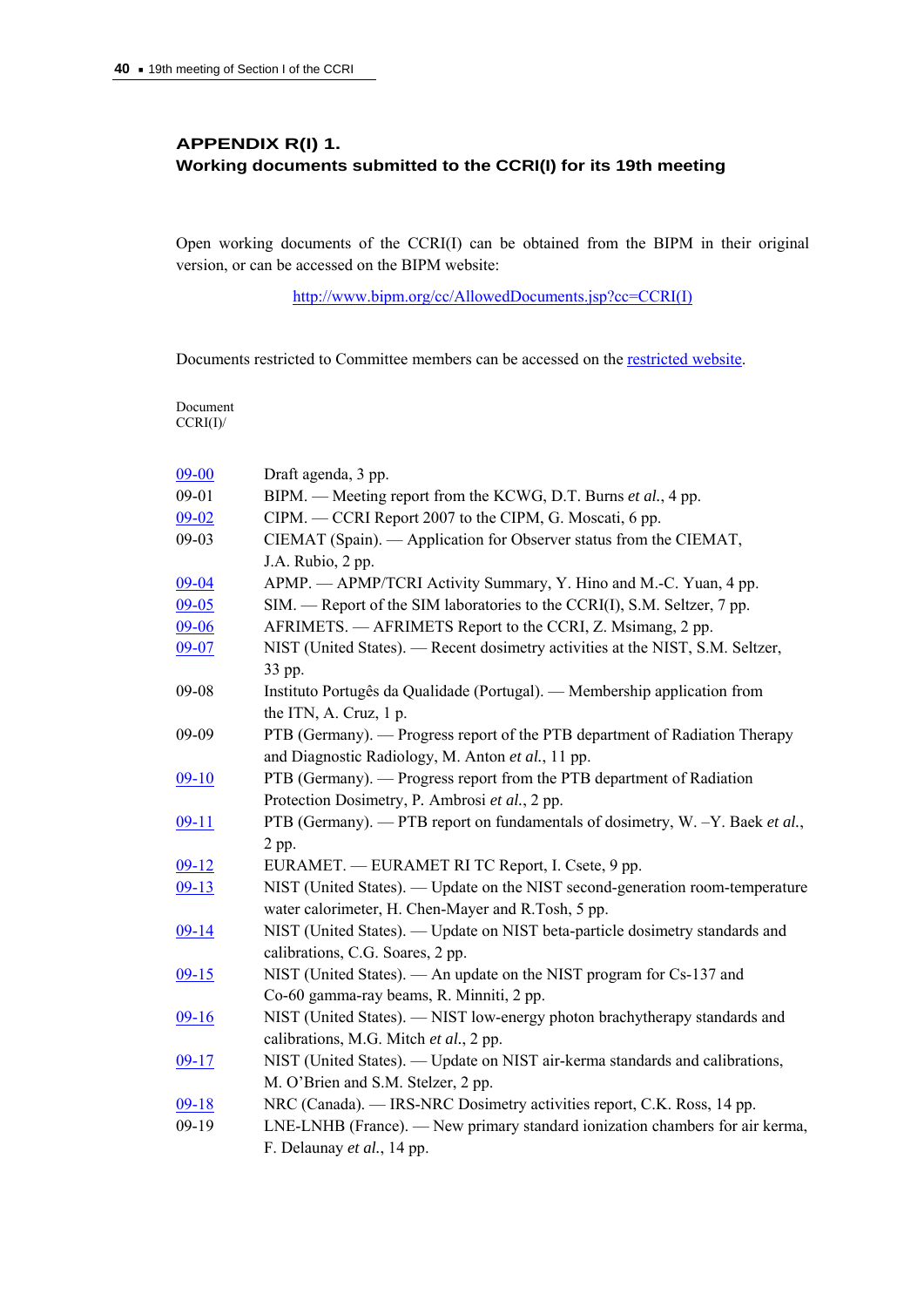#### Document CCRI(I)/

| $09 - 20$    | CMI (Czech Republic). — Progress report on photon dosimetry at the CMI,                                       |
|--------------|---------------------------------------------------------------------------------------------------------------|
|              | V. Sochor, 2 pp.                                                                                              |
| $09 - 21$    | NMIJ/AIST (Japan). - Progress report on radiation dosimetry standards at<br>NMIJ/AIST, N. Saito et al., 9 pp. |
| <u>09-22</u> | NPL (United Kingdom). — Progress report on radiation dosimetry at the NPL,                                    |
|              | P. Sharpe and S. Duane, 7 pp.                                                                                 |
| <u>09-23</u> | NIST (United States). — Update on NIST radiation-processing (high-dose)                                       |
|              | dosimetry services, M.F. Desrosiers and J.M. Puhl, 2 pp.                                                      |
| <u>09-24</u> | NIST (United States). - NIST-sponsored comparison of standards for absorbed                                   |
|              | dose to water (radiation processing levels), M.F. Desrosiers and J.M. Puhl, 5 pp.                             |
| <u>09-25</u> | ENEA-INMRI (Italy). — Report to the CCRI(I) from the ENEA-INMRI on photon                                     |
|              | and charged particle dosimetry, R.F. Laitano et al., 20 pp.                                                   |
| $09 - 26$    | VNIIM (Russian Fed.). — Progress report of the VNIIM, A.Y. Villevade et al.,                                  |
|              | 7 pp.                                                                                                         |
| <u>09-27</u> | VSL (Netherlands). — Progress report on radiation dosimetry standards, facilities                             |
|              | and related topics at VSL, E. van Dijk, 3 pp.                                                                 |
| 09-28        | BIPM. — Re-evaluation of the BIPM international standards for air kerma in                                    |
|              | x-rays, D.T. Burns et al., 4 pp.                                                                              |
| <u>09-29</u> | IAEA (Vienna). — Report on IAEA activities for the CCRI(I), A. Meghzifene                                     |
|              | <i>et al.</i> , 19 pp.                                                                                        |
| 09-30        | LNE-LNHB (France). — Progress report from the LNE-LNHB, F. Delaunay, 7 pp.                                    |
| <u>09-31</u> | ARPANSA (Australia). — Recent activities in measurement standards and                                         |
|              | dosimetry at ARPANSA, D. Webb et al., 7 pp.                                                                   |
| 09-32        | $BIPM.$ $\rightarrow$ A re-evaluation of the I-value for graphite, D.T. Burns, 6 pp.                          |
| $09 - 33$    | MKEH (Hungary). — Progress report on radiation dosimetry at the MKEH,                                         |
|              | I. Csete, 2 pp.                                                                                               |
| $09 - 34$    | BIPM. — Dosimetry comparisons and calibrations at the BIPM, 2007-2009,                                        |
|              | P.J. Allisy-Roberts et al., 6 pp.                                                                             |
| 09-35        | BIPM. — Actions arising from the May 2007 meeting, P.J. Allisy-Roberts, 6 pp.                                 |
| 09-36        | BIPM. — Re-evaluation of the BIPM international standard for air kerma in $^{137}Cs$                          |
|              | gamma radiation-revised, C. Kessler et al., 4 pp.                                                             |
| 09-37        | BIPM. — Progress with the BIPM mammography standards facility, C. Kessler                                     |
|              | et al., 2 pp.                                                                                                 |
| 09-38        | EURAMET. — EUROMET 813 comparison Final report for approval, I. Csete                                         |
|              | <i>et al.</i> , 100 pp.                                                                                       |
| $09 - 39$    | ICRU. - ICRU Report, S.M. Seltzer, 1 p                                                                        |
| $09 - 40$    | COOMET TC 1.9. — Report from the COOMET, V. Yarina and S. Korostin, 2 pp.                                     |
| 09-MET       | Special issue of <i>Metrologia</i> on Radiation dosimetry (46(2), 2009).                                      |
|              |                                                                                                               |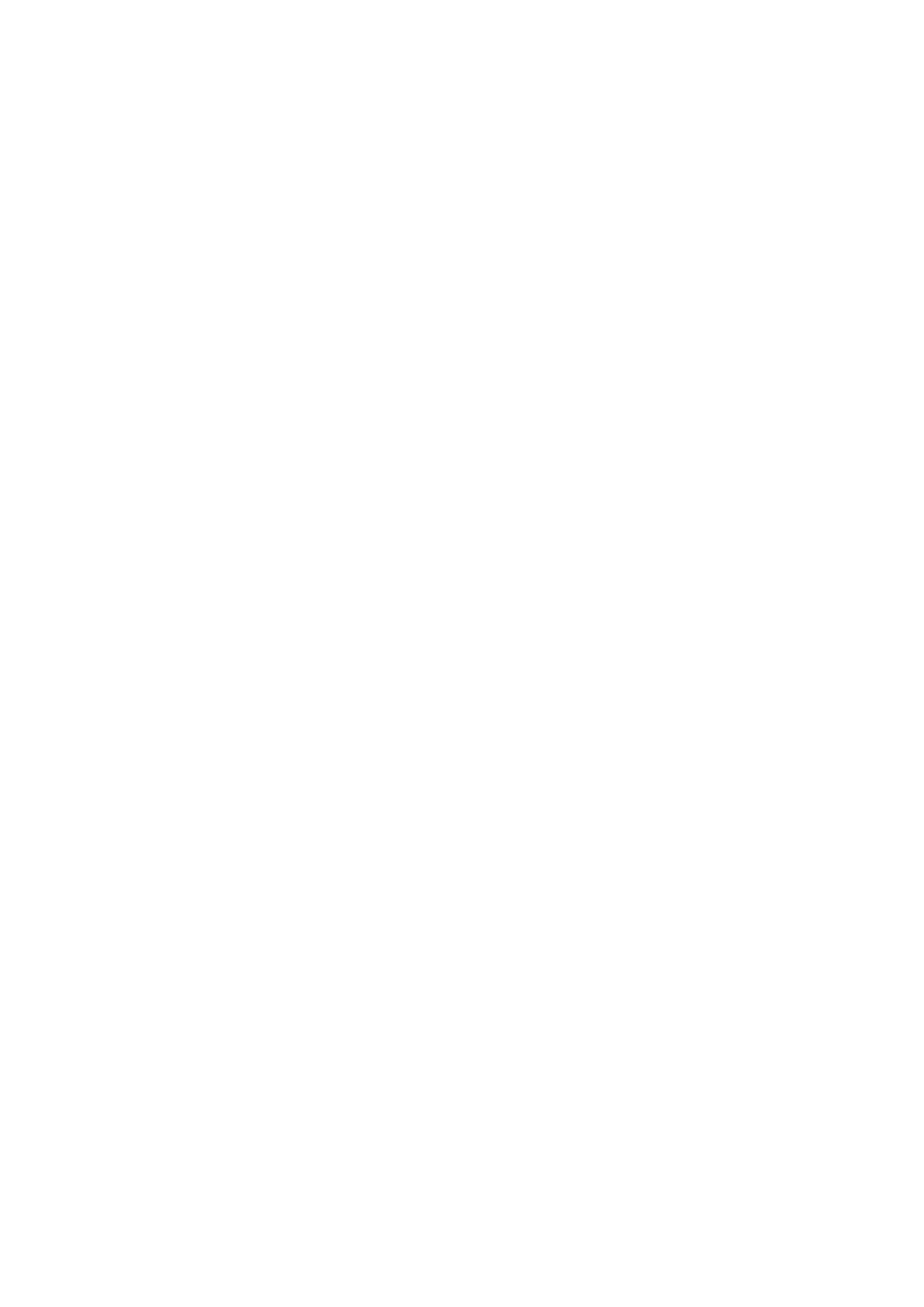# **CONSULTATIVE COMMITTEE FOR IONIZING RADIATION**

Section II: MEASUREMENT OF RADIONUCLIDES Report of the 20th meeting (17-19 June 2009)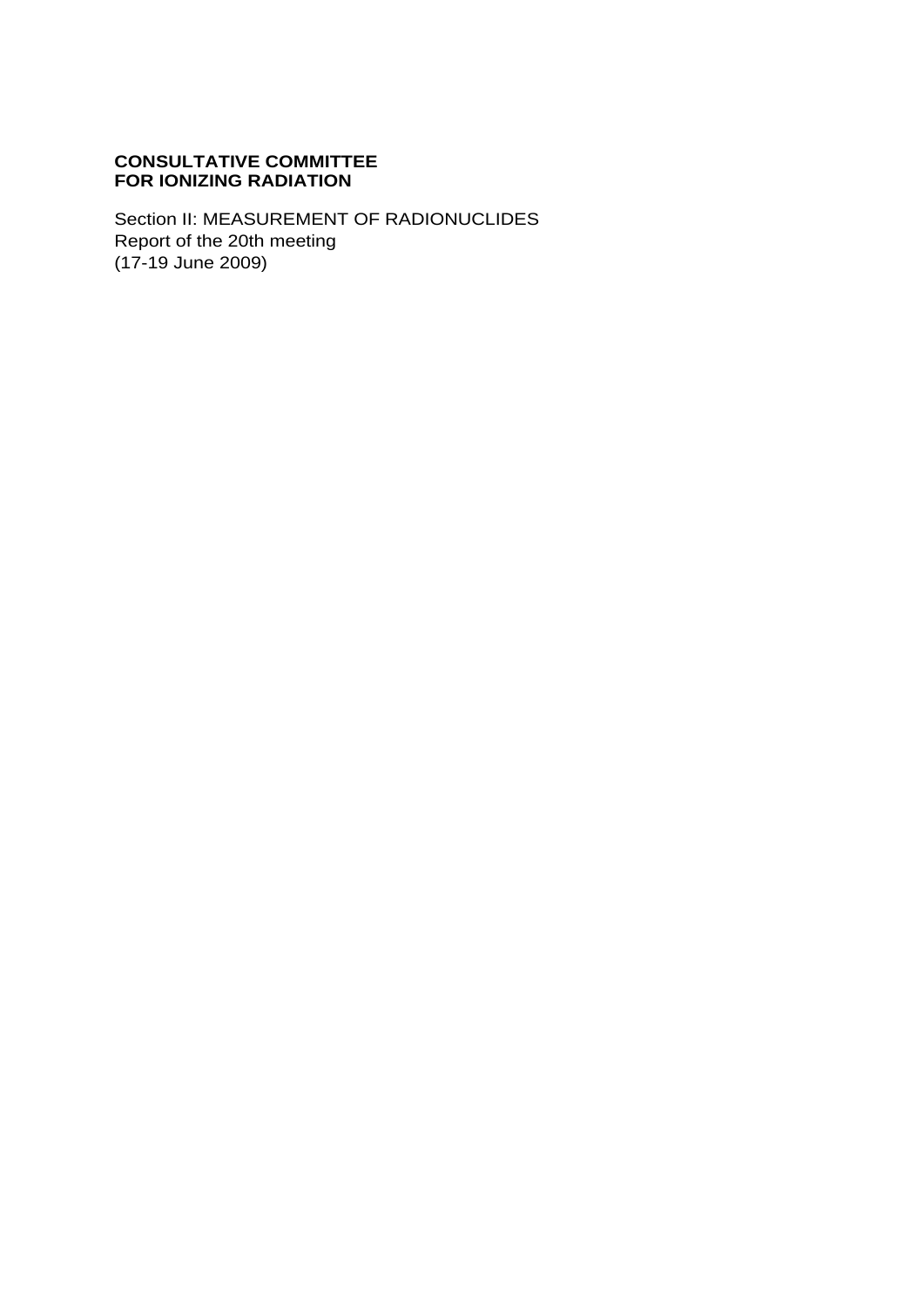#### **Abstract**

Section II (Measurement of radionuclides) of the Consultative Committee for Ionizing Radiation (CCRI) held its 20th meeting at the BIPM headquarters, Sèvres, from 17 to 19 June 2009. Members and observers representing 24 laboratories and organizations were present and participated in discussions on comparisons, reference values, publications, and strategic planning in radionuclide metrology. Reports from six working groups described a variety of activities of the Section, while reports from the RMOs and the laboratories themselves described their technical activities in the field. The long-term strategic planning for radionuclide metrology at the BIPM was discussed and recommendations to the CCRI from Section II were defined. In light of this 50th anniversary of the CCRI, a special seminar entitled "*Fluctuations in Long-Term Stability Measurements of Ionization Chambers*" was given by honored guest Dr Heinrich Schrader.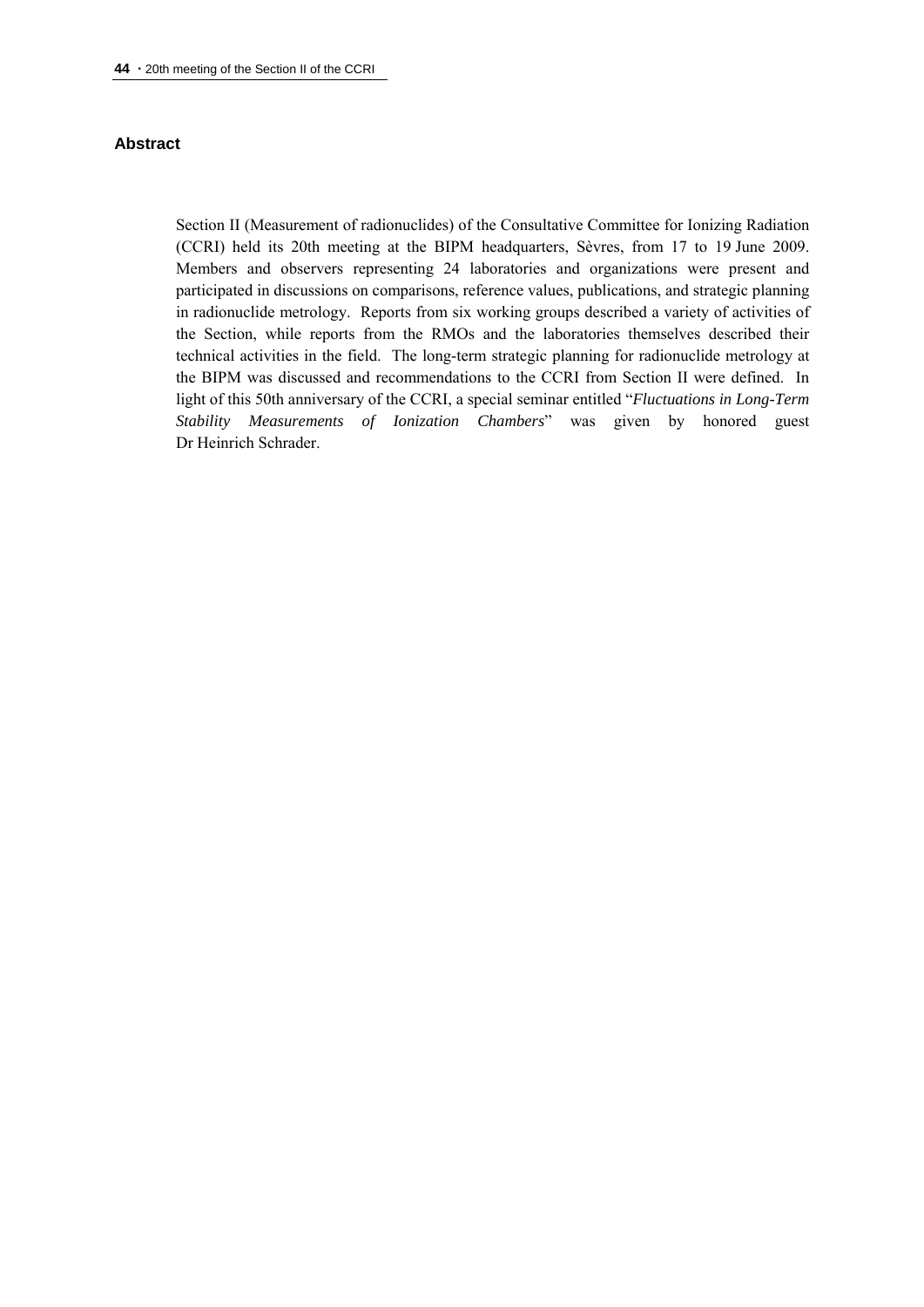## **1 OPENING OF THE MEETING WELCOME**

Section II (Measurement of radionuclides) of the Consultative Committee for Ionizing Radiation (CCRI) held its 20th meeting at the Pavillon de Breteuil (the BIPM headquarters), Sèvres, on 17, 18 and 19 June 2009.

The following Members and representatives were present:

D. Alexiev (ANSTO), D. Arnold (PTB), C. Bobin (LNE-LNHB), F. Bochud (IRA), R. Broda (RC), M. Capogni (ENEA-INMRI), K. Carneiro (President of the CCRI), F. Damoy (LNE-LNHB), P. De Felice (ENEA-INMRI), P. de Lavison (NPL), L. Johansson (NPL), L. Karam (NIST), J. Keightley (NPL), J.-M. Los Arcos (CIEMAT), T.S. Park (KRISS), S. Pommé (IRMM), M. Sahagia (IFIN-HH), T. Shilnikova (VNIIM), B.R.S. Simpson (Chairman of Section II, NMISA), J. Sochorová (CMI), L. Szücs (MKEH), M. Unterweger (NIST), U. Wätjen (IRMM), Y. Yuandi (NIM), A. Yunoki (NMIJ/AIST).

Observers:

C. Borrás (IOMP), F.A. Iglicki (CNEA), C.K. Kim (IAEA), F.J. Maringer (BEV), P. Saull (NRC-INMS).

Guests: A. Allisy (c/o BIPM), G. Moscati (c/o CIPM), H. Schrader (c/o PTB), D. Smith (c/o NPL).

Also attending the meeting from the BIPM for all or part of the time: P.J. Allisy-Roberts (Executive Secretary of the CCRI), D.T. Burns, S. Courte, C. Kessler, M. Kühne (Deputy Director), C. Michotte, L. Mussio, M. Nonis, G. Ratel, C. Thomas (KCDB coordinator), A.J. Wallard (Director).

Apologies were received from Y. Hino (NMIJ/AIST) and from C. da Silva (IRD-LNMRI).

Meeting delegates were greeted by Dr Simpson, who noted that the Director of the BIPM (Dr Andrew Wallard) would not be available until the next day. Therefore the Deputy Director of the BIPM (Dr Michael Kühne) welcomed the delegates, noting the celebration of 50 years of collaboration in ionizing radiation and his eagerness to participate in the meeting.

The new president of the CCRI, Dr Kim Carneiro, also welcomed everyone to this special meeting, which had been preceded by five working group meetings. Prof. Giorgio Moscati, previous CCRI President, was especially welcomed as a guest to this special meeting. Dr Carneiro noted that, although he is not a specialist in ionizing radiation, his duty is to report at the meeting of the CIPM where he will give a presentation on what has occurred in the three CCRI meetings as well as in the ten associated working group meetings.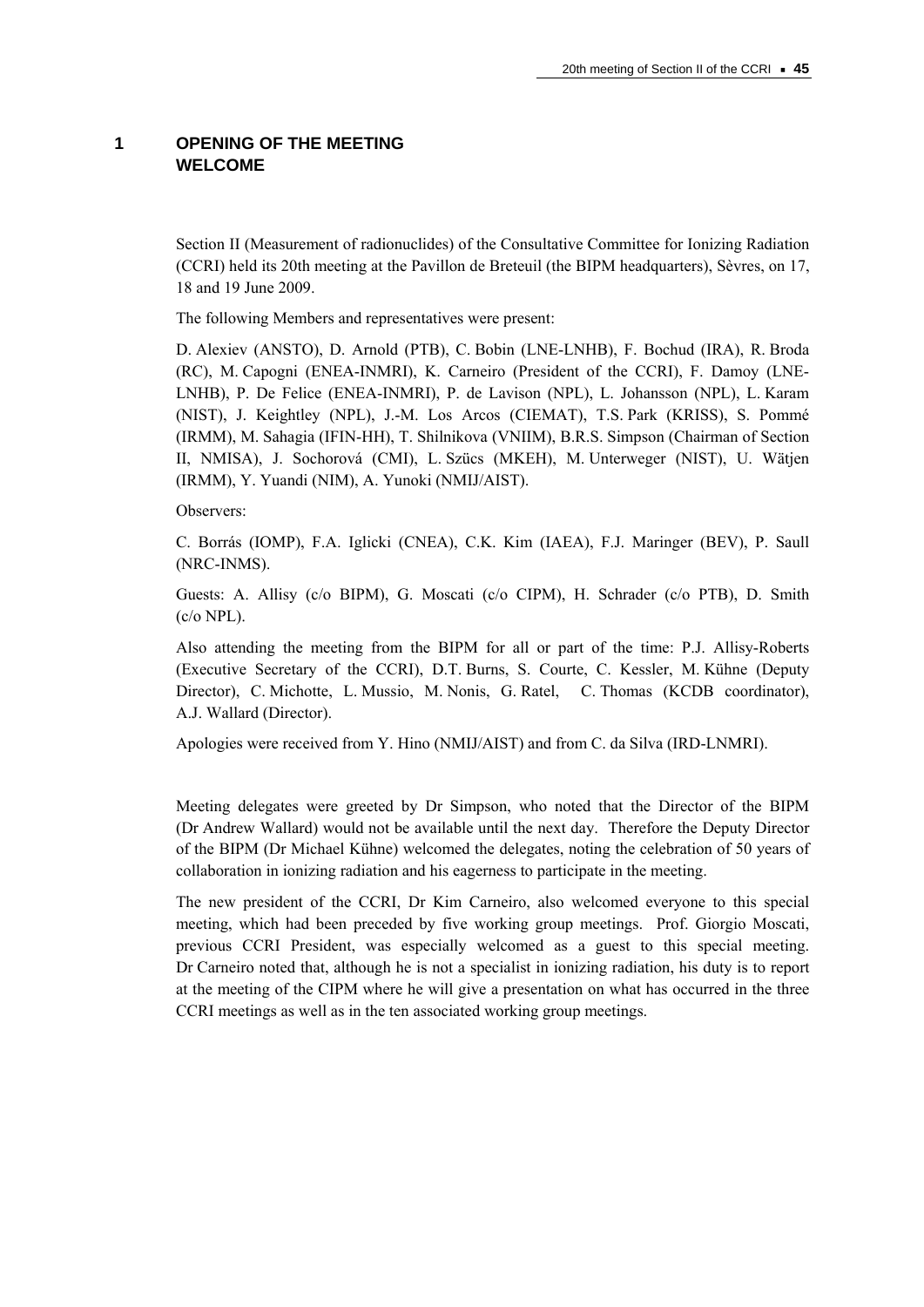## **2 INTRODUCTION BY THE CHAIRMAN (Dr BRUCE R. S. SIMPSON)**

The chairman gave an especially warm welcome to new comers, and was very pleased to announce that Dr Heinrich Schrader would be giving the anniversary seminar ("Fluctuations in Long-Term Stability Measurements of Ionization Chambers") that afternoon at the close of the day's agenda. Introductions were then made around the table.

The Chairman summarized an historical article from 1984 from the Society for Radiological Protection as part of his introduction, as follows. By the late 1950's, the need to coordinate activities in radiation measurements was evident. Consequently, a Consultative Committee for ionizing radiation (then known as CCEMRI) was formed in 1958 (and met in 1959). The CCEMRI met five times from 1959 through to 1964, and most of the work was done in Working Groups. In 1969, the CC was reorganized into three sections (the 4th section on alpha-energy standards was later folded into section II) which currently meet every 2 years. Section II has the responsibility for radioactivity comparisons. Dr Simpson has been coming to CCRI(II) meetings since 1989 and so had known several chairmen over the years. Dr Simpson himself has been chairman for the past 12 years. The purpose of the meetings of the CCRI(II) is to bring together experts to give input on advances in metrology in the field as well as advice to the CIPM. Laboratories which are invited (generally National Metrology Institutes, NMIs) are considered to be the most expert as exemplified in an active research programme, publications, and competence in measurement comparisons. Section II participants include 19 member laboratories, observers, personal members, *ex officios*, and BIPM staff. Since the establishment of the CIPM MRA 10 years ago, a major focus has been on key comparisons and there has been a great deal of progress in this area. The section has six working groups: Key Comparisons (KCWG), Uncertainties (UCWG), High-Efficiency Photon Detection Systems (HEWG), Extended SIR (ESWG), Realization of the Becquerel (BqWG), and SIR Transfer Instrument (TIWG).

Dr Allisy-Roberts then gave a presentation (including many photos through history) on the membership of the Section II over the years, and noted recommendations from the first meeting of the CCEMRI in April 1959 (with Allen Astin from NBS (now NIST) as President). The second President was Ernie Ambler also from the NBS who was unfortunately unable to attend as a Guest of Honour. Other Guests of Honour from the history of the CC (and Section II) were also given special recognition (in the form of a certificate): Peter J. Campion (first Chairman; *in absentia*), John G.V. Taylor (third Chairman; *in absentia*), David Smith (fourth Chairman; member from 1979-1993), Giorgio Moscati (CCRI President from 1996 through 2007), Heinrich Schrader (for *Monographie* 4), Dale Hoppes (*in absentia*), Robin Hutchinson (*in absentia*), Jean-Jacques Gostely (personal member for over 25 years; *in absentia*), Yoshio Hino (for leadership in APMP comparisons; *in absentia*) and Bruce Simpson (the present and longest serving Chairman of the Section II).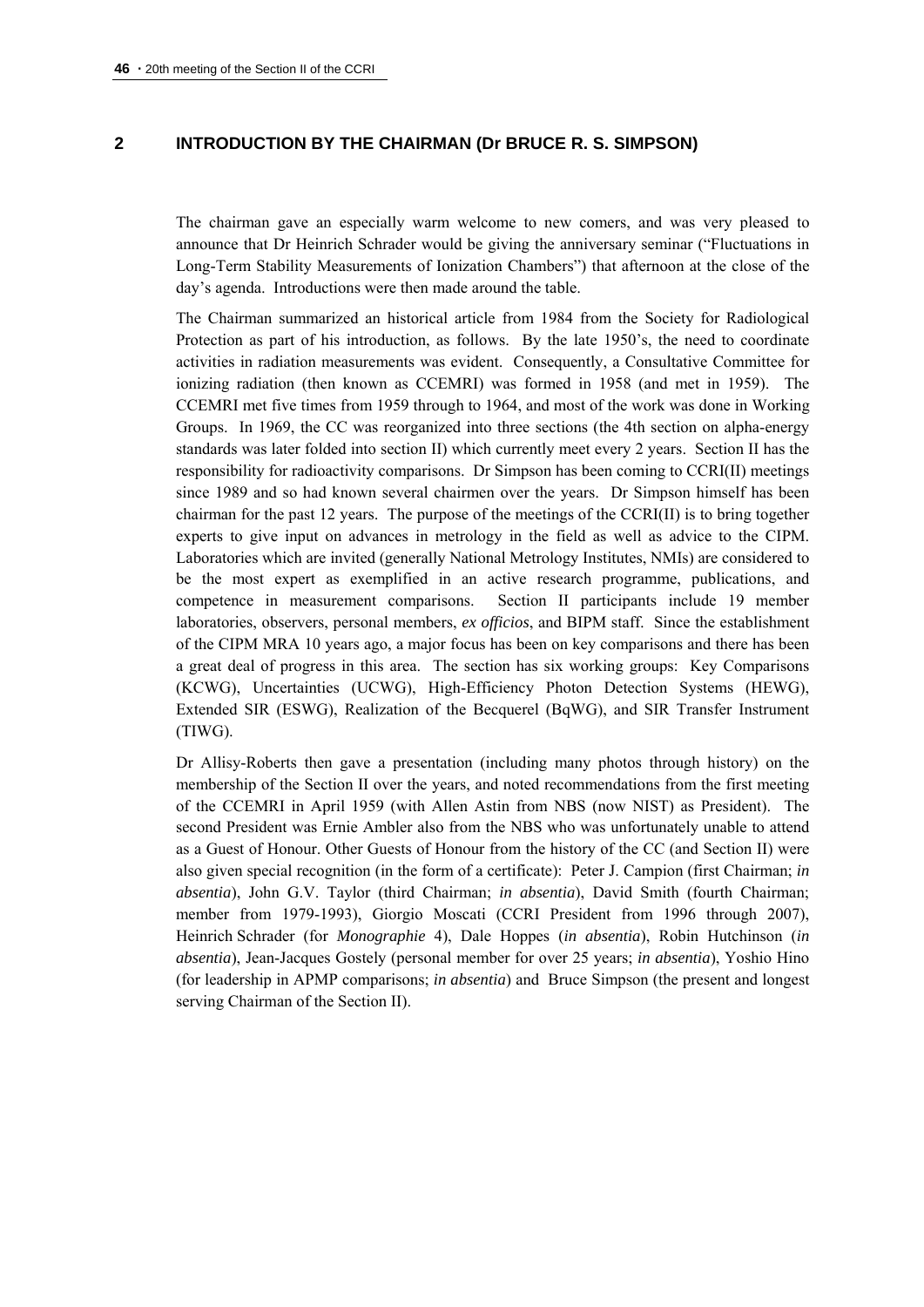### **3 APPOINTMENT OF RAPPORTEUR**

Dr Lisa Karam (NIST) was appointed as the rapporteur for this meeting.

### **4 CONFIRMATION OF THE AGENDA**

No changes were made, and the agenda was confirmed although the order of some items changed from the originally scheduled agenda.

# **5 REPORT OF THE 20th MEETING OF THE CCRI (2007), INCLUDING THE 19th MEETING OF THE CCRI(II) AND MATTERS ARISING NOT OTHERWISE ON THE AGENDA**

The Chair gave a short presentation summarizing the last CCRI meeting in 2007 (31 May). At that meeting, Prof. Moscati had noted improved functioning of these meetings and was encouraged by the use of the CIPM MRA. The meeting had included summaries on sections I and III as well as II. Specifically, the Chair had given an update on the Section II meeting from that year including: the SIR; the "Measurement methods grouping criteria for radionuclides, to support CMCs" commonly known as the Generic Groupings Table; current and future key comparisons; comparisons of reference materials; the 21 radionuclides whose valid comparisons are about to expire; working group updates; the comparisons/uncertainty workshop to be held the following September; proposed operational schemes for submissions to the extended SIR; the BqWG proposed replacement chamber; progress on the transfer instrument for short-lived radionuclides; the HEWG coordinated by Prof. Winkler, who is currently the only member; BIPM programmes; Section II membership and the new status of the BEV as an Observer; and several discussion points of common interest to all three sections.

The CCRI had made several recommendations, particularly for Section I (changing the name to "x-and  $\gamma$  rays and charged particles") and extending the validity of a CCRI(III)-K1 comparison from 10 years to 15 years).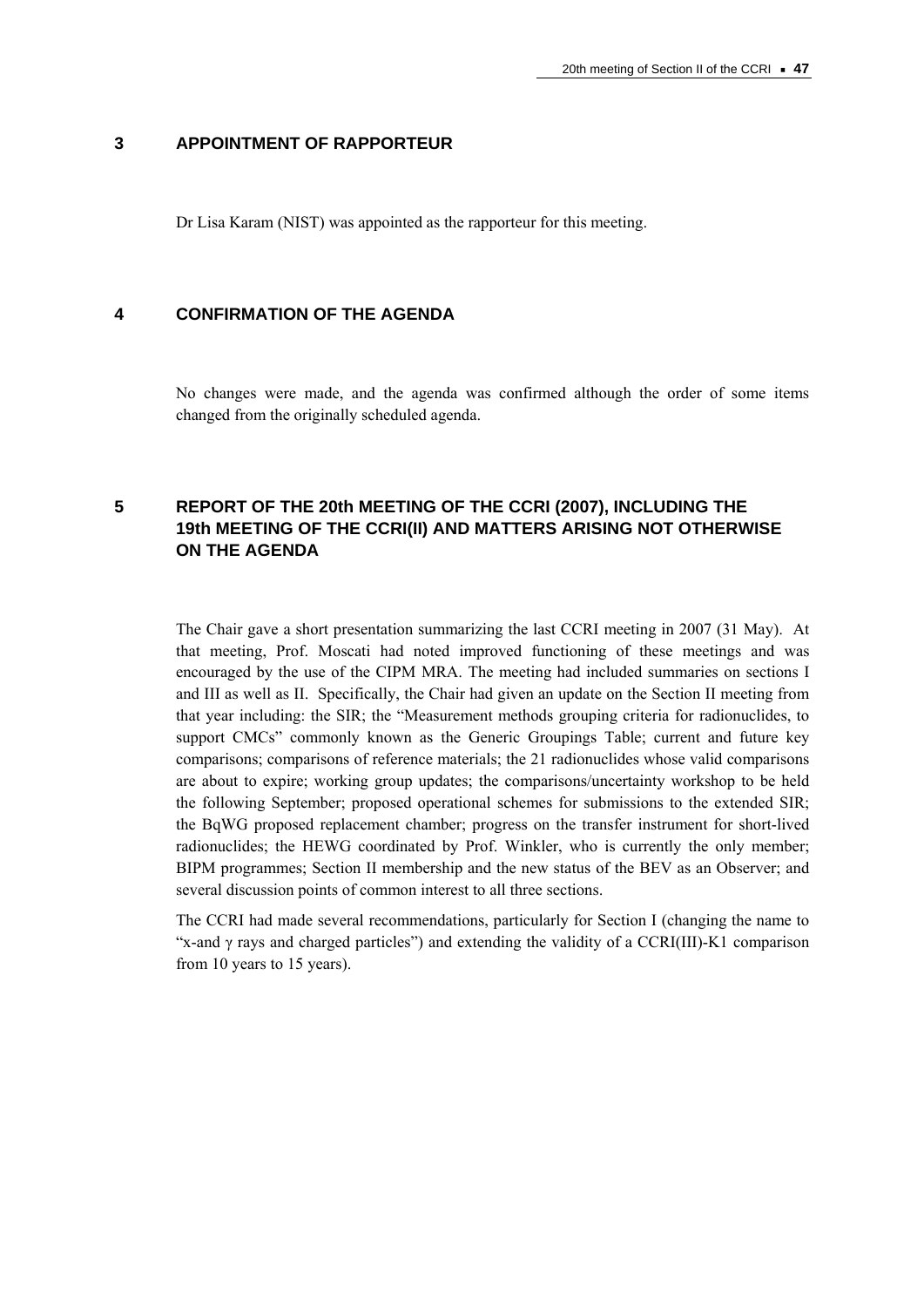# **6 REPORT OF THE KEY COMPARISON WORKING GROUP (WORKING GROUP COORDINATOR: L. KARAM)**

Dr Karam gave a presentation updating the Section on the recent activities of the KCWG, including proposed changes to the Generic Groupings Table which may impact CMCs. Dr Thomas gave a brief overview on how to recover each Excel CMC file from the web (for modifications). There were many discussions surrounding the use of the Generic Groupings Table (including instructions to the group to evaluate which supporting comparisons for CMCs could be gleaned from the Table); the Section was reminded to send input on the table to the coordinator of the KCWG.

### **7 BIPM.RI(II) KEY COMPARISONS**

#### **7.1 Present status of the SIR**

### 7.1.1 Update on comparison reports

Dr Ratel gave a presentation on the submission of 11 ampoules containing radionuclide samples to the SIR to give 9 independent results in 2007. Submissions in 2008 were very similar to 2007 with a total for the 2 years of 18 independent results from 20 ampoules. Sixteen submissions are planned for 2009. A total of 9 different radionuclide results are newly registered in the SIR Master file, and 7 comparison results have been published. Other updates on the SIR and comparisons included mention of the SIR transfer instrument and the upcoming external audit (the previous one had been in 2006) of the SIR quality system (including the new electronics for the acquisition system). With regard to the SIR, the new acquisition system electronics have been compared with the old system, which is expected to be phased out by the end of 2009.

A demonstration was given on how to access comparison results on the Web. From the KCDB, a search can be made on a specific comparison. The IOP electronic web pages can be searched for the final reports as published in *Metrologia*; files are also accessible from the BIPM scientific work site as well as in the KCDB. As a particular note, in searching by radionuclide, either format e.g.  $^{166}$ Ho<sup>m</sup> or Ho-166m is acceptable.

#### 7.1.2 Consideration of new results for inclusion in certain KCRVs

Dr Michotte gave a presentation on the proposed changes to the KCRVs as discussed in the KCWG meeting the previous Monday (and reflected in the changes in document CCRI(II)/09- 20). Discussions included the need to keep certain non-primary results when not enough primary results exist for a robust KCRV. A particular situation arose with the dramatic change in the KCRV for Zn-65 due to the BARC (India) submission as this is not considered as an outlier based on the current rules. The **accepted** changes are summarized in the following table: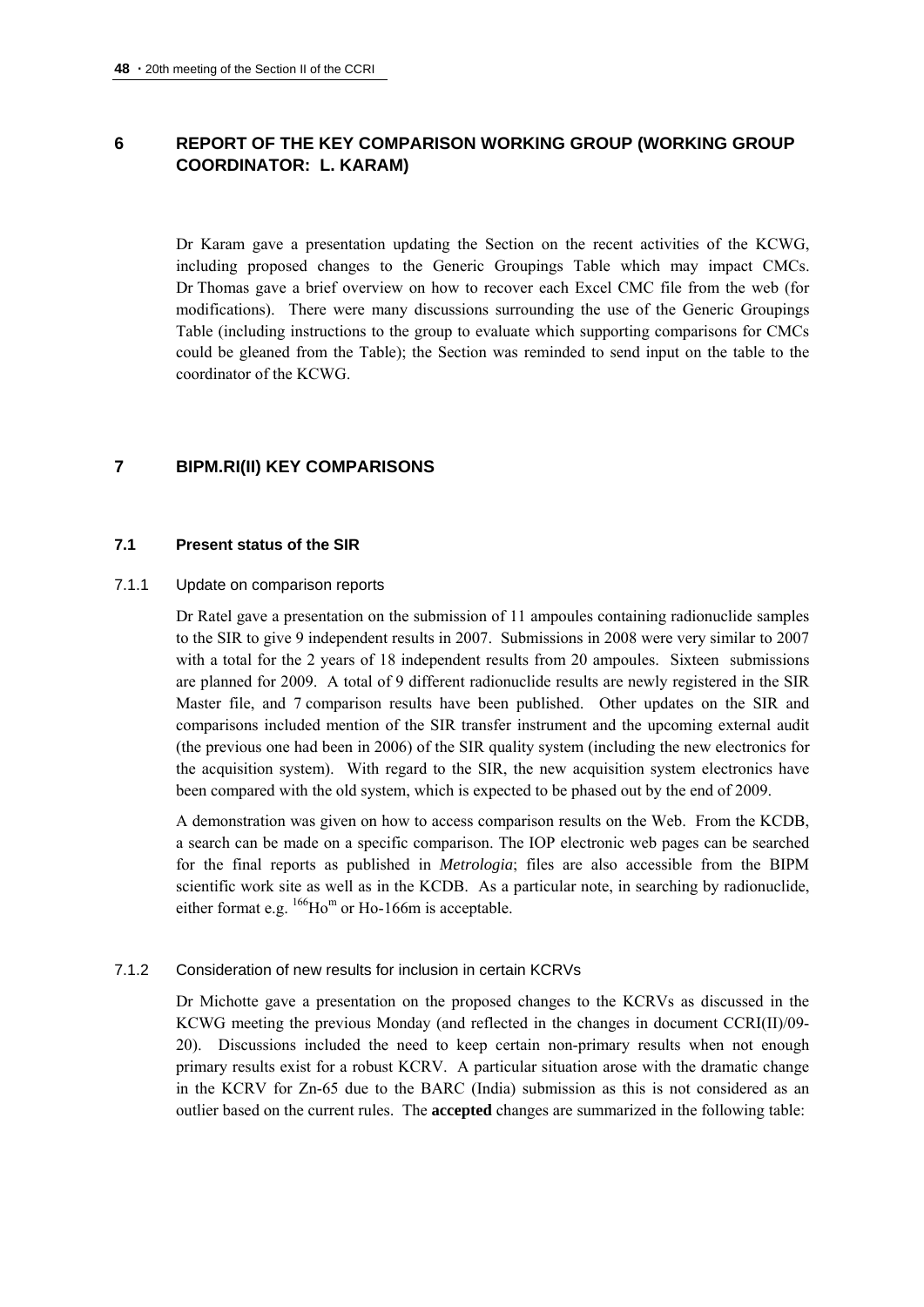| <b>Nuclide</b>          | <b>Previous KCRV</b> /year                           | <b>New Data</b>  | <b>Change</b>     |
|-------------------------|------------------------------------------------------|------------------|-------------------|
| $^{22}$ Na              | 7526 (5) kBq / 2003                                  | <b>NMISA</b>     | 7534 (7) kBq      |
| ${}^{60}Co$             | 7061.3 (3.5) kBq /2006 7064.6<br>$(3.8)$ kBq $/2003$ | IFIN-HH, NIST    | 7063.3 (4.0) kBq  |
| ${}^{65}Zn$             | 29 710 (40) kBq /2004                                | BARC (per rules) | 29 650 (70) kBq   |
| $^{75}$ Se              | 43 040 (160) kBq /2004                               | <b>LNE-LNHB</b>  | 43 050 (160) kBq  |
| $88$ Y                  | 6893 (5) kBq /2004                                   | <b>PTB</b>       | 6892 (5) kBq      |
| $^{99}$ Tc <sup>m</sup> | 153 140 (330) kBq /2005                              | LNE-LNHB, PTB    | 153 240 (220) kBq |
| $^{111}$ In             | 43 000 (120) kBq /2003                               | PTB, LNE-LNHB    | 43 080 (130) kBq  |
| 124Sb                   | 9517 (76) kBq /2003                                  | LNE-LNHB         | 9567 (27) kBq     |
| $^{139}\mathrm{Ce}$     | 132 740 (110) kBq /2005                              | <b>PTB</b>       | 132 730 (110) kBq |

Two particular decisions arose from the discussions surrounding the change in KCRVs.

- 1 The NMISA's result for Na-22 is higher than a previous submission (due to a subsequent change in the branching ratio value). After some discussion suggesting the reassessment of earlier SIR data in light of recent changes in decay schemes, it was decided that the best solution would be to rely on new submissions replacing the earlier data. It was noted that the decay scheme that is used by the NMI is not currently recorded in the SIR.
- 2 At the start of the CIPM MRA, it was decided to use unweighted means to calculate the KCRV as there was thought to be not enough common ground in uncertainty budgets that had been produced many years previously. With a view to reconsidering this approach, Dr Pommé was invited to take a differential weighting method using the Zn-65 comparison data including the BARC's result and Dr Johansson volunteered to investigate the smallest coherent subset of data for this comparison applying the approach of Prof. M. Cox. Each would present their findings at the next meeting of the KCWG scheduled for September.

### 7.1.3 Phasing out of early results (pre-1984) from the KCDB

Dr Allisy-Roberts gave a presentation on the phasing out of results from the KCDB. She stated that the general CIPM MRA rule is that comparison results are valid for 10 years. However, as there are so many radionuclides, the CCRI had adopted an original validity period of 30 years to be gradually reduced to 20 years so that by the end of 2011, all pre-1991 results will be removed from the KCDB. The present situation is that 160 results have been so identified with the NMIs being informed individually when their result is about to be removed from the KCDB. The details will be published in a CCRI document that will be placed in the CCRI(II) working documents on the web site. The Section was also reminded that ionization chamber measurement results may also be sent to the SIR to obtain update degrees of equivalence but these results will not be used in the evaluation of the KCRV.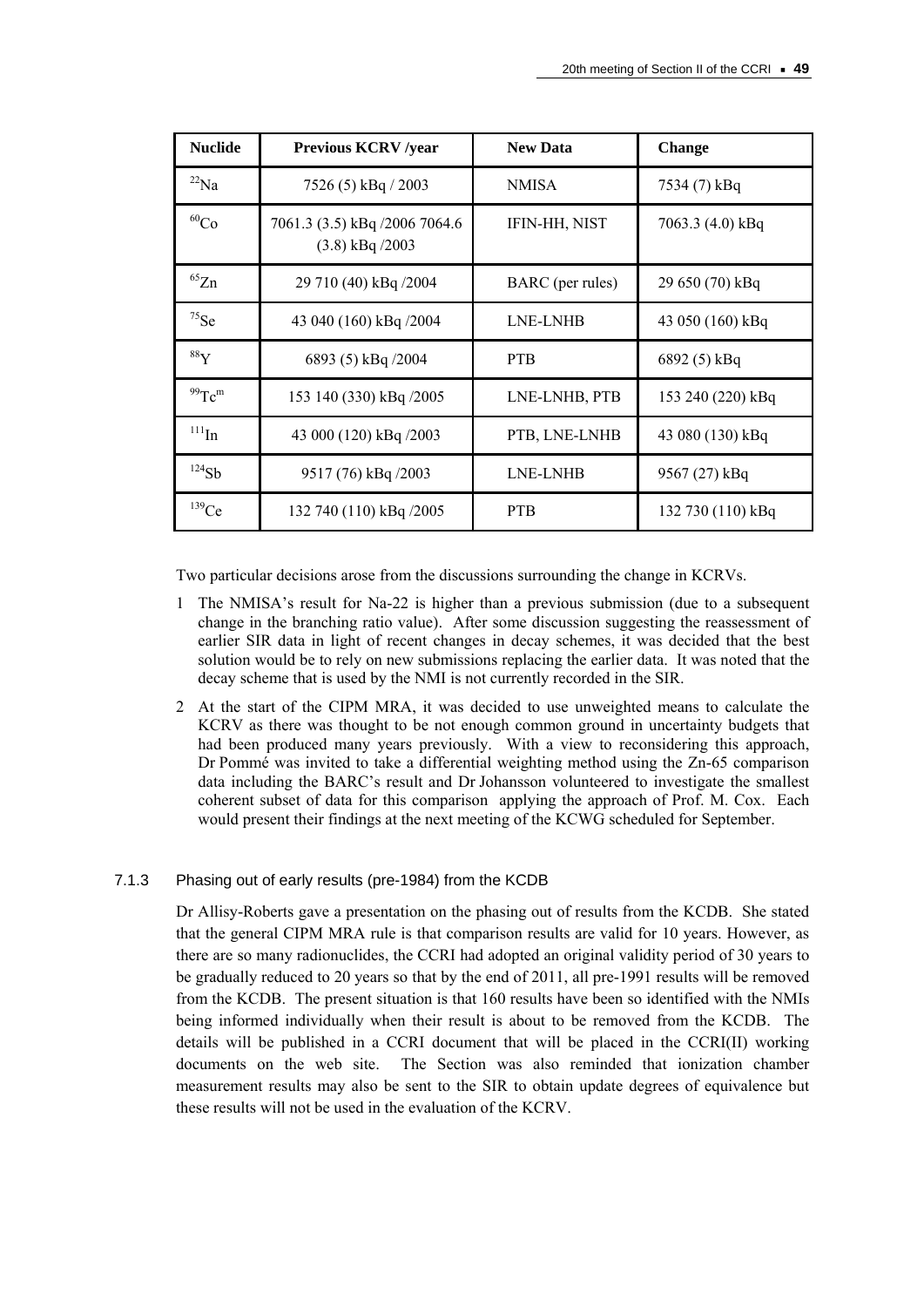## **8 CCRI(II) AND RMO KEY COMPARISONS**

#### **8.1 Results and reports of activity measurements**

### 8.1.1 Reports published since May 2007

Dr Ratel stated that the only report published since 2007 was for Fe-55, but that he is working on the other reports from previous years.

## 8.1.2 Reports for <sup>241</sup> Am, <sup>55</sup> Fe, <sup>89</sup> Sr, <sup>32</sup> P, <sup>125</sup> I, <sup>65</sup> Zn, <sup>54</sup> Mn, <sup>192</sup> Ir, <sup>90</sup> Sr

Dr Allisy-Roberts showed the comparison reports already on the website. The Am-241 results are published although there is no separate final report; the Fe-55 results have been published but the degrees of equivalence are not yet prepared for the KCDB; the Draft A report for Sr-89 is in progress; the Draft B report for P-32 is in progress so the results may be used to support CMCs; the Draft A report for the 2004 I-125 is in progress and needs to be published to replace the 1988 results that will soon be deleted from the KCDB, Draft A reports are also in progress for Zn-65, Mn-54 and Sr-90 while the Ir-192 results are available in the KCDB although the Draft B report is not yet finalized. It was remarked that the electronic template that had been distributed for Fe-55, to aid in report preparation had met with only limited success. These nine comparison reports need to be completed and a discussion ensued regarding the idea of setting up a report-writing working group to help the BIPM finish these reports. Dr Keightley volunteered to help write and to work on the macros that could capture information from the participant electronic reports for the final report if the NPL could support such a secondment. Stefaan Pommé also volunteered to help with this work, which received Dr Wätjen's approval. Currently, there is a thorough assessment of reported components of uncertainty but the question of harmonizing the data was raised. The UCWG could look carefully at the next report and identify areas that may need to be treated as specific research projects.

#### 8.1.3 RMO key comparison reports

The Chairman proposed that discussions on RMO key comparisons would take place during agenda item 8.2.

#### **8.2 Present comparisons**

#### 8.2.1 CCRI(II)-K2.Kr-85

Dr Ratel presented progress with the CCRI(II)-K2.Kr-85 comparison. This is an activity by volume comparison of Kr-85 gas for which the volume of all the ampoules was measured at the LNE-LNHB. The comparison had been initiated in response to discrepant SIR results between the NIST and LNE-LNHB. Seven laboratories participated and all the ampoules were measured in the SIR. The characteristics, such as the gas pressure at 70 000 Pa, the use of BIPM gas ampoules and the decay scheme were discussed. Several methods were used including gamma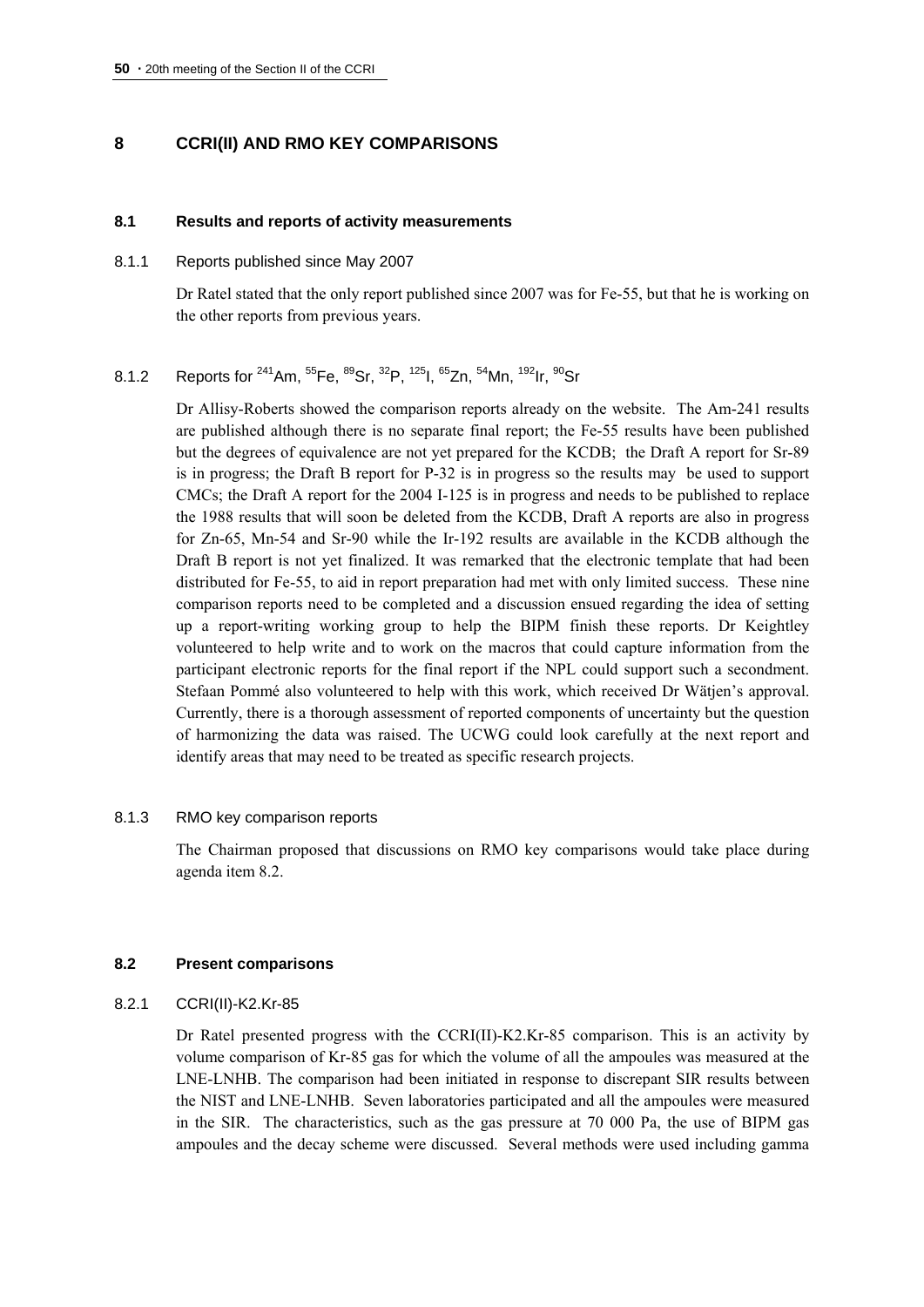spectrometry, for example the NPL used both gamma spectrometry and gas counting but only results from primary methods will be used to determine the KCRV. Indeed Dr Ratel explained that he had used only the gas counting method for the NPL to include in the calculating the key comparison arithmetic mean. The provisional results were summarized and no gamma impurities had been observed. The full uncertainty budgets were not presented but will be included in the report. The results illustrated, corrected for the volumes, were consistent, except that the LNE-LNHB appeared to be about 2 % away from the mean at  $k = 1$ . Two non-identified results however, were complete outliers and these laboratories would be contacted.

### 8.2.2 CCRI(II)-K2.H-3

Dr Ratel also presented the status of the tritiated water comparison, with eighteen laboratories participating. The 5 g ampoules had been prepared by the LNE-LNHB. The original comparison deadline had been postponed from 31 May to 30 June. The BIPM is using both the CIEMAT/NIST method (using Mn-54 as tracer) and the TDCR but has no results yet. As only five of the eighteen participants had yet submitted their results and in view of the requests then received for further time to undertake measurements and analyses, it was agreed to extend the deadline until 30 September.

### 8.2.3 CCRI(II)-K2.Lu-177

The NIST is the pilot laboratory for the Lu-177 comparison and Dr Unterweger briefed the group on the status. The deadline had already been extended to 15 July, but there was interest to delay it longer and the CCRI(II) accepted a new deadline of 31 July 2009.

#### 8.2.4 APMP.RI(II)-K2 comparisons

Dr Allisy-Roberts showed the APMP comparisons on the KCDB website. The APMP has just finished a comparison of Ba-133 and had presented a report to the KCWG meeting earlier in the week. The results, presented as a provisional graph, looked satisfactory. The Draft B report would be circulated for final approval. Seven institutions had also participated in an I-131 comparison.

#### 8.2.5 COOMET.RI(II)-K2 comparisons

Three comparisons are in progress and a comparison of Eu-152 activity measurements is planned. The results from the Cs-137 and Am-241 comparisons have been published.

#### 8.2.6 EURAMET.RI(II)-K2 comparisons

Thirteen comparisons are registered in the KCDB, most of which have been published. The Sb-124 comparison is almost complete. It was noted that it is the members of the CCRI(II) who are responsible for reviewing and approving all comparison reports and all published reports are freely available through the BIPM and KCDB websites.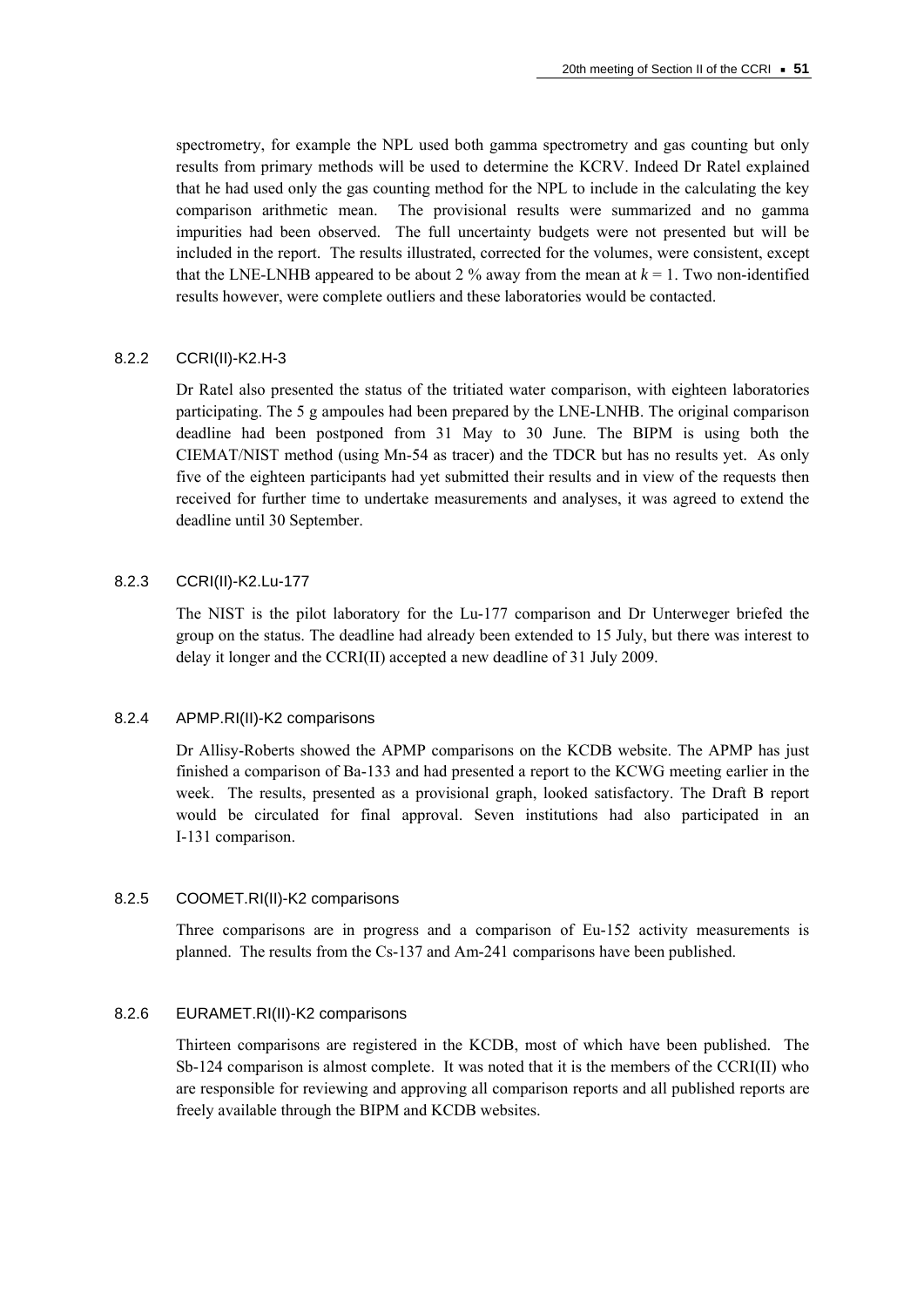#### 8.2.7 SIM.RI(II)-K2 comparisons

Although there are currently no SIM activity comparisons, some SIM members are participating in the Lu-177 comparison. Dr Karam remarked that there had been some difficulty getting the radioactive ampoules through Customs to one of the laboratories in South America. It was clear that having the correct documentation and procedures in place to export and import radioactive material is crucial for the success of the comparisons. Dr Cari Borrás, observer from IOMP (International Organization for Medical Physics) who had previously worked with the Pan-American Health Organization (PAHO), offered to try to help facilitate export/import to the South American countries in the future via the PAHO.

## **9 PROGRESS WITH CCRI(II) SUPPLEMENTARY COMPARISONS**

The comparison of radionuclide activity in seaweed, CCRI(II)-S1, soil, CCRI(II)-S2 and the IAEA environmental comparison CCRI(II)-S4 have been published. The IAEA phosphogypsum comparison CCRI(II)-S5, with many non-designated participants, is at Draft A report stage. The IAEA piloted Co-57 and I-131 comparisons, CCRI(II)-S6.Co57 and CCRI(II)-S6.I-131 are also at Draft A report stage. It was also stated that when a new comparison is registered even using the same matrix material that had already been compared (seaweed from the NIST, for example), it would be registered with a new designation.

## **10 FUTURE CCRI(II) AND BIPM (SIR) KEY COMPARISONS**

#### **10.1 Recommendations for SIR (BIPM) comparisons**

Dr Michotte presented a list of radionuclides with currently no KCRV in the database (Sc-47, Cu-64, Sn-113, Ba-140, Eu-155, Au-195, Bi-207, Am-243), those with only a few primary results, and those with a large spread in primary results. The question arose as to how the community can locate some of these sources to use for comparison purposes. For example, the sole Eu-155 entry is from the NPL and neither Dr Keightley nor Dr Smith could recall its provenance. Similarly, it transpired that Am-243 and Mo-99 were also difficult to obtain as source material to measure although the NIST had obtained the latter in the last year and submitted a new standardization to the SIR. Unfortunately, no specific solution to this issue was identified.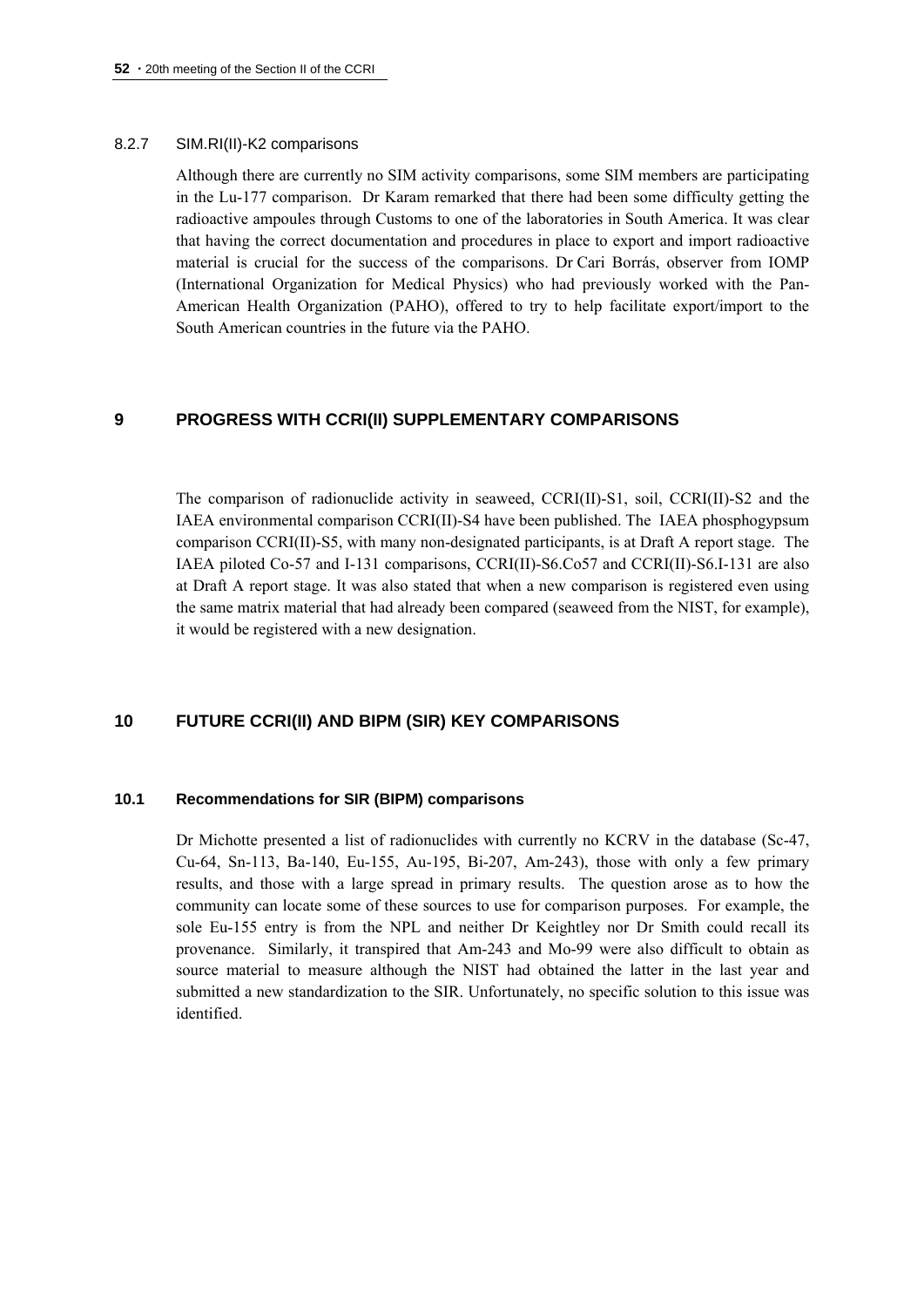#### **10.2 Recommendations for CCRI(II) comparisons**

#### 10.2.1 Ten-year plan

Dr Allisy-Roberts reminded the group of the original 10-year plan for comparisons [CCRI\(II\)/05-](http://www.bipm.org/cc/CCRI(II)/Allowed/18/CCRI(II)05-12.pdf) [12](http://www.bipm.org/cc/CCRI(II)/Allowed/18/CCRI(II)05-12.pdf) that had been informed by the degrees of difficulty in the Generic Groupings Table and which would provide comparison support for the majority of radionuclide CMC claims. Some modifications had been made since and the KCWG had proposed a Pu-241 to be piloted by the NPL. It was agreed to support this comparison of beta emitter activity as a CCRI(II) comparison. In spite of the recommendation to run only one comparison per year, there were currently three comparisons in progress, Lu-177, Kr-85 and H-3 and the proposed Pu-241. In addition, the SIR transfer instrument was now operational and would enable the Tc-99m comparisons to proceed. It was agreed that these comparisons would suffice until the next CCRI(II) meeting.

Of particular note was the presentation given by Dr Michotte summarizing the status of the SIR transfer instrument (TI) and the TI working group report.

The principals of the TI-based comparison (measurement of Tc-99m on site at each NMI) were reviewed, as was the structure of the instrument itself. The approach depends on ratio counting to a Nb-94 source, Nb-93m being used to define the threshold before each measurement. Stability checks have shown the instrument to be stable to within  $10^{-4}$ . The value of interest is the SIR TI equivalent activity  $(A_E)$  based on the activity times counting ratios similarly as for the SIR. Corrections are made for Mo-99 breakthrough from Tc-99m generation based on the response of the TI to Mo-99 measured using a Mo-99 ampoule from the NIST. After linked measurements to the SIR using Tc-99m ampoules from the LNE-LNHB and the NPL, a trial comparison was run at the NPL. Although the NPL results are correlated, they looked very promising. The TIWG met in March 2009 and the formulae for the live-time correction specific to short-lived radionuclides obtained from the NRC (Baerg) and the LNE-LNHB (Chauvenet) were compared with NIST's *Mathematica* calculations with excellent agreement. Some comments were made on whether it would be better to dilute the source to be measured, rather than waiting for it to decay to reduce activity. Although this would minimize the signal from Mo-99 this would increase the uncertainty component due to the dilution. The protocol agreed for the BIPM.RI(II)-K4.Tc-99m comparison has been posted on the KCDB web site. The first comparison took place at the NIST in May 2009 and the result linked to the SIR agrees with the KCRV within the preliminary uncertainty, the final uncertainty budget of the TI awaiting some Monte Carlo estimations. A discussion took place about ampoule cleaning procedures to prevent droplets forming on the ampoule walls and the NMIs agreed to share their cleaning methods.

### **10.3 Registration of new RMO key comparisons**

The SIM is considering Ba-133 and Na-22 activity key comparisons in 2010.

A question arose regarding supplementary comparisons as the IRMM had sent information to the KCWG regarding a proposal for an activity comparison based on a dried-fruit matrix of bilberry from the Chernobyl region but had not registered the comparison. The group was reminded of the necessity to register all comparisons prior to their commencement if they were for publication under the CIPM MRA. Registration is straightforward from the JCRB website where the [registration form](http://www.bipm.org/utils/common/documents/jcrb/registration_form.doc) may be downloaded. The completed form, once approved by the RMO TC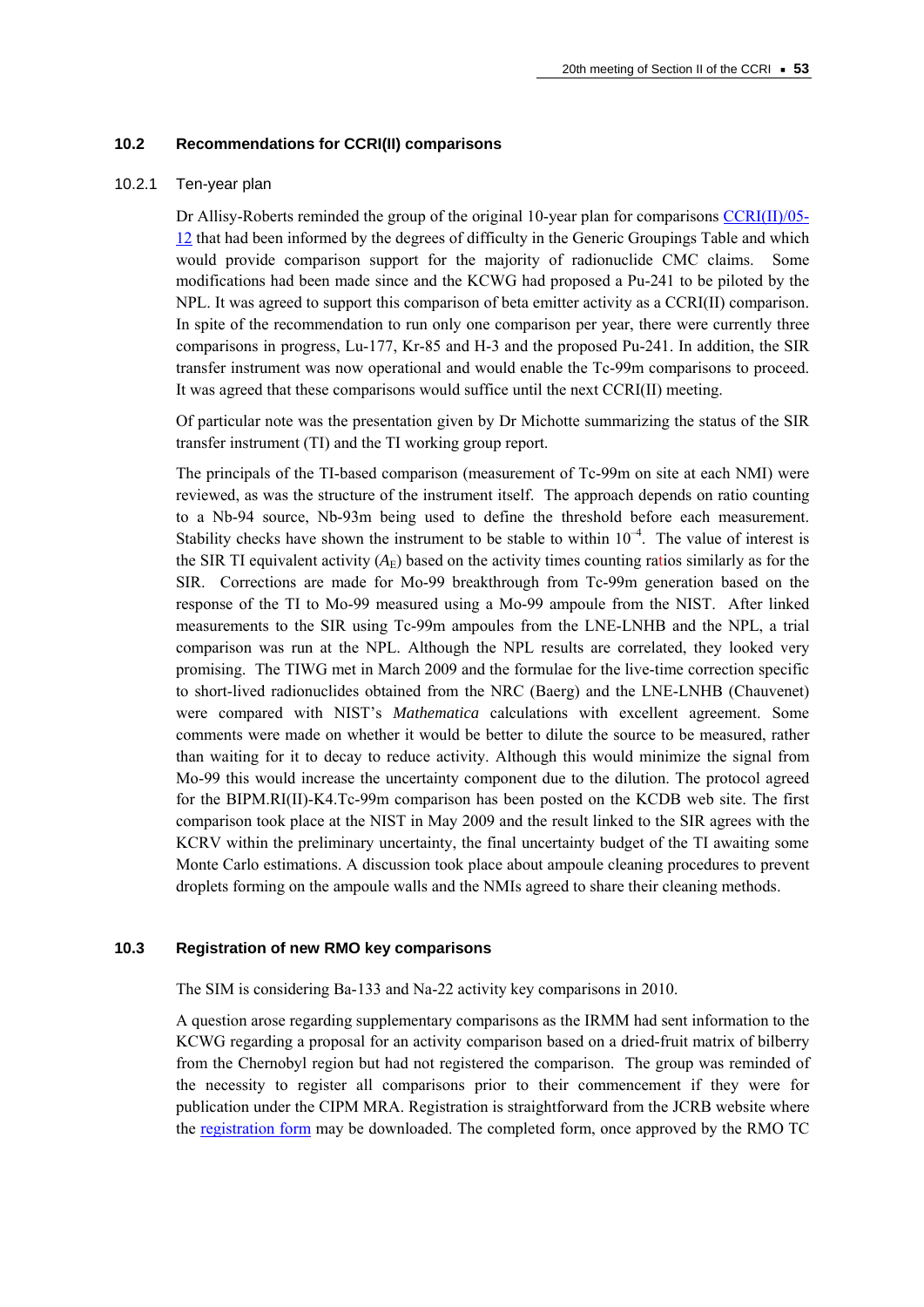Chair, should be sent to the BIPM together with the protocol to register the comparison and obtain the approval of the CCRI.

Dr De Felice gave a presentation on a proposed ICRM comparison of large area reference sources (emission rate comparison). The ISO/IEC international standards describe the calibration of surface contamination monitors using such sources and measuring emission rate (ISO 8769). A draft proposal from the RMT (Radionuclide Metrology Techniques) WG of the ICRM has been developed, and the comparison is ready to begin. It is open to any interested parties (not only NMIs but also secondary laboratories and manufacturers), but is expected to be run according to CIPM MRA comparison rules. The measurand is to be alpha and beta particle emission rate, although activity values may also be submitted, for C-14, Cl-36, Sr-90/Y-90, an alpha emitter (perhaps Am-241). The source platform is a 15 cm  $\times$  10 cm or 10 cm  $\times$  10 cm anodized aluminum sheet that is currently being prepared. There was a suggestion from Dr Yunoki to add Co-60 to the suite of radionuclides, although it is not included in the ISO standard for this reference source. There was some uncertainty as to whether the sources being produced would meet the ISO homogeneity standards of the existing or the stronger requirements of the revised ISO 8769 standard. The chosen sources would be circulated in a serial fashion and several NMIs expressed an interest in participating, including the PTB and the NIST. A proposal will be circulated once the protocol has been written and it was noted that the comparison could take one year or longer depending on the number of laboratories that wish to participate. There is additional information on the [ICRM RMT website.](http://users.skynet.be/icrmrmt/Projects/WAS/WAS.html) The CCRI(II) accepted that this comparison could be run as a CCRI(II) supplementary comparison.

Dr Wätjen then detailed the bilberry supplementary comparison that he had proposed as a CCRI(II) supplementary comparison and this was accepted by the CCRI(II). Several laboratories, including the NIST, NPL, PTB and the ENEA registered their interest and other participants would be welcome. The matrix is a powdered material containing bilberries from the Chernobyl region – six bottles of 100 g each will be distributed to enable for six independent analyses per participant. The activity levels of Cs-137 and Sr-90 are to be measured.

Dr Alexiev briefly discussed a proposal for a supplementary comparison of Y-90 microspheres as used for medical therapy. There was general discussion of some of the potential difficulties such as the influence of the chemistry of the material in the extraction of the activity, and the difficulty in obtaining adequate material for a full-scale comparison, but the decision was to accept the registration of this comparison as a CCRI(II) supplementary, in principle, as long as Dr Alexiev could obtain enough microspheres and submit the protocol to register the comparison.

Dr Park of the KRISS reported that he was running a comparison of radionuclide activities in a rice matrix including the IAEA, IRMM, NIST and the NPL as participants, which had not yet been registered. The comparison itself of Cs-137 and K-40 activities is still open and, since the results have not yet been revealed the CCRI(II) accepted that this could be registered as a CCRI(II) supplementary comparison as long as the CIPM MRA formalities were now followed.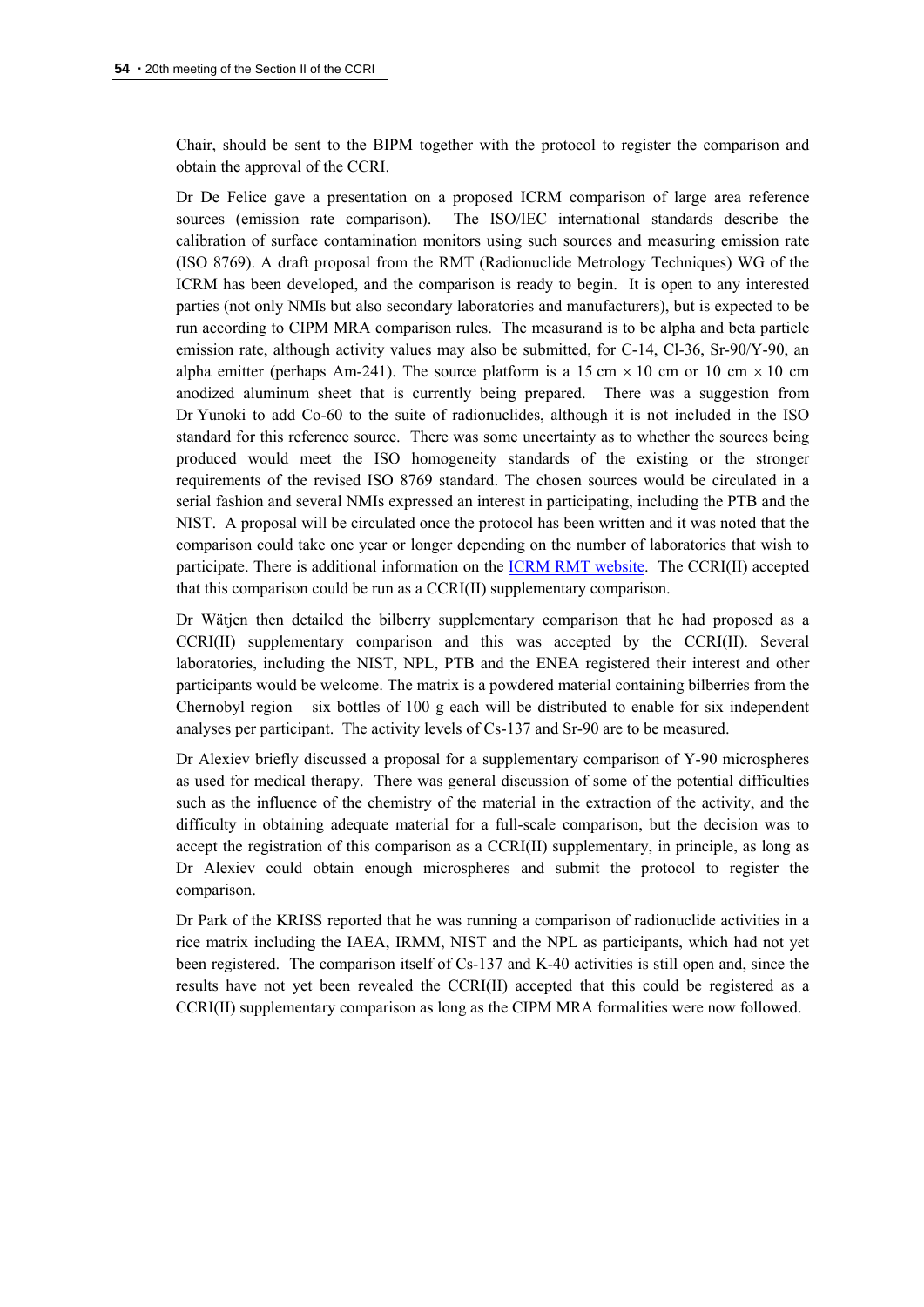## **11 WORKING GROUP REPORTS**

The Chairman referred to his introduction and the article from 1984 and the recognition therein that most of the then-recent comparisons showed almost no improvements in results over earlier comparisons. Therefore, working groups had been established to address specific issues, many of which unfortunately, still remain today.

### <span id="page-54-0"></span>**11.1 Uncertainties (UCWG; Working Group Coordinator: M. Unterweger)**

The coordinator gave a brief presentation on the membership, the WG remit (including the role to evaluate the uncertainties in the Generic Groupings Table), and its activities (e.g., the Key Comparison/Uncertainties Workshop in 2008). Some issues arising from the CMCs submissions were included such as the use of the expanded uncertainty,  $k = 2$ , as needed by the end-user community, and the need to enter a value for "Level of Confidence", which had actually been updated to "~ 95 %" in all published radionuclide CMCs at the RMO CMC WG meeting the previous Friday, and also the preference for using the standard uncertainty for comparisons,  $k = 1$ , but the acceptance of  $k = 2$  for determining degrees of equivalence. The WG had also discussed uncertainty components, issues concerning the relative sensitivity coefficient, the use and abuse of type A and type B uncertainties, the GUM, and input distributions when producing an uncertainty budget. It was proposed that comparison participants should provide more details regarding their uncertainties, including the method of determination. It was also suggested that the BIPM could set up a repository for documents and software packages used in the evaluation of uncertainties. Dr Karam said she would contact Prof. Winkler regarding the  $4\pi\gamma$  method and its status as a primary method. As a result the BIPM was requested to revise all comparison reporting forms to include relative sensitivity coefficients and better descriptors for uncertainty components.

A comparison exercise was proposed to evaluate uncertainties in coincidence measurements using the same data set. This would be organized by the IRA and the NPL later in the summer (see also 15.3).

A brief discussion concerning the use of sensitivity coefficients reported in the tritium comparison came to the conclusion that the topic was still immature.

## **11.2 Realization of the becquerel at the basic level (BqWG; Working Group Coordinator: U. Wätjen)**

The coordinator gave an extensive presentation on the concept of the WG to develop a system to replace the SIR, if necessary, which can be reproduced at any time and in any place with wellspecified parameters. Several decisions taken at the WG meeting in December 2007 (inner wall diameter 50 mm, welded joins, argon gas at 2 MPa) were incorporated into the design and key issues were decided, such as which radionuclides, activity ranges, wall material, material specifications, and the ampoules to be used (the effects of the structure of the glass ampoule was identified as being primarily from the side wall thickness variations and not from an irregular base). He described various difficulties with the prototype chamber: the complex source holder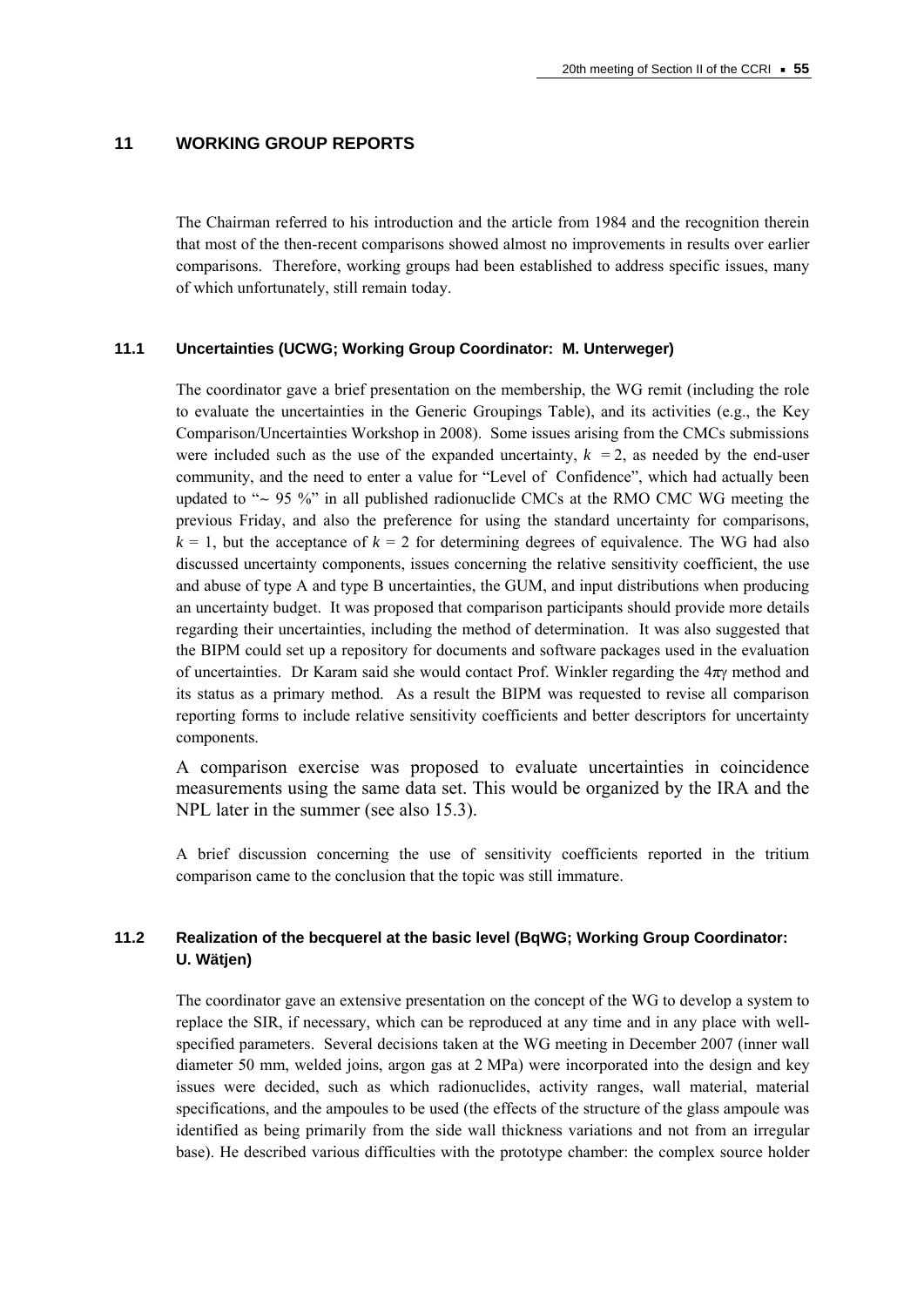could not be positioned precisely; defining the sensitive gas volume was difficult; the complexity of basic structures made mounting and testing more difficult; the behaviour of critical components to welding were also problematic. Indeed, he explained that the prototype actually needed to be redesigned, with optimized tolerances.

A schematic of the new design concept was presented, which included a better definition of the measurement volume, improved construction and assembly with the use of a tube-through the system rather than the present concept of a beaker-holder design) and some other advantages. Plastic materials will no longer be used and the concept of a welded chamber will be kept. Monte Carlo calculations and experiments now need to be made to confirm the optimum design before a new chamber can be built. The discussion as to whether traceability to an absolute current measurement (pA/MBq) would be better than to an equivalent activity to Ra-226 should be resolved after another phase of simulations and demonstration of an improved electric field distribution. The Working Group will need to develop a detailed technical design and gain experience in mounting with insulators. The next meeting of the WG is scheduled for the week of 26 April 2010.

The time scale for the new prototype was discussed as it was evident that with a change in design it was now unlikely that a new system could be produced before 2012. However, this could still match with the BIPM 2013 to 2016 programme. Questions were also raised about the possibility of measuring pure beta emitters and whether the manufacturing costs had been considered. The proposal is to build several chambers at different laboratories to check the consistency of production at different sites. The WG was asked to consider the measurement of  $125$ I although this might make the design more expensive.

## **11.3 Extension of the SIR to pure beta emitters (Working Group Coordinator: J.-M. Los Arcos)**

The coordinator gave an extensive presentation on the objective to develop a self-consistent scheme for including alpha and beta emitters within the SIR to establish an extension of the SIR (ESIR). He introduced the membership, outlined the standing actions of the WG and gave an overview of the principles for an ESIR operation. Two comparison approaches are proposed: an efficiency/activity calculation, and empirical measurements with comparison of apparent efficiencies.

A key issue is the need for a reference cocktail to avoid artefacts noting that there have been problems with producing a stable, useable scintillator. The intention is to postpone the production of a *Monographie* until the technical procedure for the ESIR is established. Several activities are planned to help clarify the cocktail situation. Samples of the cocktail, XAN6040, will be sent to the NIST for testing with H-3, Ni-63, Fe-55, Sr-90 and Am-241, and to the NMISA, CIEMAT and the BIPM for a cross-check with Ni-63. After some further discussion, the plan was established for original sources to be sent to the BIPM for preparation using the reference cocktail and CIEMAT/NIST measurements at the BIPM. This would avoid difficulties with the stability of the cocktail if sent as prepared LSC sources by the participants. Ultimately and ideally, however, the submitting laboratory would send a prepared sample to the BIPM for measurement in the ESIR so there would be no longer be a need for source preparation at the BIPM.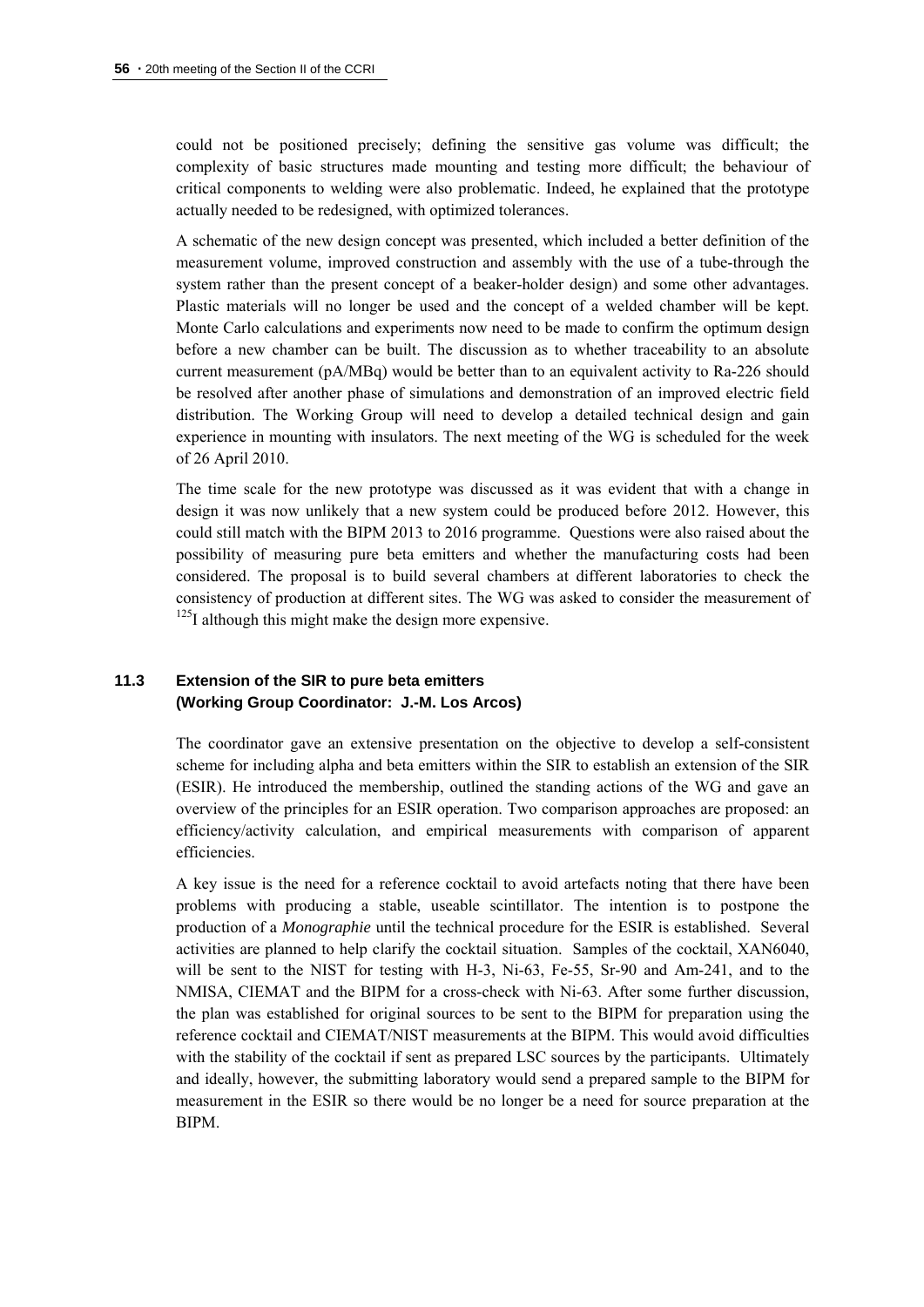Early tests of XAN6040 prepared at the BIPM (CCRI(II)/09-21) were not satisfactory in terms of reproducibility, stability or efficiency. There was some discussion on the impact of weighing in low humidity (at least 48 % is required to minimize evaporation) in the preparation of the scintillator and the latest tests at the BIPM at about 40 % humidity showed much better agreement.

The WG will next meet in Bratislava in September 2009.

### **11.4 High-efficiency photon detection systems (Working Group Coordinator: G. Winkler)**

Dr Allisy-Roberts has been in communication with Prof. Winkler to encourage him to prepare the *Monographie* on high-efficiency detection systems. As Prof. Winkler will retire in September 2009, it is hoped he will be able to find more time to write the document and would be invited to do this at the BIPM. However, the completion date was not expected to be before 2010. Drs Pommé and Maringer volunteered to help with writing the *Monographie* and their offers were gratefully received.

### **11.5 SIR Transfer Instrument (Working Group Coordinator: C. Michotte)**

This presentation had been given under agenda item 10.2.1.

## **11.6 Report on Comparison/Uncertainties Workshop (S. Pommé) (previously agenda item 14.2)**

Dr Pommé gave a brief summary of the successful Workshop held in September 2008 at the BIPM, which about thirty-five participants had attended. He briefly described the conclusions of several presentations that had been given including his own "PomPlots" of the results in the KCDB that suggest several underestimations and even some overestimations of uncertainties; that a good understanding of the correct shape factor is needed to apply the TDCR method to beta emitters; that there are different philosophies regarding how uncertainties should be handled including sensitivity coefficients; that uncertainties can be greatly influenced by the quality of the radionuclide source and source preparation; that the uncertainty arising from weighing may not be thoroughly considered but rather underestimated which indicated a need for guidance on uncertainties in weighing; and, that Monte Carlo methods can assist with evaluating uncertainties. It is evident that the most important sources of uncertainty are not always easily identified, and that a lack of knowledge usually leads to falsely small uncertainties. He quoted that in the end, the only certainty is that uncertainties are uncertain. Feedback on the workshop from the participants was entirely positive.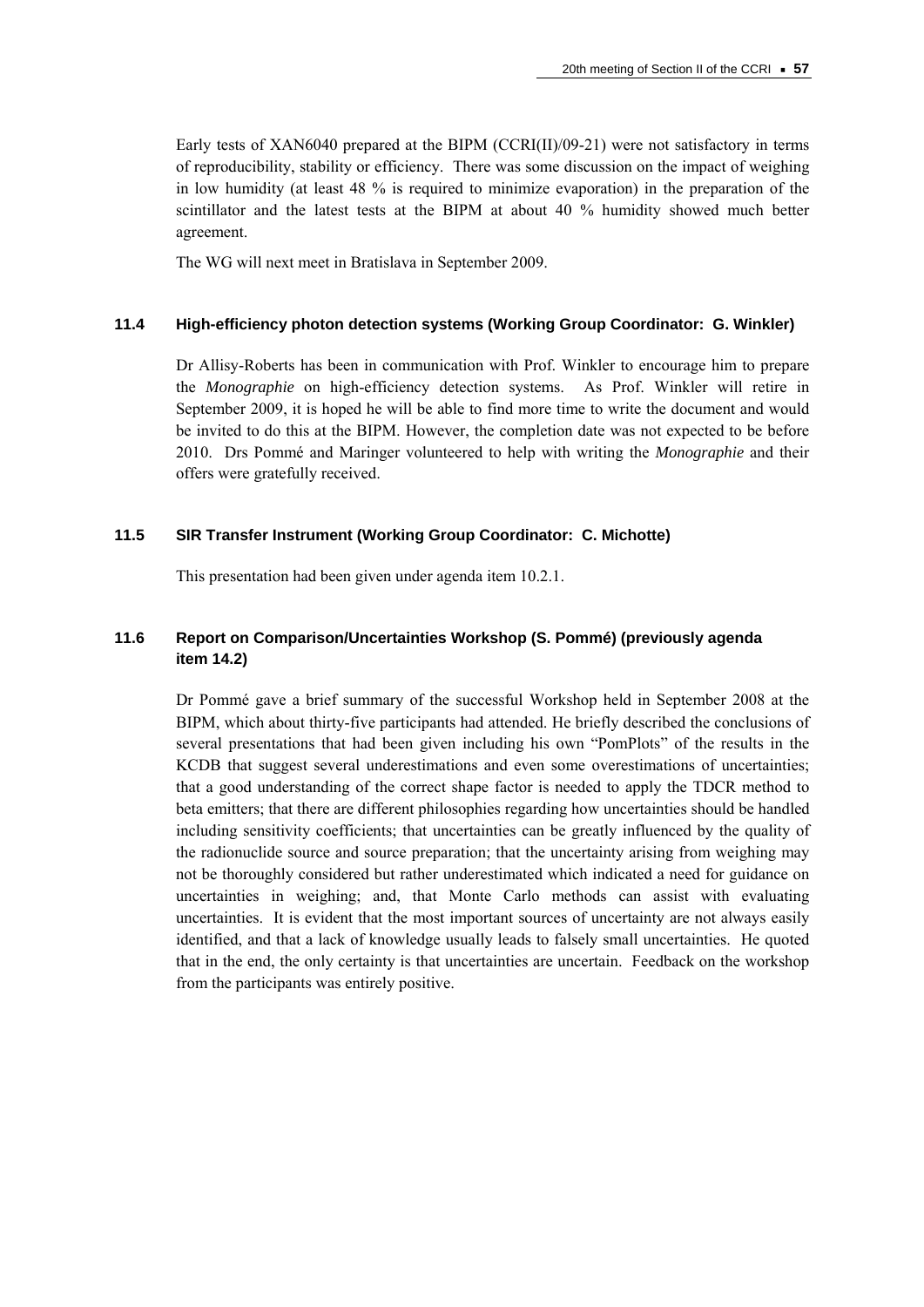### **12 CURRENT AND FUTURE BIPM PROGRAMME**

Dr Allisy-Roberts gave a presentation describing the activities in radionuclide metrology at the BIPM since the last CCRI(II) meeting in 2007, all of which are reported in the Director's report on the website. The 2008-2009 activities are expected to be approved during the forthcoming CIPM meeting following which the report will also be available. Dr Allisy-Roberts recalled the activities of the activity measurement team, and the extensive work surrounding the SIR, including an update to the acquisition electronics which will replace the old system by the end of the year, and which will then have been cross-compared with the old systems for the past two years. She also highlighted the donation of 5000 SIR ampoules from the NPL. They have also been investigating approaches to extend the SIR to beta emitters using both the TDCR method and the CIEMAT/NIST method. She reminded the CCRI(II) of the successful work to extend the SIR to short-lived radionuclides using the TI and the important role of gamma spectrometry in identifying impurities in submitted ampoules. She also informed the group of the upcoming external audit of the SIR QS. She outlined the collaborations with many NMIs and the variety of publications from the group in the last two years.

Dr Allisy-Roberts continued her presentation by addressing the rest of the 2009-2012 programme for the Ionizing Radiation Section at the BIPM. She forecasted that these years would see about 60 submissions to the SIR, improved impurity measurements following the calibration of the HPGe spectrometer, and the extension of the SIR to the measurement of pure beta emitters, possibly using both the TDCR and CIEMAT/NIST LSC methods and even extending the latter to low activity levels with the new LSC counter 2012. In addition, the SIR transfer instrument, already used for the measurement of Tc-99m with the NIST would continue for other distant NMIs while also being developed for F-18 comparisons. The Section now has responsibility for thermometry due to its needs in calorimetry, and continues to work toward the establishment of a facility for measurements to support the radiotherapy accelerator-user community, which is naturally in competition for resources with other BIPM metrology activities. The role of the BIPM in linking comparison results and providing primary standards for dosimetry and radioactivity in the context of their metrology science strategy was discussed. Future developments in science such as dielectric-wall accelerators, laser-generated radionuclides, better radiobiology and radiochemistry could lead to more cross-discipline activities which would influence the NMI and the BIPM programmes. The suggestion of establishing Working Groups for strategic planning and/or training was discussed briefly, with the conclusion that there are already enough CCRI working groups and each is responsible for addressing strategic planning and training appropriate to its function.

Finally, the proposed programme for 2013 to 2016 was presented (CCRI(II)/09-32). The Section's specific tasks were discussed, these being to maintain the SIR, gamma spectrometry for impurity analyses, BIPM measurement standards for absolute activity, and the transfer instrument for Tc-99m on-site comparisons as well as ensuring the organization and detailed analysis of key comparisons for CCRI(II) and studying and publishing recommendations on the reduction of uncertainties in the measurement of activity. The proposed new developments specifically:

1. developing the transfer instrument to medical and other short-lived radionuclides such as F-18, C-11, Ra-223, Sm-153, At-211, Cu-64 and O-15 with some interest for Mn-56;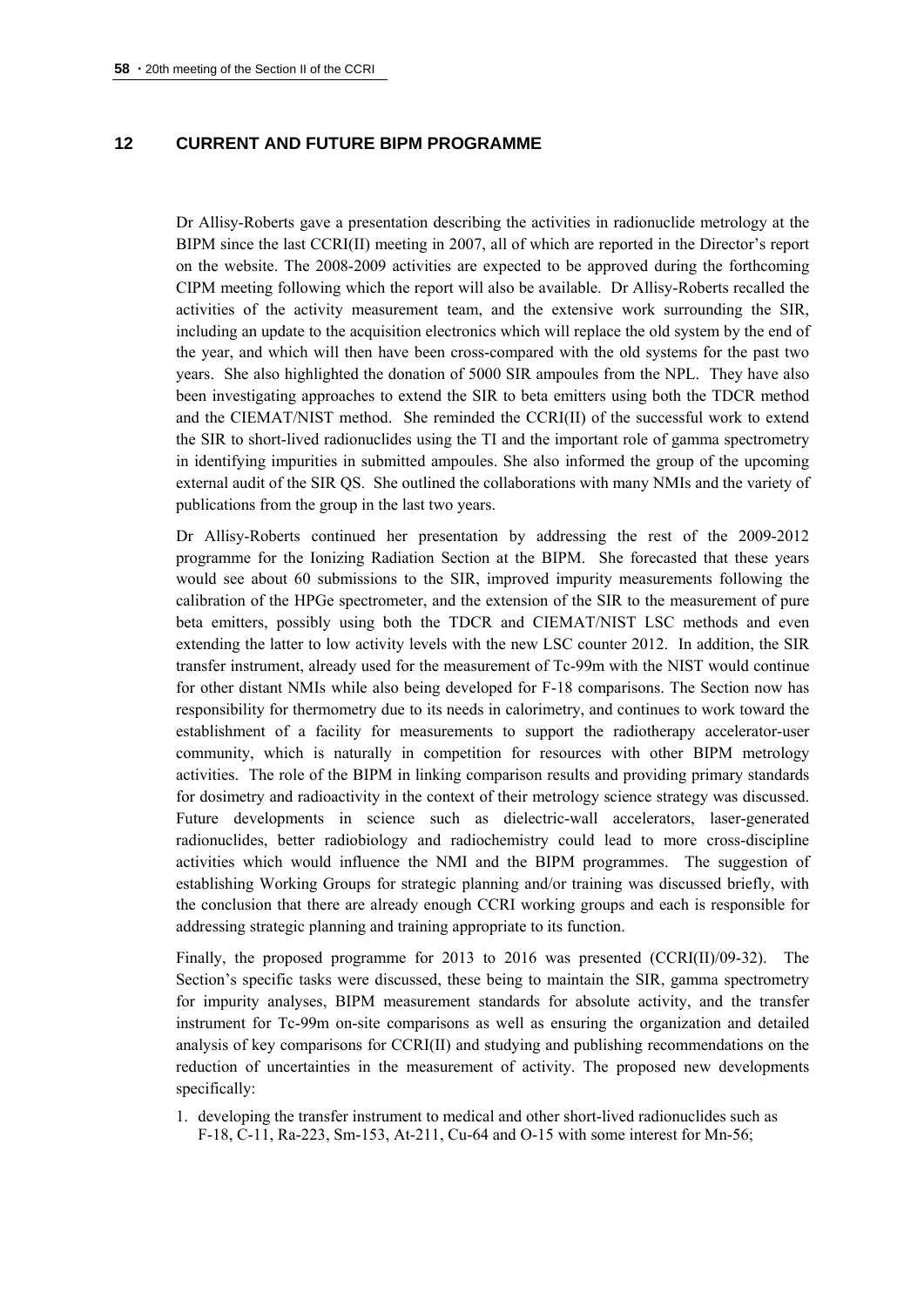- 2. setting up new absolute measurement facilities with either a large NaI(Tl) well-type or a CsI(Tl) sandwich detector at the BIPM for robustness in measurements;
- 3. construction of one or more ionization chambers of the BqWG design as an eventual backup for the SIR; and
- 4. extending the SIR to pure alpha emitters, low-energy gamma-emitters and electron capture radionuclides;

were prioritized in the order now given above with the first two of equal priority and the alphaemitter <sup>211</sup>At being added to the list of short-lived radionuclides at the request of Dr Borrás, noting that it was likely that <sup>211</sup>At would become more commonly used in immunotherapy for cancer treatment. A note was made that, although these projects are prioritized, they are all important while recognizing that the lowest priority items may have to be dropped.

The Section was also encouraged to increase collaborations with the ICRM and to pilot CCRI(II) comparisons using high-efficiency well-type detectors. Dr Allisy-Roberts reminded the CCRI(II) of the limited staff resources being currently 2.5 scientists and 2 technicians in radioactivity, and encouraged the CCRI(II) to consider options to help provide support through sponsorship in which contributions of equipment are provided, or secondment when staff are provided by an NMI to the BIPM for a limited period to help realize the high priority recommendations. Such contracted secondees although supported by the home institution are provided with travel and living expenses by the BIPM.

Further discussion on this agenda item took place the following day when Dr Allisy-Roberts distributed the revised summary proposal for the 2013 to 2016 BIPM programme (CCRI(II)/09- 32) and the order above of the four new developments proposed. The group reiterated the importance of maintaining the current programme including the extension of the SIR to pure beta emitters. The CCRI(II) then accepted the modified BIPM 2013 to2016 programme.

## **13 NMI RESEARCH PROJECTS**

### **13.1 VNIIM**

Dr Shilnikova gave a presentation on the progress at the VNIIM in radioactivity, including improvements of primary standards, international cooperation, their quality system and calibrations. The VNIIM acts as pilot laboratory for COOMET comparisons, and has developed a new standardization method (a new set up of NaI(Tl) in a sandwich configuration for  $4\pi y$ ). They have planned to implement TDCR for pure  $\beta$  and electron capture but have been having some difficulties and would appreciate some assistance even in the form of information on available commercial systems.

### **13.2 IFIN-HH**

Dr Sahagia gave a presentation on some of the significant activities of the laboratory in the last two years, including that 34 CMCs in radioactivity have been published. They held a workshop for Nuclear Structure and Decay Data Evaluations (ENSDF-2009) which also had training sessions on data evaluation, and have made contributions to *Monographie* 5 and ENSDF (in cooperation with the IAEA).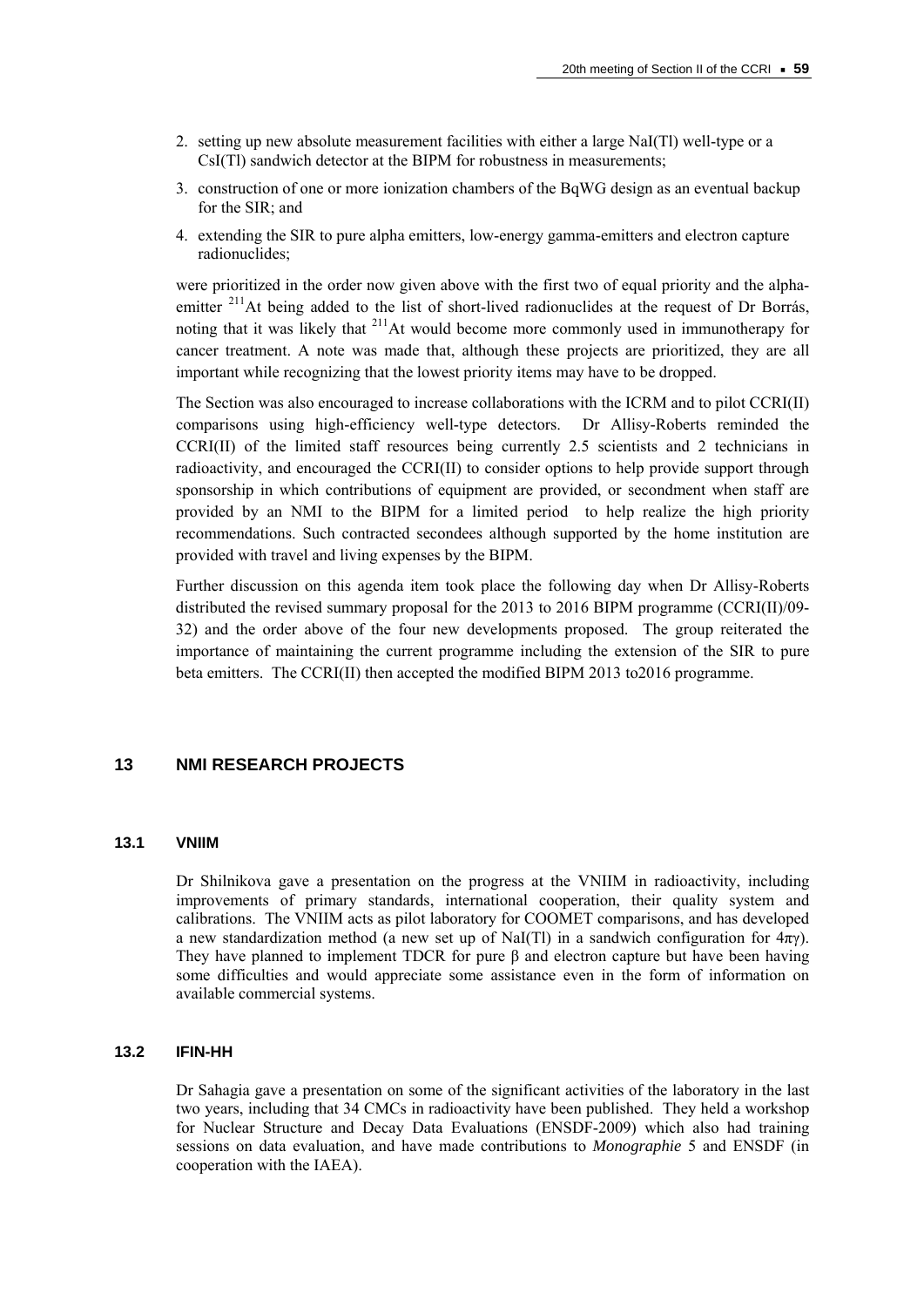#### **13.3 NMIJ**

Dr Yunoki gave a presentation overviewing APMP comparisons of Kr-85, Ba-133 and I-131 activity measurements. For the Kr-85 comparison, a large  $(2 \text{ m}^3)$  balloon was used for the source. He also gave an overview of the standardization and calibration services at the laboratory, including a new remote (internet-based) calibration service and distributed a brochure on this service. He went on to describe the laboratory's I-125 brachytherapy air kerma service using a free air chamber similar to NIST's WAFAC, work that is normally presented at CCRI(I) but it is the radioactivity group that has responsibility for this at the NMIJ; plans for 2009 and 2010 were also presented.

#### **13.4 IRA**

Dr Bochud gave a summary report on the IRA which is a designated institute, and described their recent purification of Ho-166m now registered in the SIR; the half-life was measured using a mass spectrometry but due to the erbium impurity gave equivocal results and measurements will be continued. He also described the laboratory's efforts in developing TDCR capabilities and the new development of  $4\pi(\beta-\gamma)$  capability using an existing large well-type NaI(Tl) system which had been used to measure F-18, Cs-134 and Ba-133. Jointly with the NPL, they are about to send out a notification for an interlaboratory comparison of uncertainty evaluation.

#### **13.5 LNE-LNHB**

Dr Bobin gave a presentation on the status of the laboratory. The renovation begun in June 2007 was completed in April 2009. They are moving to the use of digital instrumentation for primary measurements and a first comparison attempted with Cs-137 gave encouraging results. He also presented the results using the analogue MAC3 for TDCR to measure Am-241, Co-60, H-3 and Fe-55. The issue of the increase in coincidence resolving time which differs between radionuclides and is dependent on the cocktail was mentioned.

### **14 TRENDS AND FUTURE METROLOGICAL NEEDS**

### **14.1 Update of roadmaps**

This item had been added to the agenda to encourage the Section to think about roadmaps and strategic planning for better long-term planning. The general discussion raised the following plans: the NIST is expanding its efforts in medical imaging; the NMISA is expanding efforts to develop standards for F-18 for South Africa's accelerator programmes; the NIST has a newlydeveloped calibration for Ge-68 radionuclide and is planning to submit a source to the SIR in 2010; a check of dose calibrators in Switzerland has shown them to be within a few per cent, which was felt to be inadequate for nuclear medicine; the ANSTO has seen similar problems in dose calibrator response and while the ENEA suggested that the users should address these differences, the NPL has a plan to develop a protocol via a user forum to aid all users. In general, it was felt that full communication with the user community is the way forward.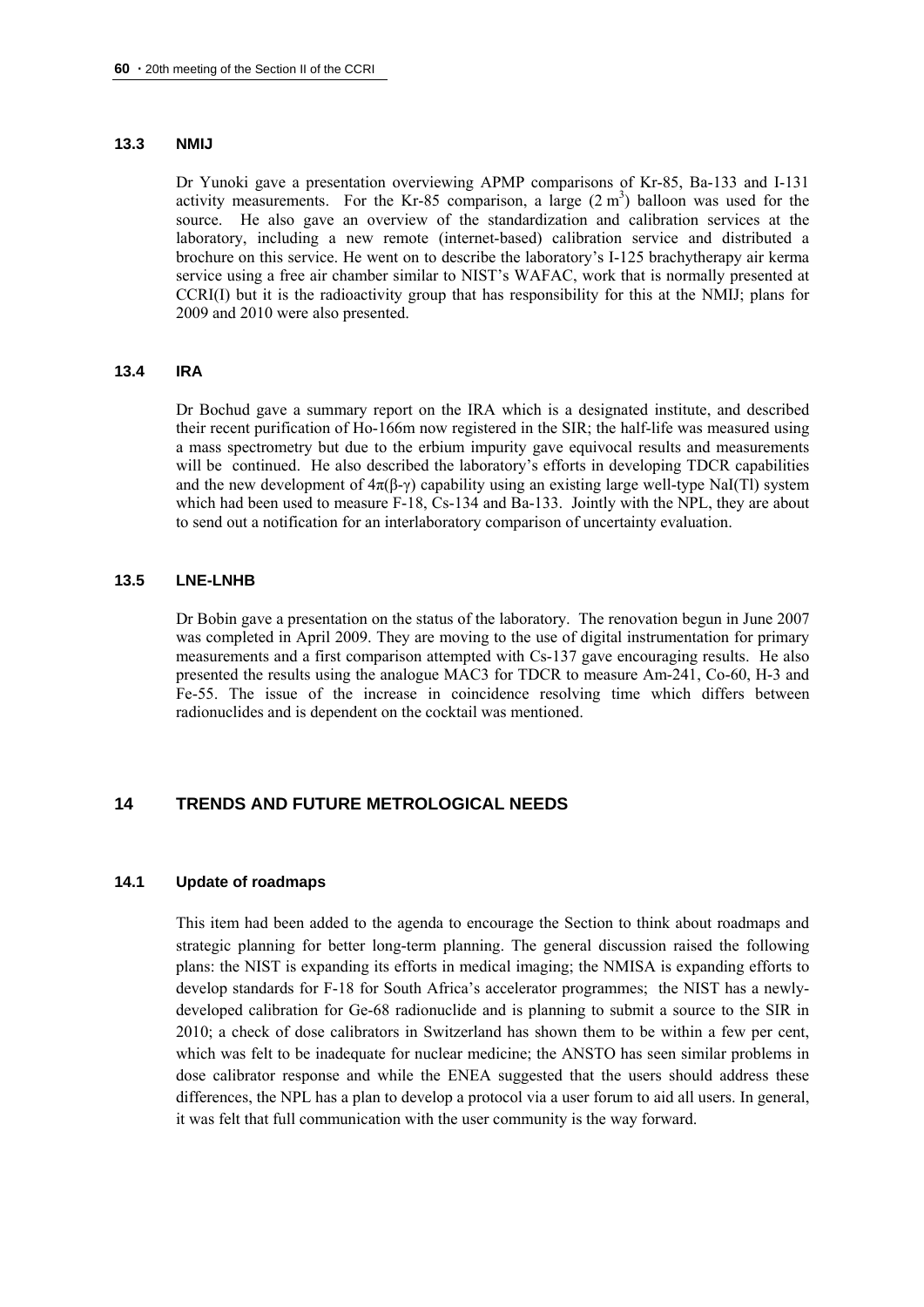The discussion then changed to the issue of traceability in medical exposure. New safety standards coming from the revision of the international Basic Safety Standards (BSS) will require traceability in medical applications of radiation. Indeed it was noted that basic safety standards for calibration of medical sources are helping to make medical doctors more aware of the issue of traceability.

On the scale of the next 10 to 20 years, the ANSTO would like to see more internet-based resources for training and remote calibration and instrument control, to avoid staff having to travel.

It was agreed that long-term prediction is a difficult topic but the general view was that metrology for medical imaging would become more important in the future.

### **14.2 Comparisons and Uncertainties Workshop report**

This report had been presented under agenda item 11.6.

### **14.3 ICRM 2009 progress report**

Dr De Felice gave an update on the 2009 International Conference on Radionuclide Measurement (ICRM 2009) to be held in Bratislava, Slovakia in September. The scientific committee was currently reviewing the submitted papers. The conference is held every two years to enable reporting of scientific work from secondary laboratories as well as the primary NMIs; oral and poster presentations will be held, and several working groups, including some of the CCRI(II) WGs will meet during the conference.

### **14.4 NMI collaborations**

The term, "EURANET" was a confusing misprint as this actually referred to "ERA-NET plus", the European Commission support for the European Metrology Research Programme [\(EMRP](http://www.emrponline.eu/)) that is a metrology-focused European programme of coordinated research and development that facilitates closer integration of national research programmes. It was reported that the next area of interest will be metrology for the field of energy and the EURAMET was heavily involved in this.

Other NMI collaborations were also discussed. The Virtual European Radionuclide Metrology Institute (VERMI) comprised of the NPL, PTB, IRMM and LNE-LNHB, is planning a training workshop to be held in Turkey during the first week of November. Twenty trainees from Turkey and twenty young radionuclide metrologists from other countries will attend. It was noted that the Turkish Atomic Energy Authority (TAEK) is designated by the UME for radionuclide metrology in Turkey. The VERMI had held a previous workshop in 2004 on secondary standardization techniques.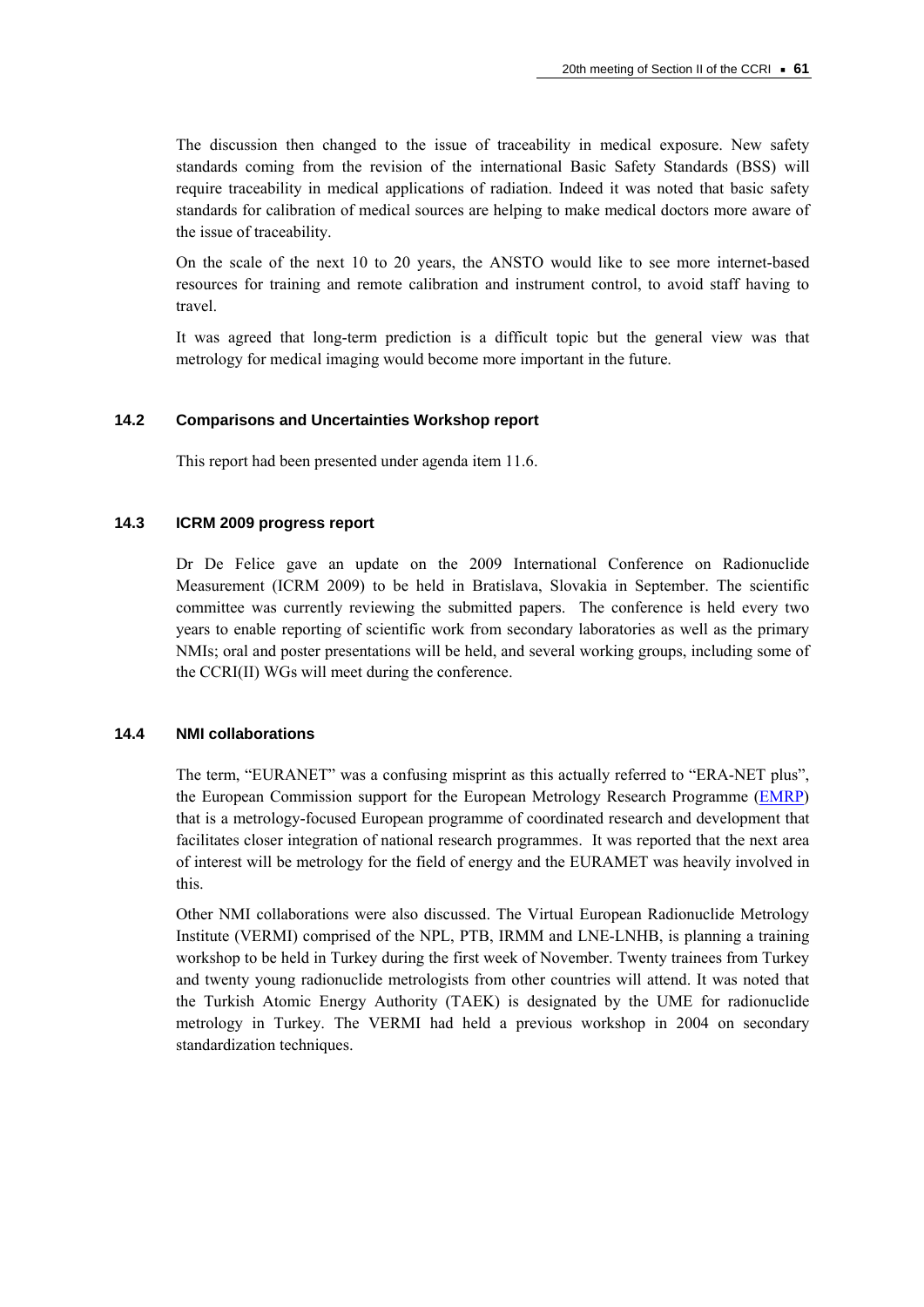### **15 REGIONAL REPORTS**

### **15.1 RMO activities: AFRIMETS (incorporating SADCMET), APMP, COOMET, EURAMET, SIM**

The Working Documents from the AFRIMETS [\(CCRI\(II\)/09-17](http://www.bipm.org/cc/CCRI(II)/Allowed/20/CCRI(II)09-17.pdf)), APMP ([CCRI\(II\)/09-09\)](http://www.bipm.org/cc/CCRI(II)/Allowed/20/CCRI(II)09-09.pdf) and the COOMET  $(CCRI(II)/09-22)$  and the SIM report  $(CCRI(II)/09-10)$  $(CCRI(II)/09-10)$  $(CCRI(II)/09-10)$  are all available. Dr Karam mentioned that the SIM will be having a TC meeting in November in Brazil, and she welcomed the CNEA to the CCRI(II) as an observer.

The EURAMET has a new TC chair in Hans Bjerke from Norway, and he reported that this RMO is now a registered entity in Europe (EURAMET e.V.). The theme for the current submissions for research funding is energy and joint funding of 34 M€ is expected. Research calls are open and can include non-EU partners who would be expected to contribute at their own cost. The 2010 research programme is expected to attract more funding, about 90 M€, and the themes will be environment and industry so there may be a focus for radiation projects in health, environment and safety. There may be a possibility in the second identified call for programmes in health in either 2011 or 2012 for an applications-focused joint project. The EURAMET summary (available at [CCRI\(I\)/09-12\)](http://www.bipm.org/cc/CCRI(I)/Allowed/19/CCRI(I)09-12.pdf). It was noted that the CIEMAT has 52 CMCs rather than the 97 reported in the table.

### **15.2 CCRI RMO WG on CMCs**

The participants of the CMCs WG were identified by Dr Karam, who also gave a short history on the CMC publication and review process (including JCRB resolution 22/2). She and Dr Allisy-Roberts demonstrated how to download each Excel CMC file from the JCRB restricted site for editing. The access codes for NMIs are available from each TC Chair. It was noted that any changes to be made should be indicated in bold red (instructions are given in the document [CIPM MRA-D-04,](http://www.bipm.org/utils/common/CIPM_MRA/CIPM_MRA-D-04.pdf) chapter 12) for ease in reviewing the edited version. Originally, no particular level of confidence had been specified for the radionuclide measurement CMCs, all submissions stated  $k = 2$ . The default in the KCDB is then to have "not specified" in this column. At the request of the NRC and after considerable debate, the decision was made at the RMO WG meeting to replace all the "not specified" in this column with " $\sim$  95 %" immediately, and all future CMCs would have such an entry for this field. It was also noted that column P, "key comparisons supporting this CMC claim," now needs to be completed with such information and that the comparisons that support other radionuclides using the same generic method identified through the "Measurement methods grouping criteria for radionuclides, to support CMCs" commonly known as the Generic Groupings Table can be used for this purpose. The document [CIPM MRA-D-04](#page-61-0) was presented and Dr Karam noted the most important points as well as explaining how changes are made to the CMCs.

<span id="page-61-0"></span>Dr Wätjen asked to change the country code for the IRMM from EU to EC but Dr Kühne suggested that whether the IRMM is part of the EU or EC is a political issue similar to the status of the PTB as part of the German Government that is part of the EC and a member of the EU. Dr Thomas requested that a formal communication from the IRMM be sent to the Director of the BIPM before any such change could be made.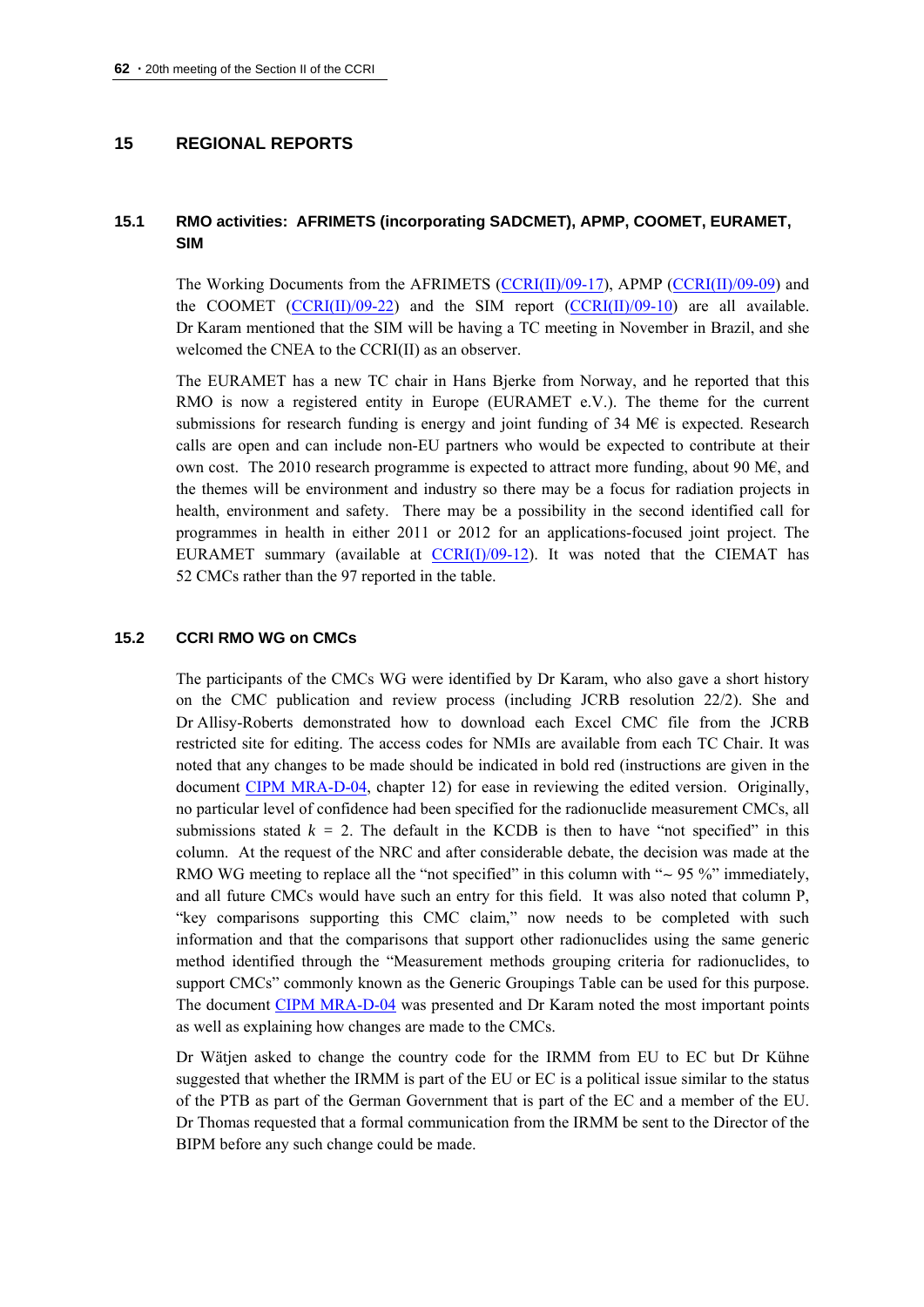#### **15.3 RMO supplementary comparisons to be registered**

A question arose as to whether the comparison of uncertainties evaluation (see § [11.1\)](#page-54-0) should be a registered comparison. Noting that to be published in the *Metrologia Technical Supplement*, it must be registered, the CCRI(II) accepted that the comparison proposed to compare the evaluation of uncertainties should be registered as a supplementary comparison of the CCRI(II), piloted by the IRA.

## **16 INTERNATIONAL REPORTS (IAEA, ICRU, IOMP, IRPA)**

Dr Borrás gave a presentation describing the membership, committees, publications, programmes for developing countries, educational activities, professional and scientific activities of the International Organization for Medical Physics (IOMP), and explained why the IOMP is participating in the CCRI. She also discussed the usefulness of the IOMP as input to work plans as representing a large end user community of medical physicists and others.

The IAEA (CCRI(II)/09-37), ICRU and the IRPA did not give formal presentations.

## **17 PUBLICATIONS**

### **17.1** *Metrologia* **special issue on radionuclide metrology – report on its publication**

A short overview on this special issue of *Metrologia* (on Radionuclide Metrology) published in August 2007 (Vol.44, No 4), including a brief history of its development and production, was given by the Chairman. Topics covered in this issue included the CIPM MRA, the state of the art in measurements and traceability. It is the first of a trilogy of special issues on radiation metrology, the second, on dosimetry from Section I, having been published very recently. Dr Miles (editor of *Metrologia*) explained how these special issues are considered to be important reference documents with each paper of the Radionuclide Metrology special issue already having been downloaded at least 200 times. The NMIs of the CCRI(II) are encouraged to publish their future research papers in *Metrologia*.

### **17.2 BIPM Monographs and future projects**

The BIPM monographs were identified and members were encouraged to use them, particularly *[Monographie 5](http://www.bipm.org/en/publications/monographie-ri-5.html)* that contains radionuclide decay schemes. The Monographs are all downloadable and *Monographie 5* is indexed to make it easier to locate the radionuclide sought. A note was made that the radionuclide metrology community needs to verify that the correct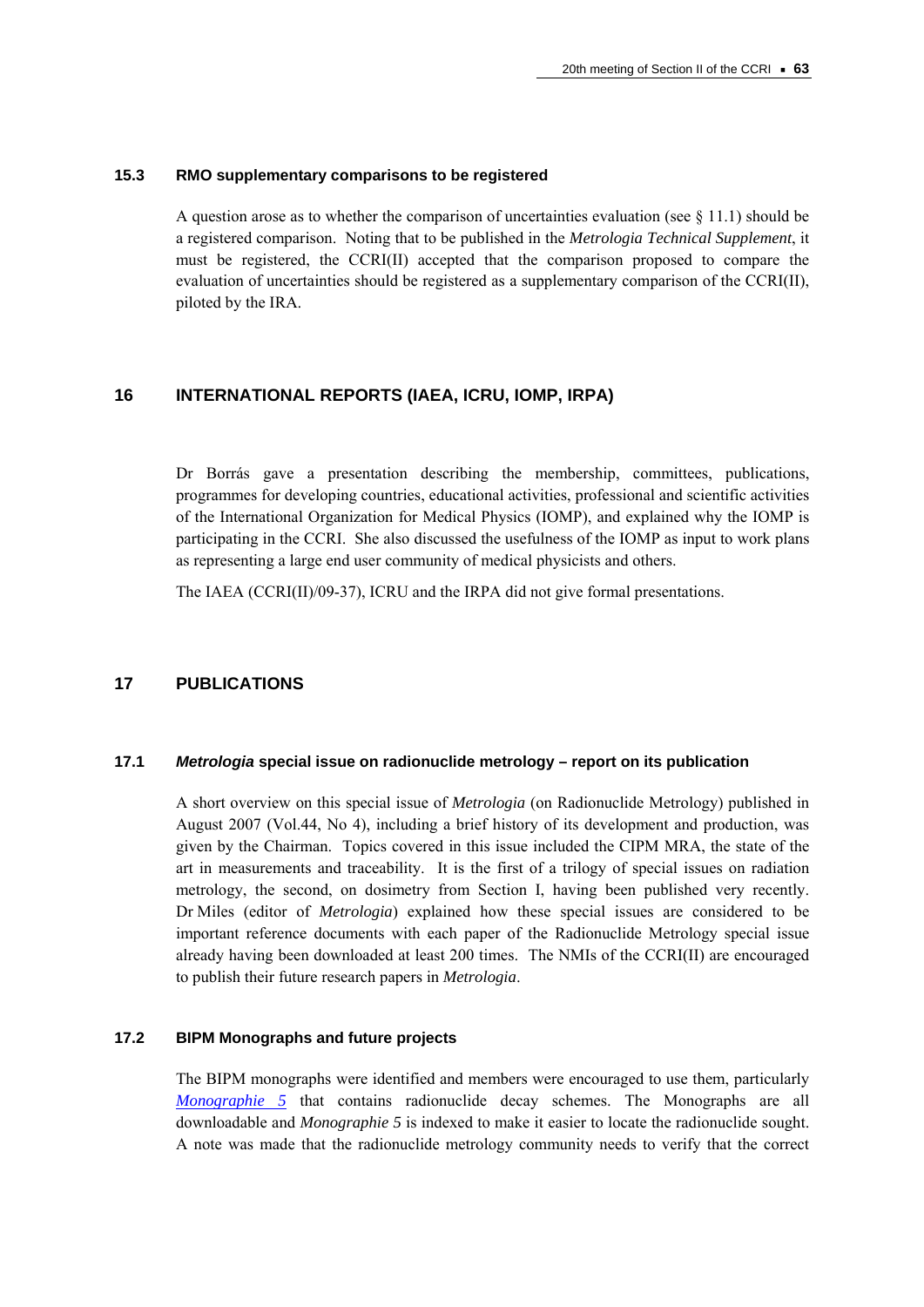nuclear data, as published, are being promulgated in their NMIs. A comment was made that the ICRP recently published report on nuclear data needed to be checked against that in *Monographie 5*. Future monographs were planned to include one on solution stability in radionuclide metrology and Ron Collé from the NIST was noted as a possible contributor. The monographs on high efficiency detectors and on the extended SIR were also noted.

The importance of commenting on the IAEA basic safety standards that are in revision was discussed and the NMIs were encouraged to send their comments to the IAEA.

### **17.3 CCRI(II) bibliographies**

The NMI bibliographies are available on-line and the CCRI(II) was reminded of the need to send updated bibliography lists to Dr Allisy-Roberts so that these can be kept current. The lists do not usually contain published references that are more than 5 years old unless they are fundamental reference works. It was noted that the smaller laboratories may wish to keep their earlier publications for longer as evidence of their research capabilities. It was also noted that BIPM historical publications are also maintained on the BIPM web site.

## **18 NMI LABORATORY REPORTS (TO BE NOTED FOR THE RECORD)**

The NMI laboratory reports are normally open access to enable all the NMIs to follow the work of their colleagues in other countries, with the view that this helps with knowledge transfer and research collaboration.

#### **19 CCRI(II) MEMBERSHIP ISSUES**

#### **19.1 CCRI Membership**

Dr Allisy-Roberts gave a brief presentation on the criteria for membership and the status of current membership. Noting that the criteria include research publications, involvement in the CC activities and comparisons in particular, she highlighted these contributions of each member. It was noted that the SMU (Slovakia) has participated in comparisons and has published CMCs. The CCRI(II) approved the proposal to invite Dr Švec of the SMU to the next meeting as a Guest, prior to any application from them for Observer status.

### **19.2 Working Group Membership**

All working groups are required to submit their remit to the CCRI(II) which defines the planned outcome, work schedule and membership. These will be sent to the CIPM. Each working group must also submit a report to the CCRI which in turn reports to the CIPM through its President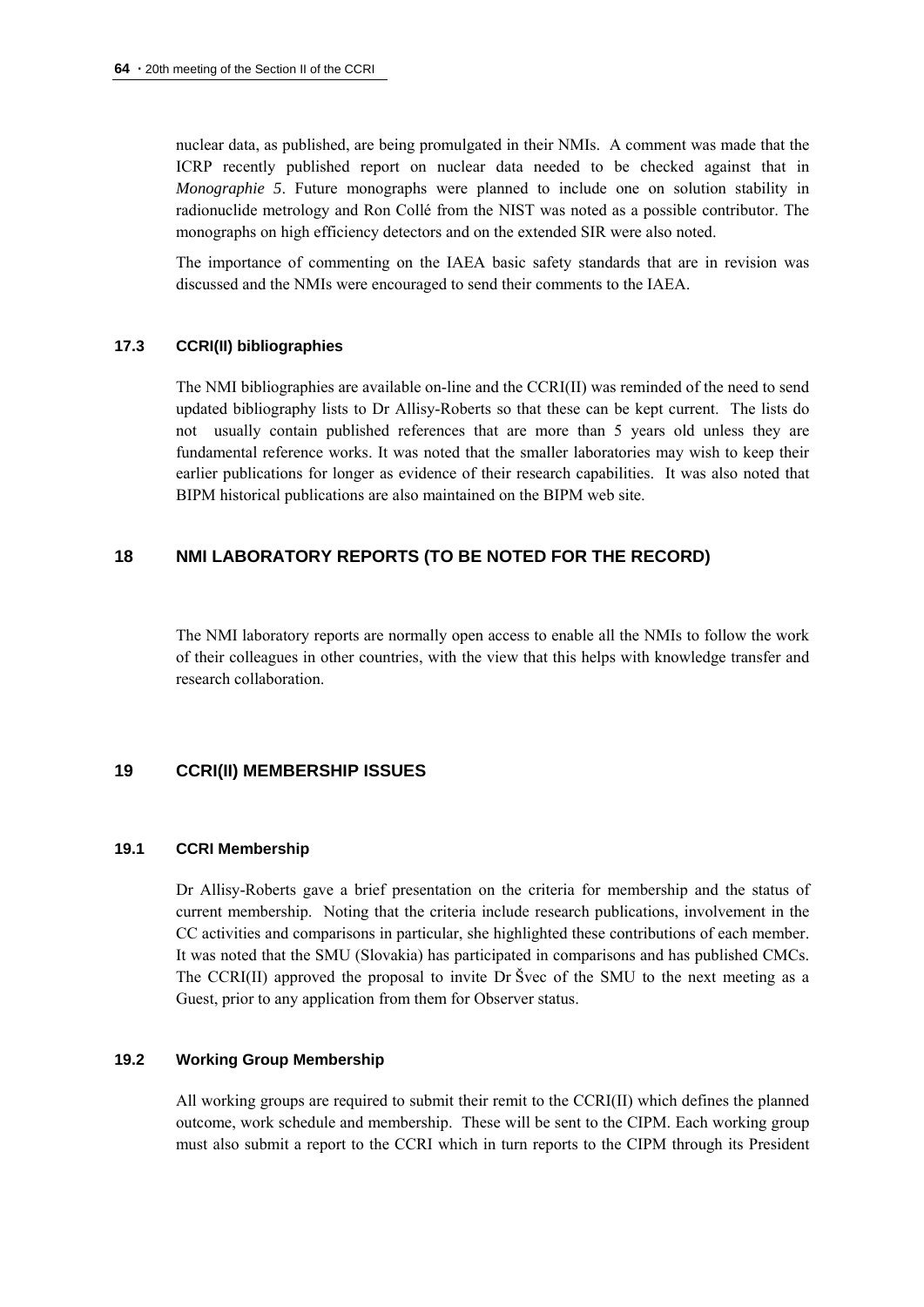and the meeting Minutes. It was noted that there have been some significant changes in the TIWG membership due to internal changes at the NMIs.

## **20 DATE OF THE NEXT MEETING**

Although the CIPM will finalize the dates, the CCRI(II) recommended that their next meeting should be in 2011. It was noted that it had not been possible to have all three section meetings around the same time this year as in the past because with the growth of issues to discuss and the need for working groups to meet, each section now requires about a full week for their associated meetings. Consequently, Section II proposed to meet during one week in June or July 2011.

The meeting was then closed by the Chair in conveying his thanks to the BIPM, to the Executive Secretary and BIPM team, to the rapporteur, and to all delegates for their contribution and participation. The CCRI President, Dr Carneiro also conveyed his thanks to all present for his initiation into the field of activity measurements, and said that he will report the CCRI activities to the CIPM in October.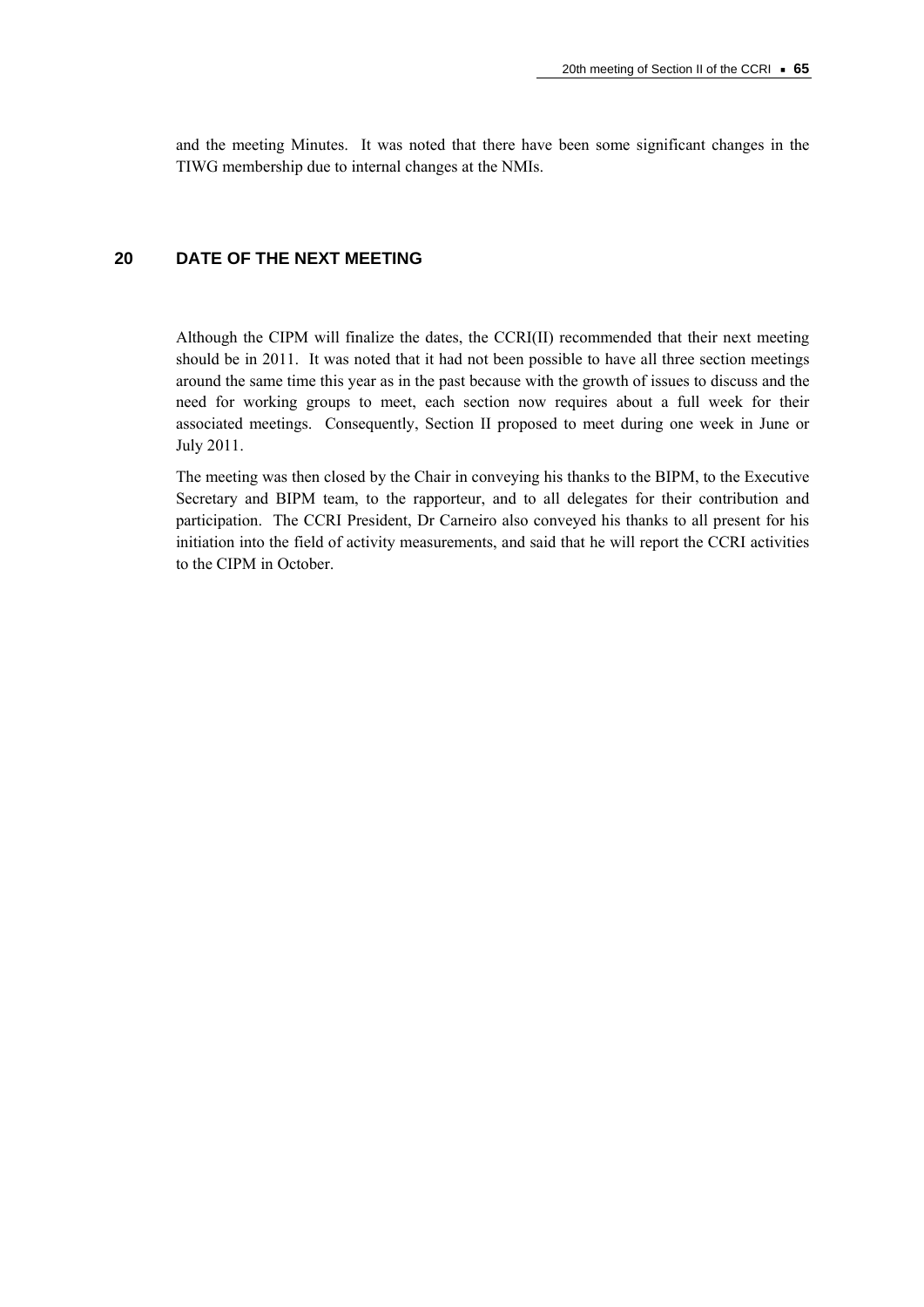# **APPENDIX R(II) 1. Working documents submitted to the CCRI(II) for its 20th meeting**

Open working documents of the CCRI(II) can be obtained from the BIPM in their original version, or can be accessed on the BIPM website:

[http://www.bipm.org/cc/AllowedDocuments.jsp?cc=CCRI\(II\)](http://www.bipm.org/cc/AllowedDocuments.jsp?cc=CCRI(II))

Documents restricted to Committee members can be accessed on the [restricted website](http://www.bipm.org/cc/CCRI(II)/Restricted/WorkingDocuments.jsp).

| Document |  |
|----------|--|
| CCRI(II) |  |

| $09 - 00$ | Draft agenda, 3 pp.                                                           |
|-----------|-------------------------------------------------------------------------------|
| $09 - 01$ | BIPM. — Thank-you letter to the NPL, A.J. Wallard, 1 p.                       |
| $09 - 02$ | CCRI(II) UCWG. — Remit of the Uncertainties Working Group,                    |
|           | M.P. Unterweger, 1 p.                                                         |
| $09-03$   | CCRI(II) UCWG. -2008 report of the UCWG to the CCRI(II), S. Pommé, 6 pp.      |
| $09 - 04$ | CCRI(II) KCWG. — Remit of the KCWG(II), L.R. Karam, 1 p.                      |
| $09 - 05$ | CCRI(II) KCWG. — Report of the KCWG(II) December 2007, L.R. Karam, 6 pp.      |
| 09-06     | CCRI(II) KCWG. — Summary report from the KCWG - 2008, L.R. Karam, 5 pp.       |
| 09-07     | CCRI(II) KCWG. — Generic Groupings Table 2008, L.R. Karam, 7 pp.              |
| 09-08     | CIPM. — Report of the CCRI President to the 2007 CIPM, G. Moscati, 6 pp.      |
| 09-09     | APMP. — APMP/TCRI Activity Summary, Y. Hino and M-C. Yuan, 4 pp.              |
| $09-10$   | SIM. — Report of the SIM laboratories to the CCRI(II), L.R. Karam, 7 pp.      |
| $09-11$   | IFIN-HH (Romania). — Report of the IFIN 2009, M. Sahagia, 6 pp.               |
| $09-12$   | AFRIMETS. — AFRIMETS Report to the CCRI, Z. Msimang, 2 pp.                    |
| $09-13$   | NIST (United States). - Report of the NIST to CCRI(II), L.R. Karam, 26 pp.    |
| $09 - 14$ | NMISA (South Africa). — Review of the activities of the NMISA, B.R.S. Simpson |
|           | $et al$ , 2 pp.                                                               |
| $09-15$   | CCRI(II) TIWG. — Remit of the Transfer Instrument WG(II), C. Michotte, 1 p.   |
| $09 - 16$ | ANSTO (Australia). — Report from the ANSTO, D. Alexiev et al., 2 pp.          |
| $09-17$   | VNIIM (Russian Fed.). — Report from the VNIIM, T. Shilnikova et al., 3 pp.    |
| $09 - 18$ | IRA-METAS (Switzerland). — IRA-METAS Report, F.O. Bochud, 2 pp.               |
| $09-19$   | BIPM. — Recommendations for SIR comparisons, C. Michotte, 1 p.                |
| 09-20     | BIPM. — Proposals for KCRV updates - revised, C. Michotte, 6 pp.              |
| $09-21$   | BIPM. — Tests of XAN6040 at the BIPM, G. Ratel and S. Courte, 3 pp.           |
| $09 - 22$ | COOMET TC 1.9. - COOMET Report, V. Yarina and S. Korostin, 2 pp.              |
| $09 - 23$ | IRMM (Belgium). — IRMM Report, U. Wätjen, 6 pp.                               |
| 09-24     | CCRI(II) TIWG. — Report from the TIWG, C. Michotte et al., 7 pp.              |
| $09 - 25$ | NMIJ/AIST (Japan). — Progress report from the NMIJ in radionuclide metrology, |
|           | A.Yunoki, 2 pp.                                                               |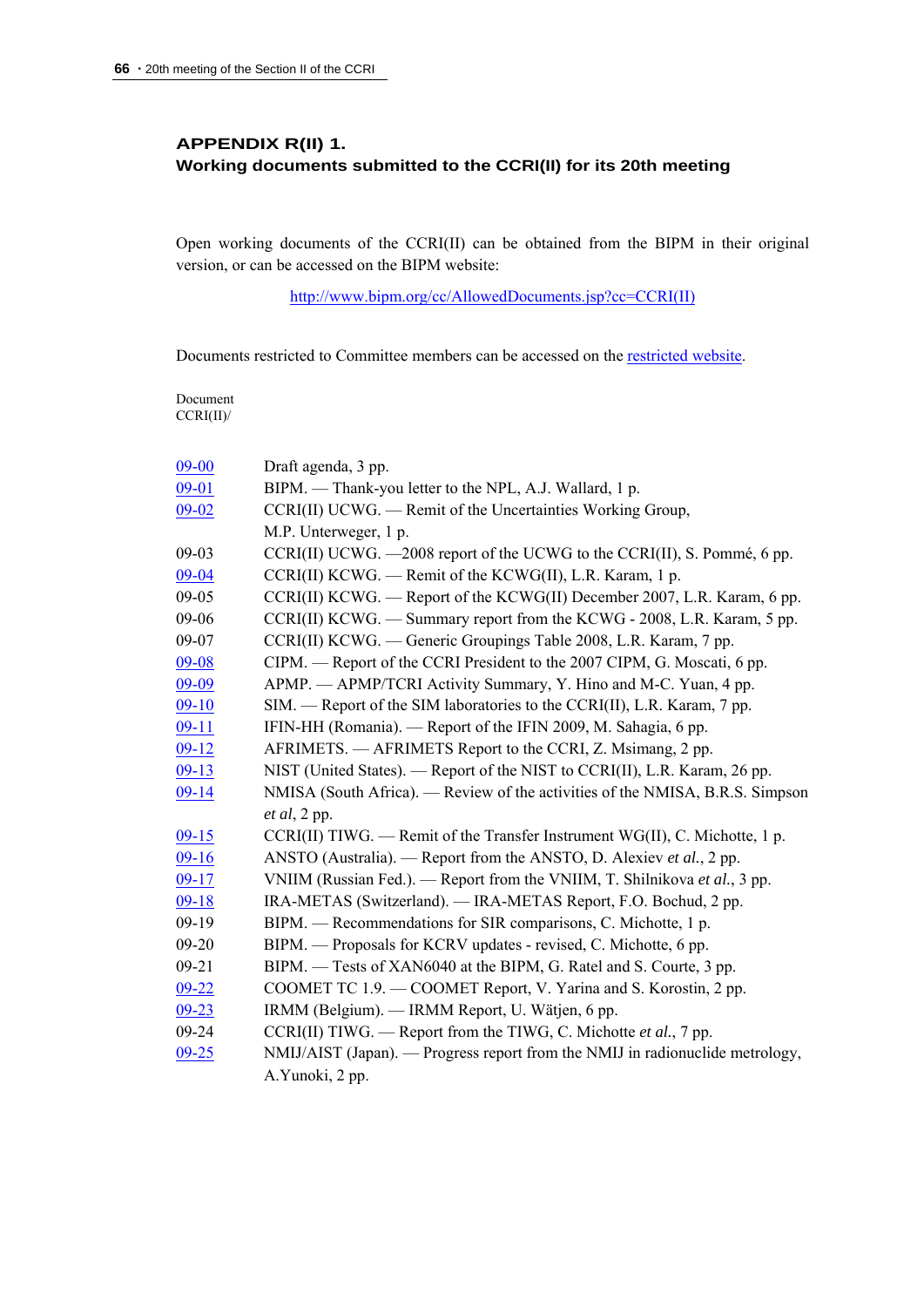#### Document CCRI(II)/

| $09 - 26$ | CMI (Czech Republic). — Recent activities in activity measurement at the CMI,     |
|-----------|-----------------------------------------------------------------------------------|
|           | P. Dryák et al., 2 pp.                                                            |
| $09 - 27$ | MKEH (Hungary). — MKEH Progress report on radionuclide metrology, L. Szücs,       |
|           | $2$ pp.                                                                           |
| $09 - 28$ | LNE-LNHB (France). — LNE-LNHB progress report related to radionuclide             |
|           | metrology, C. Bobin, 5 pp.                                                        |
| $09-29$   | ENEA (Italy). — Activity report of the ENEA INMRI, M. Capogni and                 |
|           | P. De Felice, 6 pp.                                                               |
| $09 - 30$ | NPL (United Kingdom). — NPL Report, L.C. Johansson and P. de Lavison, 3 pp.       |
| $09 - 31$ | IRD/LNMRI (Brazil). — Report from the IRD LNMRI, C.J. da Silva, 4 pp.             |
| 09-32     | BIPM. — Draft BIPM programme for radionuclide metrology for 2013 to 2016,         |
|           | P.J. Allisy-Roberts, 1 p.                                                         |
| $09 - 33$ | $CCRI(II)$ ESWG. — ESWG report to the CCRI(II), J.-M. Los Arcos, 6 pp.            |
| $09 - 34$ | $CCRI(II)$ ESWG. — Remit of the $CCR(II)$ Extension of the SIR working group      |
|           | $(ESWG)$ , J.-M. Los Arcos, 1 p.                                                  |
| $09 - 35$ | IIK. (Austria) — IIK Research programme report, G. Winkler, 4 pp.                 |
| $09 - 36$ | KRISS. (Republic of Korea) — Progress report from the KRISS, T.S. Park, 2 pp.     |
| $09 - 37$ | IAEA. (Vienna) — Report from the PCI Chemistry Unit of the IAEA laboratories,     |
|           | C.K. Kim, 10 pp.                                                                  |
| 09-MET    | Special issue of <i>Metrologia</i> on Radionuclide Metrology (44(4), 2007), 2 pp. |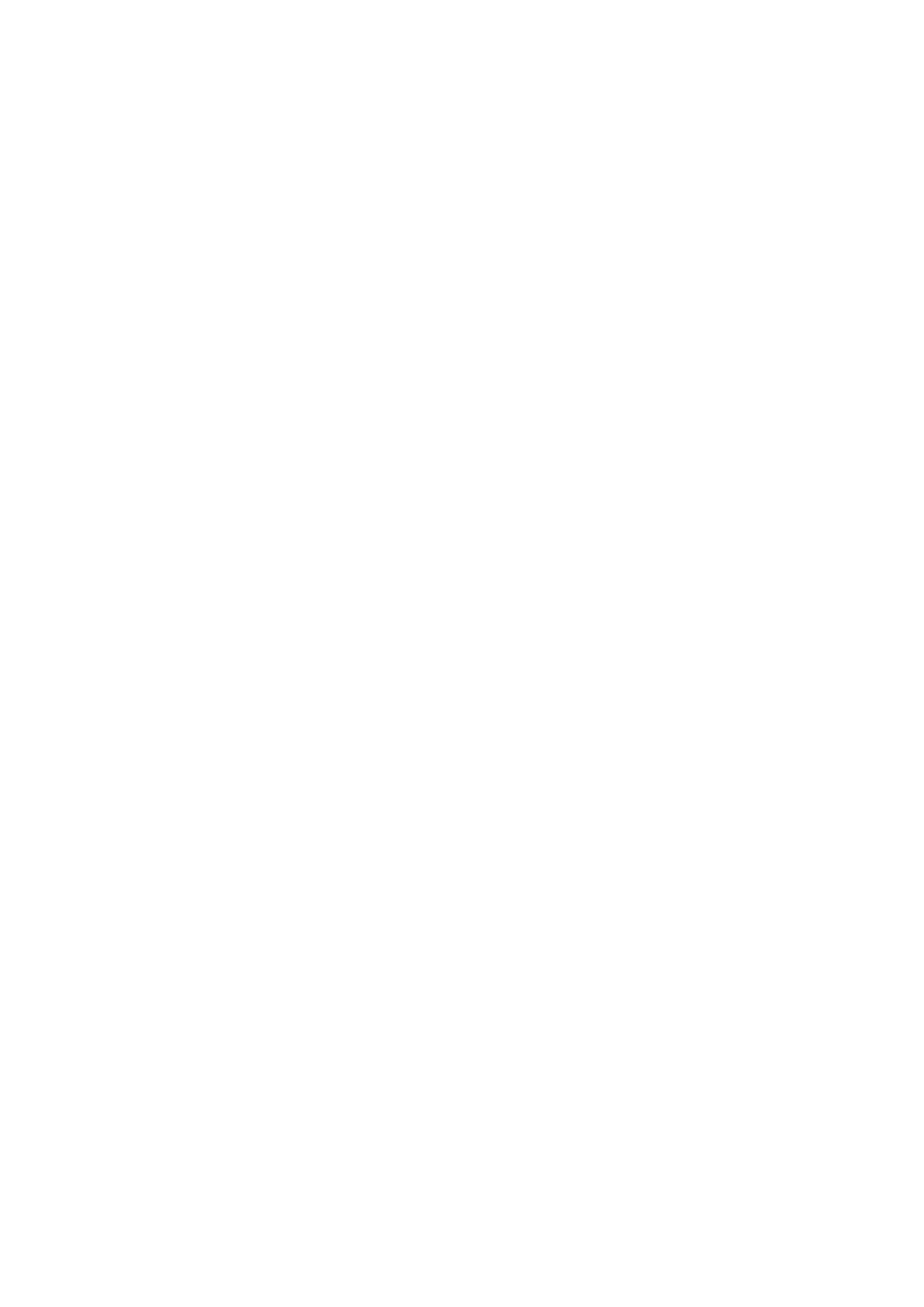# **CONSULTATIVE COMMITTEE FOR IONIZING RADIATION**

Section III: NEUTRON MEASUREMENTS Report of the 18th meeting (1-3 April 2009)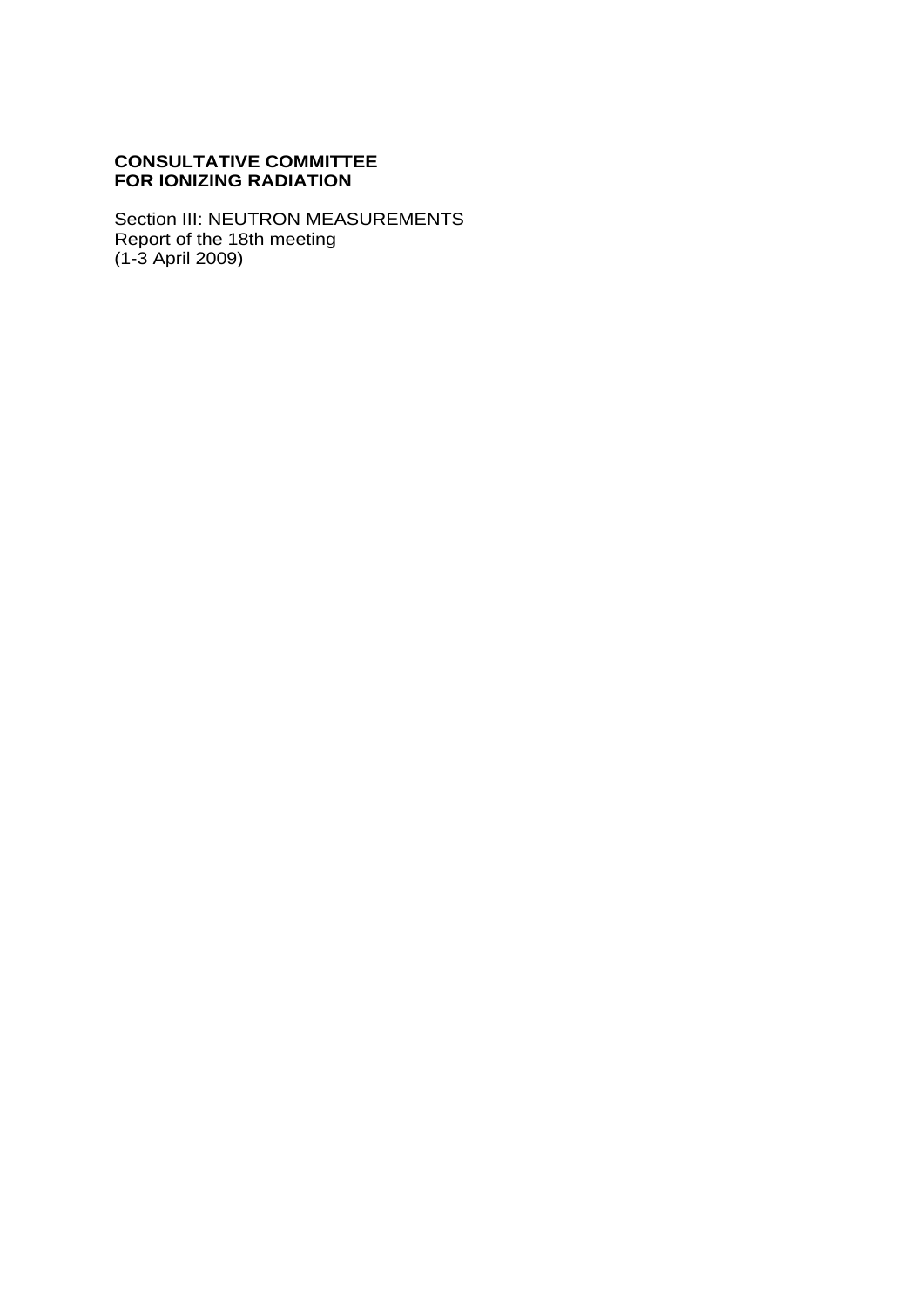### **Abstract**

Section III (Neutron measurements) of the Consultative Committee for Ionizing Radiation (CCRI) held its 18th meeting at the BIPM headquarters, Sèvres, from 1 to 3 April 2009. In honour of the 50th anniversary of the CCRI, a special seminar entitled *"Computational dosimetry – an essential tool for neutron metrology laboratories"* was given by Gianfranco Gualdrini of the ENEA (CCRI(III)/09-23). As part of the 50 years celebration, certificates were presented to Dr André Allisy and Dr David Gilliam, and *in absentia* to Dr Randy Caswell, Dr Vic Lewis and Dr Horst Klein who could not attend the meeting. The KRISS (Republic of Korea) participated for the first time as a full member of the CCRI(III). Key comparison CCRI(III)-K10 (neutron fluence rate at 144 keV to 14.6 MeV) has been published, while key comparisons CCRI(III)-K9 (AmBe: neutron emission rate) and CCRI(III)-K1 (neutron fluence rate at 24.5 keV) and the supplementary comparison EURAMET.RI(III)-S2 (neutron fluence rate at 15.5 MeV to 19 MeV) were all at Draft B stage. Brief reports were heard from most of the participants, highlighting their written reports submitted as working documents for the meeting. Plans for a special issue of *Metrologia* were discussed.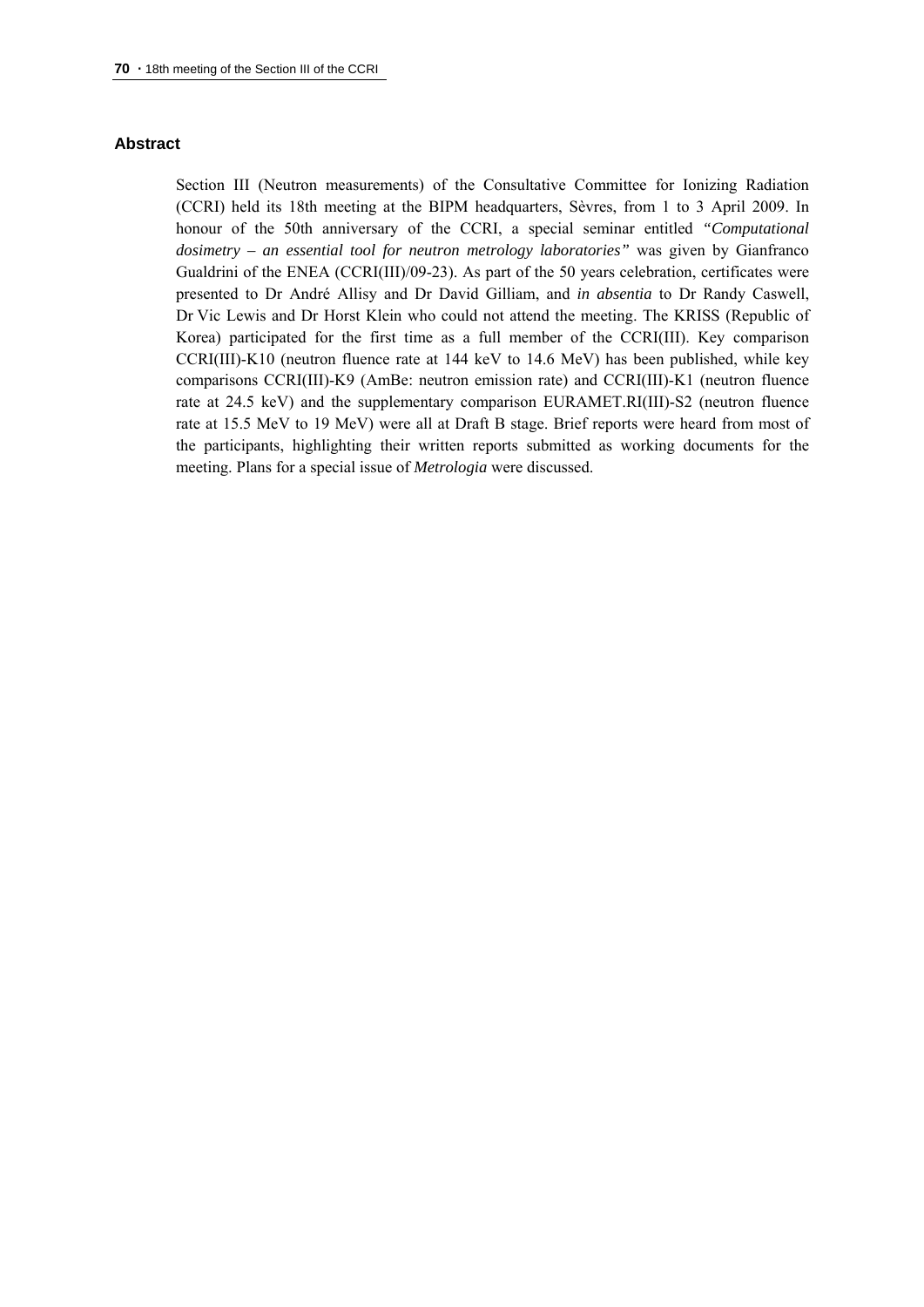# **1-5 OPENING OF THE MEETING; WELCOME / AGENDA / RAPPORTEUR**

The following Members and representatives were present:

P. Cassette (LNE-LNHB), M.S. Dewey (NIST), V. Gressier (LNE-IRSN), H. Harano (NMIJ), M. Kralik (CMI), T. Matsumoto (NMIJ), N.N. Moisseev (VNIIM),R. Nolte (PTB), S. Oberstadt (IRMM), H. Park (KRISS), N. Roberts (NPL), S. Röttger (PTB), D. Thomas (Chairman, NPL), W. Walsan (LNMRI).

Observers: M. Kellett (IAEA)

Guests: A. Allisy (c/o BIPM), D. Gilliam (c/o NIST), D. Gualdrini (c/o ENEA).

Also attending the meeting from the BIPM for all or part of the time: P.J. Allisy-Roberts (Executive Secretary of the CCRI), D.T. Burns, M. Kühne (Deputy Director), L. Mussio, G. Ratel, C. Thomas (KCDB coordinator), A.J. Wallard (Director).

Apologies were received from: J. Chen (CIAE), P. De Luca (ICRU), J.M. Los Arcos (CIEMAT), H. Ye (CIAE), H. Zhang (NIM).

Section III (Neutron measurements) of the Consultative Committee for Ionizing Radiation (CCRI) held its 18th meeting at the Pavillon de Breteuil, Sèvres, from 1 to 3 April 2009. Dr M. Kühne, the recently appointed Deputy Director of the BIPM, and Dr K. Carneiro, the new President of the CCRI, welcomed the delegates to the BIPM. The President announced that all Consultative Committees have been asked to formulate strategies in order to promote metrology. The meeting noted that the CCRI celebrates its 50th anniversary in 2009.

Dr D. Thomas greeted the delegates, who then introduced themselves. Representatives of the CIAE and the NIM (China) could not be present at the meeting; however, they sent reports that were later read by Dr P. Allisy-Roberts. The CIEMAT (Spain) was also not represented. The KRISS (Republic of Korea) was warmly greeted as a first-time participant. Dr Allisy-Roberts presented a brief history of the CCRI, starting with its first meeting in April 1959. The CCRI(III)'s first meeting was held in 1972. Presentations were made to the guests of honour, Dr Allisy and Dr Gilliam; not present but receiving certificates were Dr Randy Caswell (a letter to the committee was read out), Dr Vic Lewis and Dr Horst Klein.

Dr M. Scott Dewey from the NIST was appointed as the rapporteur of the meeting.

The draft agenda was adopted without change.

## **6 REPORT OF THE PRESIDENT ON THE 20th MEETING OF THE CCRI, AND MATTERS ARISING FROM THE 17th MEETING OF THE CCRI(III), 2007**

At the 20th meeting of the CCRI a recommendation had been made regarding key comparison CCRI(III)-K1 (neutron fluence measurements at 24.5 keV) dependant on its publication. According to this recommendation, the validity of the comparison will be accepted in support of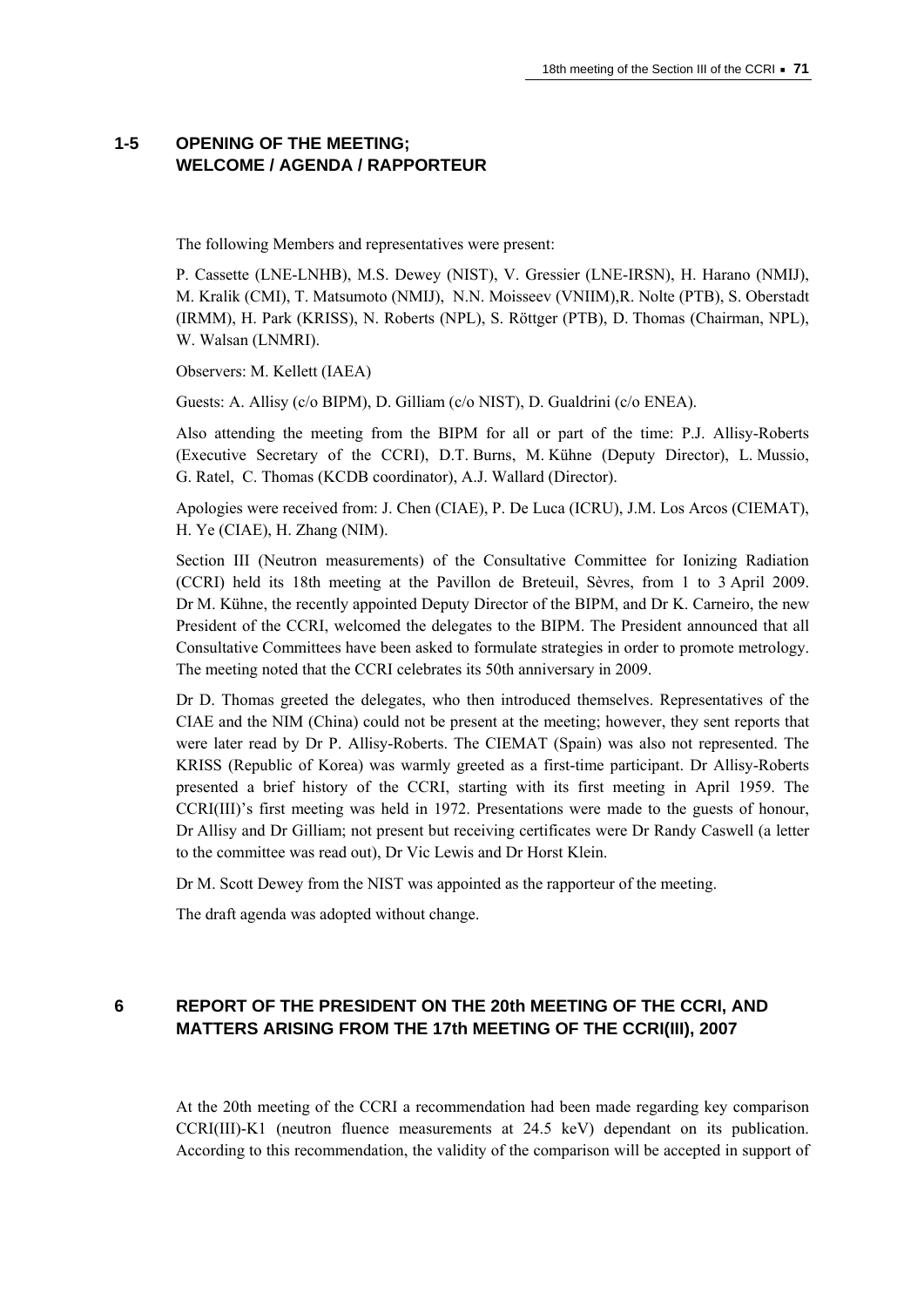CMCs for an extended period until 2012, when it is expected that the comparison can be repeated as part of a new series of fluence measurements at different neutron energies. A new CCRI President, Dr Kim Carneiro, had been appointed by the CIPM. Finally the delegates were referred to the published proceedings of the [20th meeting of the CCRI](http://www.bipm.org/en/committees/cc/ccri/publications_cc.html) and the associated section meetings.

## **7 CCRI(III) COMPARISONS**

#### **7.1 CCRI(III)-K10: neutron fluence rate at 144 keV to 14.6 MeV, Pilot PTB, published**

Dr Allisy-Roberts discussed access to this report on the BIPM website where the refereed document appears [online](http://kcdb.bipm.org/appendixB/KCDB_ApB_info.asp?cmp_idy=370&cmp_cod=CCRI(III)-K10&prov=exalead). Delegates were reminded that they are the referees.

### **7.2 CCRI(III)-K9.AmBe: neutron emission rate, Pilot NPL, Draft B report CCRI(II)/09-07**

Mr N. Roberts of the NPL (UK) presented the status of this key comparison, the measurements of which took place from 1999 to 2005. All participants used the manganese bath technique, with the VNIIM (Russian Federation) also using the associated particle technique. The CMI (Czech Republic), KRISS (Republic of Korea), VNIIM and the NPL also measured the anisotropy of the source although this did not form part of the comparison. There was good agreement among these measurements. A statistical method designed at the NPL, the "largest consistent subset", was used to calculate a value for the KCRV. This technique resulted in the removal of values from the CIAE (China) and the LNE-LNHB (France). These laboratories subsequently provided new values that were in much better agreement with the group average; nevertheless, these values were not included in the calculation of the KCRV. There was good agreement among the laboratories provided that they all used the ENDF/B-VI.0 cross-sections. Mr Roberts will circulate a Draft B report for final approval, to be produced within four weeks. Once approved, the report can then be published.

## 7.2.1 The  ${}^{16}O(n,\alpha){}^{13}C$  cross-section problem; S. Oberstedt (IRMM)

This cross-section is important for manganese bath measurements because it represents a significant fast-neutron loss mechanism for which account must be made. For some neutron sources the correction can be several per cent. Unfortunately evaluations of this cross-section have adjusted significantly in recent years. In the case of the CCRI(III)-K9 key comparison, the problem was addressed by normalizing all the results to ENDF/B-VI.0. Dr Oberstedt discussed a recent measurement of this cross-section in the energy range 3.9 MeV to 9.0 MeV at the IRMM (Geel). Below 5.5 MeV the results were in good agreement with ENDF/B-VII.0; while between 6.3 MeV and 7.7 MeV the data reproduce ENDF/B-VI.8. There was some discussion about whether it was possible to use one cross-section below 5.5 MeV and another above 5.5 MeV in Monte Carlo N-Particle Transport Code (MCNP). This question was not resolved.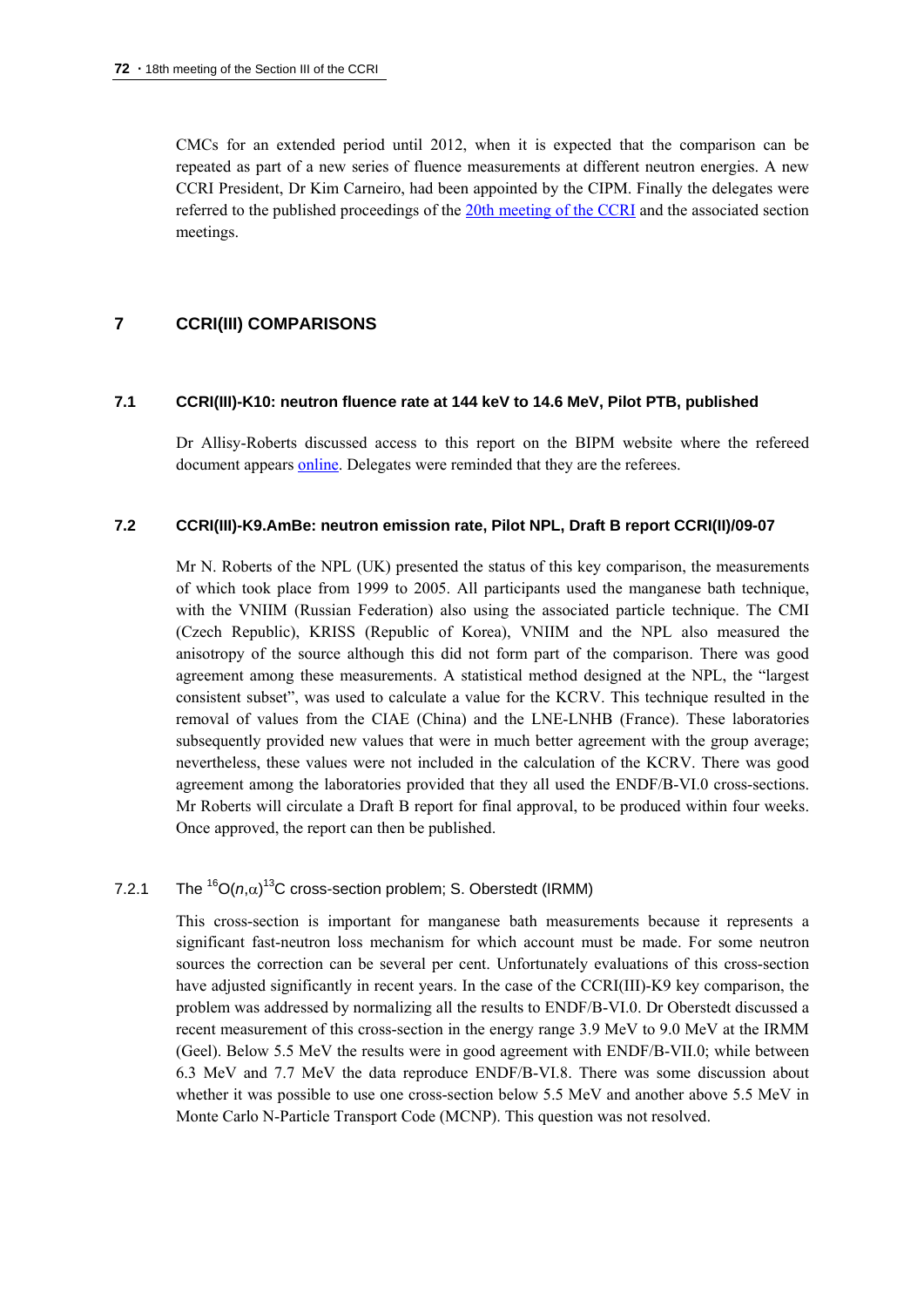## **7.3 CCRI(III)-K8: thermal neutron fluence rate, Pilot PTB (Germany)**

The problems with the stability of the  $3$ He counters and dead time have been resolved and this comparison has been completed by all participating laboratories except the NIST (USA) and LNE-IRSN. The NPL identified a dead time versus count rate effect, but this does not affect the final result. The NIST has declared its readiness to undertake the measurement. It will try to use a thermal beam, but if that is not possible it will use a calibrated 3.2 MeV monoenergetic beam. The LNE- IRSN reported a failure to procure <sup>252</sup>Cf sources, so more delays are expected, until perhaps 2010. In the meantime, the VNIIM would like to make additional measurements. Problems had arisen in getting this equipment to their laboratory, so it was suggested that perhaps the BIPM could facilitate this process next time. The small number of participants means that all the more effort is needed to allow the Russian group to make additional measurements.

#### **7.4 CCRI(III)-K1: neutron fluence rate at 24.5 keV, Pilot NPL, Draft B report CCRI(III)/09-21**

This comparison had finally reached the preliminary Draft B report stage. The measurements took place during 1993 to1998. While it is stipulated that comparisons should be repeated at least every ten years, the CIPM has concurred that the results of this comparison are valid until it can be repeated, around 2012. It was noted that should an NMI make a bilateral comparison of their primary standard with another NMI for this quantity, the results could be included in the database with the approval of the CCRI(III). Such approval requires that the comparison be declared in advance, that it follows an approved protocol, and that one of the NMIs already has a comparison result. In this key comparison calculating a KCRV was complicated by the existence of correlations among the results produced by each laboratory. The neutron field could be produced using any one of four techniques and in some cases laboratories used more than one. In addition there were three transfer standards. In the end only one number can be used from each participant to produce a final KCRV and also for the degrees of equivalence. The question of how to deal with correlations in the data was discussed by Dr Thomas. It appears that averaging of weighted means gives a reasonable value. Although the NPL still does not have full uncertainty budgets from some of the participants; it was decided that given that the comparison was started prior to the CIPM MRA, and the length of time that has passed those available will suffice. Dr Thomas will prepare and distribute a finalized Draft B report for approval.

# **7.5 Future needs for comparisons: Proposals for extending monoenergetic neutron calibrations energies, LNE- IRSN**

The LNE-IRSN presented a proposition for a new fluence comparison at monoenergetic neutron fields according to which it would be the pilot laboratory for a key comparison that would be carried out at the new AMANDE facility in Cadarache (France). This would satisfy the need to renew key comparisons K1 and K10. Participants would travel to Cadarache and measure the fluence of several monoenergetic neutron beams, probably in September or October 2011. After some discussion, a preference for 27.4 keV, 565 keV, 2.500 MeV and 17 MeV emerged. It was further suggested that one reference beam per day might be measured, with one spare day, and that one laboratory need not measure all the beams. The LNE-IRSN should produce a protocol, following the example of the PTB's K10 protocol, to submit along with an invitation to the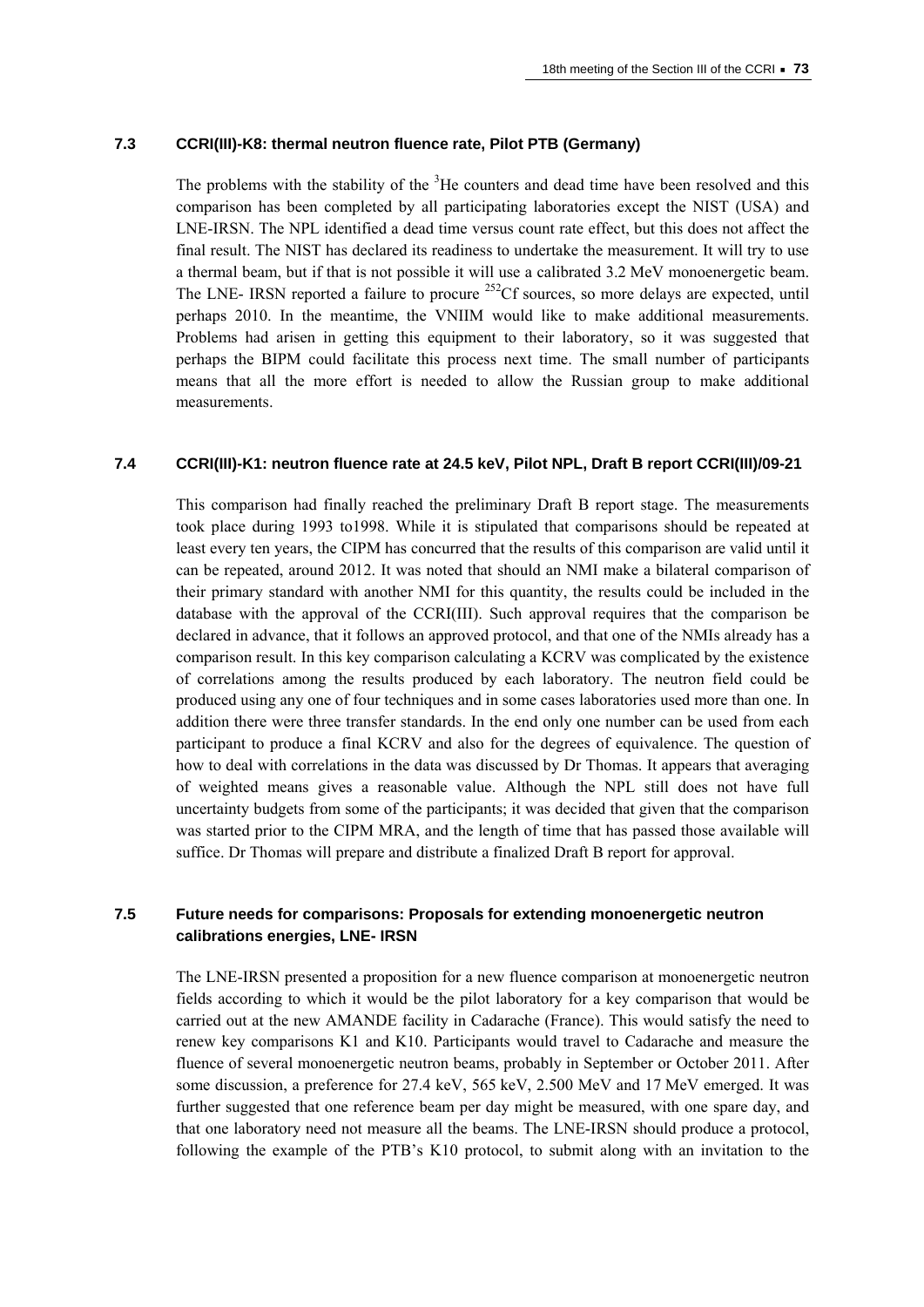interested parties. Interest was expressed by the PTB, LNE-IRSN, VNIIM, NMIJ (Japan), LNMRI/IRD (Brazil), IRMM and the NIST. The NMIJ raised the question of 8 MeV, a beam energy that is sometimes requested of several laboratories, discussion of which was deferred until the next CCRI(III) meeting.

## **8 RMO COMPARISONS**

## **8.1 EURAMET.RI(III)-S1: comparison of neutron survey meter calibrations, EURAMET-project #608, Pilot LNE-IRSN**

The first part of this comparison which was started in 2005 is complete, with the participation of six laboratories. Others had been interested but it was impossible to continue the comparison due to the breakage of a transfer instrument. In the meantime, a report including absolute rather than relative results was circulated to the six participants. It was proposed that a Draft B report should be prepared for the results obtained to date which would then complete the S1 comparison. However, China, the United Kingdom, Germany, the Russian Federation and Japan expressed interest in participating in a continuation of this comparison. In order to do so a pilot laboratory will be needed as the LNE-IRSN is unable to pilot next time. In addition, a new transfer instrument is needed, and a schedule needs to be established. One or preferably two laboratories should act as a link to the earlier results by repeating the same measurements with the new instrument. In this case, the comparison can continue and the new measurements would be identified as EURAMET.RI(III)-S1.1 to indicate they are linked to S1. The BIPM offered to help ship the new instrument to the various laboratories, as transferring instruments around the world is proving so difficult, and the CMI offered to be the linking laboratory. There was some discussion about the new transfer instrument. The VNIIM may be able to repair the old one. Dr Thomas will initiate questions concerning a new transfer instrument and explore the involvement of other countries as Brazil, for example, has expressed interest. A suggestion to make this a CCRI comparison was vetoed. No writer for the final report was identified, although the BIPM offered to be the intermediate repository for the laboratory reports.

## **8.2 EURAMET.RI(III)-S2: neutron fluence rate at 15.5 MeV to 19 MeV, project #822, Pilot PTB, Draft B report CCRI(III)/09-13**

A Draft B report has been prepared for this comparison. There were special experimental issues, but the final results look good and the uncertainty budgets are realistic. Two conclusions were that the NPL long counter could be used in non-monoenergetic fields and a determination of  $\Phi_F$ using time of flight spectrometry was important. The Draft B report has to be approved by EURAMET and then sent to Dr Allisy-Roberts at the BIPM.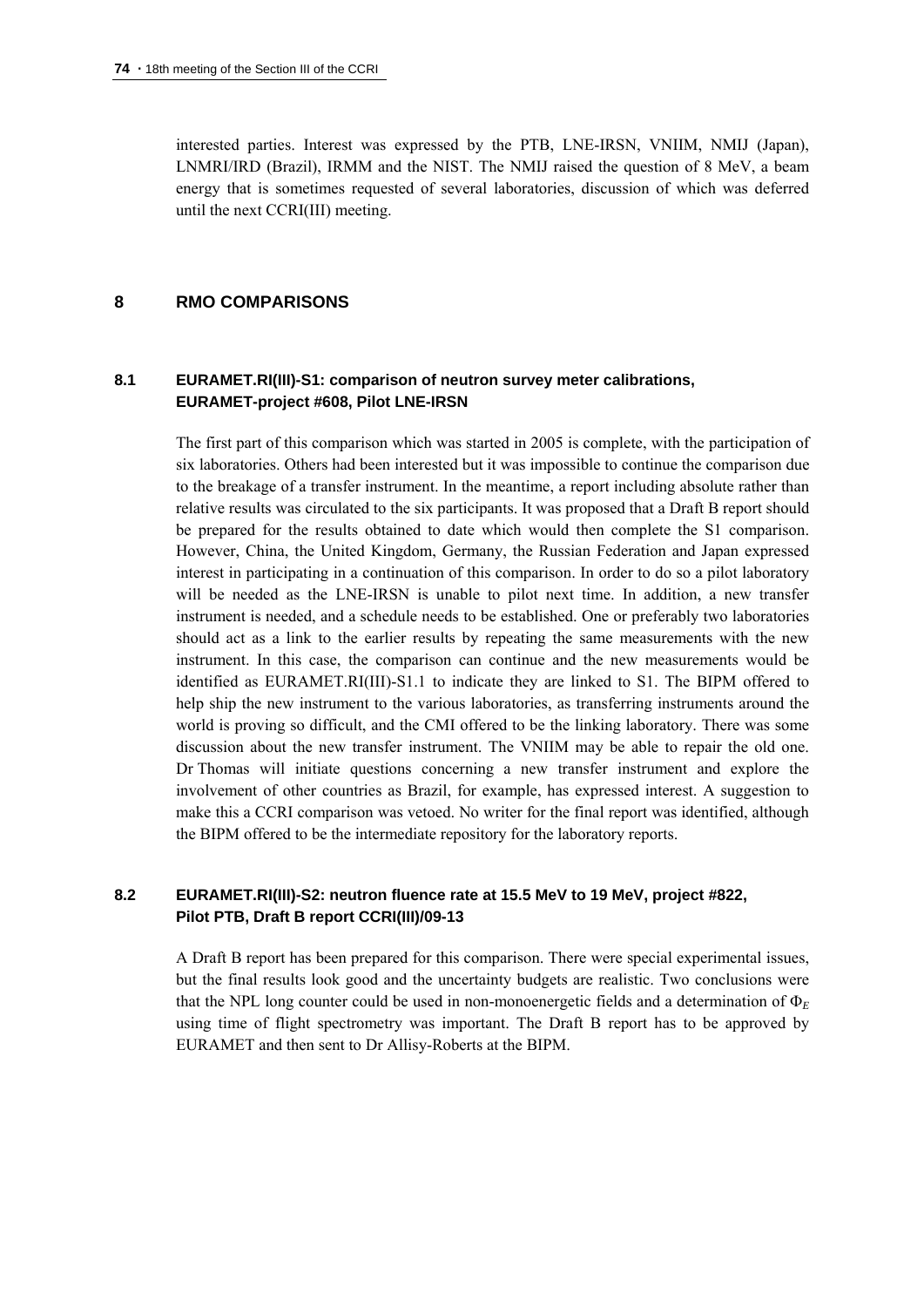## **8.3 EURAMET: Comparison of long counter measurements of monoenergetic neutron fluence, EURAMET-project #936, Pilot NPL**

This comparison was under way. The LNE-IRSN, NPL and PTB want to improve their understanding of the response characteristics of the long counters.

#### **8.4 Other planned RMO comparisons**

The INFN (Italy), LNE-IRSN, PTB, NPL, UAB (Spain) are planning to make spectral measurements of ISO-recommended radionuclide sources for neutron calibrations  $\binom{252}{C}$ . D<sub>2</sub>O moderated  $^{252}$ Cf,  $^{241}$ AmBe,  $^{241}$ AmB). There are three ISO standards that govern the use of these sources and they are due for revision. The INFN is the prime mover in this work, however the pilot laboratory must be an NMI or designated institute. This issue has not yet been resolved.

#### **8.5 Future needs (RMO key or supplementary comparisons)**

There was discussion of a new supplementary comparison of the calibration of electronic dosimeters in the field of radionuclide neutron sources, focusing on which sources and dosimeters would be used. The EPD-N2, DMC2000, and Saphydose-n were suggested as possibilities. There seemed to be a preference for circulating one or two electronic dosimeters among the participating laboratories. They would then make measurements of standard sources. At least eight members were interested in such a comparison. Brazil is considering being the pilot laboratory with the BIPM assisting with instrument transportation and regular QA between the laboratories' measurements. As this comparison would be worldwide and no RMO was keen to adopt it as an RMO comparison, it should be registered as a CCRI supplementary comparison.

# **9 EXCHANGE OF INFORMATION ON NEUTRON METROLOGY IN PROGRESS AT PARTICIPANTS' LABORATORIES, PART I**

Dr Carneiro launched this item with some thoughts about strategies for the CCRI that had been developed during a CIPM seminar in 2008, addressing the questions "Where would we like to be in 10 to 15 years?", "How will we get there?", and "How will we share the work between BIPM and NMIs?" One weakness identified was the length of time taken to finish key comparisons: sometimes they are finished too late to be useful. It was suggested that the BIPM could assist with piloting, particularly if Member States would share the cost of a dedicated assistant at the BIPM. The CCRI would produce a draft strategy document in June 2009. Sections I, II and III would be asked for comments. The CCRI President will present a plan to the CIPM in October. Comments were to be sent by June 2009 to Dr Allisy-Roberts or Dr Thomas.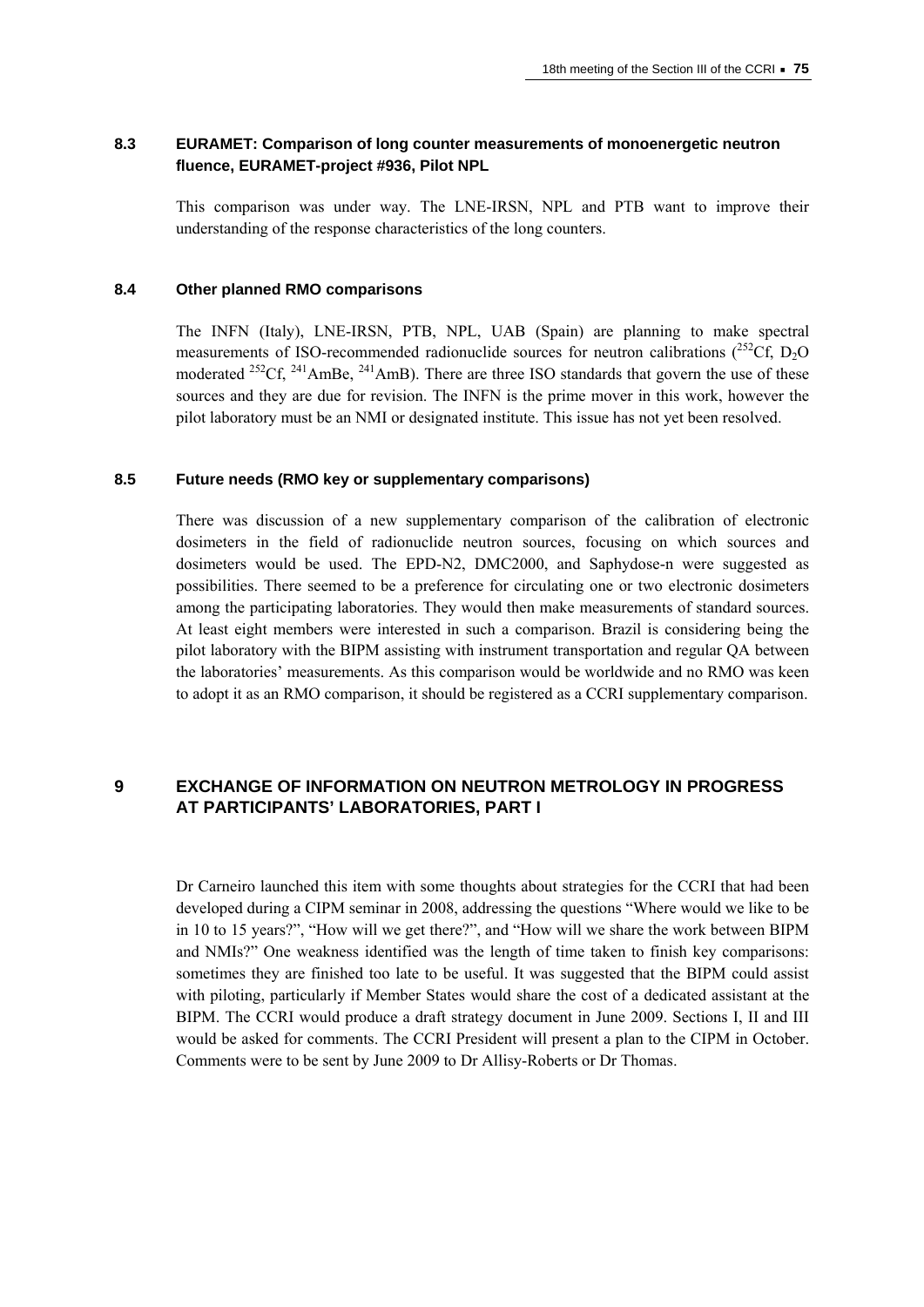## **9.1 NIM (Z. Hui) – [CCRI\(III\)/09-02](http://www.bipm.org/cc/CCRI(III)/Allowed/18/CCRI(III)09-02.pdf)**

Dr Allisy-Roberts projected Dr Hui's slides. The NIM has rebuilt its reference neutron irradiation field facility and plans to replace the Ra-Be primary source with a new Am-Be source. It is commissioning a new Mn bath system, and has carried out many routine calibrations of neutron survey meters. The laboratory would like to take part in more international comparisons. In particular, if the NPL could supply a measured neutron source they could measure its emission rate and be added to key comparison K9. Dr Allisy-Roberts will write to the NIM to gauge interest in measuring a 37 GBq (one curie) Am-Be source. The question of identifying the reference position in meters was raised in the context of neutron ambient dose equivalent measurements. It was suggested by the CCRI(III) that spherical systems are best, because the centre of the sphere is the reference position; otherwise the manufacturer's recommendation should be followed.

## **9.2 IRMM (S. Oberstedt) – [CCRI\(III\)/09-03](http://www.bipm.org/cc/CCRI(III)/Allowed/18/CCRI(III)09-03.pdf)**

The JRC-IRMM was in the process of replacing an accelerator operator and a neutron metrologist. The neutron group is currently engaged in mapping neutron fields, fully characterizing a NE213 liquid scintillator with neutrons, and measuring neutron backgrounds.

### **9.3 CMI (M. Kralik) – [CCRI\(III\)09-04](http://www.bipm.org/cc/CCRI(III)/Allowed/18/CCRI(III)09-04.pdf)**

Dr Kralik focused his comments on the CMI's work with low resolution neutron spectroscopy using Bonner sphere spectrometers, which are used to characterize neutron fields at various working sites. The group has characterized the neutron fields produced by a shielded Pu-Be source at the Bulgarian Institute of Metrology and a shielded Am-Be source at the Hungarian Paks Nuclear Power Plant. In certain pulsed neutron fields where overloading can lead to problems with active detectors, track detectors or TLD pairs ( ${}^{6}$ LiF and  ${}^{7}$ LiF) were used. Track detectors were used for the spectral measurement of photo-neutrons around a radiotherapeutic linear accelerator and TLDs were used to measure (d,d) neutrons near a plasma focus device (PF 1000, Institute of Plasma Physics and Laser Microfusion, Warsaw).

### **9.4 NIST (M. Scott Dewey) – [CCRI\(III\)/09-05](http://www.bipm.org/cc/CCRI(III)/Allowed/18/CCRI(III)09-05.pdf)**

Dr Scott Dewey discussed several projects which were under way in the Neutron Interactions and Dosimetry group at the NIST. A small ("mini") Mn bath is being commissioned to calibrate weak <sup>252</sup>Cf sources such as Homeland Security sources and the sources intended to calibrate neutron detectors in certain neutrino experiments. An attempt will be made to use the mini-bath to recalibrate NBS-I, the NIST primary Ra-Be  $(y,n)$  neutron standard. Two additional projects are related to this recalibration: measuring the fluence rate of a cold monochromatic neutron beam to 0.1% or better relative uncertainty, and calibrating a weak bare  $^{252}$ Cf source via knowledge of  $\nu$ -bar and its observed fission rate. Finally, work is continuing on two fast neutron spectrometers that will use a <sup>6</sup>Li-loaded liquid scintillator. Detecting recoil gamma-rays in coincidence with <sup>6</sup>Li capture events will lead to low backgrounds. One spectrometer will be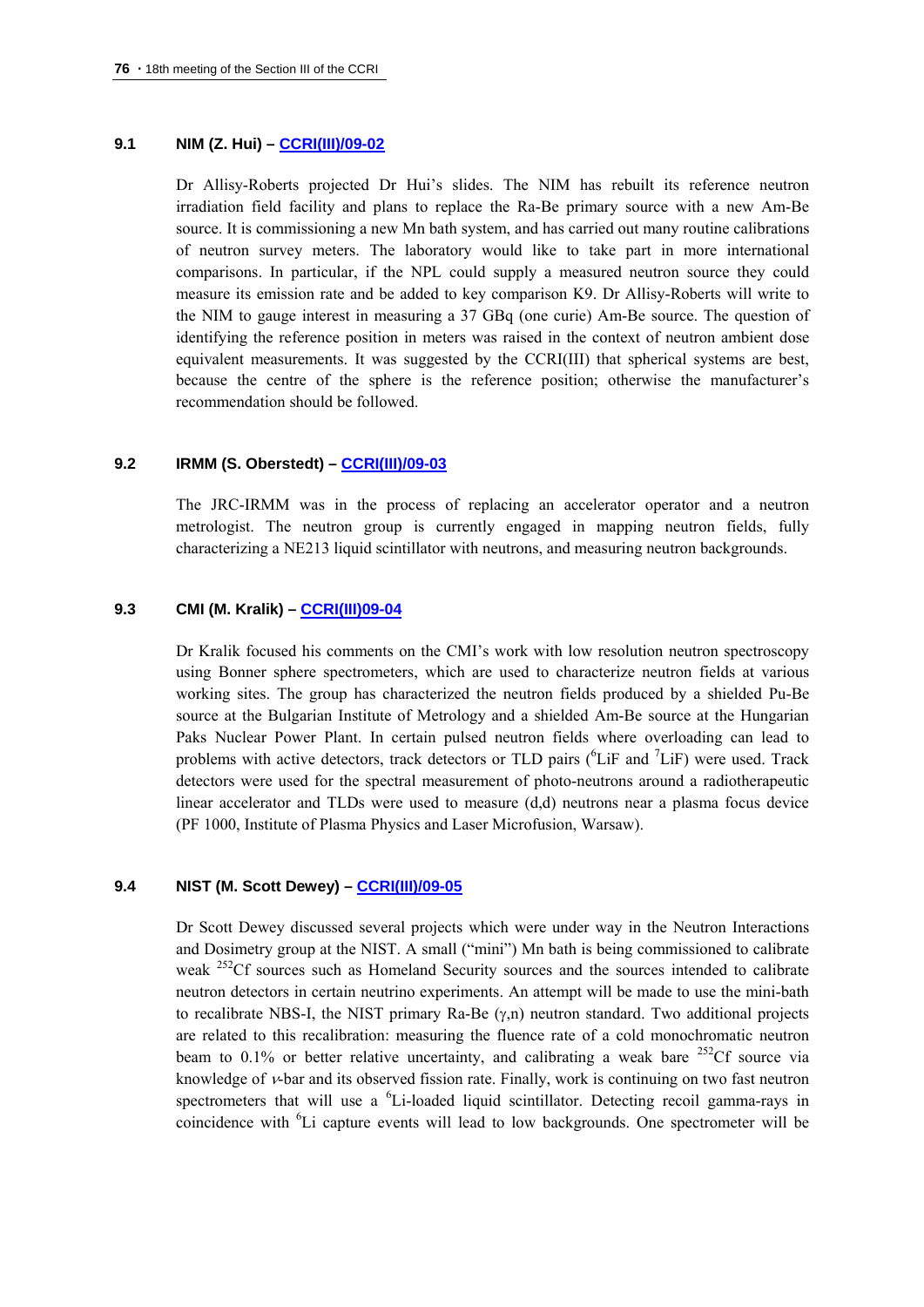large and have a high efficiency, while the other will be small, leading to lower efficiency, and segmented, permitting a more precise determination of neutron energy.

### **9.5 LNE-IRSN (V. Gressier) – [CCRI\(III\)/09-08](http://www.bipm.org/cc/CCRI(III)/Allowed/18/CCRI(III)09-08.pdf)**

The IRSN has added a  $^{137}Cs$  photon source to its collection of radionuclide sources. Unfortunately the thermal neutron source facility is unavailable because of the failure to procure  $a^{252}$ Cf source for it. Hopefully a source will be available around 2011. This would allow the laboratory to participate in the CCRI(III)-K8 key comparison. Much of its work has focused on the AMANDE facility. A long-counter to measure neutron fluence references has been constructed and calibrated. Time of flight measurements to measure monoenergetic beam energies  $(E_n > 1 \text{ MeV})$  have been carried out. Detailed modelling of the LNE-IRSN experimental hall geometry has been undertaken in order to take into account scattered neutrons when experimental subtraction is not possible. Studies were being made of the <sup>45</sup>Sc(p,n) reaction as a way to produce low energy neutron beams (down to 8 keV), and of two novel recoil nuclei detectors in order to measure the absolute neutron energy distribution. The LNE-IRSN continues to study issues associated with the characterization of high energy neutron fields, because many of their clients are interested in this. Quality control was being established for calibrations at the AMANDE facility according to the ISO-17025 standard.

#### **9.6 LNE-LNHB (P. Cassette) – CCRI(III)/09-39**

Dr Cassette spoke about the new Mn bath facility which should be finished at the end of 2009. It will include the unique feature that it will measure directly and online the <sup>56</sup>Mn activity per unit of mass by measuring Cerenkov and gamma radiation in coincidence. A Ph.D. student is required to assist with this work.

## **10 CIPM MRA**

### **10.1 CCRI RMO CMC Working Group report (2007) [CCRI\(III\)/09-20](http://www.bipm.org/cc/CCRI(III)/Allowed/18/CCRI(III)09-20.pdf)**

Dr Luis Mussio, Executive Secretary of the JCRB, led this discussion. There are currently fiftytwo Member States of the BIPM and twenty-six Associates of the CGPM. Some new regulations have been drawn up concerning RMOs, CMCs, NMIs and the JCRB. The CMC definition has been modified. In March 2009, the JCRB introduced a system of annual reports from NMIs in which the NMIs are to report any changes that may affect their CMCs. The AFRIMETS is an expansion of the existing RMO SADCMET. World Metrology Day is to be [20 May 2009.](http://www.worldmetrologyday.com/)

There was a lengthy discussion about CMCs that are coming up for review and how to ensure that they are adequately supported by comparisons. The CCRI(III) felt that as the expertise in this field was concentrated in themselves, the review of neutron CMCs would be best achieved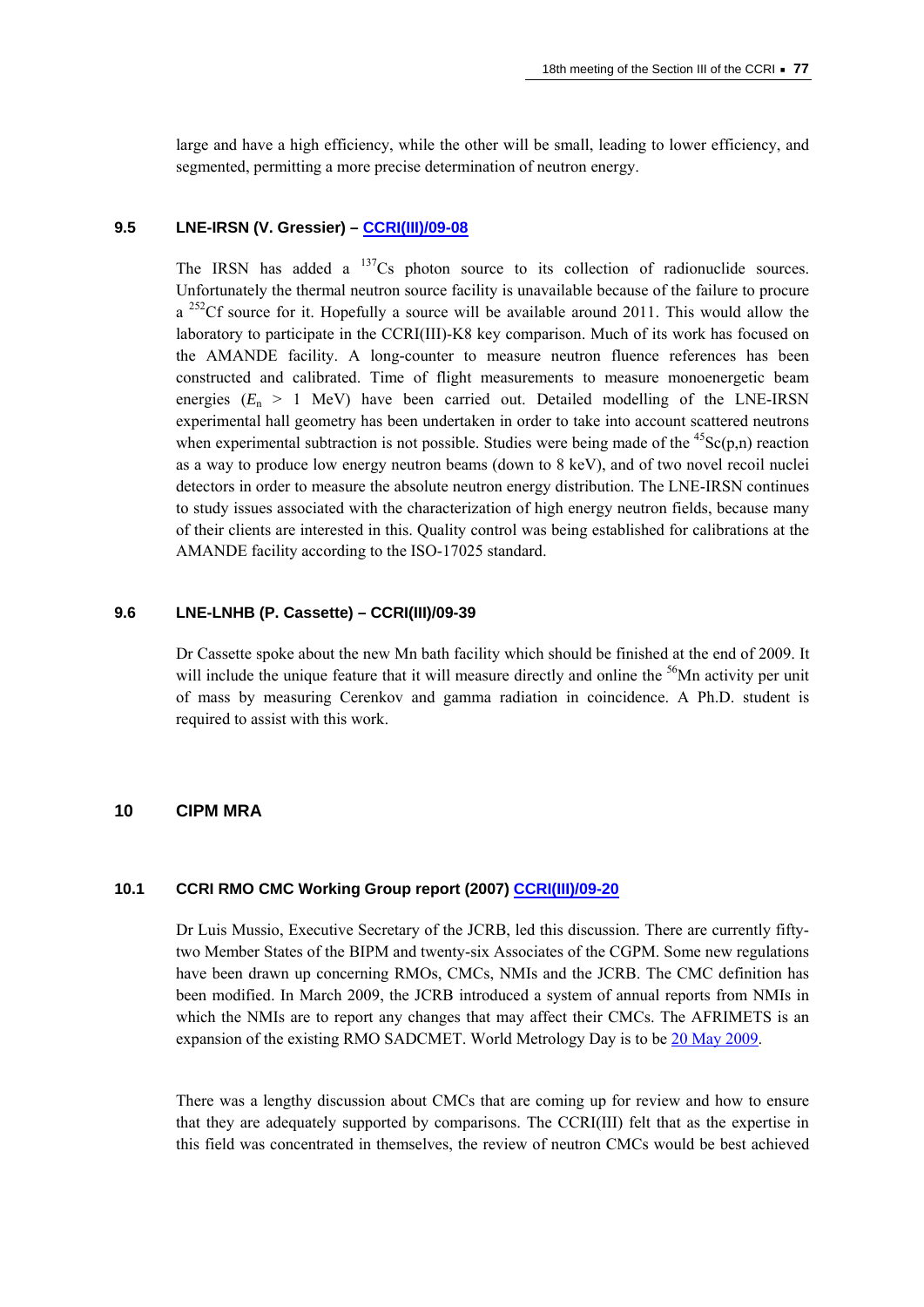within the CCRI(III) framework. The CCRI RMO Working Group meeting for ionizing radiation CMCs was scheduled for June 2009. One issue they will discuss will be whether to use  $k = 2$  with 95% confidence for the expanded uncertainty.

# **10.2 RMO activities: AFRIMETS ([CCRI\(III\)/09-17](http://www.bipm.org/cc/CCRI(III)/Allowed/18/CCRI(III)09-17.pdf)); APMP ([CCRI\(III\)/09-11\)](http://www.bipm.org/cc/CCRI(III)/Allowed/18/CCRI(III)09-11.pdf); COOMET ([CCRI\(III\)/09-20\)](http://www.bipm.org/cc/CCRI(III)/Allowed/18/CCRI(III)09-20.pdf); EURAMET ([CCRI\(III\)/09-14](http://www.bipm.org/cc/CCRI(III)/Allowed/18/CCRI(III)09-14.pdf)); SIM ([CCRI\(III\)/09-15](http://www.bipm.org/cc/CCRI(III)/Allowed/18/CCRI(III)09-15.pdf))**

It was noted that the AFRIMETS is an expansion of the existing RMO SADCMET. As there were no specific presentations, the CCRI(III) delegates were directed to the CCRI(III) 18th meeting section of the BIPM website for these RMO reports. Dr Allisy-Roberts mentioned that it had been difficult to establish reliable contact in India to identify their eventual involvement in neutron metrology. The BIPM was currently negotiating to bring in partners from the Middle East within a new RMO.

### **10.3 BIPM-KCDB: Appendix C submissions (neutron CMCs, approved and under review)**

After some discussion on the requirement to review all neutron CMCs, it was decided that a oneday meeting immediately prior to the next CCRI(III) meeting should be held to make a formal review of neutron CMCs, as the CCRI RMO Working Group cannot be expected to have the expertise of the CCRI(III).

# **11 SPECIAL ISSUE OF** *METROLOGIA* **– PROGRESS REPORT FROM GUEST EDITORS ON PROPOSED CONTENT AND AUTHORS**

Dr Thomas had prepared a working document on the *Metrologia* special issue for the delegates to read before the meeting (CCRI(III)/09-18), which was used as a starting point for discussion. Each section should be a stand-alone paper rather than a chapter, and some ten papers of about sixteen pages are expected. Each section will have a lead author responsible for producing the article, assisted by the other authors. It was noted that these experts need not be members the CCRI(III). First drafts are requested by the end of 2009, and it is expected that the special issue will be published in 2010. Two topics were suggested in addition to the seven identified by Dr Thomas: "High energy" and "Monte Carlo". There was a call for more authors from outside the United States and Europe. Dr Gilliam of the NIST agreed to lead the section on thermal neutron standards. Dr Allisy-Roberts suggested that "Monoenergetic neutron standards" might merit two sections  $(E \le 20 \text{ MeV}$  and  $E > 20 \text{ MeV}$ . Dr Gilliam proposed the NIST's Dr Allan Carlson for the section on cross-section measurement standards. The delegates were satisfied with this and Dr Gilliam agreed to ask Dr Carlson if he would be willing to lead this section. The IRMM will also contribute to this section, and Dr Mark Kellett from the IAEA believes that Dr Vladimir Pronyaev could also contribute. Three further presentations on the BIPM website include confidential comments on various sections of the special issue: CCRI(III)/09-43 on "Review of Neutron Metrology"; CCRI(III)/09-44 on "Neutron Source Emission Rate Measurements"; and CCRI(III)/09-45 on "Monoenergetic Neutron Standards".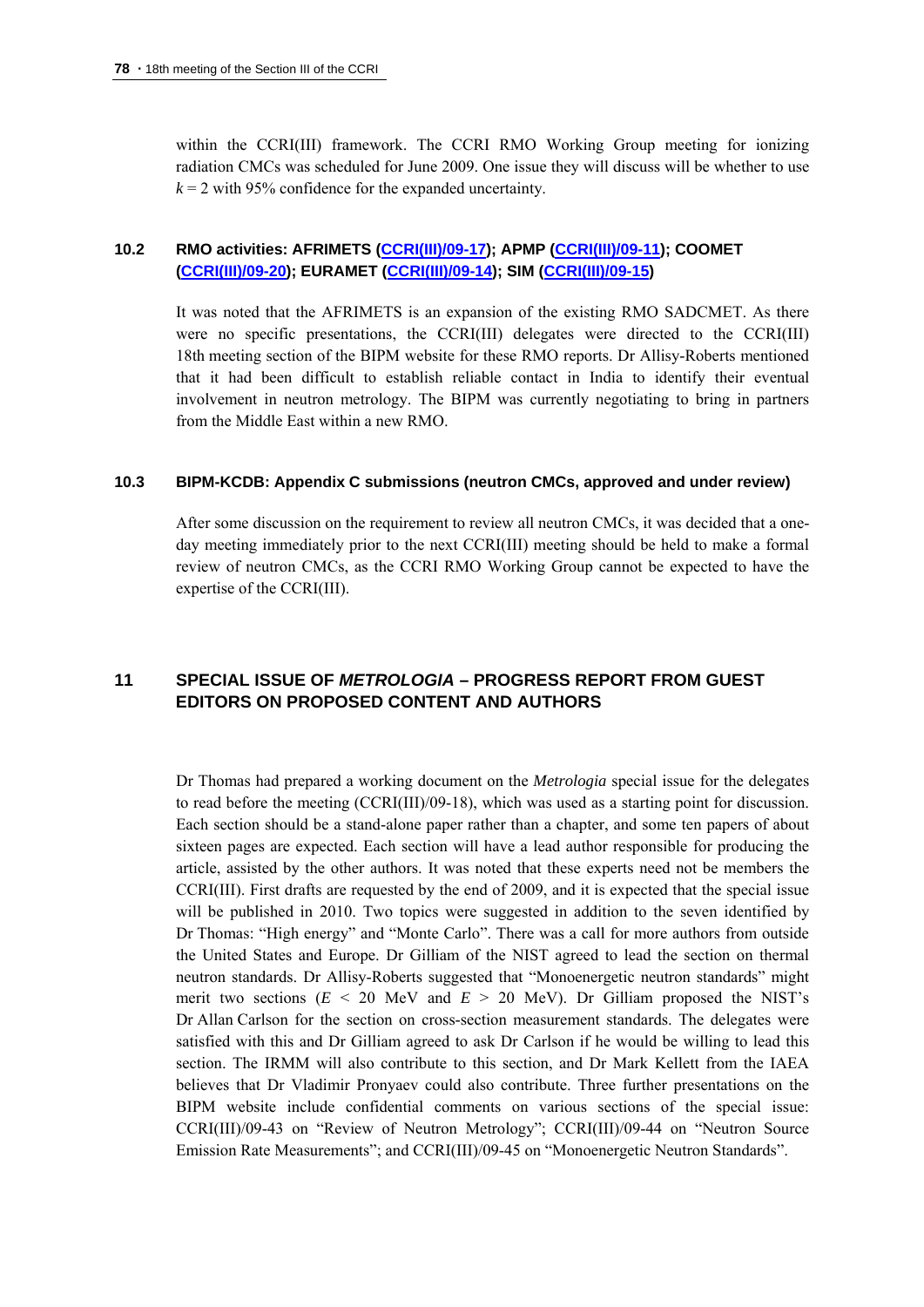# **12 EXCHANGE OF INFORMATION ON NEUTRON METROLOGY IN PROGRESS AT PARTICIPANTS' LABORATORIES, PART 2**

### **12.1 CIAE (J. Chen) – [CCRI\(III\)/09-06](http://www.bipm.org/cc/CCRI(III)/Allowed/18/CCRI(III)09-06.pdf)**

Dr Allisy-Roberts presented Dr Chen's slides. The CIAE group has made upgrades to its 5SDH-2 tandem accelerator facility. It now has a pulsed beam that allows for time of flight neutron energy measurements, and a new TORVIS gas source. In addition there are new detectors to characterize neutron beams; a BC501A liquid scintillation detector, a  ${}^{3}$ He grid ionization chamber, and a tissue equivalent proportional counter. A 25.5 MeV neutron calibration field has also been established at the HI-13 tandem accelerator. Plans were under way to develop a monoenergetic neutron calibration field in the keV range using the  ${}^{45}Sc(p,n)$ reaction and to develop a calibration field that simulates the neutron energy spectra of the workplace of a pressure water reactor.

## **12.2 NPL (D. Thomas) – [CCRI\(III\)/09-09](http://www.bipm.org/cc/CCRI(III)/Allowed/18/CCRI(III)09-09.pdf)**

Mr Roberts gave this presentation of the work in progress at the NPL. He described the NPL's new operational Mn bath facility. A series of measurements has been performed to characterize the new facility with regard to detection efficiency, solution concentration, impurities and effective flow rate. These showed only very minor changes from the old facility. Maintenance of the forty-year-old Van de Graaf which is used to produce neutrons has been an issue. Problems in December 2008 implied that the tube and belt needed to be replaced. It is becoming difficult to find certain spare parts. The thermal pile is much in demand as there are now no research reactors left in the UK. There was a lengthy discussion concerning phantoms and variations of dose across their surfaces due to distance variation, fluence to personal dose equivalent conversion coefficient variation, and energy variation. These effects have been modelled and quantified.

# **12.3 NMIJ (H. Harano) – [CCRI\(III\)/09-10](http://www.bipm.org/cc/CCRI(III)/Allowed/18/CCRI(III)09-10.pdf)**

Three monoenergetic neutron fluence standards have been developed (2.5 MeV, 8.0 MeV, 24 keV) at the NMIJ, and calibration services have begun. Work was under way to develop a 19 MeV monoenergetic neutron fluence standard. Source-emitted neutron fluence standards for  $252^{\circ}$ Cf and  $241^{\circ}$ Am-Be have been extended so that calibrations are also available in terms of ambient and personal dose equivalent. Monoenergetic neutron fluence and source-emitted neutron fluence calibration services are now performed within the context of the Japan Calibration Service System. The 2nd CIPM peer review was carried out in October 2008 and ISO/IEC 17025 accreditation was updated in March 2009. Data analysis of measurements in the CCRI(III)-K8 comparison was in its final stage. A new thermal neutron calibration field using a thermal neutron guided beam was being developed at the research reactor JRR-3M of the JAEA, and a high-energy (20 MeV to 100 MeV) neutron standard field was being established in collaboration with Tohoku University, KEK and JAEA.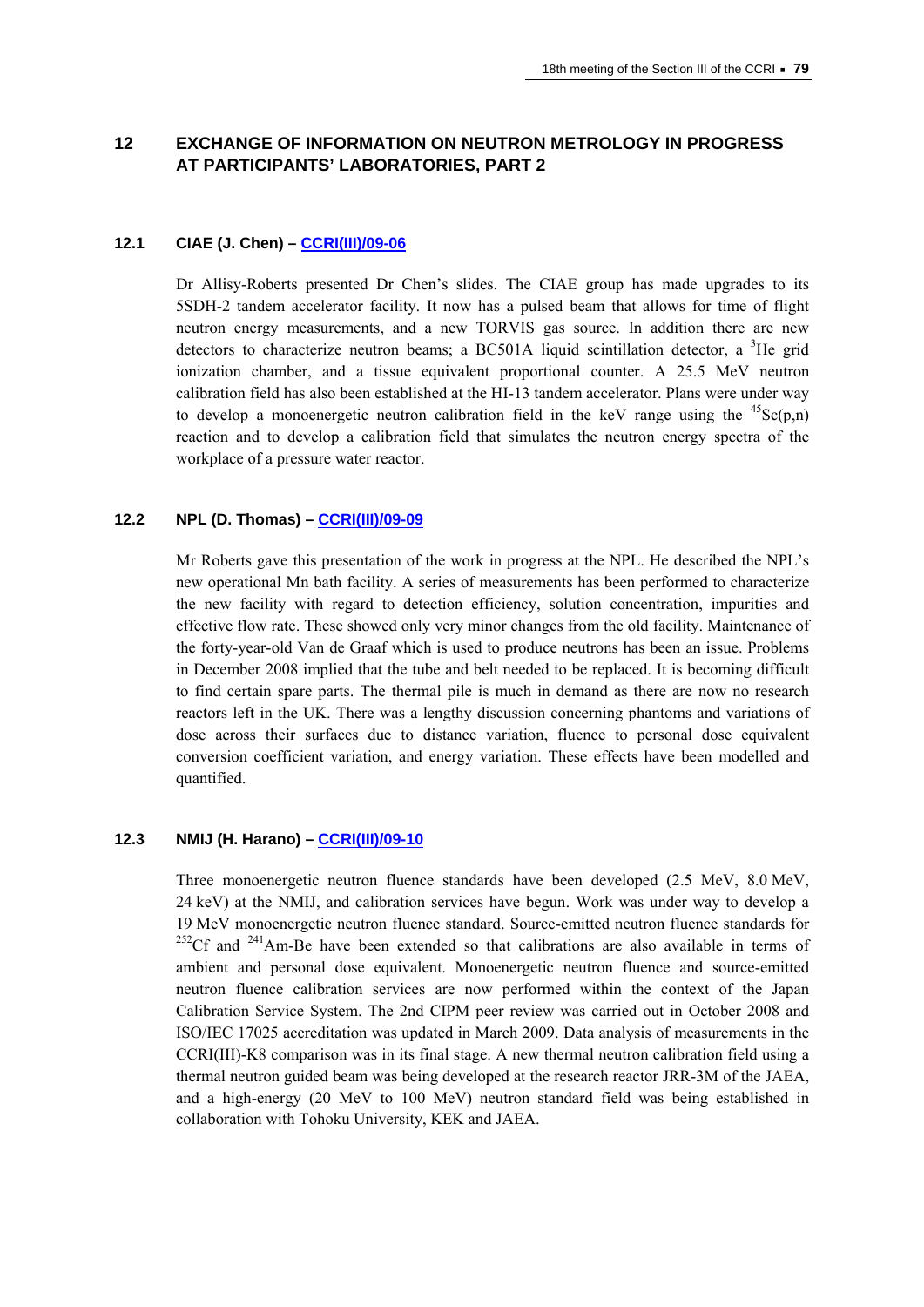### **12.4 PTB (R. Nolte) – [CCRI\(III\)/09-12](http://www.bipm.org/cc/CCRI(III)/Allowed/18/CCRI(III)09-12.pdf)**

The PTB does not have an absolute method for realization of neutron fluence above around 1.2 MeV due to the ageing of its recoil proton telescope radiators. Instead it must rely on comparisons with the recoil proton proportional counter and their D1 detector which is a NE213 scintillation detector. In future, the de Phanger long-counter will be included in regular internal consistency checks. Work has continued on a realistic calibration field aided by a researcher working towards a diploma thesis. A thick water-cooled lithium target is used inside a moderator sphere made from graphite and polyethylene. The PTB's work with high-energy neutrons in South Africa will be significantly reduced by the end of 2009; therefore it is attempting to transfer skills and some equipment to South African colleagues. In Germany, the FRG1 reactor will cease to function by the end of 2010, and thus there is a need for a new thermal reference field at one of the German research reactors. Within the EFNUDAT project, the group participated in the characterization of two upcoming neutron beam facilities. In the case of the high-energy white beam facility ANITA at the Svedberg Institute in Uppsala, the measurement was especially challenging. The neutron spectrum above 10 MeV was inferred from several measurements using an analytical model for the spectral shape. The parameters of the model and their uncertainties were determined from the data set using the WinBUGS software, which employs the Markov chain Monte Carlo method for parameter estimation. The PTB was also planning to replace the ageing 3.7 MV Van de Graaf accelerator with a state-of-the-art tandem accelerator, because of expected future difficulties in the procurement of replacement parts for the Van de Graaf as well as problems relating to the operation of the present accelerator in pulsed mode.

### **12.5 KRISS (H. Park) – [CCRI\(III\)/09-16](http://www.bipm.org/cc/CCRI(III)/Allowed/18/CCRI(III)09-16.pdf)**

The KRISS has developed an extended Bonner sphere system in order to extend the energy range for neutron spectrometry. The response matrix has been calculated using MCNPx. The system was used in a neutron spectrum measurement at a nuclear power plant in Korea. The neutron group has also designed and produced a long counter for neutron fluence measurements, whose response function and effective centre have been calculated. A calibration measurement to determine its efficiency and effective centre will be performed later in 2009. This system will be used to measure the neutron spectrum at ground level at the KRISS and to measure the neutron spectrum in an underground laboratory for ultra-low background. A liquid scintillation counter system was being built for high-resolution neutron spectrometry.

#### **12.6 VNIIM (N. Moiseev) – [CCRI\(III\)/09-19](http://www.bipm.org/cc/CCRI(III)/Allowed/18/CCRI(III)09-19.pdf)**

The VNIIM has used a graphite ball to measure neutron emission rate without the need for calibration. It has created and investigated a beam-like thermal neutron field to be used for key comparison K8. A transportable device to compare neutron source strengths has been built, and various neutron devices have been investigated with a view to using one as a comparison instrument in a future COOMET comparison. All this has been carried out in addition to normal duties.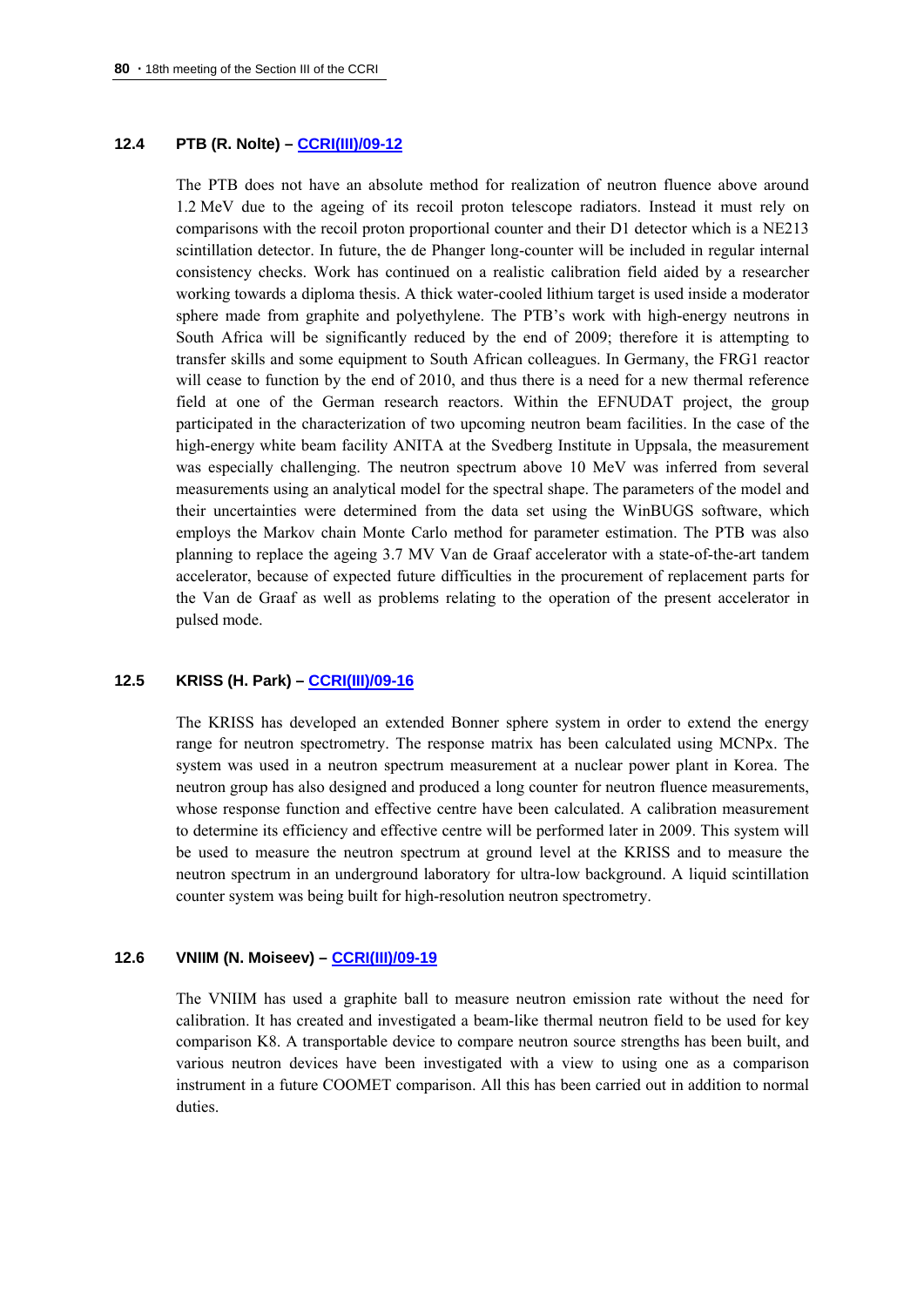### **12.7 LNMRI/IRD (W. W. Pereira) – [CCRI\(III\)/09-22](http://www.bipm.org/cc/CCRI(III)/Allowed/18/CCRI(III)09-22.pdf)**

During the past year the LNMRI/IRD has upgraded its neutron facilities. Work was expected to be complete by June 2009. The group has been pursuing collaboration with the NIST concerning the Mn bath and other systems. The next SIM meeting will be held at LNMRI/IRD this year. New CMCs were planned for future submission, and work has progressed towards the quality system. A peer review will take place in May 2009.

## **13 INTERNATIONAL ORGANIZATIONS**

### **13.1 ICRU**

The delegates discussed ICRU operational quantities, which are important in the context of medical health physics. With the recent changes to the ICRP organ weights and potential organ sensitivities, the various ICRU conversion factors are undergoing revision, which will include neutron dosimetry in particular. Concerns were raised about these issues with the hope that the ICRU would consider the effects of the changes on the neutron metrology community.

Above 150 MeV it was noted that there is very little cross-section information and cross-sections are estimated from nuclear models. Occasional comparisons by various transport codes give different results in the range 150 MeV to 350 MeV. In this energy range only LANCE WNR can actually measure cross-sections. To avoid a compromise it was suggested that the CCRI(III) might recommend an international collaboration to advance this work; perhaps within the framework of EURADOS.

Lead authors were committed to their tasks and first drafts requested by the end of 2009, in the expectation that the issue will be published in 2010.

The CCRI(III) noted that applications of high energy particle therapy would greatly benefit from a microdosimetric approach to secondary neutron determinations, as little work had been published in this field.

## **13.2 IAEA (M. Kellett)**

Dr Kellett from the IAEA Nuclear Data Section spoke about recent activities and distributed updated links for websites. There was an urgent European call for ENSDF evaluators. The CCRI(III) should encourage colleagues to participate. It was noted that the FENDL-3.0 CRP (Fusion Devices) had just been launched.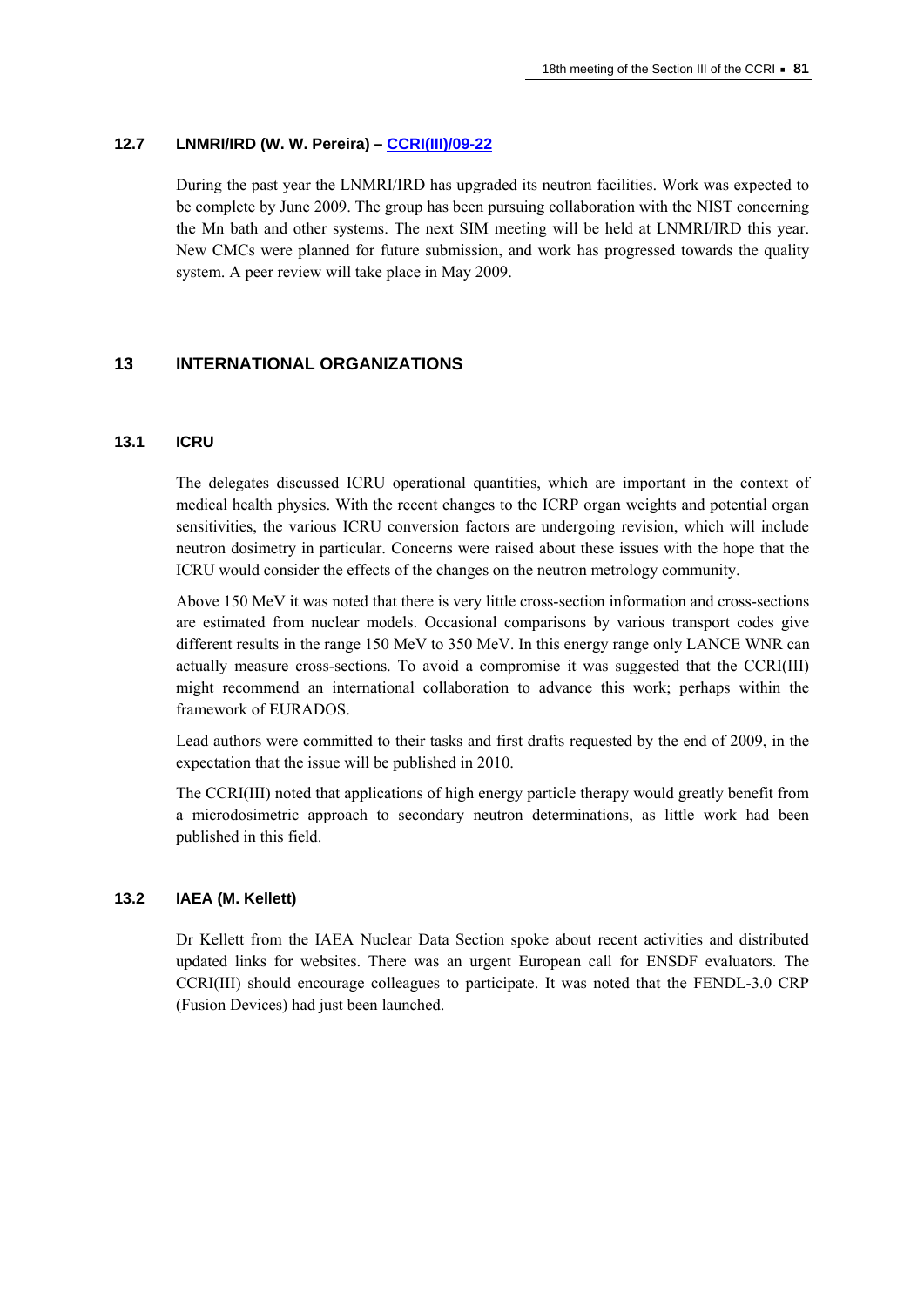## **14 PRESENT AND FUTURE MEMBERSHIP OF THE CCRI(III)**

Several countries having neutron CMCs but no CCRI(III) membership were noted: Australia (two), Canada (one), Italy (nine), Slovakia (nine). It was suggested that an official letter be sent to invite their NMIs to the next meeting of the CCRI(III). India could also be invited. It was noted that current Observers include the CIEMAT, CIAE, IAEA and ICRU. It was stated that application must be made to the BIPM Director for an NMI to become an Observer or a Member of the CCRI(III).

# **15 WORK PROGRAMME OF THE BIPM IONIZING RADIATION SECTION (FOR INFORMATION)**

It was suggested that the CCRI(III) might wish the BIPM to conduct a neutron workshop on its behalf during the period 2009 to 2012; perhaps linked with the launch of the special issue of *Metrologia*, and with the IAEA or IRMM in partnership to widen the scope for invitations. There is some fear that expertise is disappearing in the neutron measurement field.

## **16 CCRI(III) WORKING DOCUMENT STATUS**

The selection of Working Documents for open publication was identified and delegates were reminded that Draft B reports are never open as these are pre-publication.

## **17 OTHER BUSINESS**

There was some discussion of the status of the IRMM neutron programme which is of particular concern to the PTB. The IRMM sample preparation programme in particular could be at risk of closure and yet the PTB was having difficulty in obtaining the necessary uranium samples. The BIPM Director was encouraged to send a letter of strong support to the IRMM regarding sample preparation as the IRMM was in need of external requests to keep certain programmes operating.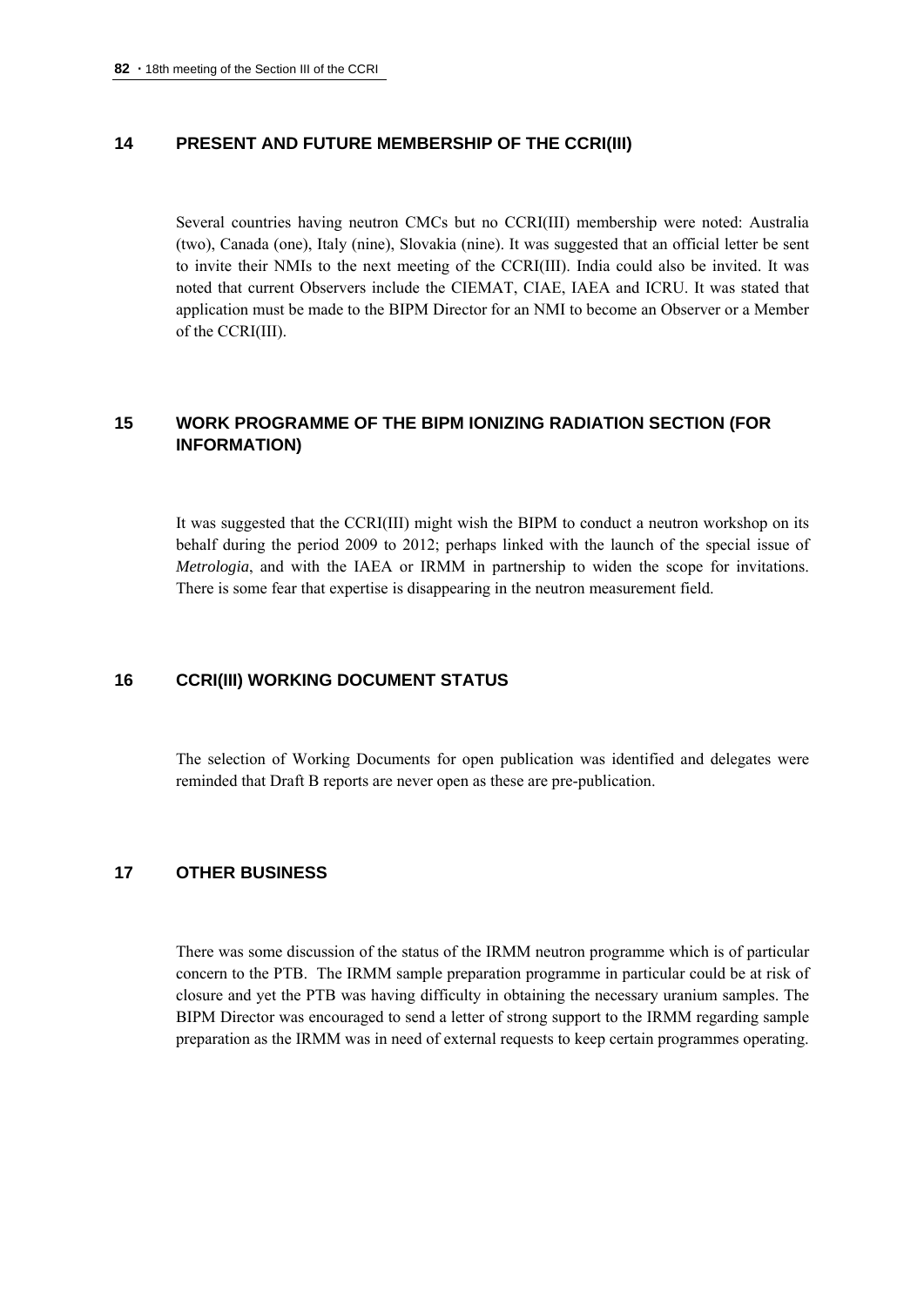# **18 DATE OF THE NEXT MEETING**

Although the CIPM will finalize the dates, Dr Allisy-Roberts recommended that different months for the three CCRI sections be chosen as had occurred this time. April 2011 was an obvious choice for the CCRI(III) although the order of the three meetings could be switched. The Chairman closed by thanking the BIPM and Dr Allisy-Roberts for her efforts towards making this meeting a success and the delegates were thanked for all their input.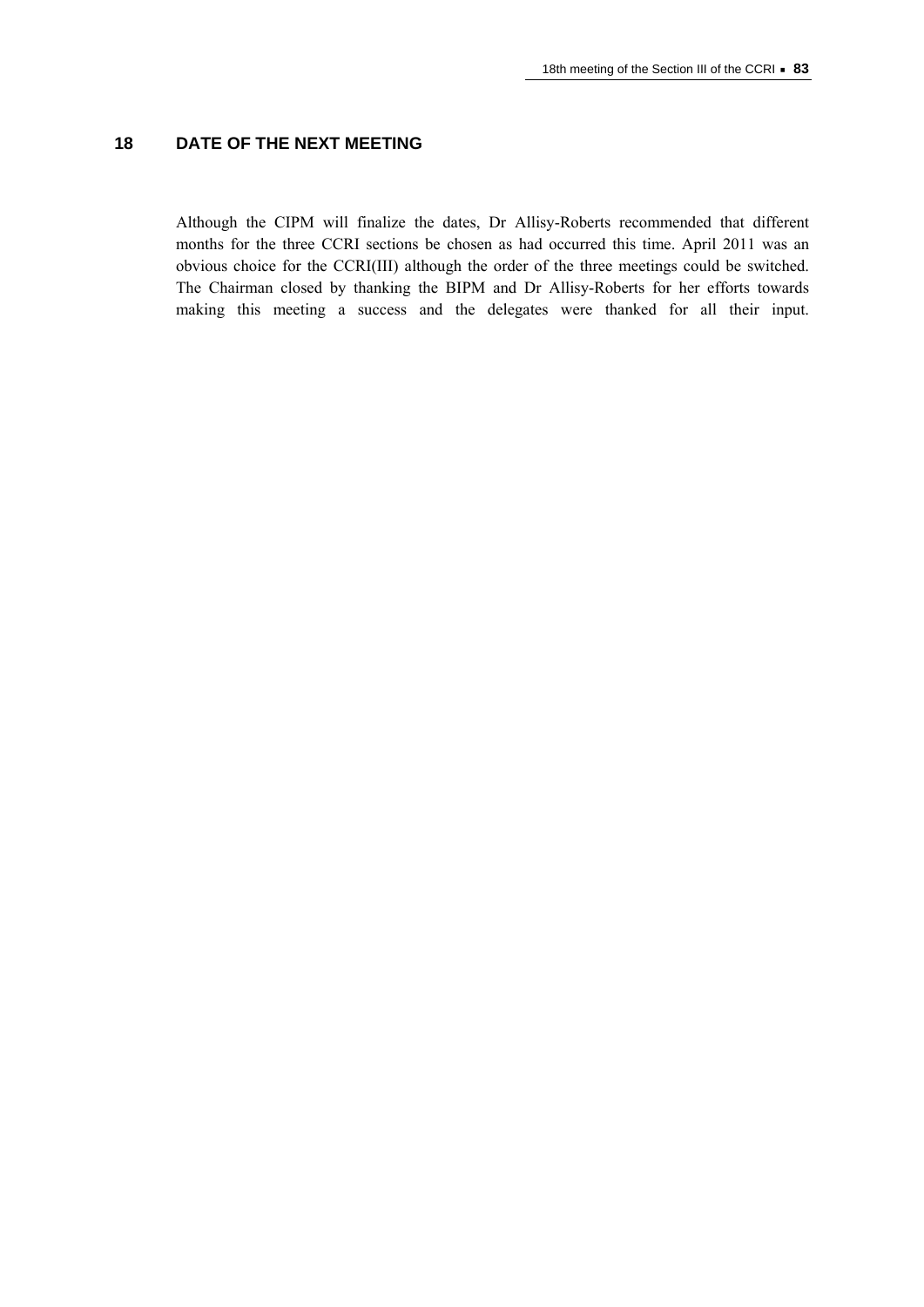# **APPENDIX R(III) 1. Working documents submitted to the CCRI(III) for its 18th meeting**

Open working documents of the CCRI(III) can be obtained from the BIPM in their original version, or can be accessed on the BIPM website:

[http://www.bipm.org/cc/AllowedDocuments.jsp?cc=CCRI\(III\)](http://www.bipm.org/cc/AllowedDocuments.jsp?cc=CCRI(III))

Documents restricted to Committee members can be accessed on the [restricted website](http://www.bipm.org/cc/CCRI(III)/Restricted/WorkingDocuments.jsp).

Document CCRI(III)/

| 09-00     | Draft agenda, 2 pp.                                                              |
|-----------|----------------------------------------------------------------------------------|
| $09 - 01$ | CIPM. — CCRI report 2007 to the CIPM, G. Moscati, 6 pp.                          |
| $09 - 02$ | NIM (P.R. China). — Recent activities in neutron metrology at the NIM, Z. Hui,   |
|           | 4 pp.                                                                            |
| $09 - 03$ | IRMM (Geel). — Recent developments in neutron measurements at the EC-JRC-        |
|           | IRMM, S. Oberstedt, 8 pp.                                                        |
| $09 - 04$ | CMI (Czech Rep.). — Progress report on the neutron metrology and dosimetry at    |
|           | the CMI, M. Králik, 3 pp.                                                        |
| $09 - 05$ | NIST (United States). - Report of the NIST to the CCRI(III), L.R. Karam and      |
|           | M.S. Dewey, 39 pp.                                                               |
| $09 - 06$ | CIAE (P.R. China). — Neutron metrology activities at the CIAE from 2007          |
|           | to 2008, J. Chen, 7 pp.                                                          |
| 09-07     | CCRI(III). — Draft B report of CCRI(III)-K9 for approval, Z. Wang et al., 37 pp. |
| $09 - 08$ | IRSN (France). — Recent developments in neutron metrology at the IRSN,           |
|           | A. Allaoua et al., 14 pp.                                                        |
| $09 - 09$ | NPL (United Kingdom). — Recent developments in neutron metrology at the NPL,     |
|           | N. Roberts et al., 16 pp.                                                        |
| $09-10$   | NMIJ/AIST (Japan). — Recent activities in neutron standardization at the         |
|           | NMIJ/AIST, H. Harano et al., 7 pp.                                               |
| $09-11$   | APMP. — APMP/TCRI Activity Summary, Y. Hino and M.-C. Yuan, 4 pp.                |
| $09-12$   | PTB (Germany). — Recent developments in neutron metrology, neutron dosimetry     |
|           | and related areas at the PTB, R. Nolte, 3 pp.                                    |
| $09-13$   | EURAMET. - EURAMET Report Project 822 Comparison of Neutron Fluence              |
|           | Measurements above 14 MeV, G. Lövestam et al., 31 pp.                            |
| $09 - 14$ | EURAMET. — EURAMET activities in the field of neutron measurements,              |
|           | M. Králik et al., 6 pp.                                                          |
| $09-15$   | SIM. — Report of the SIM laboratories to the CCRI(III), L.R. Karam and           |
|           | M.S. Dewey, 9 pp.                                                                |